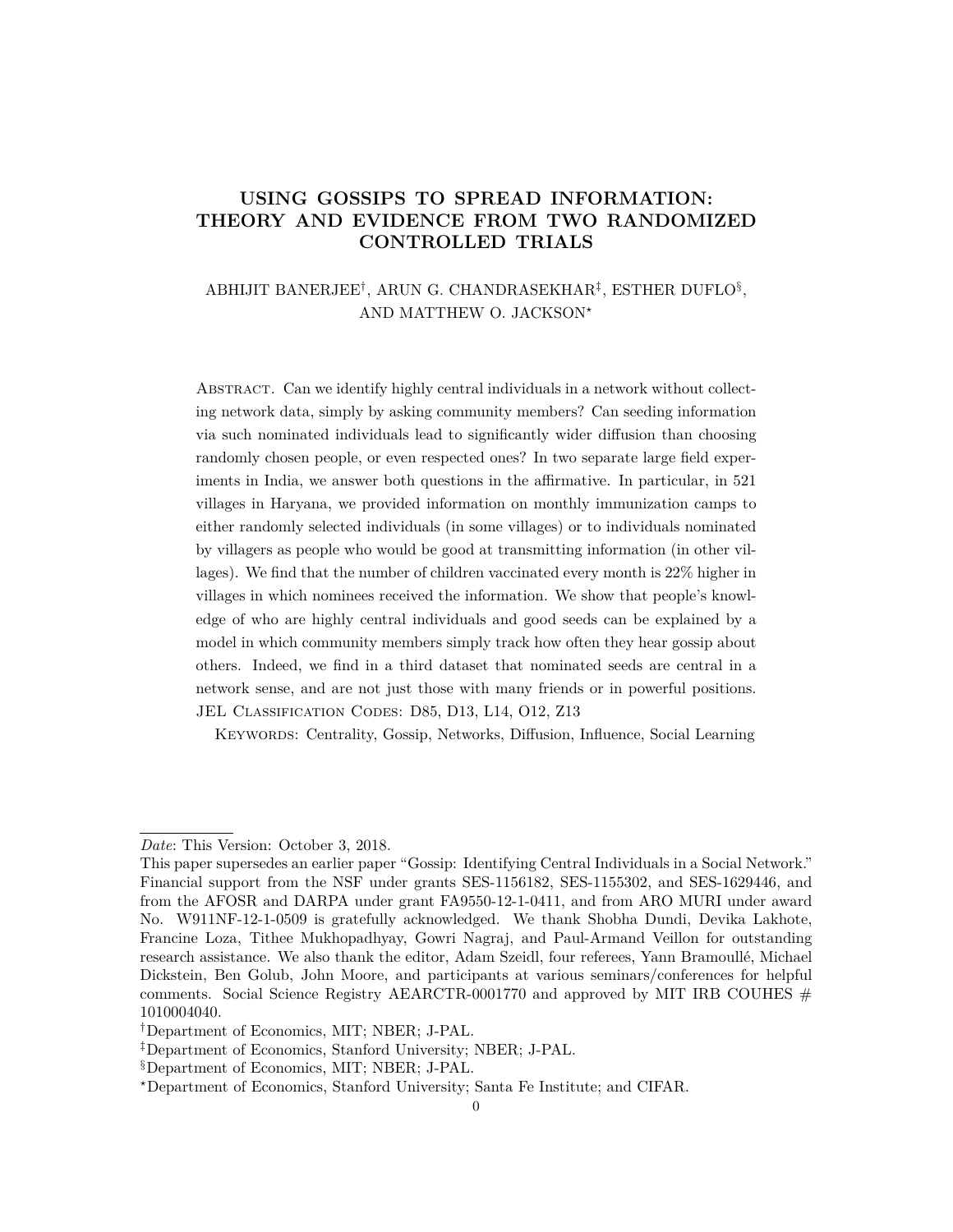#### USING GOSSIPS TO SPREAD INFORMATION 1

#### 1. INTRODUCTION

*"The secret of my influence has always been that it remained secret."*

– Salvador Dal´ı

Policymakers and businesses often rely on key informants to diffuse new information to a community. The message is seeded to a number of people with the hope that it will diffuse via word-of-mouth. Even when there are alternatives available (e.g., broadcasting), seeding is still a commonly used technology, both in developing and developed economies. For example, Gmail was first diffused by invitations to leading bloggers and then via sequences of invitations that people could pass to their friends. The seeding of apps and other goods to central individuals is a common strategy of viral marketing campaigns (e.g., see [Aral, Muchnik, and Sundararajan](#page-37-0) [\(2013\)](#page-37-0); [Hinz,](#page-39-0) [Skiera, Barrot, and Becker](#page-39-0) [\(2011a\)](#page-39-0); [Leduc, Jackson, and Johari](#page-41-0) [\(2017\)](#page-41-0)). Microcredit organizations use seeding to diffuse knowledge about their product, and agricultural extension agents try to identify leading farmers within each community [\(Bindlish](#page-38-0) [and Evenson,](#page-38-0) [1997;](#page-38-0) [Banerjee, Chandrasekhar, Duflo, and Jackson,](#page-38-1) [2013;](#page-38-1) [Beaman,](#page-38-2) [BenYishay, Magruder, and Mobarak,](#page-38-2) [2014\)](#page-38-2).<sup>[1](#page-1-0)</sup>

The central question of this paper is how to find the most effective people to seed for a diffusion process. Starting with the classical studies of [Simmel](#page-41-1) [\(1908\)](#page-41-1); [Katz](#page-40-0) [and Lazarsfeld](#page-40-0) [\(1955\)](#page-40-0); [Coleman, Katz, and Menzel](#page-39-1) [\(1966\)](#page-39-1), a large body of work in sociology, marketing, economics theory and computer science studies the problem of identifying opinion leaders and key individuals in diffusing products and information. These studies include both theoretical and empirical research.<sup>[2](#page-1-1)</sup> A key take-away is that if the goal is to diffuse information by word-of-mouth, then the optimal seeds are those who are central, according to appropriate definitions.<sup>[3](#page-1-2)</sup>

<span id="page-1-0"></span><sup>&</sup>lt;sup>1</sup>Beyond diffusion applications, there are many other reasons and contexts for wanting to identify highly central people. For instance, one may want to identify "key players" to influence behaviors with peer effects (e.g., see Ballester, Calvó-Armengol, and Zenou  $(2006)$ ). These examples include peer effects in schooling, networks of crime and delinquent behavior, among other things. Similarly, the work of [Paluck, Shepherd, and Aronow](#page-41-2) [\(2016\)](#page-41-2) shows that exposing "social referents" to an intervention that encouraged taking public stances against conflict at school was particularly effective.

<span id="page-1-1"></span><sup>2</sup>See [Rogers](#page-41-3) [\(1995\)](#page-41-3); [Krackhardt](#page-40-1) [\(1996\)](#page-40-1); [Kempe, Kleinberg, and Tardos](#page-40-2) [\(2003\)](#page-40-2); [Jackson](#page-39-2) [\(2008a\)](#page-39-2); [Iyengar, den Bulte, and Valente](#page-39-3) [\(2010\)](#page-39-3); [Hinz, Skiera, Barrot, and Becker](#page-39-4) [\(2011b\)](#page-39-4); [Katona, Zubcsek,](#page-40-3) [and Sarvary](#page-40-3) [\(2011\)](#page-40-3); [Jackson and Yariv](#page-40-4) [\(2011\)](#page-40-4); [Banerjee, Chandrasekhar, Duflo, and Jackson](#page-38-1) [\(2013\)](#page-38-1); [Bloch and Tebaldi](#page-38-4) [\(2016\)](#page-38-4); [Jackson](#page-40-5) [\(2017\)](#page-40-5) for some background.

<span id="page-1-2"></span><sup>&</sup>lt;sup>3</sup> An exception noted by [Akbarpour, Malladi, and Saberi](#page-37-1) [\(2017\)](#page-37-1) is that if a diffusion process is longlasting (without a time limit) and individuals only need to be informed or reached by one contact in order to adopt or become infected (i.e., what is known as 'simple' contagion), and the number of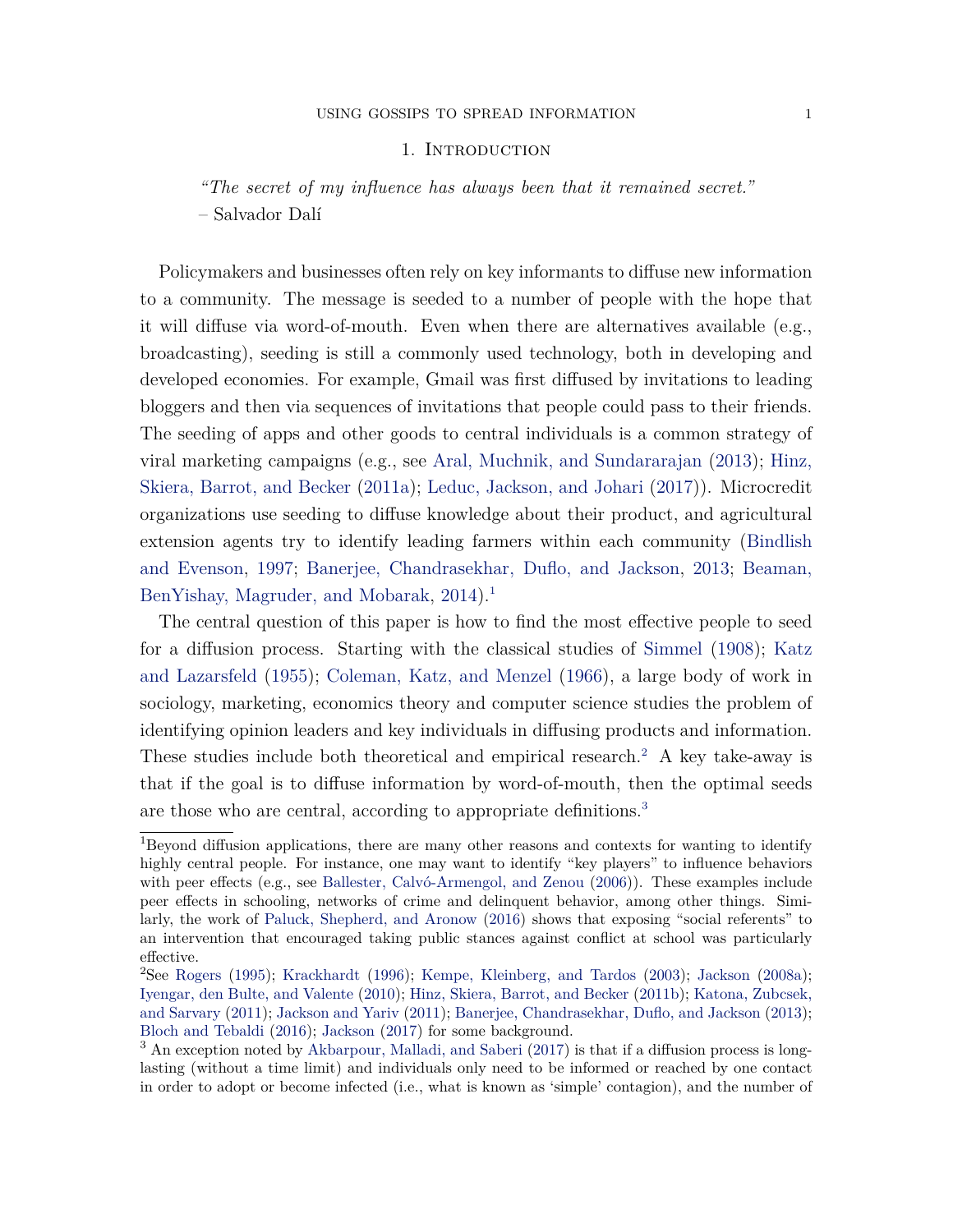Moreover as shown in [Banerjee, Chandrasekhar, Duflo, and Jackson](#page-38-1) [\(2013\)](#page-38-1) and [Beaman, BenYishay, Magruder, and Mobarak](#page-38-2) [\(2014\)](#page-38-2), even though many measures of centrality are correlated, successful diffusion requires seeding information via people who are central according to specific measures.<sup>[4](#page-2-0)</sup> A practical challenge is that the relevant centrality measures are based on extensive network information, which can be costly and time-consuming to collect in many settings.

In this paper, we thus ask the following question: how can one easily and cheaply identify highly central individuals without gathering network data? As shown in the research mentioned above, superficially obvious proxies for individuals who are central in the network sense – such as targeting people with leadership or special status, or who are geographically central, or even those with many friends – can fail when it comes to diffusing information. We explore a direct technique that turns out to be remarkably effective: simply asking a few individuals in the community which other members in the community would be best for spreading information.

Surprisingly, this is not a technique that had been examined in theory or tried in practice by many organizations in the field. In a review of 190 empirical studies of different seeding strategies, [Valente and Pumpuang](#page-41-4) [\(2007\)](#page-41-4) find that only four even considered asking network members. This is perhaps because there is reason to doubt that such a technique would work. There is a literature in sociology [\(Friedkin](#page-39-5) [\(1983\)](#page-39-5); [Krackhardt](#page-40-6) [\(1987\)](#page-40-6); [Casciaro](#page-39-6) [\(1998\)](#page-39-6); [Krackhardt](#page-40-7) [\(2014\)](#page-40-7), among others) that shows that people tend to have poor knowledge of their networks, and specific biases in their perceptions of the network. For example, people in a research center or department in a university do not know what many of their colleagues work on, and so they tend to over-estimate how many friends they have and under-estimate the number of collaborators they have [\(Casciaro,](#page-39-6) [1998\)](#page-39-6). In the rural Karnataka villages where part of this study was conducted, [Breza, Chandrasekhar, and Tahbaz-Salehi](#page-39-7) [\(2017\)](#page-39-7) show that knowledge of the existence of a link between two other villagers is limited, that people think the network is more dense than it actually is, that knowledge of links is better for pairs of individuals that are "closer" to the respondent, that knowledge of links is better for central respondents, and finally that there are high error rates

seeds tends to infinity, then random seeding can work as well as choosing seeds carefully. We will argue later in the paper that none of these conditions are plausible in our context.

<span id="page-2-0"></span><sup>&</sup>lt;sup>4</sup>[Bonacich](#page-38-5) [\(1987\)](#page-38-5); [Borgatti](#page-39-8) [\(2005,](#page-39-8) [2006\)](#page-39-9); Ballester, Calvó-Armengol, and Zenou [\(2006\)](#page-38-3); [Valente,](#page-41-5) [Coronges, Lakon, and Costenbader](#page-41-5) [\(2008\)](#page-41-5); [Valente](#page-41-6) [\(2010,](#page-41-6) [2012\)](#page-41-7); [Lim, Ozdaglar, and Teytelboym](#page-41-8) [\(2015\)](#page-41-8); [Bloch and Tebaldi](#page-38-4) [\(2016\)](#page-38-4); [Jackson](#page-40-5) [\(2017\)](#page-40-5) all explore what are appropriate measures of network centrality for various applications. Seeding several seeds optimally is a more complicated problem, studied by [\(Kempe, Kleinberg, and Tardos,](#page-40-2) [2003,](#page-40-2) [2005\)](#page-40-8).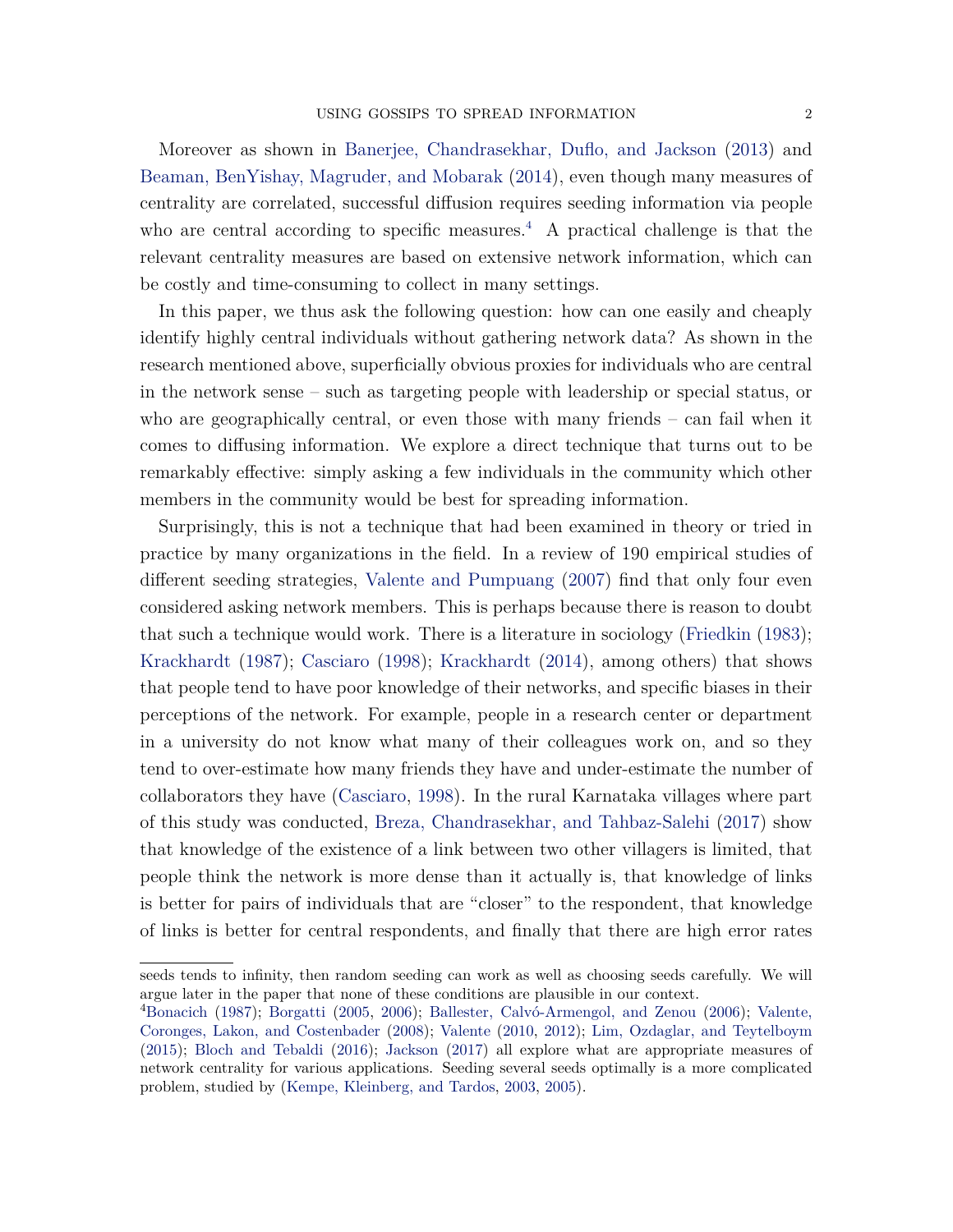across the board. This raises the question of whether and how, despite not knowing the structure of the network in which they are embedded, people know who is central and well-placed to diffuse information through the network.

Our first contribution is empirical. In two different randomized controlled trials (RCTs) we show that, in practice, it is possible to cheaply identify influential seeds by asking community members.

The first randomized controlled trial was run in 213 villages in Karnataka. We first asked a few villagers who would be a good diffuser of information (we refer to their nominees below as the "gossip nominees" or "gossips"). Then, in each of these villages, we seeded a simple piece of information to a few households: anyone who gave a free call to a particular phone number would be entered in a non-rival lottery in which they were guaranteed to win either a cash prize or a cell phone. In 71 "random seeding" villages, the seed households were randomly selected. In 71 "social status seeding" villages, they had status as "elders" in the village – leaders with a degree of authority in the community, who command respect. In the remaining 71 "gossip seeding" villages, the seeds were those nominated by others as being well-suited to spread information ("gossip nominees").

We received on average 8.1 phone calls in villages with random seedings, 6.9 phone calls in villages with village elder seedings, and 11.7 in villages with gossip seedings. Using the initial random assignment as an instrument for actually hitting at least one gossip, we find that seeding at least one gossip yields an extra 7.4 calls, or nearly doubles the base rate.

While this RCT is a useful proof of concept, and has the advantage of being clearly focused on a pure information diffusion process, the information that was circulated is not particularly important. This is potentially concerning for two reasons. First, the application itself is not of direct policy interest. Second, targeting gossips might have been successful because the information was anodyne. Perhaps the elders or the randomly selected seeds would have more aggressively circulated a more relevant piece of information.

To investigate whether the success of the technique carries over to a policy-relevant setting, we conducted a second large-scale, policy-relevant RCT in the context of a unique collaboration with the Government of Haryana (India) on their immunization program. Immunization is an important policy priority in Haryana, because it is remarkably low. This projects takes place in seven low performing districts where full immunization rates were around 40% or less at baseline. We identified 521 villages for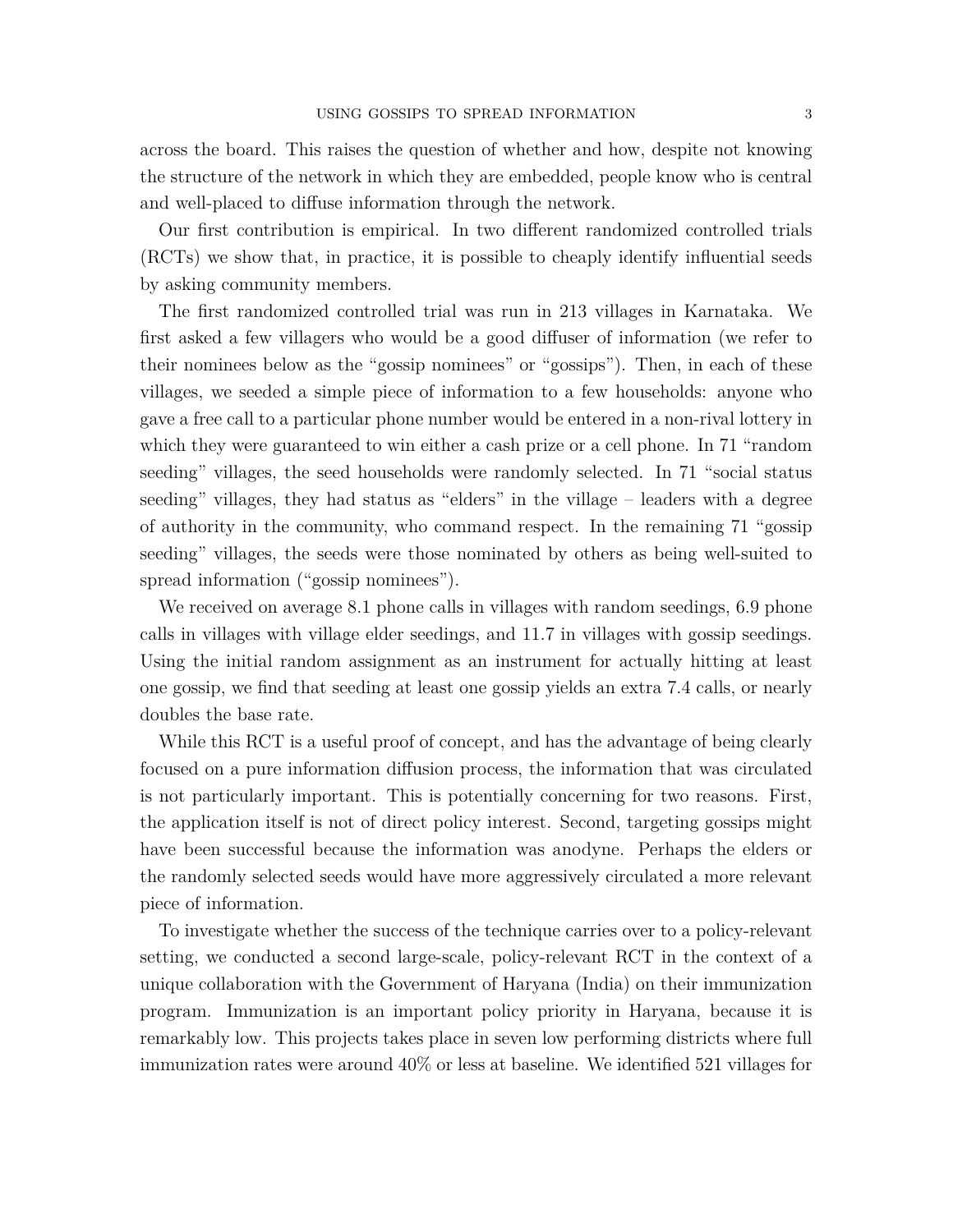a "seed" intervention. Each of those villages were randomly assigned to one of four groups. In the first group ("gossip"), 17 randomly selected households were surveyed and asked to identify who would be good diffusers of information; in the second group ("trust"), we asked 17 randomly selected households who people in the village tend to trust; in the third one ("trusted gossip"), we asked the 17 randomly selected households who is both good at diffusing information *and* trusted. In the fourth group, no nominations were elicited. We then visited the six individuals in each village with the most nominations in the first three groups, and the head of six randomly selected households in the fourth group, and asked them to become the program's ambassadors. Throughout the year, they received regular SMSs and calls reminding them to spread information about immunization, and we tracked immunization with administrative data over one year. The results of this RCT are consistent with those of the first. In the average monthly camp with random seeds, 18.11 children attended and received at least one shot. In villages with gossip seeds, the number was 23, or 27% higher. The other seeding strategies are in between: neither statistically different from random seeding (for most vaccines), nor statistically different from gossip seeding.

The two RCTs carried out in very different contexts illustrate that villagers can identify people who effectively spread information. This raises the question: how can individuals identify these effective spreaders, given their lack of knowledge of the network?

We therefore go on to provide a theoretical argument for why even very naive agents, simply by counting how often they hear pieces of gossip, would have accurate estimates of others' diffusion centralities. In particular, we model a process that we call "gossip" in which nodes generate pieces of information that are stochastically passed from neighbor to neighbor, along with the identity of the node from which the information emanated. We assume only that individuals who hear the gossip are able to keep count of the number of times that each person in the network is mentioned as a source.<sup>[5](#page-4-0)</sup> We prove that for any listener in the network, the relative ranking under this count converges over time to the correct ranking of every node's centrality.[6](#page-4-1) Thus, just by a simple process of counting, network members can have

<span id="page-4-0"></span><sup>5</sup>We use the term "gossip" to refer to the spreading of information about particular people. Our diffusion process is focused on basic information that is not subject to the biases or manipulations that might accompany some "rumors" (e.g., see [Bloch, Demange, and Kranton](#page-38-6) [\(2014\)](#page-38-6)).

<span id="page-4-1"></span> ${}^{6}$ The specific definition of centrality we use here is diffusion centrality [\(Banerjee et al.,](#page-38-1) [2013\)](#page-38-1) but a similar result holds for eigenvector centrality, as is shown in the Appendix.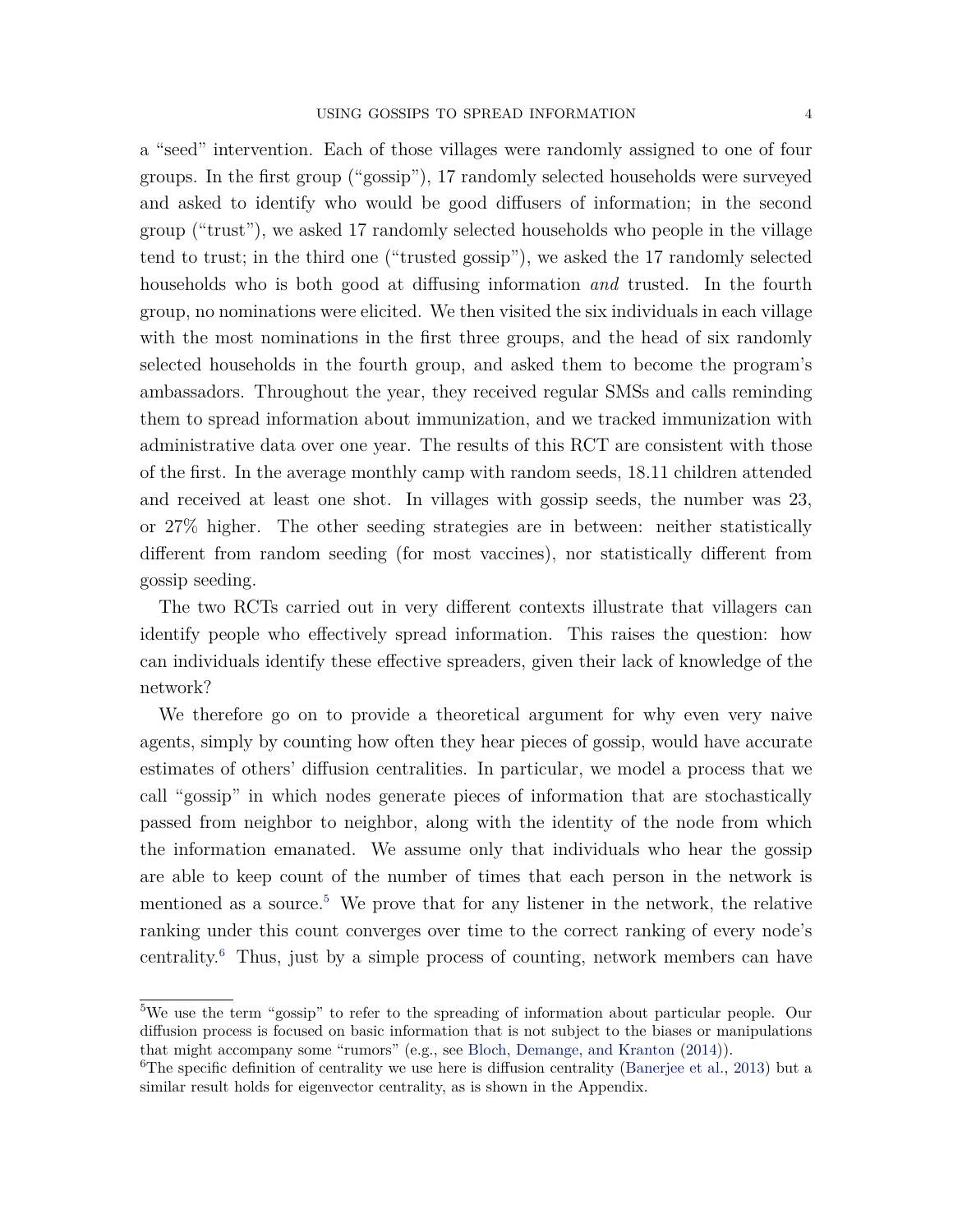a good sense of others' diffusion centrality, which may explain why they are able to identify those who would be good at transmitting information even with very little knowledge of the network.

This is of course just a possibility result. There are other ways in which people can learn who is effective at diffusing information. The theory suggests one possible explanation for our empirical results but the empirical results are not a test of the theory to the exclusion of other explanations.

To provide more support for our interpretation, we test some more specific predictions of the theory. First, in 33 villages in which we had previously collected detailed network data, we collect gossip nomination data, and find that individuals nominate highly diffusion central people. We also show that the nominations are not simply based on the nominee's leadership status, degree, or geographic position in the village, but are significantly correlated with diffusion centrality even after controlling for these characteristics.

Even this does not prove that the specific mechanism we highlight is at play. For instance, individuals may believe that more gregarious individuals are better disseminators of information. By their very nature, gregarious individuals may be more central, but the mechanism would then not be about the network structure per se, but about gregariousness (which is unobserved by us). In the next step, we use these data to examine a much more specific implication of our model. If the listening and learning about others' centralities process only runs for a short time, agents can have different rankings of others' centralities. We show that, conditional on individual fixed effects and even controlling for the diffusion centrality of the agent being assessed, a respondent is more likely to nominate an agent who is of higher rank in the respondent's *personal* finite-time ranking calculated using our model. This result is much more difficult to explain with alternative theories than the basic reduced form results, and therefore provides a somewhat stronger test of the theory.

Finally, to test whether the increase in diffusion from gossip nominees is in fact fully accounted for by their diffusion centrality, we went back to the villages with random seeding in the cell phone RCT, and collected full network data. Consistent with network theory, we find that information diffuses more extensively when we hit at least one seed with high diffusion centrality. Additionally, information diffuses more extensively when we hit at least one gossip. However, when we include both an indicator for hitting at least one high diffusion centrality seed *and* an indicator for hitting at least one gossip in the regression, the coefficient of hitting at least one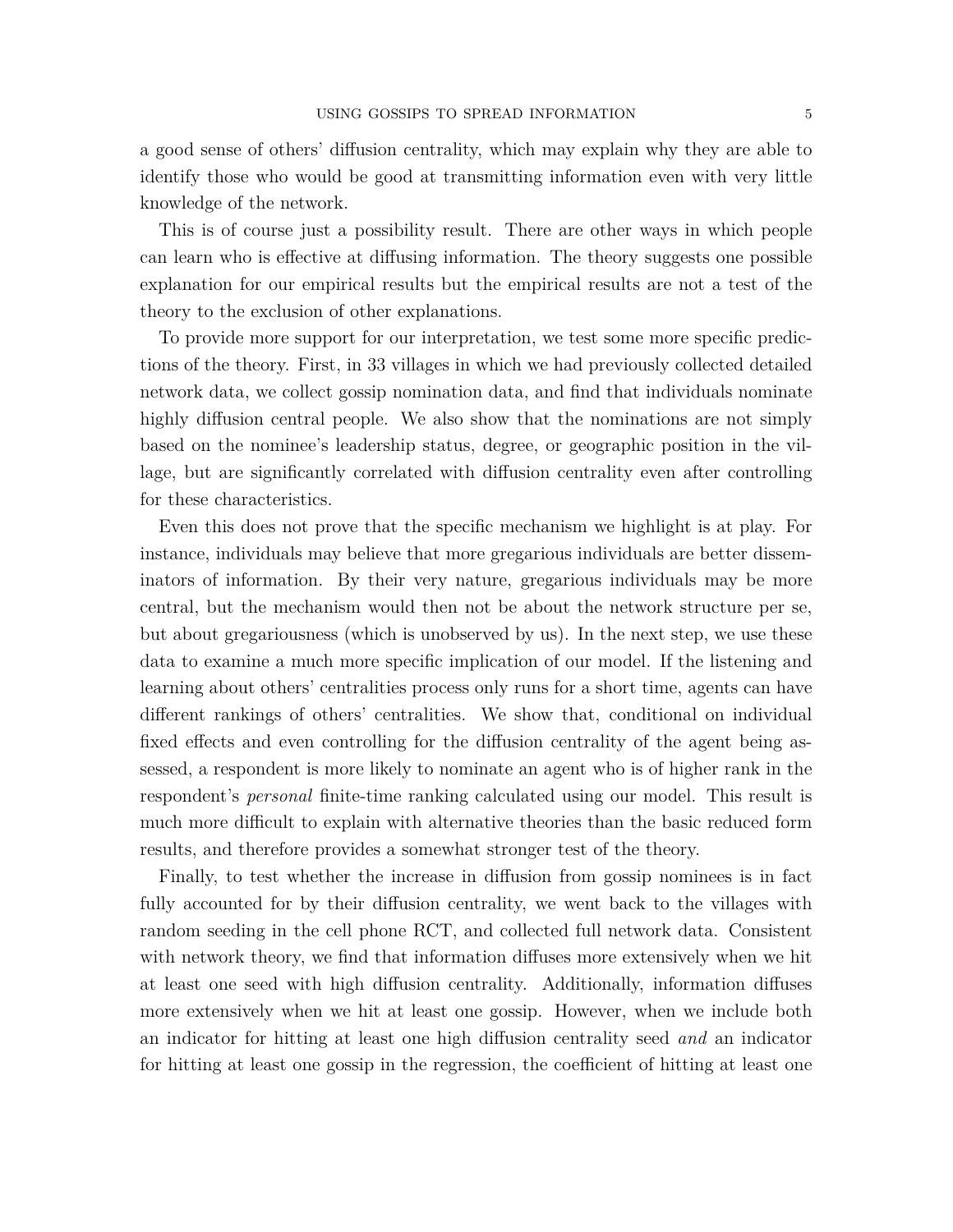gossip does not decline much (although it becomes less precise). This suggests that diffusion centrality does not explain all of the extra diffusion from gossip nominees. People's nominations may incorporate additional attributes, such as who is listened to in the village, or who is most charismatic or talkative, etc., which goes beyond a nominee's centrality. Of course it remains possible that our measure of the network and diffusion centrality are noisy, and villagers are even more accurate at finding central individuals than we are.

To summarize, we suggest a process by which, by keeping count of how often they hear *about* someone, individuals learn the correct ranking of community members in terms of how effectively they can spread information. The previous literature had highlighted the ignorance and biases that people have about their own network. We show that people are able to name central people in their network even if they do not know the specific links between people. This theory provides some guidance as to when asking people to name seeds may or may not work. For instance, in settings where topics tend to be discussed over longer periods of time or where there is very little social fractionalization and short average distances, gossip nominations will be more correlated with overall network centrality than in contexts where topics tend to be short-lived or there are large social cleavages.<sup>[7](#page-6-0)</sup>

The remainder of the paper is organized as follows. In Section [2,](#page-6-1) we describe the two RCTs and results. Section [3](#page-20-0) develops our model of diffusion and presents the theoretical results relating network gossip to diffusion centrality. Section [4](#page-27-0) describes the data used in the empirical analysis of how diffusion-central nominees are, and presents the analysis of the relation between being nominated and being central. Section [5](#page-35-0) concludes.

#### <span id="page-6-1"></span>2. Experiments: Do gossip nominees spread information widely?

In two RCTs, we show that when a simple piece of information is given to people who are nominated by their fellow villagers as being good information spreaders, it diffuses more widely than when it is given to people with high social status or to random people. The first experiment concerned information about an opportunity to get free cash or a cell phone, while the second experiment concerned information about a vaccination program.

<span id="page-6-0"></span><sup>&</sup>lt;sup>7</sup>In this second setting, people can still learn about who is central in their own community within the network.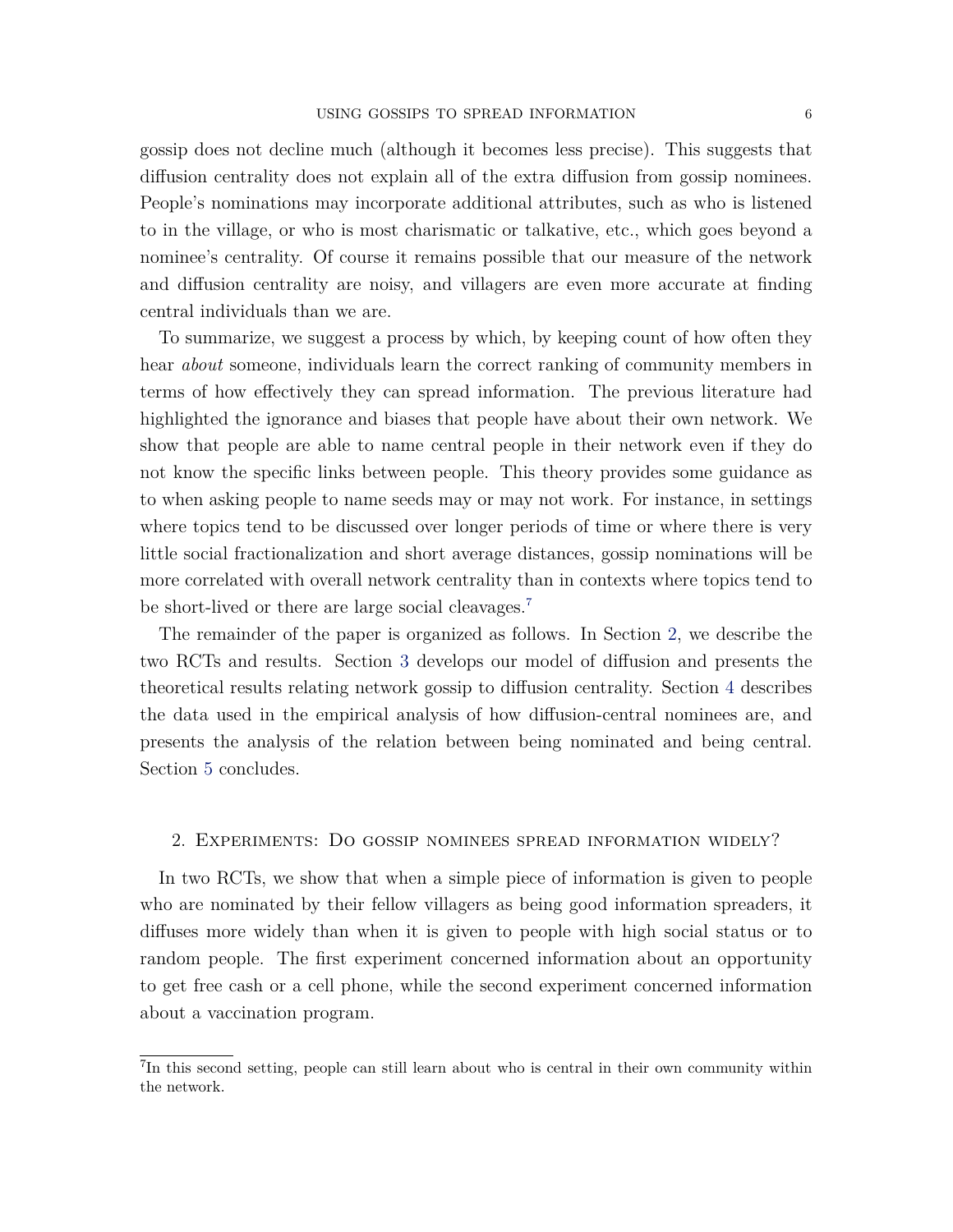2.1. **Study 1: The cell phone and cash raffle RCT.** We conducted an RCT in

213 villages in Karnataka (India) with 196.5 households on average to investigate if people who are nominated by others as being good "gossips" (good seeds for circulating information) are actually more effective than other people at transmitting a simple piece of information.

We compare seeding of information with gossips (nominees) to two benchmarks: (1) village elders and (2) randomly selected households. Seeding information among random households is obviously a natural benchmark. Seeding information with village elders provides an interesting alternative because they are traditionally respected as social and political leaders and one might presume that they would be effective seeds. They have the advantage of being easy to identify, and it could be, for instance, that information spreads widely only if it has the backing of someone who can influence opinion, not just convey information.

In every village, we attempted to contact a number *k* (detailed below) of households and inform them about a promotion run by our partner, a cellphone sales firm. The promotion gave villagers a non-rivalrous chance to win a new mobile phone or a cash prize. Most villagers in this area of India already have a cell phone or access to one, but the phone was new, of decent quality, and unlocked and could be resold. It is common for people in India to frequently change handsets and to buy and sell used ones. Thus, the cell phone can be taken to be worth roughly its cash value (Rs. 3,000) to villagers. All the other prizes were direct cash prizes.

The promotion worked as follows. Anyone who wanted to participate could give us a "missed call" (a call that we registered, but did not answer, and which was thus free). In public, a few weeks later, the registered phone numbers were randomly awarded cash prizes ranging from Rs. 50 to Rs. 275, or a free cell phone. Which prize any given entrant was awarded was determined by the roll of two dice (the total of the two dice times 25 rupees, unless they rolled a 12, in which case they got a cell phone), regardless of the number of participants, ensuring that the awarding of all prizes was fully non-rivalrous and there was no strategic incentive to withhold information about the promotion.

In each treatment, the seeded individuals were encouraged to inform others in their community about the promotion. In half of the villages, we set  $k = 3$ , and in half of the villages, we set  $k = 5$ . This was done because we were not sure how many seeds were needed to avoid the extremes of the process dying out or diffusing to everybody.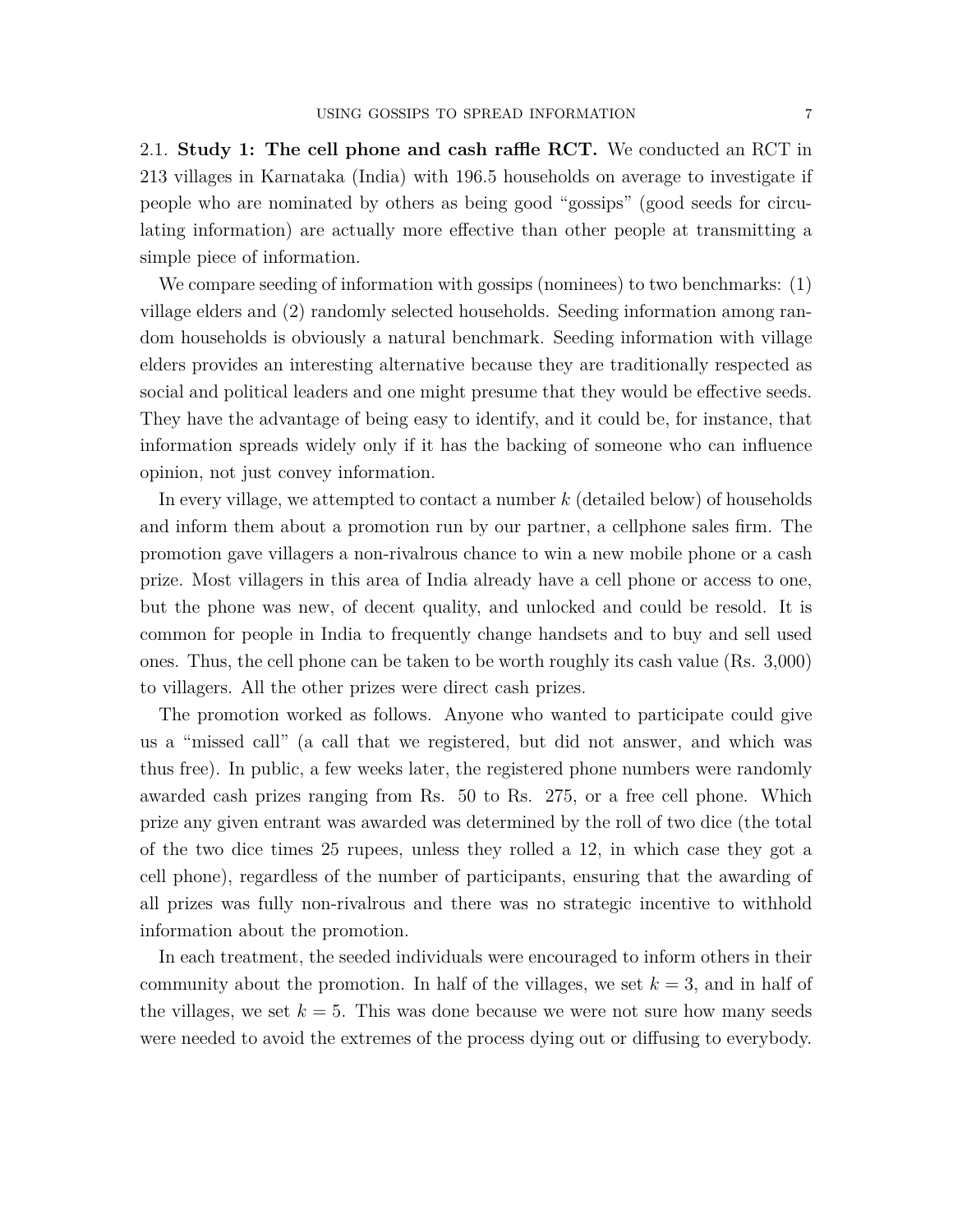In practice, we find that there is no significant difference between 3 and 5 seeds on our outcome variable (the number of calls received).

We randomly divided the sample of 213 villages into three sets of 71, where the *k* seeds were selected as follows. A few days before the experiment, we interviewed up to 15 households in every village (selected uniformly at random via circular random sampling using the right-hand rule method) to identify "elders" and "gossips".<sup>[8](#page-8-0)</sup> We asked the same questions in all villages to allow us to identify the sorts of seeds that were reached in each treatment.

The question that was asked for the 15 households to identify the gossip nominees was:

*"If we want to spread information to everyone in the village about tickets to a music event, drama, or fair that we would like to organize in your village or a new loan product, to whom should we speak?"*

The notion of "village elder" is well understood in these villages: there are people who are recognized authorities, and believed to be influential. To elicit who was an elder, we asked the following question:

*"Who is a well-respected village elder in your village?"*

We randomly, and evenly, divided the sample of 213 villages into three treatment arms:

- T1. Random: *k* households were chosen at random, using the right-hand rule method and going to every *n/k* households.
- T2. Gossip: *k* households were chosen from the list of gossip nominees obtained one week prior.
- T3. Elder: *k* households were chosen from the list of village elders obtained one week prior.

In each T2 and T3 village, we randomly selected gossip and elder seeds from the set of nominees in that village.

Note that this seeding does not address the challenging problem of choosing the optimal set of nodes for diffusion given their centralities. The solution typically will not be to simply pick the highest ranked nodes, since the positions of the seeds relative to each other in the network also matters. This results in a computationally

<span id="page-8-0"></span><sup>8</sup>Circular sampling is a standard survey methodology where the enumerator starts at the end of a village, and, using a right-hand rule, spirals throughout the entire village, when enumerating households. This allows us to cover the entire geographic span of the village which is desirable in this application, particularly as castes are often segregated, which may lead to geographic segregation of the network. We want to make sure the nominations reflect the entire village.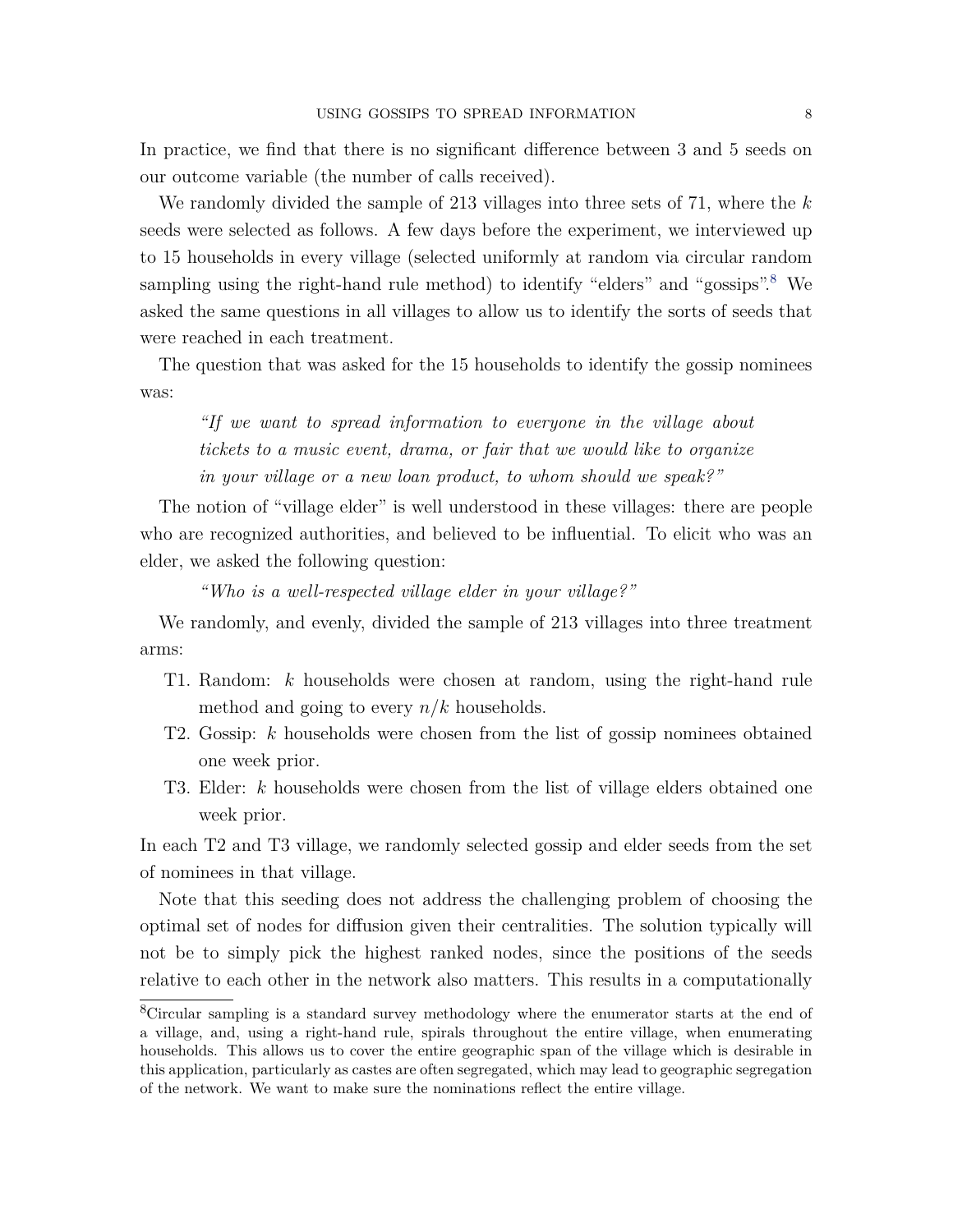challenging problem (in fact, an NP-complete one, see [Kempe, Kleinberg, and Tardos](#page-40-2) [\(2003,](#page-40-2) [2005\)](#page-40-8)). Here, we randomly selected seeds from the set of nominees, which if anything biases the test against the gossip treatment. Instead, we could have, for example, used the most highly nominated nodes from each caste group, which might have delivered combinations of highly central nodes that are well-spaced in the network.

The main outcome variable that we are interested in is the number of unique households that called. This includes any call from the seed themselves, and so in the main specification we control for fixed effects for the number of seeds. This represents the number of people who heard about the promotion and wanted to participate. The mean number of calls per village is 9.35 (with standard deviation 15.64). The median number of villagers who participated is 3 across all villages. In 80.28% of villages, we received at least one call, and the 95th percentile is 39. It is debatable whether these are large or small numbers for a marketing campaign, but for our purpose what is important is that there is enough variation from village to village to allow us to identify the effect of the seeding on information diffusion.

We exclude one village, in which the number of calls was 106, from our analysis. In this village one of the seeds (who happened to be a gossip nominee in a random village) prepared posters to broadcast the information broadly. The diffusion in this villages does not have much to do with the network process we have in mind. We thus use data from 212 villages in all the regressions that follow. The results including this village are presented in Appendix [E.](#page-70-0) They are qualitatively similar: the OLS of the impact of hitting at least one gossip is in fact larger and more precise when that village is included, while the reduced form and IV estimates are similar but noisier.

Figure [1](#page-42-0) presents the results graphically. The distribution of calls in the gossip villages clearly stochastically dominates that in the elder and random villages. Moreover, the incidence of a diffusive event where a large number of calls is received, is rare when we seed information randomly or with village elders – but we do see such events when we seed information with gossip nominees.

We begin with the analysis of our RCT, which is the policymaker's experiment: what is the impact on diffusion of purposefully seeding gossips or elders, as compared to random villagers? We estimate: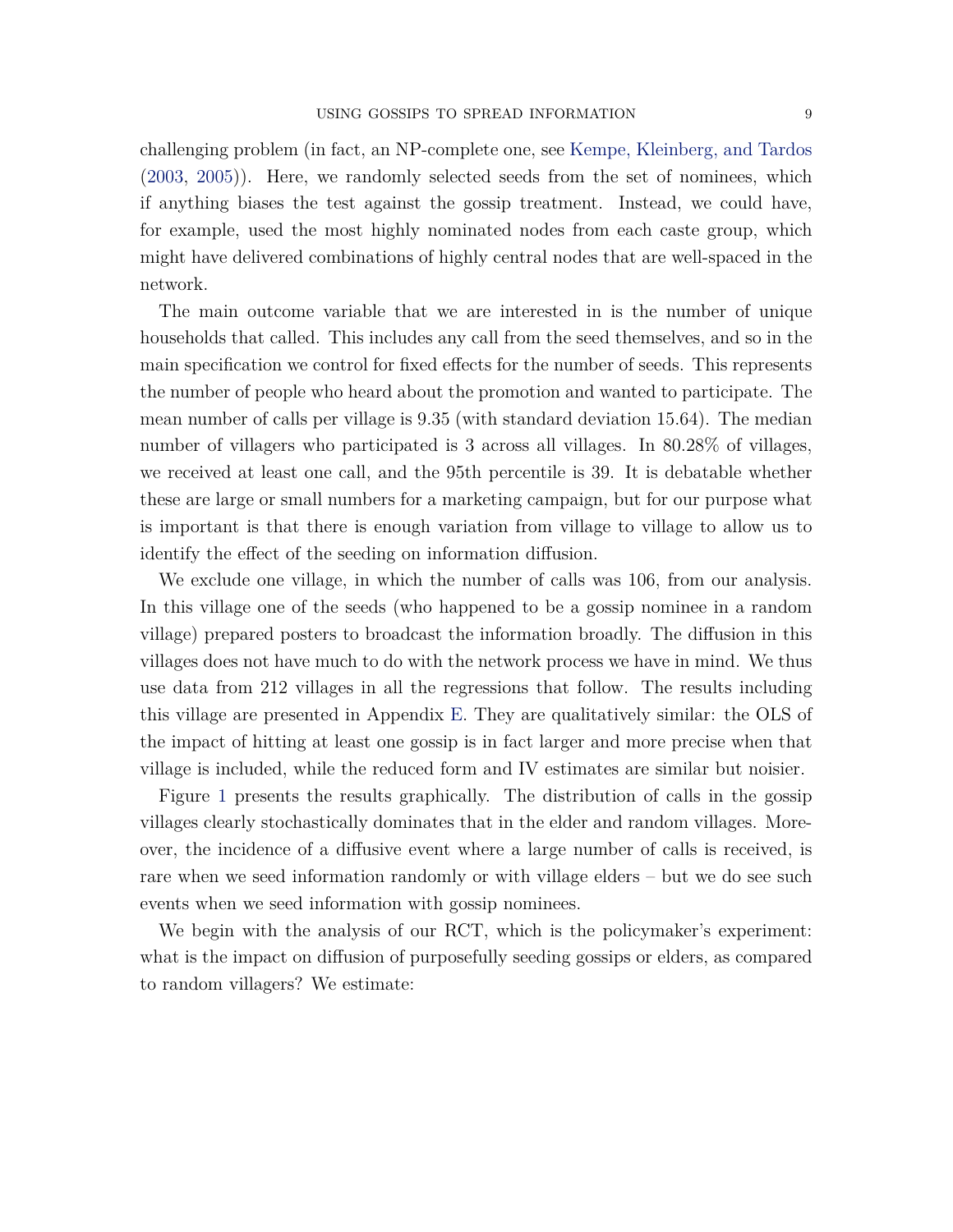<span id="page-10-0"></span>(2.1) 
$$
y_j = \theta_0 + \theta_1 GossipTreatment_j + \theta_2ElderTreatment_j +
$$

$$
\theta_3NumberSeeds_j + \theta_4NumberGossip_j + \theta_5NumberElder_j + u_j,
$$

where  $y_j$  is the number of calls received in village  $j$  or the number of calls per seed in village *j*, *GossipT reatment<sup>j</sup>* is a dummy equal to 1 if seeds were assigned to be from the gossip list, *ElderT reatment<sup>j</sup>* is a dummy equal to 1 if seeds were assigned to be from the elder list, *NumberSeeds<sup>j</sup>* is the total number of seeds, 3 or 5, in the village, *NumberGossip<sup>j</sup>* is the total number of gossips nominated in the village, and *NumberElder<sup>j</sup>* is the total number of elders nominated in the village.

Table [1](#page-47-0) presents the regression analysis. The results including the broadcast village are presented in Appendix [E.](#page-70-0) Column 1 shows the reduced form [\(2.1\)](#page-10-0). In control (random) villages, we received 8.08 calls, or an average of 1.97 per seed. In gossip treatment villages, we received 3.65 more calls  $(p = 0.19)$  in total or 1.05 additional calls per seed  $(p = 0.13)$ .

This exercise is of independent interest since it is the answer to the policy question of how much a policymaker would gain by first identifying the gossips and seeding them rather than choosing seeds randomly. However, the seeding in the random and elder treatment villages does not exclude gossips. In fact, in some random and elder treatment villages, gossip nominees were included in our seeding set by chance. On average, 0.59 seeds were gossips in random villages. Another relevant question is to what extent information seeded to a gossip circulates more widely than information seeded to someone who is not a gossip.

Our next specification thus compares villages where "at least 1 gossip was hit" or "at least 1 elder was hit" (both could be true simultaneously) to those where no elder or no gossip was hit. Although the selection of households under treatments is random, the event that at least one gossip (elder) being hit is random only conditional on the number of potential gossip (elder) seeds present in the village. We thus include as controls in the OLS regression of number of calls on "at least 1 gossip (elder) seed hit". This specification should give us the causal effect of gossip (elder) seeding, but to assess its robustness, we also make directly use of the variation induced by the village level experiment, and instrument "at least 1 gossip (elder) seed hit" by the gossip (elder) treatment status of the village.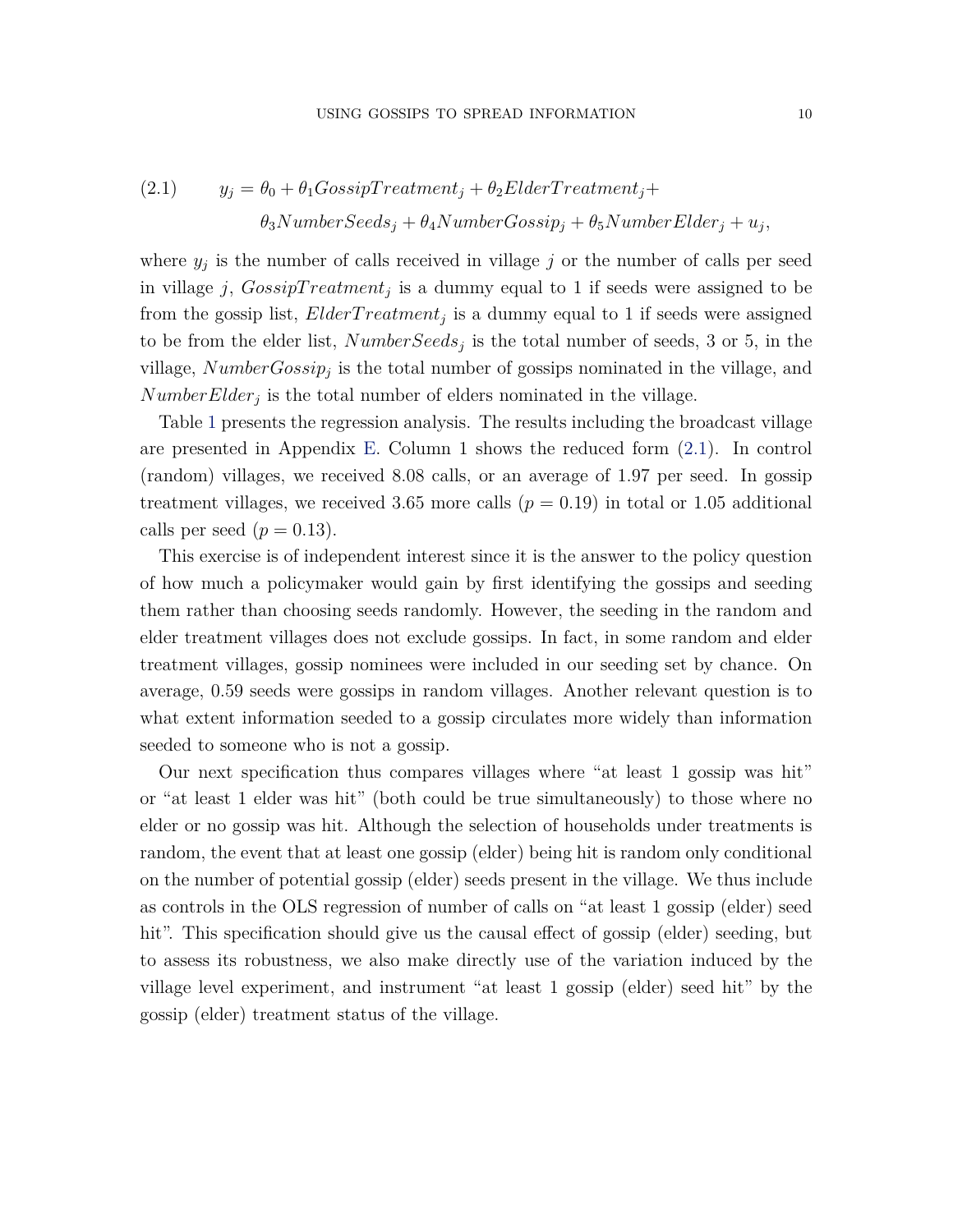Therefore, we are interested in

(2.2) 
$$
y_j = \beta_0 + \beta_1 GossipReached_j + \beta_2 ElderReached_j +
$$

$$
\beta_3 NumberSeeds_j + \beta_4 NumberGossip_j + \beta_5 NumberElder_j + \epsilon_j.
$$

This equation is estimated both by OLS, and by instrumental variables, instrument- $\log G$ ossip $Reached_j$  with  $G$ ossip $Treatment_j$  and  $ElderReached_j$  with  $Elder Treatment_j$ . The first stage equations are

(2.3)

$$
GossipReached_j = \pi_0 + \pi_1 GossipTreatment_j + \pi_2ElderTreatment_j +
$$

$$
\pi_3NumberSeeds_j + \pi_4NumberGossip_j + \pi_5NumberElder_j + v_j,
$$

and

(2.4)  
\n
$$
Elder Reached_j = \rho_0 + \rho_1 GossipTreatment_j + \rho_2 ElderTreatment_j + \rho_3 NumberSeeds_j + \rho_4 NumberGossip_j + \rho_5 NumberElder_j + \nu_j
$$

Column 2 of Table [1](#page-47-0) shows the OLS. The effect of hitting at least one gossip seed is 3.79 for the total number of calls  $(p = 0.04)$ , which represents a 65% increase, relative to villages where no gossip seed was hit, or  $0.95$  ( $p = 0.06$ ) calls per seed. Column 5 presents the IV estimates (Columns 3 and 4 present the first stage results for the IV). They are larger than the OLS estimates, and statistically indistinguishable from them, albeit less precise.

Given the distribution of calls, the results are potentially sensitive to outliers. We therefore present quantile regressions of the comparison between gossip/no gossip and gossip treatment/random villages in Figure [2.](#page-43-0) The specification that compares villages where gossips were either hit or not hit (Panel B) is more precise. The treatment effects are significantly greater than zero starting at the 35th percentile. Specifically, hitting a gossip significantly increases the median number of calls at the 35th percentile by 122% and calls at the 80th percentile by 71.27%.

This is our key experimental result: gossip nominees are much better than random seeds for diffusing a piece of information. Gossip seeds also lead to much more diffusion than elder seeds. In fact, the reduced form effect of seeding with an elder is negative, although it is not significant. This could be specific to this application.

*.*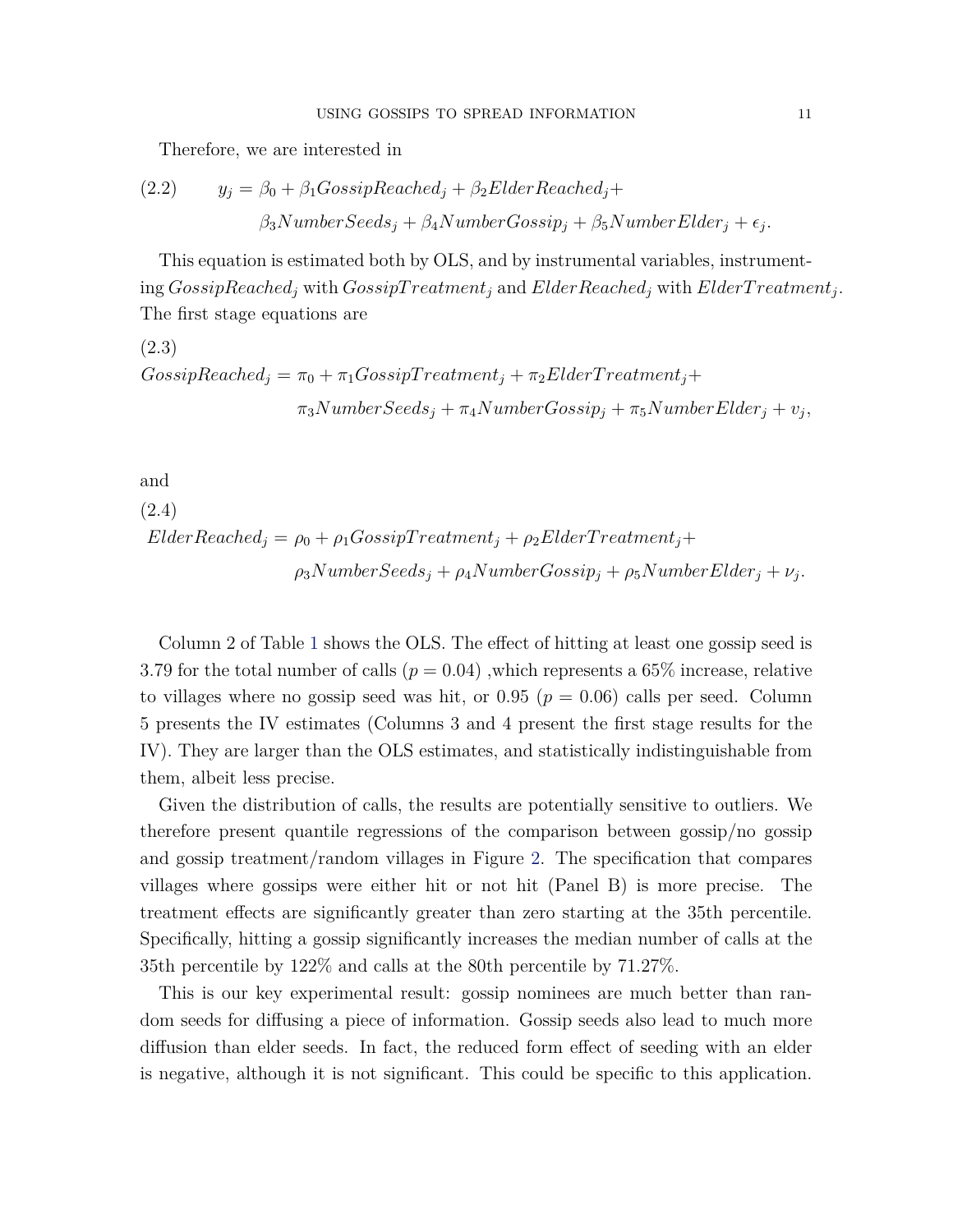Elders, like everybody else, are familiar with cell phones. Nonetheless they may have thought that this raffle was a frivolous undertaking, and did not feel they should circulate the information, whereas they might have circulated a more important piece of news. This is in fact a broader concern with the experimental setting. Since the information that was circulated was relatively anodyne, perhaps only people who really like to talk would take the trouble to talk about it. Recall that the nominations were elicited by asking for people who would be good at spreading news about, in part, an "event" or a fair, something social and relatively unimportant, similar to the piece of information that was actually diffused. We might have just selected the right people for spreading this type of information. The next policy question is thus whether gossip nominees are also good at circulating information on something more vital.

To find this out, we designed a second RCT on a subject that is both meaningful and potentially sensitive: immunization.

2.2. **Study 2: The Haryana Immunization RCT.** We conducted our second RCT in 2017 to apply the same idea to a setting of immediate policy interest: immunization.

This RCT took place in Haryana, a state bordering New Delhi, in Northern India. J-PAL was collaborating with the government of Haryana on a series of initiatives designed to improve immunization rates in seven low immunization districts. Overall, 3116 villages were involved in the project. The project included several components. In all villages, monthly immunization camps were held, and the government gave nurses tablets with a simple e-health application that the project team developed to keep track of all immunizations. The data thus generated is our main outcome.<sup>[9](#page-12-0)</sup> In addition, J-PAL carried out several cross-randomized interventions designed to increase the demand for immunization. In some randomly selected villages, small incentives for immunization were offered. As noted above, we cross-randomized whether households received personalized SMS reminding them of the next vaccine their child was due for. Depending on the village, the reminders were sent to either no households, or to 33% or 66% of all households that had previously attended an immunization camp. In the SMS "blast" villages, recipients were randomly selected from the database of attendees.

<span id="page-12-0"></span><sup>&</sup>lt;sup>9</sup>We have completed over 5,000 cross-validation surveys, visiting children at random and collecting information on their immunization status, to cross-check this administrative data. The administrative data is of excellent quality.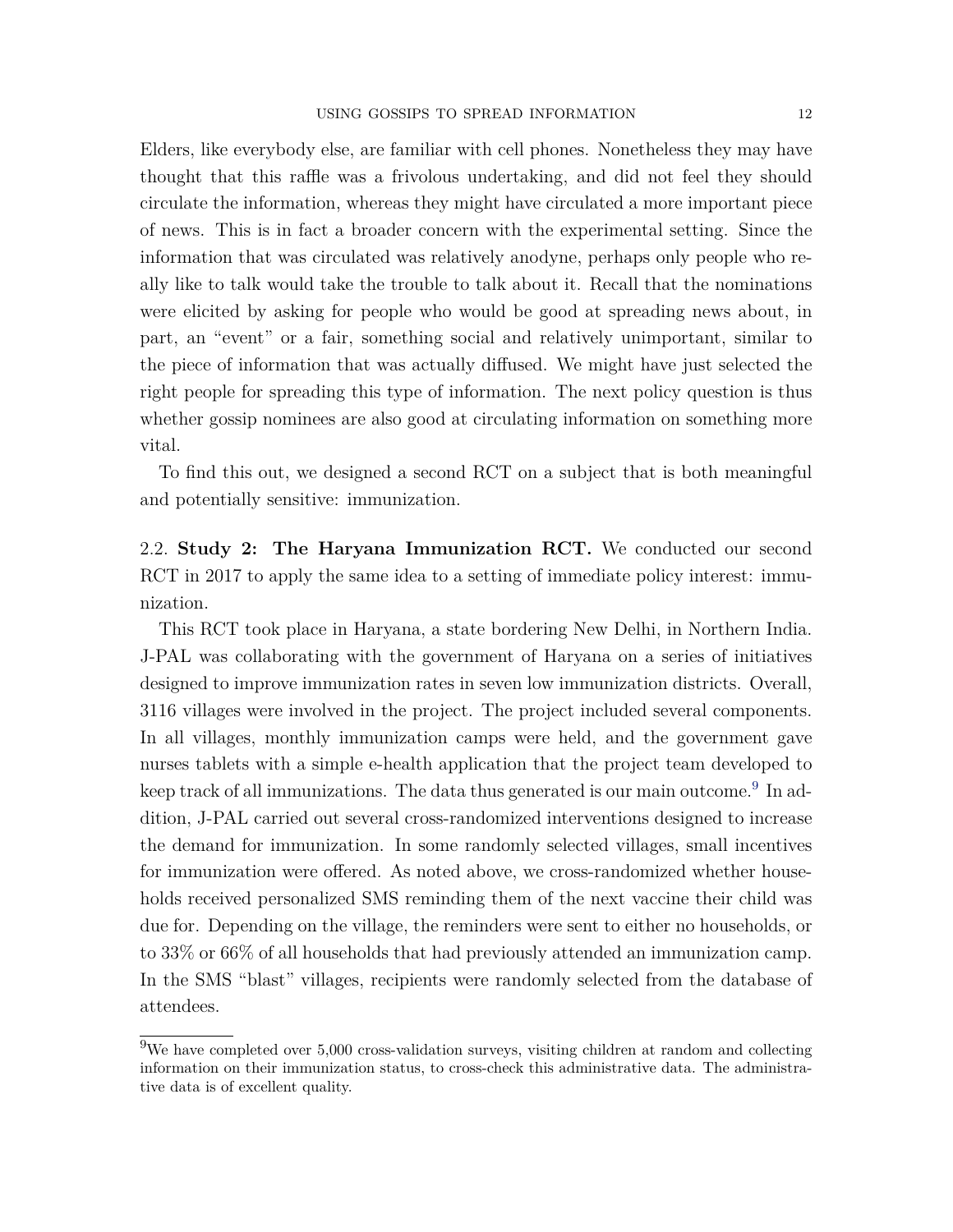These experiments are analyzed in [Banerjee, Chandrasekhar, Duflo, Dalpath, Flo](#page-38-7)[retta, Jackson, Kannan, Schrimpf, and Shrestha](#page-38-7) [\(2018a\)](#page-38-7). Finally, in 521 of these villages (drawn equally from all the other treatments strata), we conducted the seeding experiment that is the focus of this paper.

2.2.1. *Experimental Design.* In all of the villages that were part of the seeding experiment, six individuals (selected according to the protocol described below) were contacted in person a few weeks prior to the launch of the tablet application and the incentives intervention (the seeds were contacted between June and August 2016, the tablet application was launched in December 2016, and the seed experiment started in February 2017). They answered a short demographic survey and were asked to become ambassadors for the program. If they agreed,<sup>[10](#page-13-0)</sup> they gave us their phone number and they received two monthly reminders (one text and one phone call). These notifications reminded them about upcoming immunization camps, what shots their child was due for, and any incentive if one existed.

Specifically, the script used to recruit them was the Hindi translation of what follows:

*"Hello! My name is. . . and I am from IFMR, a research institute in Chennai. We are conducting a research activity to disseminate information about immunization for children. We are conducting this study in several villages like yours to gather information in order to help us with this research activity. You are one of the people selected from your village to be a part of this experiment. Should you choose to participate, you will receive an SMS with information about immunization for children in the near future. The experiment will not cost you anything. We assure you that your phone number will only be used to send information about immunization and for no other purpose. Do you agree to participate?"*

And if they agreed, we used the following script at the end of recruitment:

*"You will receive an SMS on your phone containing information about immunization camps in the near future. When you receive the SMS,*

<span id="page-13-0"></span><sup>&</sup>lt;sup>10</sup>The refusal rate was around 18%. If a seed refused to participate they were not replaced, so there is some variation in the number of actual seeds in each village, but all villages have at least some seeds.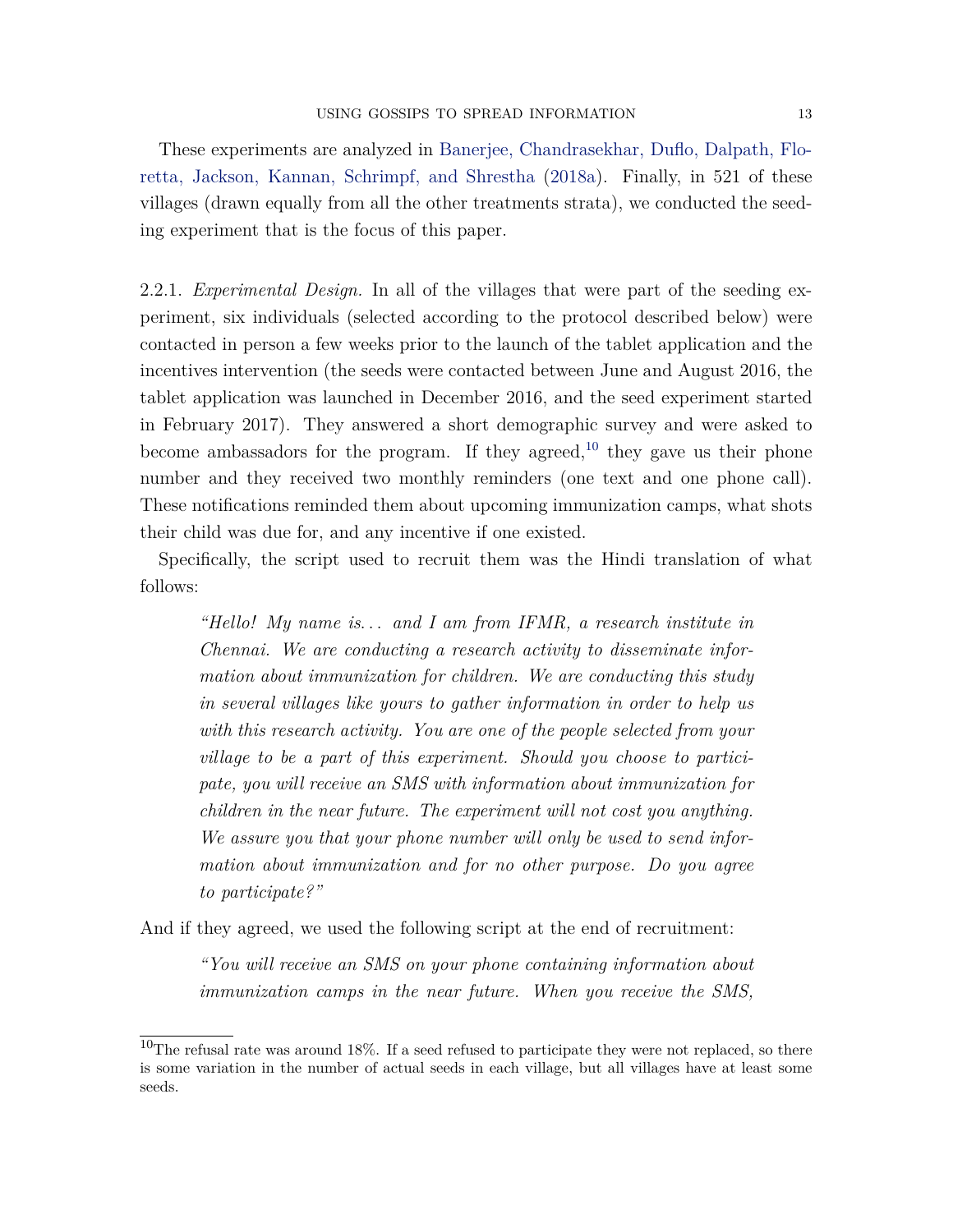*you can spread the information to your family, friends, relatives, neighbors, co-workers, and any other person you feel should know about immunization. This will make them aware of immunization camps in their village and will push them to get their children immunized. It is your choice to spread the information with whomsoever you want."*

A village-level treatment assignment determined the type of seeds chosen in each village. In particular, the seed villages were randomly assigned to one of four groups:

T1. Random seeds. In the random seeding group, we randomly selected six households from our census, and the seed was to be the head of the selected household.

In the three remaining groups, we first visited the village, and visited 17 randomly selected households. This was done in January and February 2016. We interviewed a respondent in the household, asking them one of the following three questions to elicit nominations for seeds. The question asked, and therefore the type of people nominated, was determined by the villagelevel treatment assignment. Note that in each village, we only asked one of the questions, in order to keep the procedure simple to administer for the interviewer and to simulate real policy.

T2. Gossip seeds.

*"Who are the people in this village such that when they share information, many people in the village get to know about it? For example, if they share information about a music festival, street play, fair in this village, or movie shooting, many people would learn about it. This is because these individuals have a wide network of friends/contacts in the village and they can use that to actively spread information to many villagers. Could you name four such individuals, male or female, that live in the village (within or outside of your neighborhood in the village) who when they say something, many people get to know?"*

T3. Trusted seeds.

*'Who are the people in this village, both within and outside of this neighborhood, that you and many villagers trust? When I say trust, I mean that when they give advice on something, many people believe*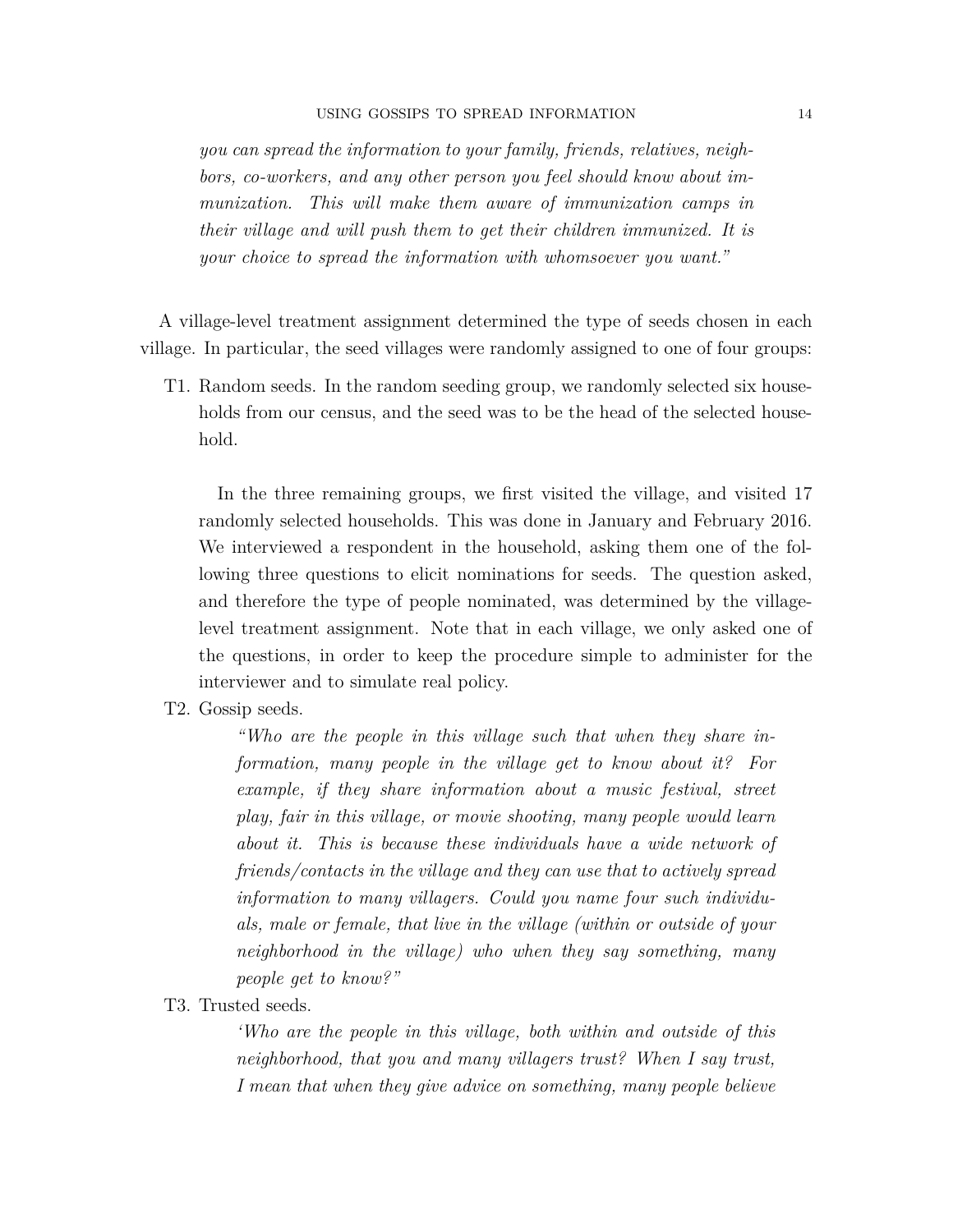*that it is correct and tend to follow it. This could be advice on anything, like choosing the right fertilizer for your crops, or keeping your child healthy. Could you name four such individuals, male or female, who live in the village (within or outside of your neighborhood in the village) and are trusted?"*

## T4. Trusted gossip seeds.

*"Who are the people in this village, both within and outside of this neighborhood, such that when they share information, many people in the village get to know about it? For example, if they share information about a music festival, street play, fair in this village, or movie shooting, many people would learn about it. This is because these individuals have a wide network of friends/contacts in the village and they can use that to actively spread information to many villagers. Among these people, who are the people that you and many villagers trust? When I say trust, I mean that when they give advice on something, many people believe that it is correct and tend to follow it. This could be advice on anything, like choosing the right fertilizer for your crops, or keeping your child healthy. Could you name four such individuals, male or female, that live in the village (either within or outside of your neighborhood) such that when they say something, many people get hear about it, and are trusted by you and other villagers?"*

Note that we specifically asked about two things when eliciting nominations for trusted seeds: fertilizers for crops and children's health. That was done to ensure that the trust question did not emphasize immunization. As in our previous experiment, the gossip question is centered purely on transmission of relatively unimportant information, and, in contrast to the trust questions, does not flag any concerns about trust.

In the T2, T3, and T4 villages, we selected the six individuals with the highest number of nominations as seeds.

2.2.2. *Summary Statistics.* Table [2](#page-48-0) presents summary statistics about the number of seeds nominated in each (nomination) group, the number of nominations received by the top 6 finalists (chosen as seeds), the refusal rates, and the characteristics of the chosen seeds in each of the groups.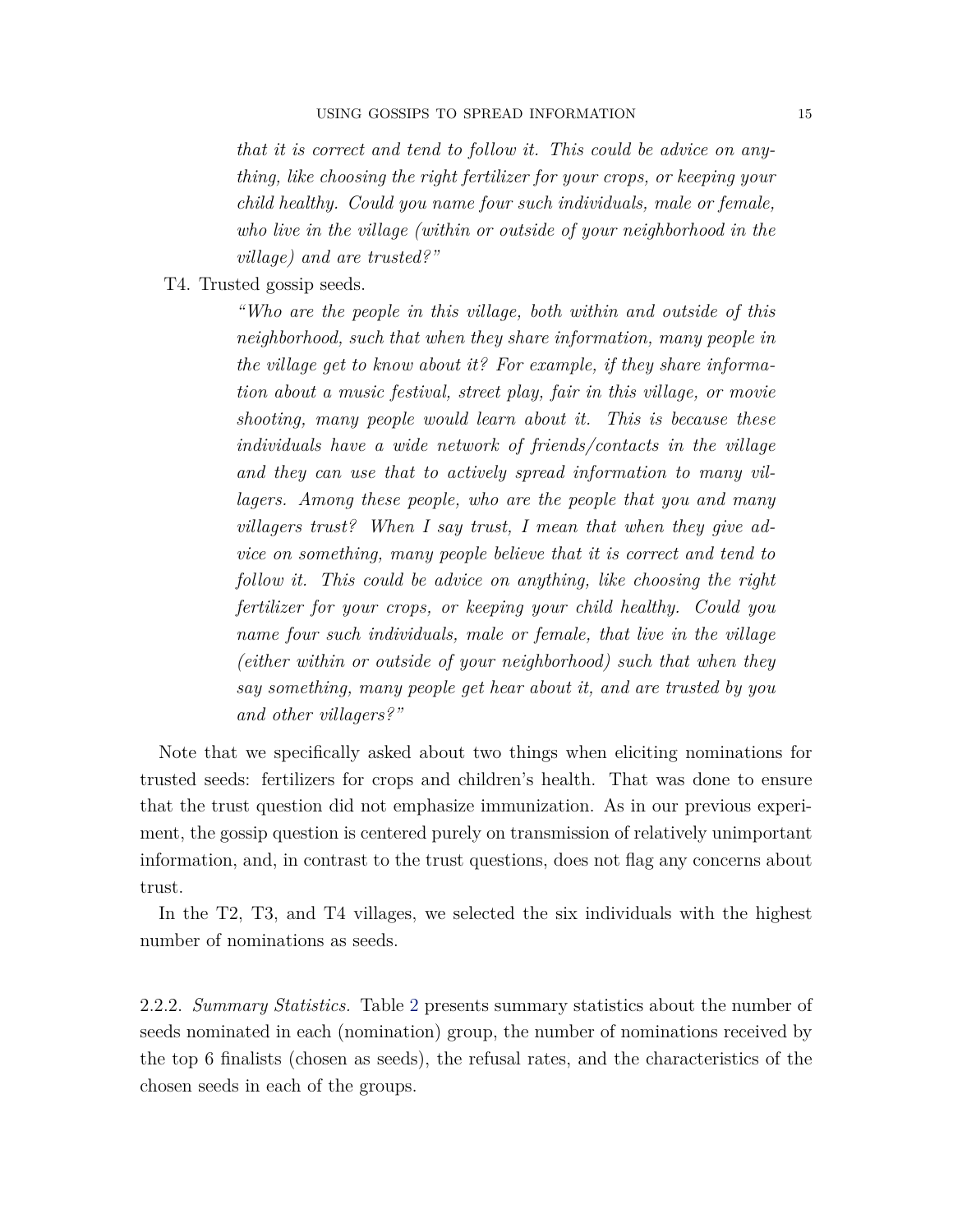On average, we received 19.9 nominations per gossip village (20.3 and 20.0 nominations for trusted and trusted gossip villages, respectively). The top six nominees were selected per village, and the average number of nominations received per household was 11.2 for gossip seeds, 10.56 for trusted seeds, and 10.77 for trusted gossip seeds.

Most seeds agreed to be part of the experiment. The lowest refusal rate was among the gossip seeds (16.5%), followed by the trusted gossip seeds (17.5%). The trusted and the random seeds were less likely to agree (22% and 19% refusal rates, respectively). This implies that we have slightly more active seeds in the gossip treatment, but the difference is small, not statistically significant, and every village had several active seeds.

Gossip seeds and trusted gossip seeds are very similar in terms of observable characteristics. They are slightly more likely to be female than random seeds (who are heads of households, and hence often male), although the vast majority are still male (12-13% females in gossip and trusted gossip groups). They are wealthier and more educated than the random seeds. They are more likely to have some official responsibility in the village (e.g., panchayat member, *numberdaar*, or *chaukidaar*). Most notably, they are more likely to describe themselves as interactive. 46% of the gossips and a similar number of trusted gossips say that they interact very often with others, and that they participate frequently in community activities, in contrast to 26% of the random seeds and 37% of the trusted seeds. They are also more informed in the sense that they are more likely to know who the nurse in the local health subcenter is and that there is an immunization camp.

Relative to both gossip and random seeds, the trusted seeds are older and less likely to be female or a member of a Scheduled Caste. In terms of their probability of holding an elected position, and of their level of interaction with the village, they are about halfway between the random seeds and the gossip or trusted gossip seeds.

2.2.3. *Impact on Immunization.* Our sample for analysis is restricted to the 521 villages from the Haryana project in which the seeding experiment was conducted. The data is aggregated at the village×month level, reflecting the number of children in a village who attended a monthly camp. The intervention lasted for one year (February 2017-March 2018). The dependent variable is the number of children in a village-month who got immunized against each of a set of particular diseases or for any disease whatsoever. $11$ 

<span id="page-16-0"></span><sup>&</sup>lt;sup>11</sup>Village  $\times$  month observations with zero child-level observations are eliminated, since those were months where no camp was held in the village.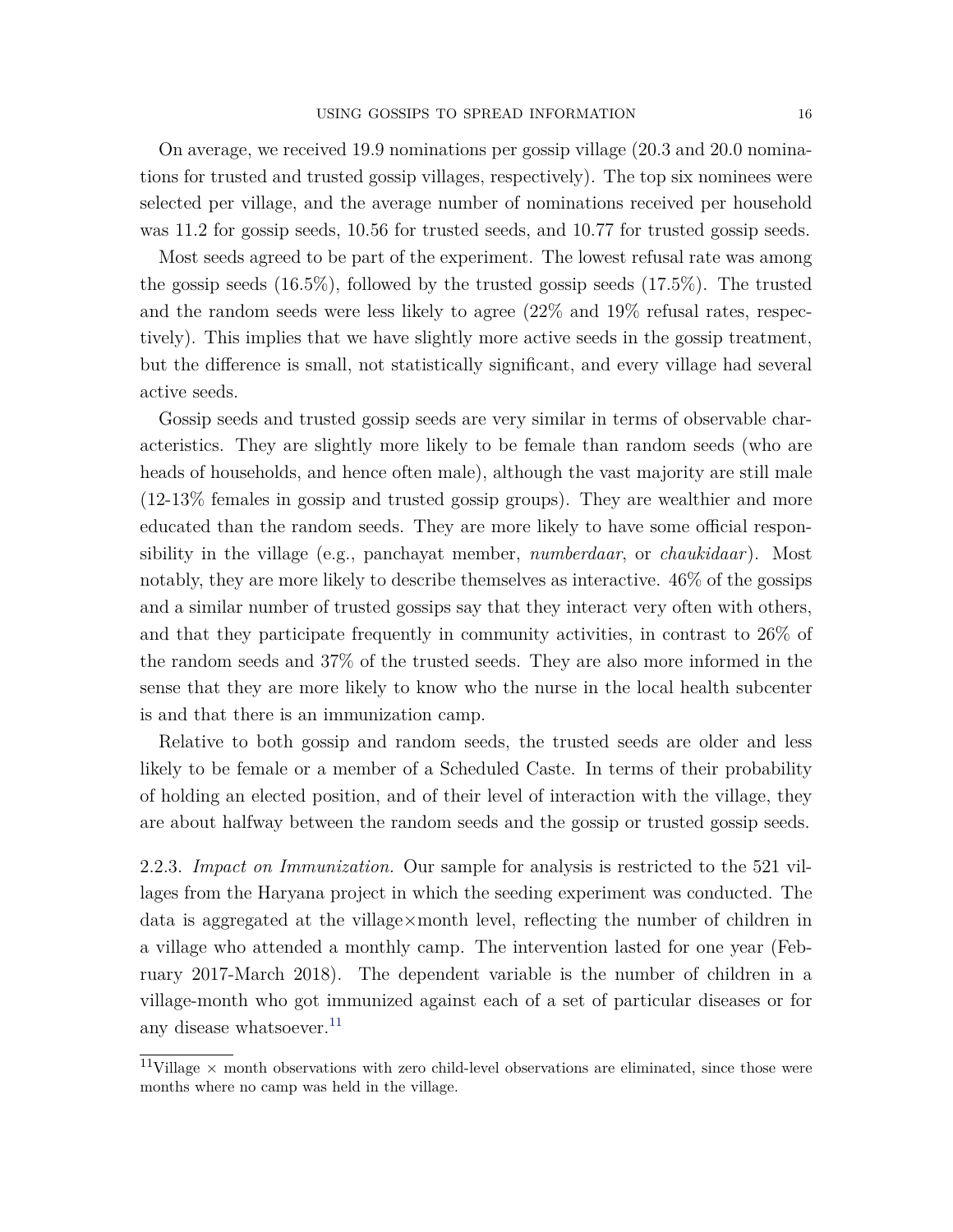The empirical specification is as follows:

(2.5) 
$$
y_{jt} = \theta_0 + \theta_1 G \text{ossip} T \text{reatment}_j + \theta_2 T \text{rusted} T \text{reatment}_j +
$$
  
 $\theta_3 T \text{rusted} G \text{ossip}_j + \theta_4 S \text{lope} \text{I} \text{ncentive}_j + \theta_5 F \text{I} \text{at} \text{I} \text{ncentive}_j + D_{kt} + \epsilon_{jt},$ 

where  $y_{jt}$  is the number of immunizations of each type received in village  $j$  in month *t*, *Dkt* is a set of district-by-month fixed effects. The standard errors are clustered at the village level. For brevity, we do not report the incentive coefficients in the table.

The results are presented in Table [3,](#page-49-0) Panel A. In a typical month, in a random seeds village, 18.11 children received at least one shot (column 5). In the gossip villages, 4.9 additional children came every month for any immunization  $(p = 0.05)$ . The results are not driven by any particular vaccine. There is a 24-25% increase in the number of children receiving each of the first two vaccines to be given at the camp (penta 1 and penta 2) and a 28-31% increase for the two shots whose baseline take-up levels tend to be lower (penta3 and measles). The increase of 1.1 children per village per month for measles is particularly important, as getting good coverage for measles immunization has proven very challenging in India.

These effects are somewhat smaller, in terms of proportions, than the results of the cell phone RCT (where we had an increase of 40%), but while that experiment was one-shot, this one continued for a year. Figure [3](#page-44-0) shows the gossip treatment effect on the number of children receiving at least one shot per month is remarkably stable over time.

Trusted and trusted gossip seeds lead to 1.8 and 2.4, respectively, more children receiving at least one vaccine than random seeds. This is about half the effect of gossip seeds (4.9 more children receiving at least one vaccine than with random seeds). Given the standard errors, we cannot reject that there is no effect of either of these two treatments (compared to random seeds) or that the effect is as large as for the gossip seeds. At best, this suggests that there was no gain from explicitly trying to identify trustworthy people, even for a decision that probably requires some trust.

Recall that some villages were randomized to be in one of two reminder groups. In those villages, either 33% or 66% of all households whose children had previously attended at least one camp were randomly selected to receive targeted reminders of the next vaccine their children were due for. This allows us to study whether essentially adding many more seeds (here considering those reminded individuals as seeds) generates much more diffusion than, say, gossip-based seeding.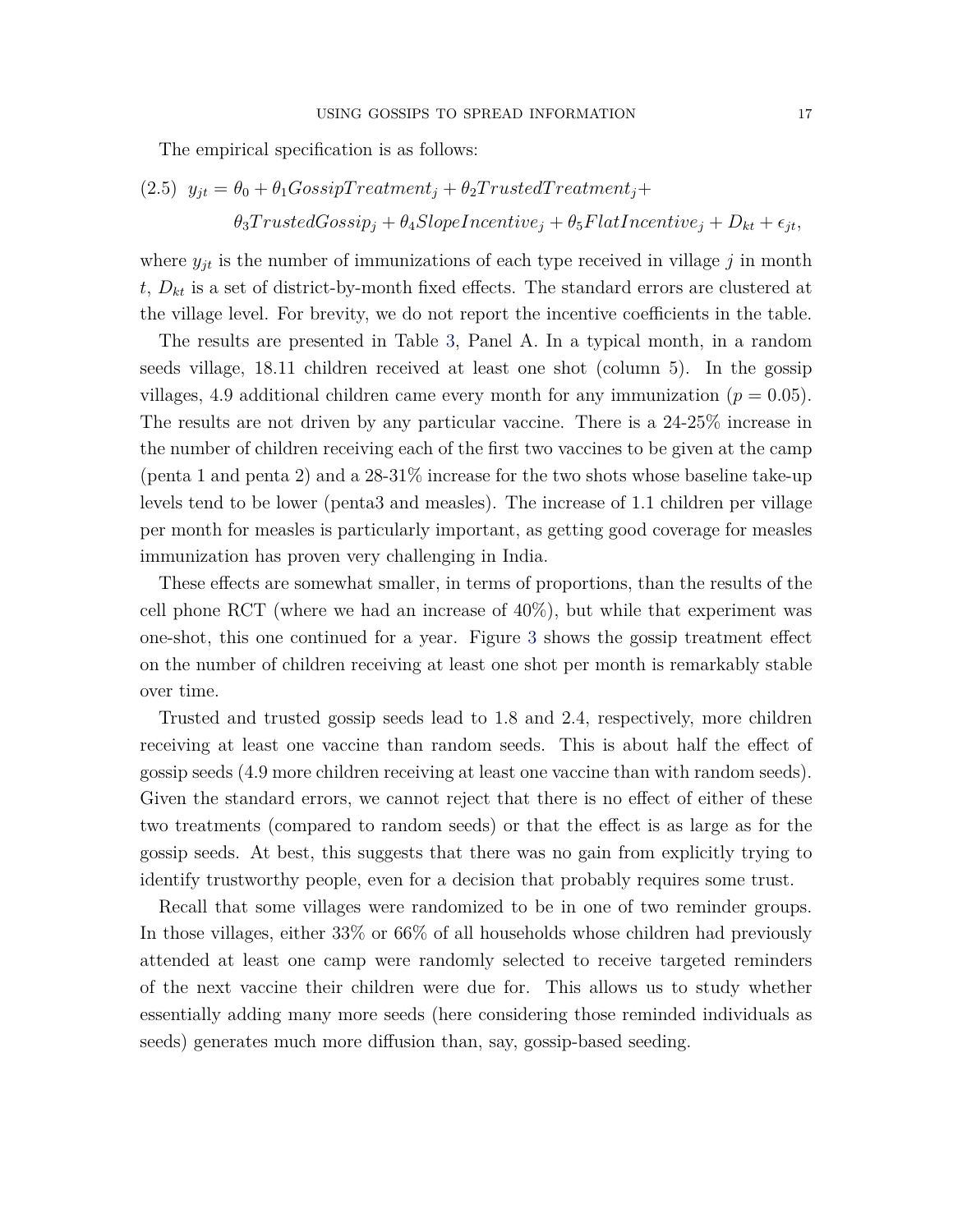The selection of those who received reminders, however, was different from our targeted seeding treatments in three important respects. First, many more people got information about the camp (given the average attendance in the camp, on average, 34 (68) families per village received the reminders in the 33% (66%) blast villages). This means that there were effectively many more individuals who can be thought of as de facto seeds, but these individuals are not necessarily targetted gossips. Second, recipients were parents of children who were likely to need a shot, so we might expect a direct effect, which was not typically the case for the seeds. Third, they were randomly selected among parents of young children who had attended at least one session. It is thus likely that they were less central than the gossip seeds, but on the other hand, they may have had more friends who were responsive to information on child immunization.

In Panel B of Table [3,](#page-49-0) we add dummy variables for SMS 33% and 66% blast villages to the regression. There are several interesting results. First, the coefficient of Gossip, Trusted, and Trusted Gossip do not change relative to Panel A. Second, the two SMS blast dummies are insignificant, suggesting that the SMS blasts did not lead to greater adoption as compared to seeding information with just a few seeds (e.g., six gossips). This is despite the fact that, on average, at least 34 (68) people for whom the information was potentially relevant were directly informed; even in the absence of any information diffusion, these individuals should be affected. Even if power is too low in this sample to distinguish the effects, it is worth noting that the point estimates of the effect of the SMS blasts are much smaller than that of the effect of gossip.

These results run counter to the suggestion in [Akbarpour et al.](#page-37-1) [\(2017\)](#page-37-1) that provided enough seeds are reached, their position in the network should not matter. The SMS blasts reached a large fraction of the population for whom the information was directly relevant but did not lead to any significantly increased diffusion or change in behavior; in contrast, reaching only a few seeds for whom the information may or may not have been directly relevant, but who were nominated as good diffusers of information, significantly increased immunization.<sup>[12](#page-18-0)</sup> This is not particularly surprising. The results in [Akbarpour et al.](#page-37-1) [\(2017\)](#page-37-1) require that four conditions are met: (1) there is no complex contagion—a single contact suffices to prompt adoption and to diffuse to others, (2) the density of the network is sufficient so that it has a giant component relative to

<span id="page-18-0"></span> $12$ [Banerjee et al.](#page-38-8) [\(2018c\)](#page-38-8) also find, in the context of the Indian demonetization, that considerably greater social learning occurred when the same information was seeded with several gossips rather than broadcast to everyone in the village.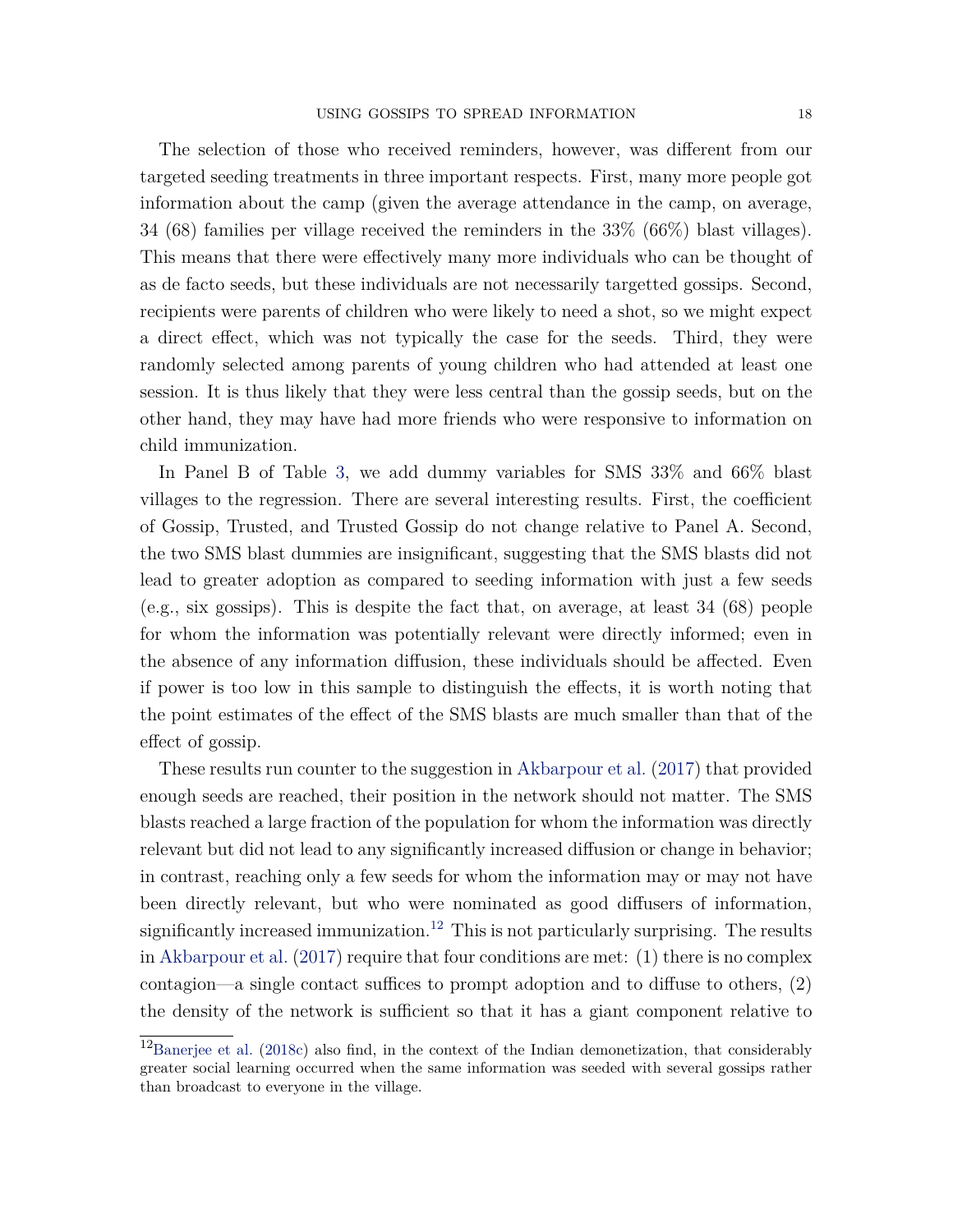the contagion so that if any node in that component is infected then it infects all the others, (3) information circulates sufficiently long, and (4) the number of seeds grows without bound. Under these conditions, with enough randomly "infected" nodes, the information will hit the giant component, which being dense enough ensures that the information spread fully regardless of where it started. Our results suggest that not all of these conditions are met in our context.

Indeed, we have some direct evidence that condition (1) is violated. The SMS blast was sent only to people who needed to act upon it, but we cannot even reject the hypothesis that none of those who got the SMS responded to it, let alone drawing other people in with them. Along the same lines, going from a blast that reached 33% to one that reached 66% also generated no extra take up. This evidence suggests that message is not enough to affect behavior, suggesting that we need to think of the diffusion as a complex contagion.<sup>[13](#page-19-0)</sup> This is consistent with what is seen in other development contexts. For instance, [Beaman et al.](#page-38-2) [\(2014\)](#page-38-2) argue that in an experiment with agricultural technology adoption, behavior is consistent with complex contagion, but not with simple contagion. Our measure of diffusion centrality, discussed in detail below, embodies the total expected number of times that others are reached starting from a seed rather than just how many people are reached, and as we shall see, the gossip nominated seeds have high centrality in this sense. Thus, the seeding by nominations may be good at finding seeds that are not only central for simple diffusion, but also central for more complex diffusions. We have no direct evidence on condition (3), which is about how long people continue to talk about issues, in our context. But it is plausible that people do not talk about immunization for very long. Indeed the folk wisdom on this is that the public seems to lose interest in most topics that are of interest to policy makers rather too quickly.<sup>[14](#page-19-1)</sup> Even in a setting as prominent as the Indian demonetization, conversations among villagers about the confusing policies about what they can do with their cash declined drastically in a matter of weeks [\(Banerjee, Breza, Chandrasekhar, and Golub,](#page-38-8) [2018c\)](#page-38-8).

<span id="page-19-0"></span> $13$ When contagion is complex, random seeding can perform arbitrarily worse than targeted seeding [Jackson and Storms](#page-40-9) [\(2018\)](#page-40-9).

<span id="page-19-1"></span><sup>&</sup>lt;sup>14</sup>We show below that in fact diffusion centrality with finite  $T$  (set equal to the expected diameter which is typically 3) out-performs the  $T = \infty$  case at predicting nominations, which then predicts diffusion. Further, in our earlier work on the diffusion of microfinance [\(Banerjee et al.,](#page-38-1) [2013\)](#page-38-1), we showed that diffusion centrality with finite *T* predicts the extent of diffusion when controlling for all other centralities, including the  $T = \infty$  case, as well as all available demographic controls. So *T* is best thought of as finite and not very large.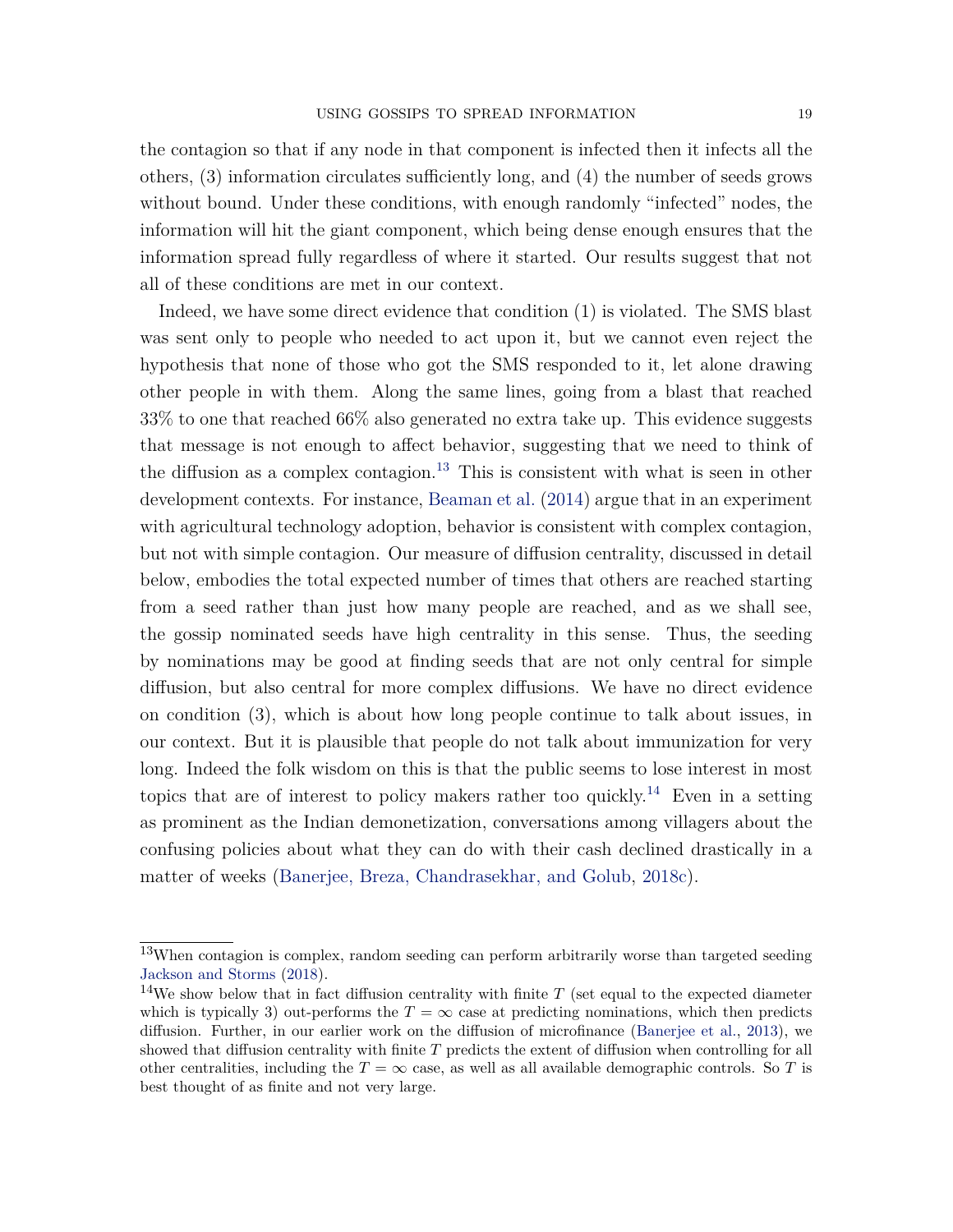These results thus confirm that a simple procedure to identify key actors, namely interviewing a random set of households about who are good diffusers of information, can be used to select seeds that generate more wide-spread take-up. Providing information to gossip nominees rather than to a set of random seeds produces greater diffusion. In contrast, providing information to many more households, even to households for whom the information is directly relevant, does not significantly lead to more diffusion. The effect of seeding gossip nominees is large in magnitude, and affects an important and policy-relevant decision with real consequences.

## 3. Network Communication and Knowledge of Centrality

<span id="page-20-0"></span>On the one hand, these results may appear to be common sense. In order to find something out about a community, who is influential for example, why not just ask the community members? While this may seem obvious, this is not, as we noted, a strategy that is commonly employed by organizations in the field: they tend to rely on demographic or occupation characteristics, or on the judgement of a single extension officer (usually not from the village), rather than on information provided by community members. One possible reason is that it is not in fact so obvious that community members would know. Even in small communities, like the Karnataka villages where we conducted the cell phone RCT, people have a very dim idea of the network. [Breza et al.](#page-39-7) [\(2017\)](#page-39-7) show that 47% of randomly selected individuals are unable to offer a guess about whether two others in their village share a link and being one step further from the pair corresponds to a 10pp increase in the probability of misassessing link status. There is clearly considerable uncertainty over network structure among the villagers, but then how is it possible that they are able to nominate the right people in the network from the point of view of diffusing information? The goal of our theoretical section is to provide an answer to this question: we show that it is in fact entirely plausible that even a boundedly rational agent knows who is influential, even if they know almost nothing about the network.

#### 3.1. **A Model of Network Communication.** We consider the following model.

3.1.1. *A Network of Individuals.* A society of *n* individuals are connected via a directed and weighted network, which has an adjacency matrix  $\mathbf{w} \in [0,1]^{n \times n}$ . The *ij*-th entry is the relative probability with which *i* tells something to *j*. This relation does not have to be reciprocal.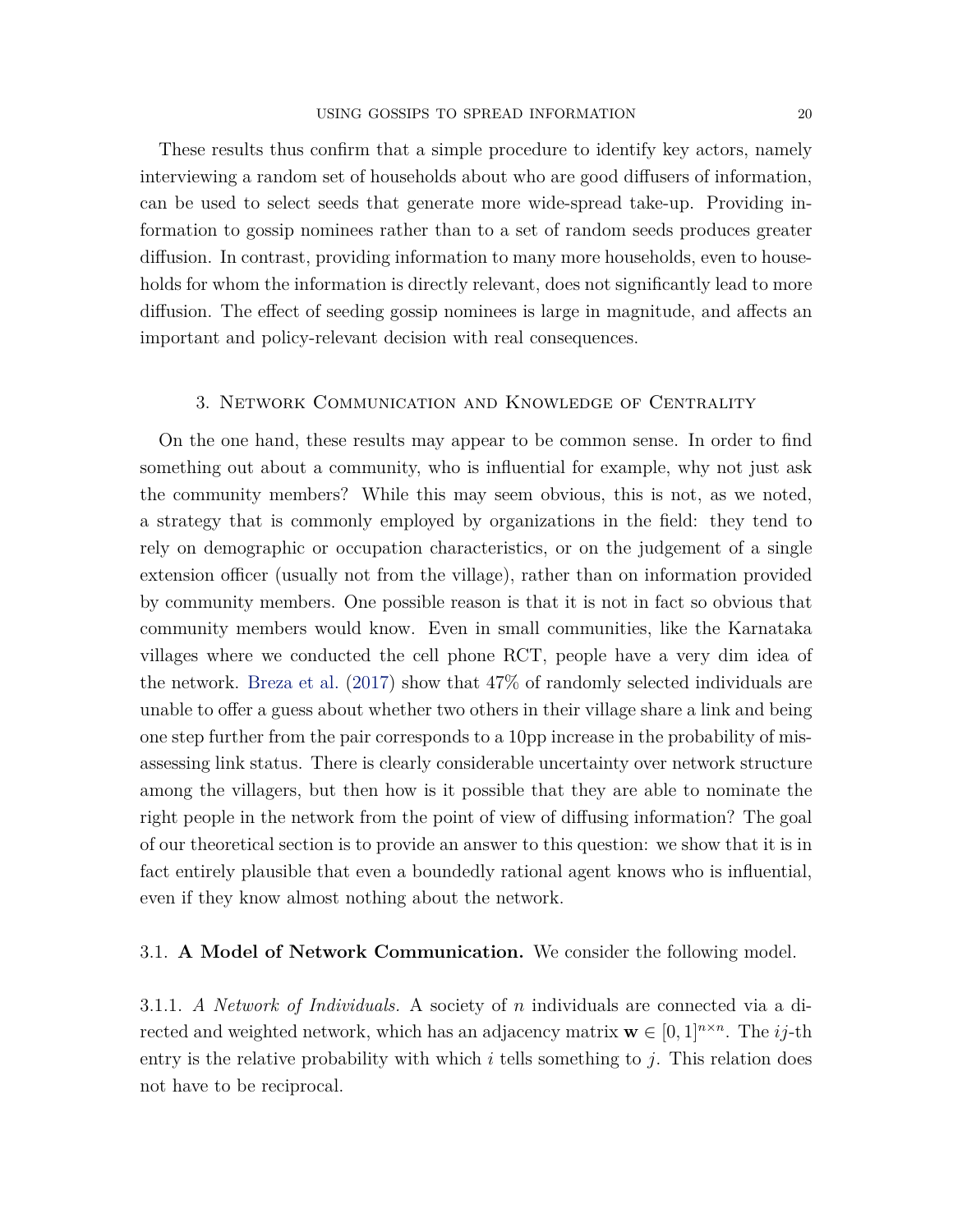Unless otherwise stated, we take the network **w** to be fixed and let  $v^{(R,1)}$  be its first (right-hand) eigenvector, corresponding to the largest eigenvalue  $\lambda_1$ . The first eigenvector is nonnegative and real-valued by the Perron–Frobenius Theorem. Throughout what follows, we assume that the network is (strongly) connected in that there exists a (directed) path from every node to every other node, so that information originating at any node could potentially make its way eventually to any other node. Note that everything that we say applies to components of the network.

Two concepts, *diffusion centrality* and *network gossip*, are central to the theory.

#### <span id="page-21-1"></span>3.1.2. *Diffusion Centrality.*

In [Banerjee, Chandrasekhar, Duflo, and Jackson](#page-38-1) [\(2013\)](#page-38-1), we defined a notion of centrality called *diffusion centrality* based on random information flow through a network, based on a process that underlies many models of contagion.<sup>[15](#page-21-0)</sup>

A piece of information is initiated at node *i* and then broadcast outwards from that node. In each period, with probability  $w_{ij} \in (0,1]$ , independently across pairs of neighbors and history, each informed node *i* informs each of its neighbors *j* of the piece of information and the identity of its original source.

The process operates for *T* periods, where *T* is a positive integer. There are good reasons to allow *T* to be finite. For instance, a new piece of information may only be relevant for a limited time. Also, after some time, boredom may set in or some other news may arrive and the topic of conversation may change.

Diffusion centrality measures how extensively the information spreads as a function of the initial node. In particular, let

$$
\mathbf{H}(\mathbf{w},T) := \sum_{t=1}^T (\mathbf{w})^t,
$$

be the "hearing matrix." The *ij*-th entry of **H**,  $H(\mathbf{w}, T)_{ii}$ , is the expected number of times, within *T* periods, that *j* hears about a piece of information originating from *i*. Diffusion centrality is then defined by

$$
DC(\mathbf{w},T) := \mathbf{H}(\mathbf{w},T) \cdot \mathbf{1} = \left(\sum_{t=1}^T (\mathbf{w})^t\right) \cdot \mathbf{1}.
$$

<span id="page-21-0"></span><sup>15</sup>See [Jackson and Yariv](#page-40-4) [\(2011\)](#page-40-4) for background and references on models of diffusion and contagion, and [Bloch and Tebaldi](#page-38-4) [\(2016\)](#page-38-4); [Jackson](#page-40-5) [\(2017\)](#page-40-5) for how diffusion centrality compares with some other centrality measures. A continuous time version of diffusion centrality was subsequently defined in [Lawyer](#page-41-9) [\(2014\)](#page-41-9).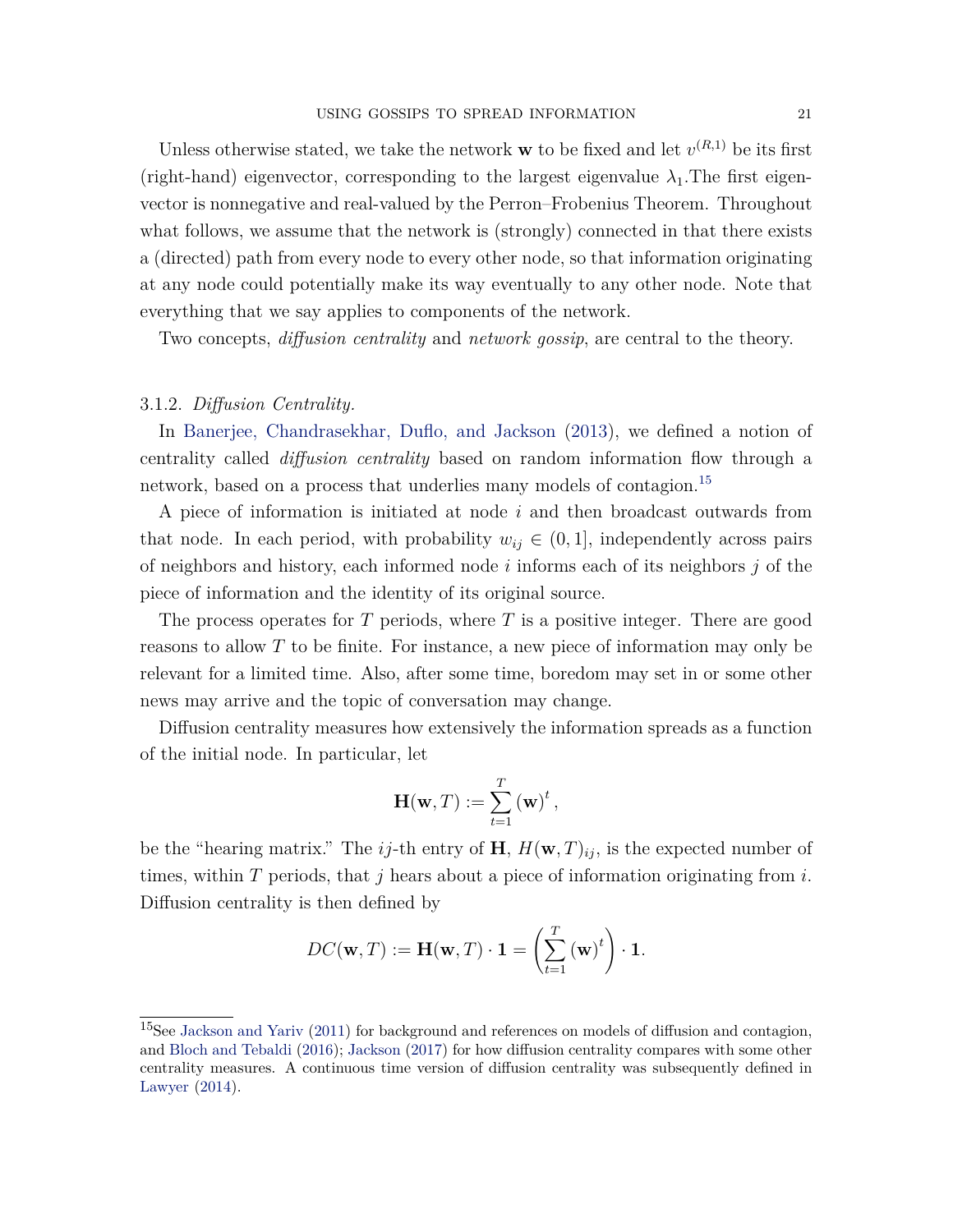So,  $DC(\mathbf{w}, T)_i$  is the expected total number of times that some piece of information that originates from *i* is heard by any of the members of the society during a *T*-period time interval.

By allowing the network to be weighted and directed, we generalize the notion of Diffusion Centrality that we defined in [Banerjee, Chandrasekhar, Duflo, and Jackson](#page-38-1) [\(2013\)](#page-38-1). That definition is applied to the special case in which **g** is a (possibly directed) adjacency matrix taking on values in  $\{0, 1\}$ , where  $\mathbf{w} = q\mathbf{g}$  for some communication probability  $q \in (0, 1]$ . That case, with corresponding hearing and diffusion centrality measures,  $\mathbf{H}(q\mathbf{g},T)$  and  $DC(q\mathbf{g},T)$ , is useful in our empirical work. For the theory, we impose no requirement that the probabilities be similar across pairs of nodes, or even that two nodes reciprocate.

In [Banerjee et al.](#page-38-1) [\(2013\)](#page-38-1), we showed that diffusion centrality of the initially informed members of a community was a statistically significant predictor of the spread of information about a microfinance program.

As we claimed in [Banerjee et al.](#page-38-1) [\(2013\)](#page-38-1), diffusion centrality nests three of the most prominent and widely used centrality measures: degree centrality, eigenvector centrality, and Katz–Bonacich centrality.[16](#page-22-0) Diffusion centrality thus provides a foundation for these measures, but, importantly, it can behave very differently in the gap between these extreme parameter values of diffusion centrality that these prominent measures take.

In Appendix [B](#page-58-0) we prove that for the general class of weighted and directed networks:

- (i) if  $T = 1$ , then diffusion centrality is proportional to (out) degree centrality, while
- (ii) if T tends to  $\infty$  then
	- (a) if  $\lambda_1(\mathbf{w}) < 1$ , diffusion centrality coincides with Generalized Katz–Bonacich centrality, and
	- (b) if  $\lambda_1(\mathbf{w}) > 1$ , diffusion centrality approaches eigenvector centrality.

Part iib is the part that requires nontrivial proof, whereas the other parts are direct.

In view of the above results, the choice of parameters *q, T* make a difference when we operationalize  $DC(q\mathbf{g}, T)$  for our empirical investigations.

<span id="page-22-0"></span><sup>&</sup>lt;sup>16</sup>Let  $d(\mathbf{w})$  denote (out) degree centrality:  $d_i(\mathbf{w}) = \sum_j w_{ij}$ . Eigenvector centrality corresponds to  $v^{(R,1)}(\mathbf{w})$ : the first eigenvector of **w**. Also, let  $GKB(\mathbf{w})$  denote a "generalized" version of Katz–Bonacich centrality to account for possibly weighted and directed networks – defined when  $\lambda_1(\mathbf{w}) < 1$  by  $GKB(\mathbf{w}) := \left(\sum_{t=1}^{\infty} (\mathbf{w})^t\right) \cdot \mathbf{1}.$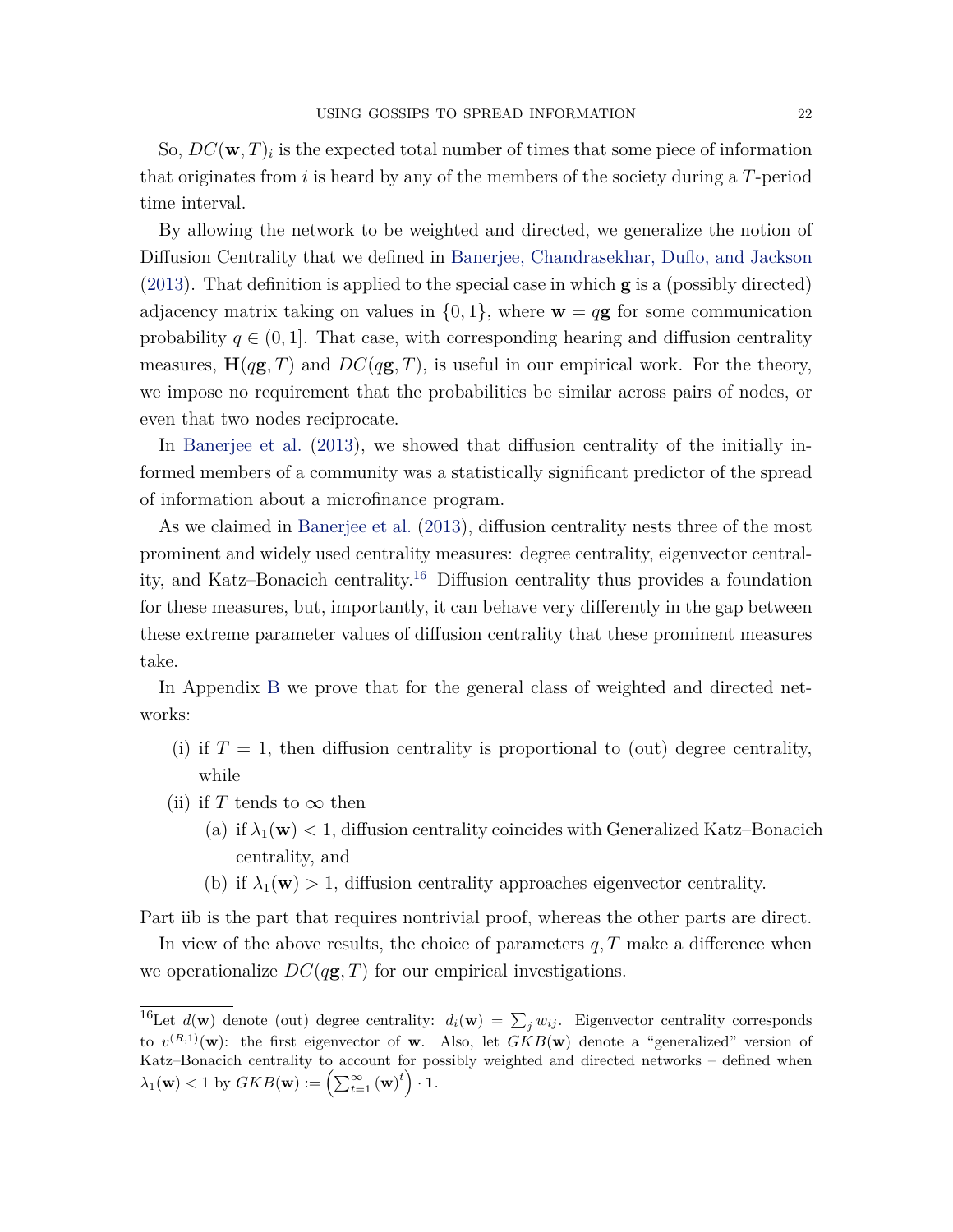The threshold of  $q = 1/\lambda_1(g)$  (i.e. then  $\lambda_1(\mathbf{w}) = 1$ ) is key, even when *T* is finite. In Appendix [B,](#page-58-0) we prove that diffusion centrality behaves fundamentally differently depending on whether  $\lambda_1(\mathbf{w})$  is above or below 1. Intuitively, if the communication probabilities in **w** are small (when  $\lambda_1(\mathbf{w}) < 1$ ), then very limited diffusion takes place even for large *T*; if those probabilities are large (when  $\lambda_1(\mathbf{w}) > 1$ ), then knowledge saturates the network. The threshold of  $q = 1/\lambda_1(g)$  is thus the point at which information has a chance of reaching all nodes, but does not overly saturate.

We also show that diffusion centrality behaves quite differently depending on whether *T* is smaller or bigger than the diameter of the graph. If *T* is below the diameter, news from some nodes does not have a long enough time to reach other nodes. In contrast, once *T* exceeds the diameter of the graph, then many of the weighted walks counted by  $\mathbf{w}^T$  have "echoes" in them: they visit some nodes multiple times. For instance, news passing from node 1 to node 2 to node 3 then back to node 2 and then to node 4, etc.

Thus, from the point of view of the empirical exercises that are at the heart of this paper, these results suggest that the threshold case of  $q = 1/E[\lambda_1(g)]$  and  $T = E[Diam(\mathbf{g})]$  provides natural benchmark values for *q* and *T*; at these values, information can diffuse, but does not over-saturate a network. This allows us to assign numerical values to  $DC(q\mathbf{g}, T)_i$ . We use this throughout our empirical analysis.

<span id="page-23-0"></span>3.1.3. *Network Gossip.* Diffusion centrality considers diffusion from the *sender's* perspective. Next, consider the same information diffusion process but from a *receiver's* perspective. Over time, each individual hears information that originates from different sources in the network, and in turn passes that information on with some probability. The society discusses each of these pieces of information for *T* periods. The key point is that there are many such topics of conversation, originating from all of the different individuals in the society, with each topic being passed along for *T* periods.

For instance, *i* may tell *j* that he has a new car. Then *j* may tell *k* that "*i* has a new car," and then  $k$  may tell  $\ell$  that "*i* has a new car." *i* may also have told  $u$  that he thinks housing prices will go up, and  $u$  could have told  $\ell$  that "*i* thinks housing prices will go up." In this model,  $\ell$  keeps track of the cumulative number of times bits of information that originated from *i* reach her and compares it with the number of times she hears bits of information that originated from other people. What is crucial, therefore, is that the news involves the name of the node of origin – in this case "*i*" – and not what the information is about. The first piece of news originating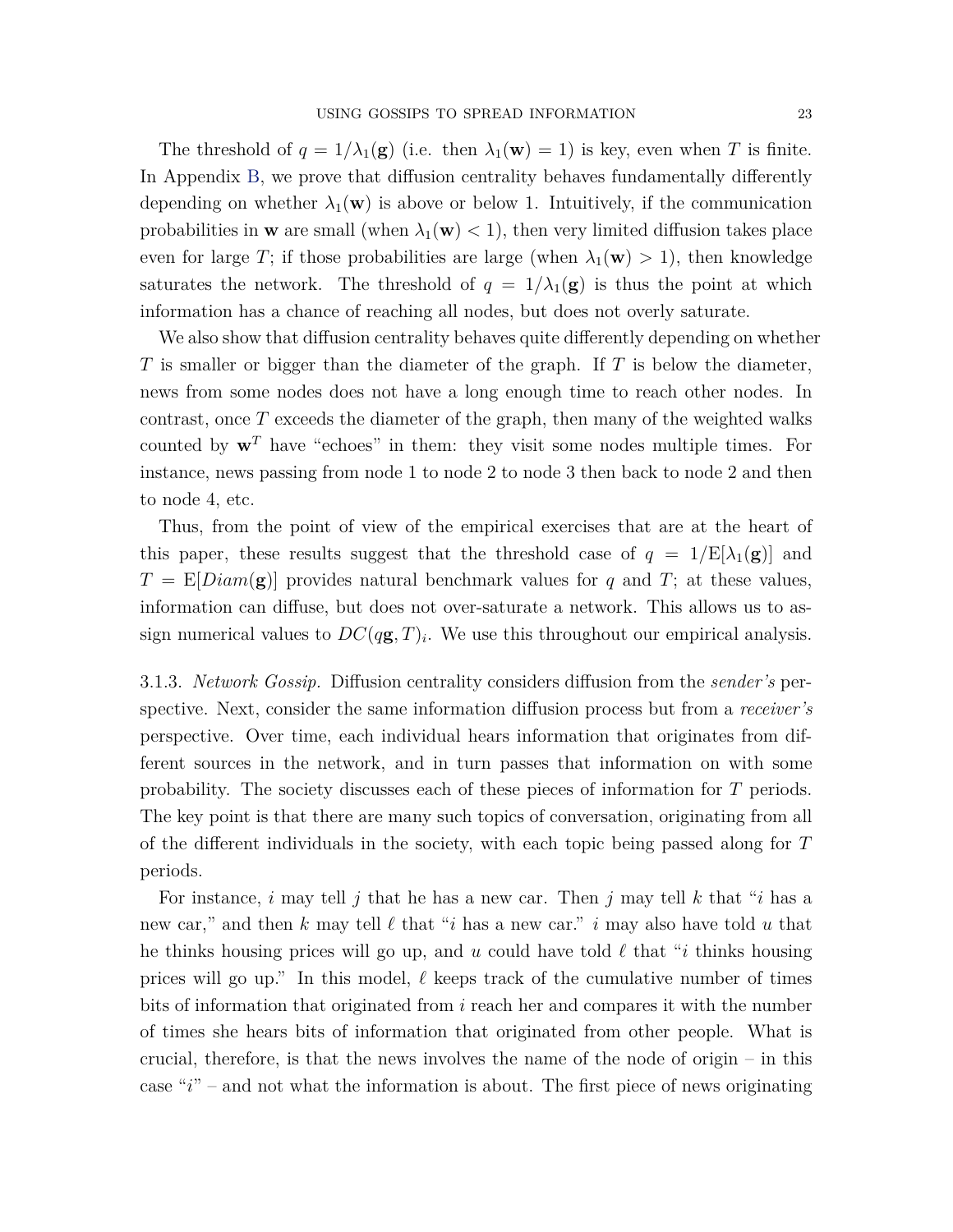from *i* could be about something he has done ("*i* has a new car"), but the second could just be an opinion ("*i* thinks housing prices will go up").  $\ell$  keeps track of how often she hears of things originating from *i*.  $\ell$  ranks *i*, *j*, *k*, and so on, just based on the frequency that she hears things that originated at each one of them.<sup>[17](#page-24-0)</sup>

Recall that

$$
\mathbf{H}(\mathbf{w},T) = \sum_{t=1}^{T} (\mathbf{w})^t,
$$

is such that the *ij*-th entry,  $H(\mathbf{w}, T)_{ij}$ , is the expected number of times *j* hears a piece of information originating from *i*. We define the *network gossip heard* by node *j* to be the *j*-th column of **H**,

$$
NG(\mathbf{w},T)_j := H(\mathbf{w},T)_{\cdot j}.
$$

Thus, *NG<sup>j</sup>* lists the expected number of times a node *j* will hear a given piece of news as a function of the node of origin of the information. So, if  $NG(w, T)_{ij}$  is twice as high as  $NG(w, T)_{kj}$  then *j* is expected to hear news twice as often that originated at node *i* compared to node *k*, presuming equal rates of news originating at *i* and *k*.

Note the different perspectives of *DC* and *NG*: diffusion centrality tracks how well information spreads from a given node, while network gossip tracks relatively how often a given node hears information from (or about) each of the other nodes.

3.2. **Relating Diffusion Centrality to Network Gossip.** We now turn to the first of our main theoretical results. The main point we make here is that individuals in a society can easily estimate who is diffusion central simply by counting how often they hear gossip that originated at each other node.

3.2.1. *Identifying Central Individuals.* We first show that, on average, individuals' rankings of others based on *NG<sup>j</sup>* , the amount of gossip that *j* has heard about others, are positively correlated with others' diffusion centralities for any **w***, T*.

<span id="page-24-1"></span>Theorem **1.** *For any matrix of passing probabilities* **w** *and finite time T,*

$$
\sum_j \text{cov}(DC(\mathbf{w}, T), NG(\mathbf{w}, T)_j) = \text{var}(DC(\mathbf{w}, T)).
$$

*Thus, in any network with differences in diffusion centrality among individuals, the average covariance between diffusion centrality and network gossip is positive.*

<span id="page-24-0"></span><sup>&</sup>lt;sup>17</sup>Of course, one can imagine other gossip processes and could enrich the model along many dimensions. The point here is simply to provide a "possibility" result - to understand how it could be that people can easily learn information about the centrality of others. Noising up the model could noise up people's knowledge of others' centralities, but this benchmark gives us a starting point.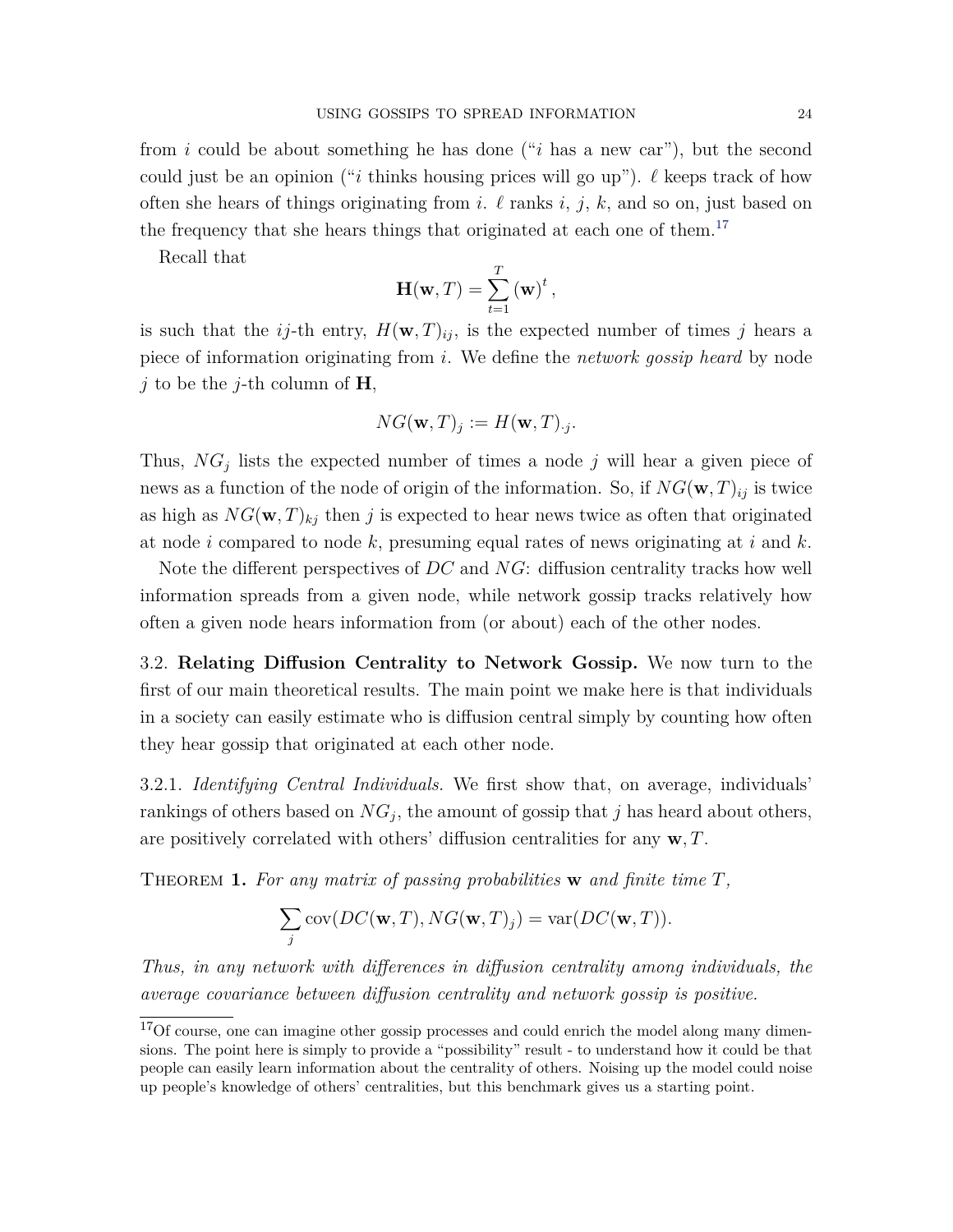We emphasize that although network gossip and diffusion centrality are both based on the same sort of information process, they are quite different objects. Diffusion centrality is a gauge of a node's ability to send information, while the network gossip measure tracks the reception of information. Indeed, the reason that Theorem [1](#page-24-1) is only stated for the sum, rather than any particular individual *j*'s network gossip measure, is that for small *T* it is possible that some nodes have not even heard about other relatively distant nodes, and moreover, they might be biased towards their local neighborhoods.[18](#page-25-0)

Next, we show that if individuals exchange gossip over extended periods of time, every individual in the network is eventually able to *perfectly* rank others' centralities – not just ordinally, but *cardinally*.

THEOREM 2. If  $\lambda_1(\mathbf{w}) > 1$  and **w** is aperiodic, then as  $T \to \infty$  every individual j's *ranking of others under*  $NG(w, T)$ *j converges to be proportional to diffusion centrality,*  $DC(w, T)$ *, and hence according to eigenvector centrality,*  $v^{(R,1)}$ *.* 

The intuition is that individuals hear (exponentially) more often about those who are more diffusion/eigenvector central, as the number of rounds of communication tends to infinity. Hence, in the limit, they assess the rankings according to diffusion/eigenvector centrality correctly. The result implies that even with very little computational ability beyond remembering counts and adding to them, agents can come to learn arbitrarily accurately complex measures of the centrality of everyone in the network, including those with whom they do not associate.

Note that in particular when we are interested in eliciting information as to which members of a network would be the most central, all this requires is that respondents track which individuals tend to be mentioned very often. They need not even track the counts or rankings of those who tend not to be mentioned frequently. Thus the computational burden is quite minimal.

More sophisticated strategies in which individuals try to infer network topology could accelerate learning. Nonetheless, what our result underscores is that learning is

<span id="page-25-0"></span><sup>18</sup> One might conjecture that more central nodes would be better "listeners": for instance, having more accurate rankings than less central listeners after a small number of periods. None of the centrality measures considered here ensure that a given node, even the most central node, is positioned in a way to "listen" uniformly better than all other less central nodes. Typically, even a most central node might be further than some less central node from some other important nodes. This can lead a less central node to hear some things before even the most central node, and thus to have a clearer ranking of at least some of the network before the most central node. Thus, for small  $T$ , the  $\Sigma$  in Theorem [1](#page-24-1) is important.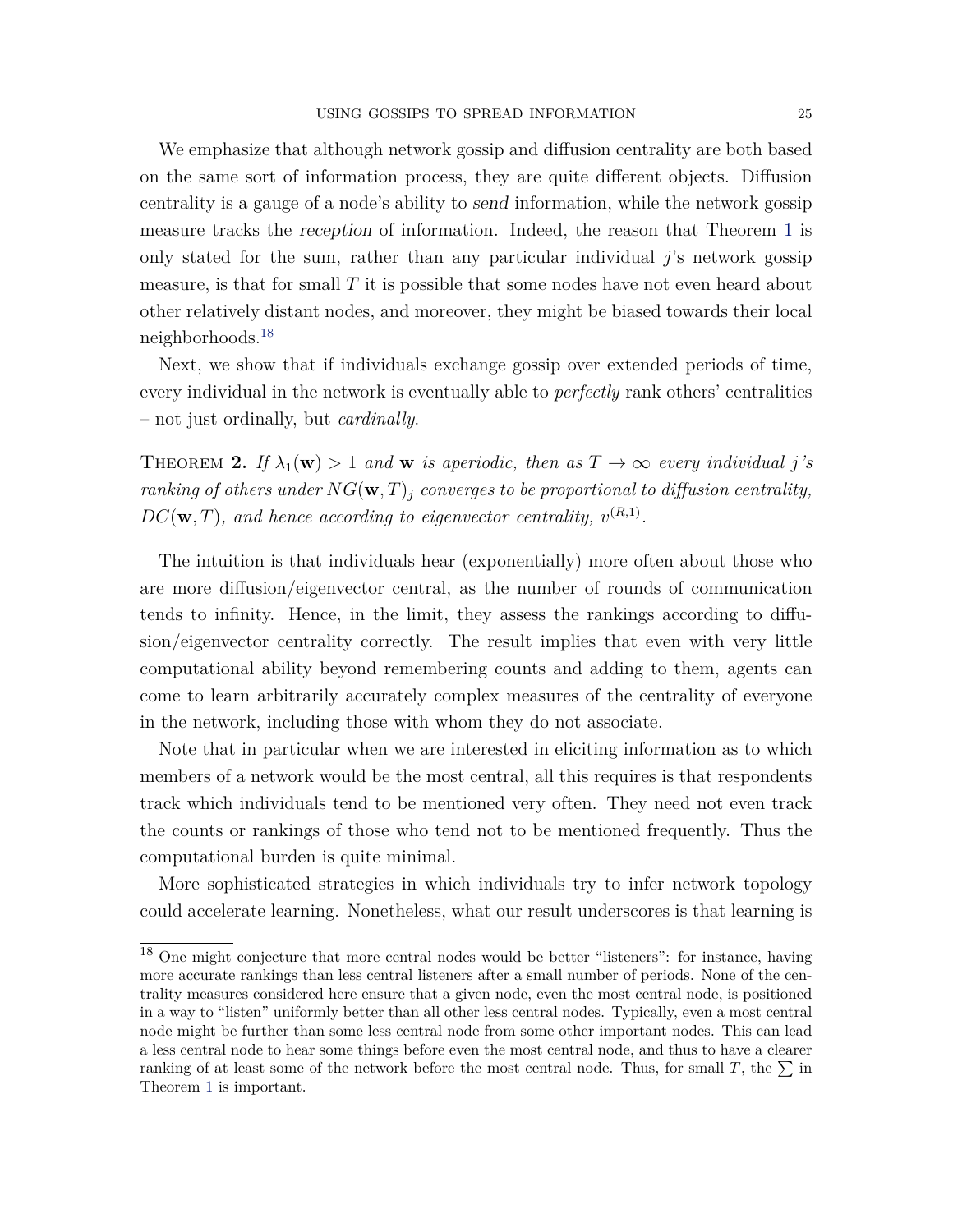possible even in an environment where individuals do not know the structure of the network and do not tag anything but the source of the information.

Also, in our definition of network gossip, *NG*, nodes are similar in how frequently they generate new information or gossip; we weight the information passing but not its initial production. However, provided the generation rate of new information is positively related to nodes' centralities, the results still hold. Of course if the rate of generation of information about nodes were negatively correlated with their position, then our results would be attenuated. Regardless, the result is still of interest.

We have not discussed the possibility of hearing about people in other ways than through communication with friends: information only travels through edges in the network. This is not really an issue for two reasons. First, this is realistic in the contexts we study. Second, things like media outlets are easily treated as nodes in the network that receive and broadcast information, especially given that our analysis allows for arbitrarily weighted and directed networks.

The theory provides some guidance regarding when the strategy of asking members of the network who are the right seeds will work. First, the restriction to  $\lambda_1(\mathbf{w}) > 1$  is important. When  $\lambda_1(\mathbf{w})$  falls too far below 1, some people can hear about some others with vanishing frequency, and network distance between people influences whom they think is the most important. Thus, if news does not spread at a high enough rate, people will not have a good idea of who the central people in the overall network are. In a network where people do not exchange information with each other, it will be doubly difficult to use word of mouth to transmit new ideas. Information will not in general circulate very widely and it will be difficult to identify the right seeds.

Second, network gossip converges towards eigenvector centrality as the number of periods of communication increases. Thus, if there are some pieces of news that people talk about for a long time, people will have a better idea of who the central people may be.

Third, for moderate values of *q* and *T*, fractionalization in the network—where there are many connections within groups and few across groups (e.g., caste)—implies that people will have mostly heard about people from their part of their subnetwork.[19](#page-26-0) For instance, people will name central people within their caste accurately but be less likely to nominate people from other castes even if they are in fact central. It will also mean, however, that any seeded information will circulate much more in the subnetwork of each seed. Thus, to apply our gossip nomination strategy in

<span id="page-26-0"></span> $\frac{19}{19}$ As a corollary to our main result, if *q* and *T* are large, fractionalization does not matter.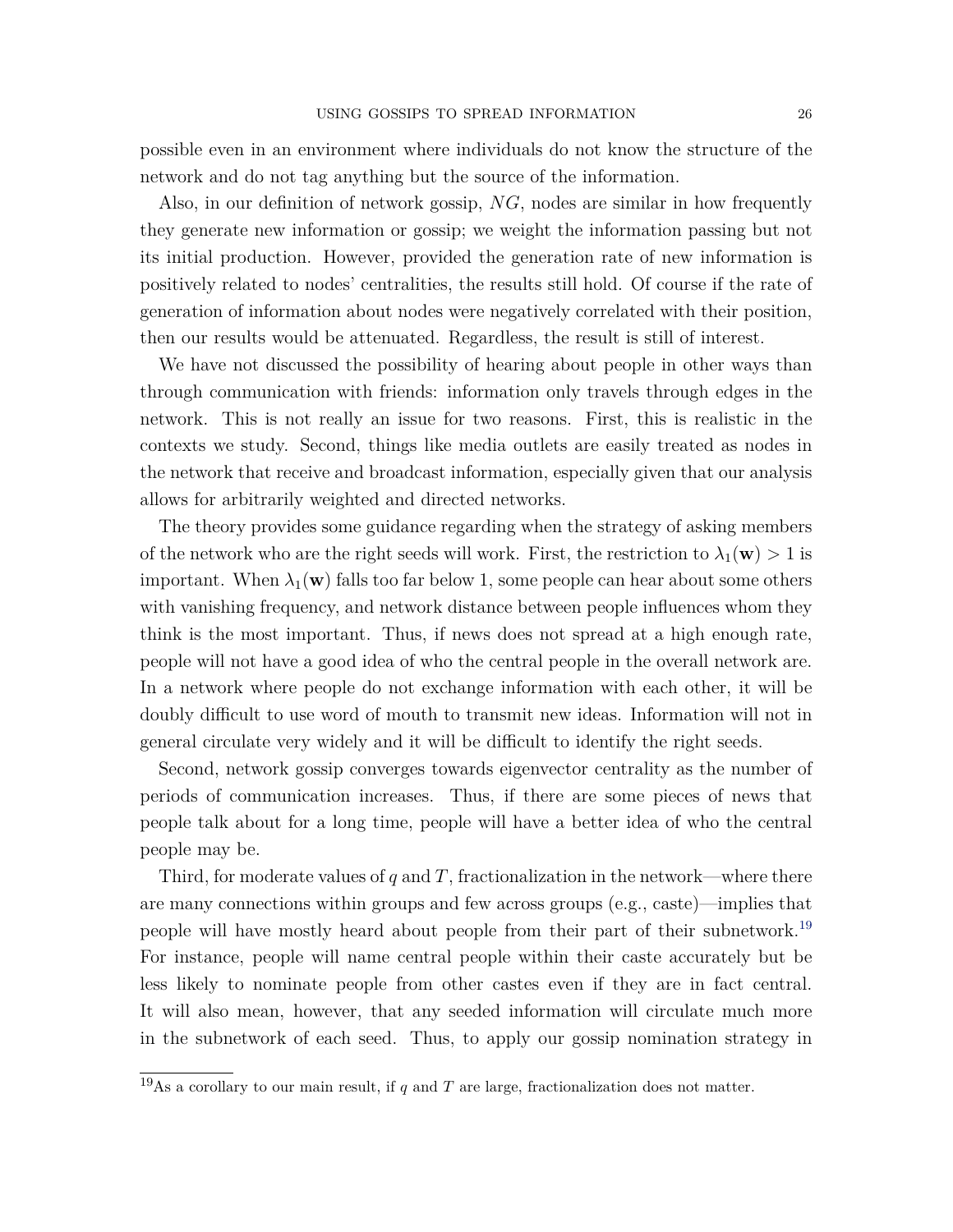fractionalized societies, one needs to pay attention to ask for nominations within each of the different subnetworks (for example, to reach people in different castes, or hamlets) and be mindful to seed in each community.<sup>[20](#page-27-1)</sup>

Fourth, we do not model the quality of information: there is no notion of trust nor endorsement. It could be, for example, that gossips are people who love to talk but are not necessarily reliable. In that particular case, their friends may resist passing on information originating from them. The theory suggests that the strategy is more likely to work when the objective is to diffuse information, rather than to model a behavior. Of course in any given application, it may not be obvious whether the key barrier is information or values. It is interesting that in the case of demand for immunization, it seems the barrier was information; seeding gossips, who are likely to spread information, increases immunization, while seeding trusted individuals or trusted gossips, who may be perceived as more reliable, does not.

### 4. Additional Evidence: Who are the Gossips?

<span id="page-27-0"></span>Although the model provides an explanation for why people are able to name good diffusers, even though they may have little network knowledge, there are alternative explanations. For example, people might simply be identifying individuals who talk a lot, or know many people, instead of highly central people in a diffusion centrality sense.

We return to data from Karnataka to present additional evidence consistent with the more specific channel proposed in the model. We show that individuals nominate people who are significantly more central than the average, and especially in terms of diffusion centrality. Furthermore, we show that the specific pairwise ranking of centrality (the ranking of *j* by *i*) also determines nomination, even after accounting for all observed and unobserved characteristics of *i* and *j* with individual fixed effects.

4.1. **Data Collection.** We use a rich network dataset that we gathered from villages in rural Karnataka (India). We collected detailed network data in 2006 and again in 2012 in order to study the diffusion of microfinance as well as how networks changed in response to microfinance [\(Banerjee, Chandrasekhar, Duflo, and Jackson,](#page-38-1) [2013,](#page-38-1) [2018b\)](#page-38-9). We use the 2012 data here. To collect the network data (as described in detail in [Banerjee et al.](#page-38-1) [\(2013,](#page-38-1) [2018b\)](#page-38-9)), we asked adults to name those with whom

<span id="page-27-1"></span> $^{20}$ See [Jackson and Storms](#page-40-9) [\(2018\)](#page-40-9) for an algorithm for effective seeding with multiple communities.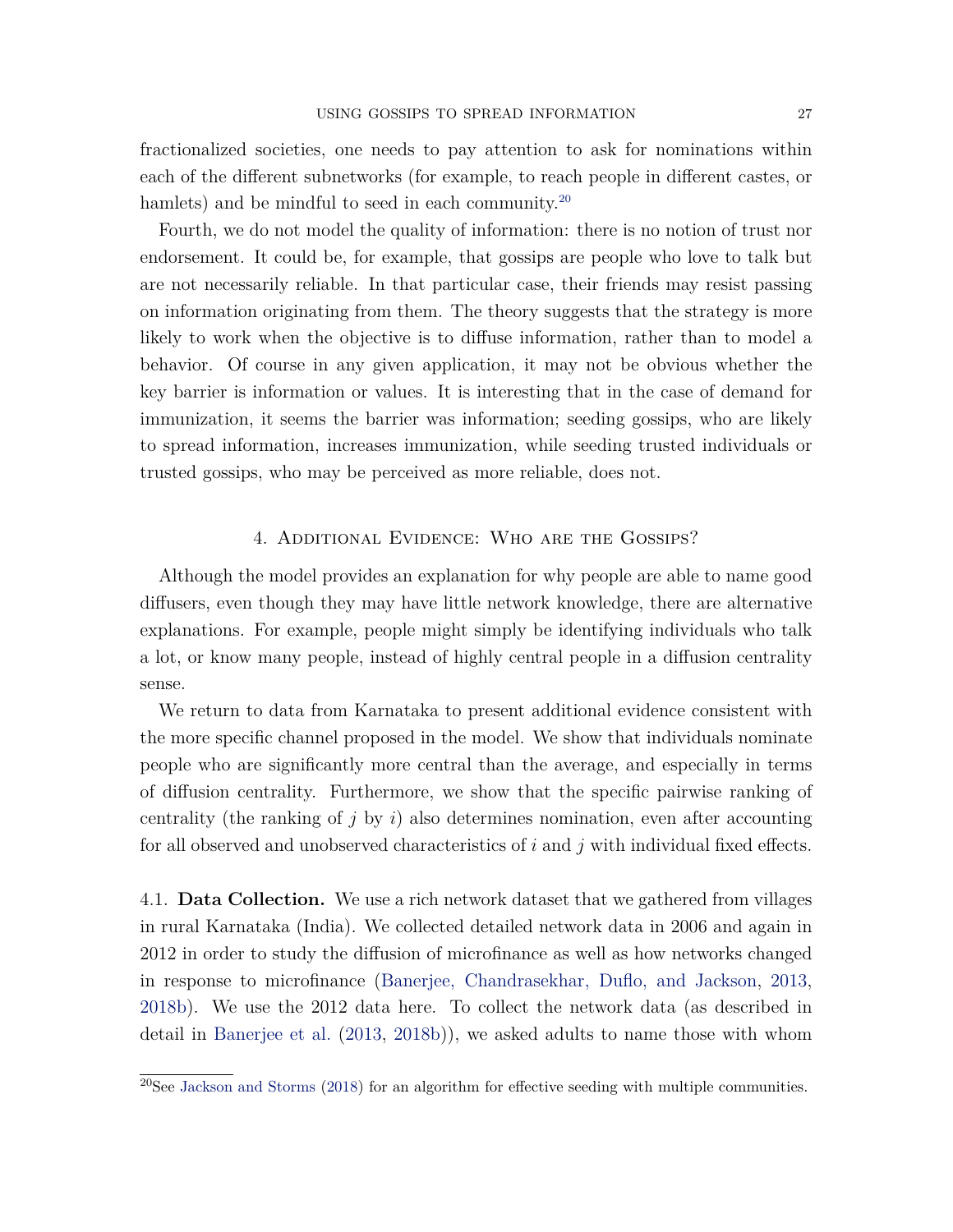they interact in the course of daily activities.<sup>[21](#page-28-0)</sup> We have data concerning 12 types of interactions for a given survey respondent: (1) whose houses he or she visits, (2) who visits his or her house, (3) his or her relatives in the village, (4) non-relatives who socialize with him or her, (5) who gives him or her medical help, (6) from whom he or she borrows money, (7) to whom he or she lends money, (8) from whom he or she borrows material goods (e.g., kerosene, rice), (9) to whom he or she lends material goods, (10) from whom he or she gets important advice, (11) to whom he or she gives advice, and (12) with whom he or she goes to pray (e.g., at a temple, church or mosque).

We construct one network for each village, at the household level, where a link exists between households if any member of either household is linked to any member of the other household in at least one of the 12 ways. Individuals can communicate if they interact in any of the 12 ways so this is the network of potential communications, and using this network avoids any selection bias associated with data-mining to find the most predictive subnetworks. The resulting objects are undirected, unweighted networks at the household level.

Table [4](#page-50-0) provides summary statistics. The networks are typically sparse: the average number of households in a village is 196 with a standard deviation of 61.7, while the average degree per household is 17.7 with a standard deviation of 9.8.

We combine that network data with "gossip" information from a subset of 33 villages. After the network data were collected, to collect the gossip data, we asked the adults the following two additional questions:

- (Event) *If we want to spread information to everyone in the village about tickets to a music event, drama, or fair that we would like to organize in your village, to whom should we speak?*
- (Loan) *If we want to spread information about a new loan product to everyone in your village, to whom do you suggest we speak?*

We asked two questions to check whether there was any difference depending on what people thought was to be diffused. In practice the correlation between being nominated for a loan and an event is substantial (0.76) and it made no difference (which is why we collapsed the two questions in the subsequent RCT).

<span id="page-28-0"></span> $^{21}$ In our Karnataka microfinance village (wave 2) dataset, we have network data from 89.14% of the 16,476 households based on interviews with 65% of all adult individuals aged 18 to 55.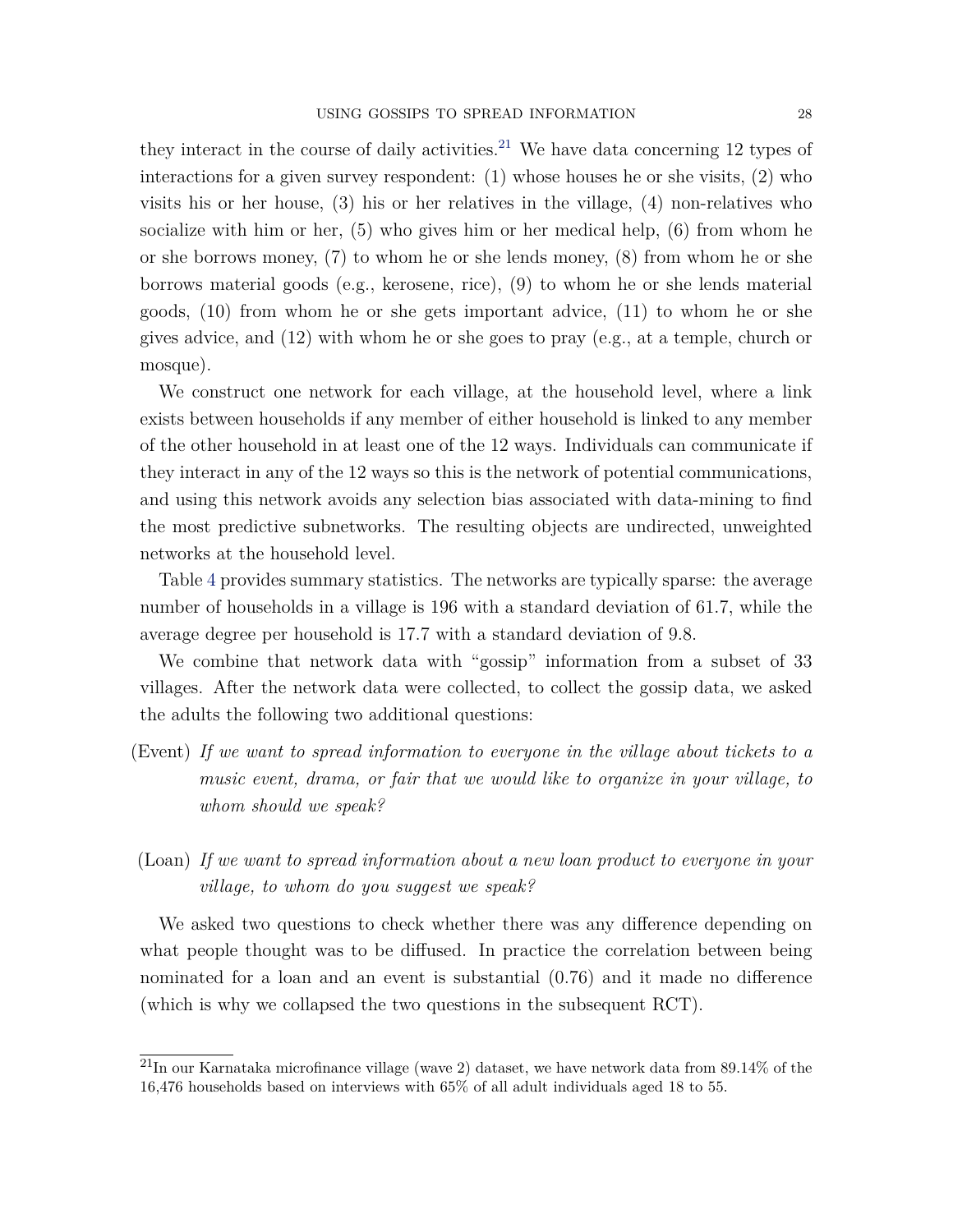Only half of the households responded to our "gossip" questions. This is in itself intriguing. Some people may have been reluctant to offer an opinion if they are unsure of the answer.<sup>[22](#page-29-0)</sup> In Appendix [F](#page-72-0) we show that the patterns of who is more likely to offer a guess is consistent with our model above. In particular, in that appendix we show that people whose network position provides them with more accurate information about other people's diffusion centrality are more likely to offer an opinion.

Conditional on naming someone there is substantial concordance of opinion in that people's nominations tend to coincide. Only 4% of households were nominated in response to the event question (and 5% for the loan question) with a cross-village standard deviation of 2%. Conditional on being nominated, the median household was nominated nine times.<sup>[23](#page-29-1)</sup> This is a first indication that the answers are meaningful; if people are good at identifying central individuals, we would expect their nominations to coincide.

We label as "leaders" households that contain shopkeepers, teachers, and leaders of self-help groups – almost 12% of households fall into this category. This was how the Microfinance Institution (MFI) in our microfinance study defined leaders, who were identified as people to be seeded with information about their product (because it was believed they would be good at transmitting the information). The MFI's theory was that such "leaders" were likely to be well-connected in the villages and thereby would be good seeds for the diffusion of microfinance.<sup>[24](#page-29-2)</sup>

We refer to the nominees as "gossips." Panel A of Figure shows that under the event question, overall, 86% of the population were neither gossips nor leaders, just 1% were both, 3% were nominated but not leaders, and 11% were leaders but not nominated. Accordingly, Table [5](#page-50-1) shows that 9% of leaders were nominated as a gossip under the event question whereas 91% were not nominated. Similarly, Panels B of Figure [4](#page-45-0) and Table [5](#page-50-1) present similar results for the loan question. For instance, 27% of nominated gossips under the event question were leaders, whereas 73% were not.

#### 4.2. **Do individuals nominate central nodes?**

Our theoretical results suggest that people can learn others' diffusion centralities simply by tracking news that they hear through the network, and therefore should be

<span id="page-29-0"></span> $22$ See [Alatas et al.](#page-37-2) [\(2014\)](#page-37-2) for a model that builds on this idea.

<span id="page-29-1"></span> $^{23}$ We work at the household level, in keeping with [Banerjee et al.](#page-38-1) [\(2013\)](#page-38-1) who used households as network nodes; a household receives a nomination if any of its members are nominated.

<span id="page-29-2"></span> $^{24}$ In our earlier work, [Banerjee et al.](#page-38-1) [\(2013\)](#page-38-1), we show that there is considerable variation in the centrality of these "leaders" in a network sense, and that this variation predicts the eventual take-up of microfinance.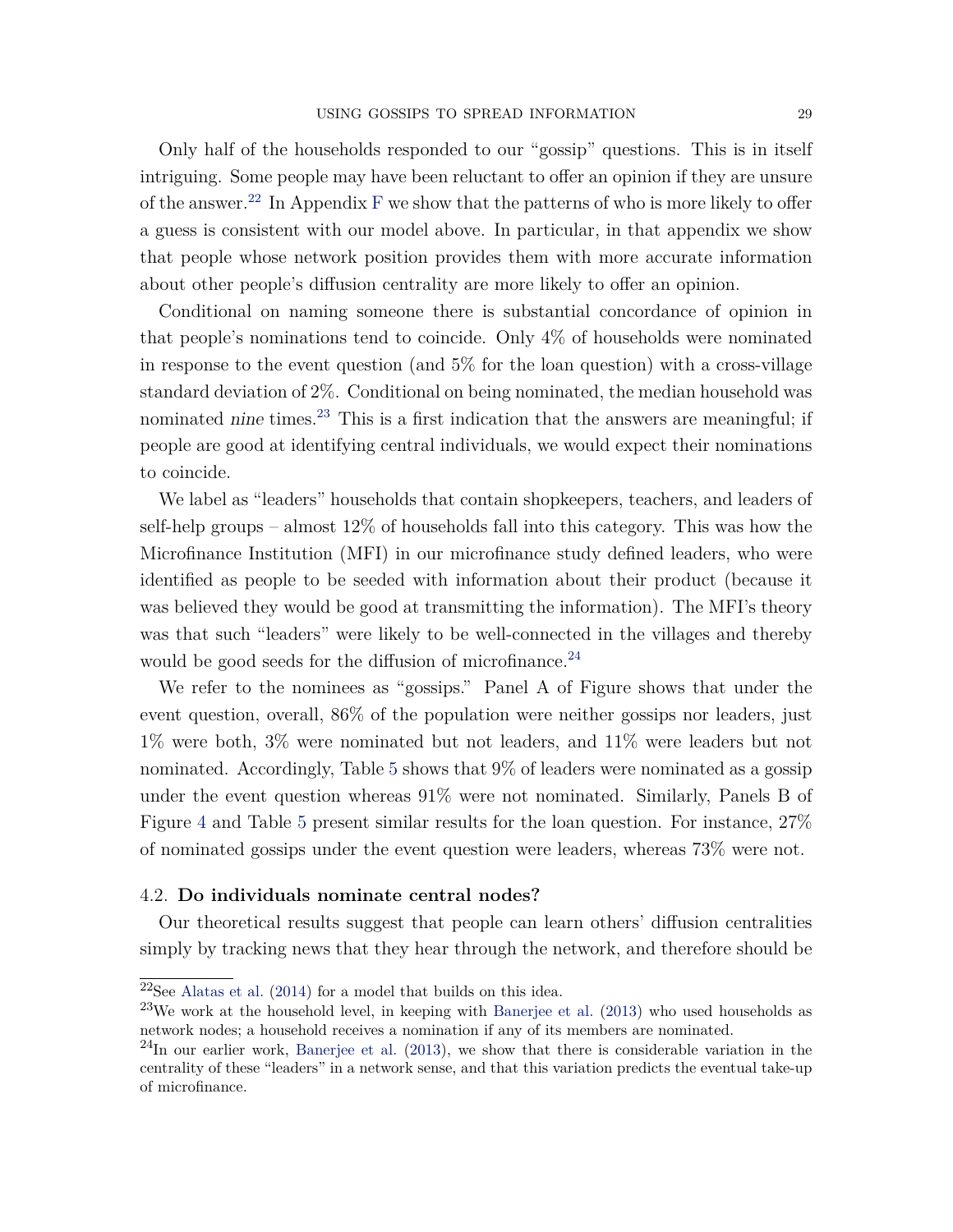able to name central individuals when asked whom to use as a "seed" for diffusion. In this section, we examine whether this is the case. The first key finding is that villagers are much more likely to nominate people who are central, and they don't just nominate their friends or people who have many friends or positions of influence. A second finding is consistent with a more specific prediction of the model when *T* is finite. The model gives us specific predictions as to how relatively likely each *i* would be to nominate each *j*, when processes run for a short time. We find this to hold in the data. Even controlling for all the characteristics of both *i* and *j* (with individual fixed effects),  $j$  is more likely to nominate  $i$  than  $i'$  when  $i$  has a higher network gossip measure than  $i'$  from the perspective of  $j$ .

4.2.1. *Do households nominate only their friends?* Figure [5](#page-46-0) presents the distribution of nominations as a function of the network distance from a given household. If information did not travel well through the social network, then individuals might tend to nominate only households with whom they are directly connected. Figure [5](#page-46-0) shows that fewer than 13% of individuals nominate someone with whom they are linked in the network, compared to there being about 9% of households with whom a typical household is linked. At the same time, over 28% of nominations come from a network distance of at least three or more (41% of nodes are in this category). Therefore, although respondents do tilt nominations towards people who are closer to them than the average person in the village, they are also quite likely to nominate someone who is far away. Moreover, highly central individuals are generally closer to people than the typical household (since the most central people tend to have more friends – the famous "friendship paradox" [\(Feld,](#page-39-10) [1991;](#page-39-10) [Jackson,](#page-40-10) [2016\)](#page-40-10)), so it does make sense that people tend to nominate individuals who are closer to them. Taken together, this suggests that information about centrality does indeed travel through the network.

4.2.2. *Are central individuals more likely to be nominated?* Those who have higher diffusion centrality are indeed more likely to be nominated. This is evident in Panel A of Figure [4,](#page-45-0) which pictures the distributions of diffusion centrality (normalized by its standard deviation across the sample for interpretability) separately for households that were nominated for the event question, those who the organization considered to be leaders, and those who were named for both or neither.<sup>[25](#page-30-0)</sup> The two distributions of nominated individuals (leaders and not) first order stochastically dominate the two

<span id="page-30-0"></span><sup>&</sup>lt;sup>25</sup>Recall from our discussion in Section [3.1.2](#page-21-1) that based on our theoretical results, we set  $q = 1/E[\lambda_1]$ and  $T = E[Diam(g)]$  throughout our empirical analysis.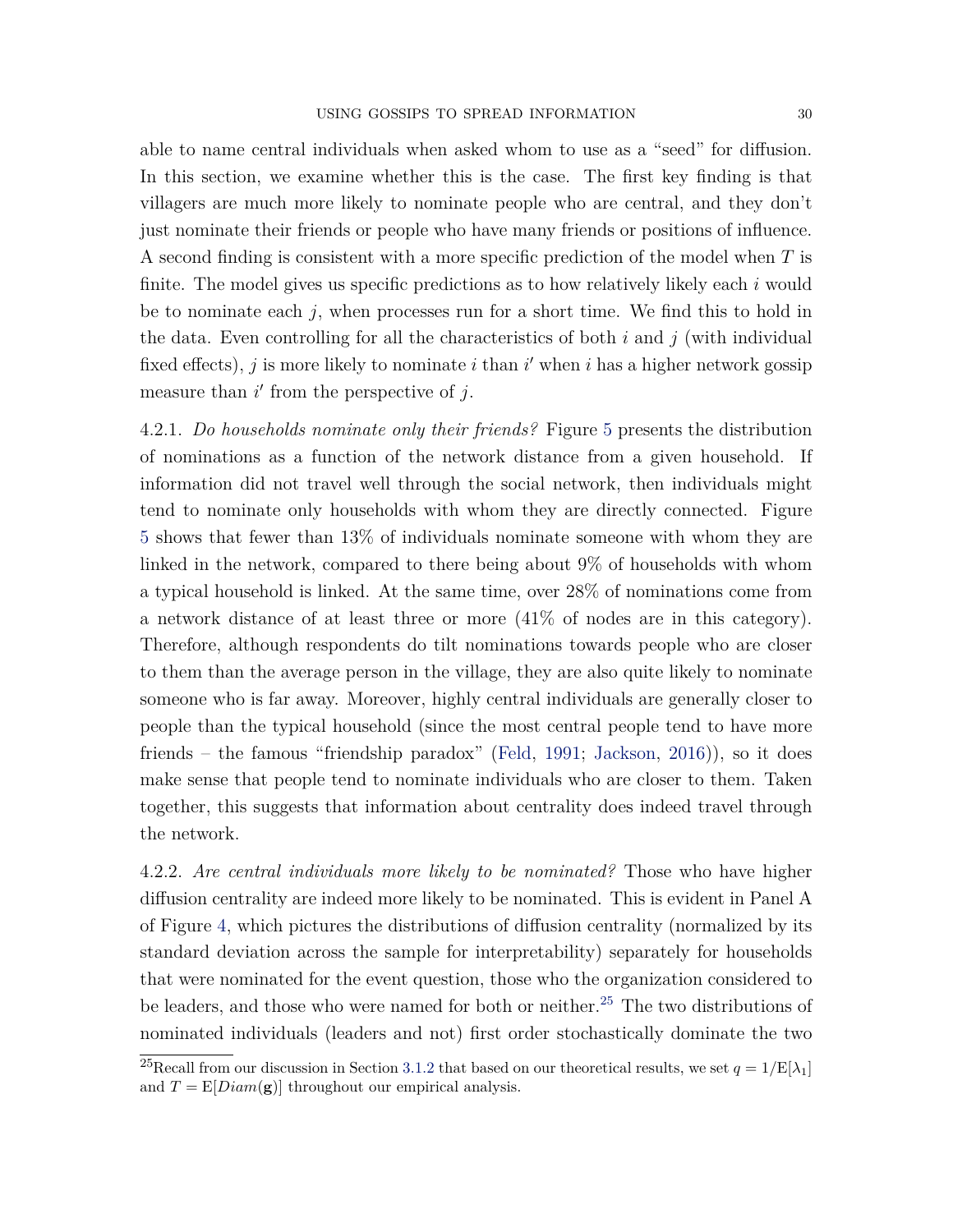distributions of those who are not nominated. Leaders are also more central than those who are neither leaders nor nominees. Panel B has similar results for the loan question.

While these results are consistent with the prediction of the model, there are several plausible alternative interpretations. Individuals may nominate the person who has the most friends, and people with many friends tend to be more diffusion central than those with fewer friends. Alternatively, it may be that people simply nominate the "leaders" within their village, or people who are central geographically, and these could also correlate with diffusion centrality. There are reasons to think that leadership status and geography may be good predictors of network centrality. As noted in [Banerjee et al.](#page-38-1) [\(2013\)](#page-38-1), the microfinance organization selected "leaders" precisely because they expected these people to be central. Previous research has also shown that geographic proximity increases the probability of link formation [\(Fafchamps and](#page-39-11) [Gubert,](#page-39-11) [2007;](#page-39-11) [Ambrus et al.,](#page-37-3) [2014;](#page-37-3) [Chandrasekhar and Lewis,](#page-39-12) [2014\)](#page-39-12) and one might therefore expect geographic data to be a useful predictor of centrality. For that reason, since we have detailed GPS coordinates for every household in each village, we include these in our analysis below as controls. $^{26}$  $^{26}$  $^{26}$ 

To help rule out these confounding factors, we estimate a discrete choice model of the decision to nominate an individual. Note that we have large choice sets, as there are *n* − 1 possible nominees and *n* nominators per village network. We model agent *i* as receiving utility  $u_i(j)$  for nominating individual *j*:

$$
u_i(j) = \alpha + \beta' x_j + \gamma' z_j + \mu_v + \epsilon_{ijv},
$$

where  $x_j$  is a vector of network centralities for  $j$  (eigenvector centrality, diffusion centrality, and degree centrality), *z<sup>j</sup>* is a vector of demographic characteristics (e.g., leadership status, geographic position, and caste),  $\mu_v$  is a village fixed effect, and  $\epsilon_{ijv}$ is a Type-I extreme value distributed disturbance.

Given the large choice sets, it is convenient to estimate the conditional logit model by an equivalent Poisson regression, where the outcome is the expected number of times an alternative is selected [\(Palmgren,](#page-41-10) [1981;](#page-41-10) [Baker,](#page-38-10) [1994;](#page-38-10) [Lang,](#page-40-11) [1996;](#page-40-11) [Guimaraes](#page-39-13)

<span id="page-31-0"></span> $26T$ o operationalize geographic centrality, we use two measures. The first uses the center of mass. [We compute the center of mass and then compute the geographic distance for each agent](#page-39-13) *i* from [the center of mass. Geographic centrality is the inverse of this distance, which we normalize by](#page-39-13) [the standard deviation of this measure village-by-village. The second uses the geographic data to](#page-39-13) [construct an adjacency matrix. We denote the](#page-39-13) *ij* entry of this matrix to be  $\frac{1}{d(i,j)}$  where  $d(\cdot, \cdot)$  is [the geographic distance. We use this weighted graph to compute the eigenvector centrality measure](#page-39-13) [associated with this network. Results are robust to either definition.](#page-39-13)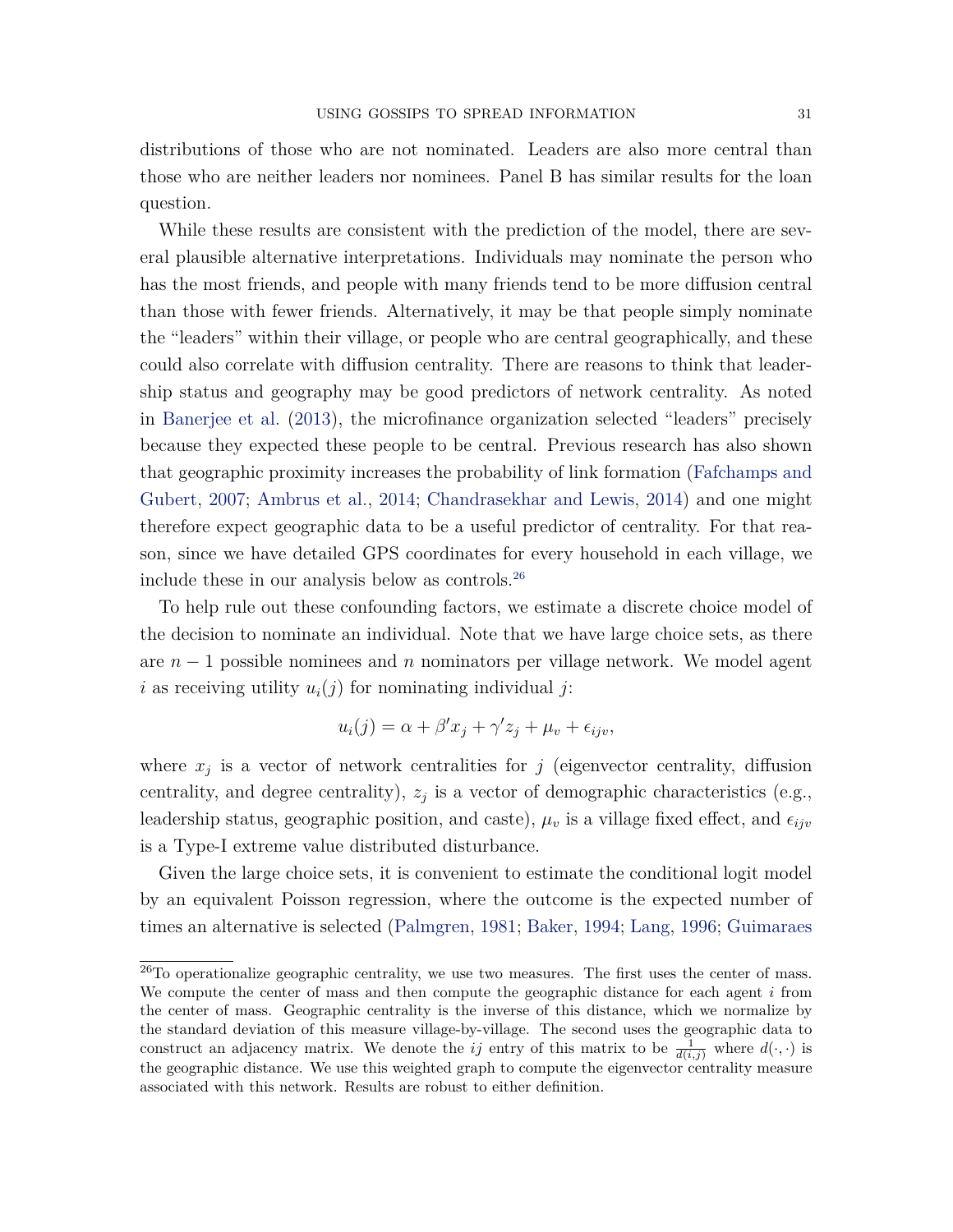[et al.,](#page-39-13) [2003\)](#page-39-13). This is presented in Table [6.](#page-51-0) A parallel OLS specification leads to the same conclusion, and is presented in Appendix [C.](#page-65-0)

We begin with a number of bivariate regressions in Table [6.](#page-51-0) First, we show that diffusion centrality is a significant driver of an individual nominating another (column 1). A one standard deviation increase in diffusion centrality is associated with a 0.607 log-point increase in the number of others nominating a household (statistically significant at the 1% level). Columns 2 to 5 repeat the exercise with two other network statistics (degree and eigenvector centrality), the "leader" dummy, and geographic centrality. All of these variables, except for geographic centrality, significantly predict nomination, and the coefficients are similar in magnitude.

The different network centrality measures are all correlated with one another. To investigate whether diffusion centrality remains a predictor of gossip nomination after controlling for the other measures, we start by introducing them one by one as controls in columns 1 to 4 of Table [7](#page-52-0) and the three network measures together in column 5. Degree is insignificant, and does not affect the coefficient of diffusion centrality. Eigenvector centrality is quite correlated with diffusion centrality (as it should be, since they converge to each other with enough time periods), and hard to distinguish from it. Introducing eigenvector centrality cuts the effect of diffusion centrality by about 50%, though diffusion centrality remains significant. The leader dummy is close to being significant, but the coefficient of diffusion centrality remains strong and significant. The geographic centrality variable in column 4 now has a negative coefficient, and does not affect the coefficient of the diffusion centrality variable.

These results provide suggestive evidence that a key driver of the nomination decision involves diffusion centrality with  $T > 1$ , although it may be more difficult to separate eigenvector centrality and diffusion centrality from each other (which is not surprising given they are closely related concepts).

To confirm this pattern, in the last column, we introduce all the variables together and perform a LASSO analysis, which "picks" out the variable that is most strongly associated with the outcome variable, the number of nominations. Specifically, we use the post-LASSO procedure of [Belloni and Chernozhukov](#page-38-11) [\(2009\)](#page-38-11). It is a two-step procedure. In the first step, standard LASSO is used to select the support: which variables matter in predicting our outcome variable (the number of nominations). In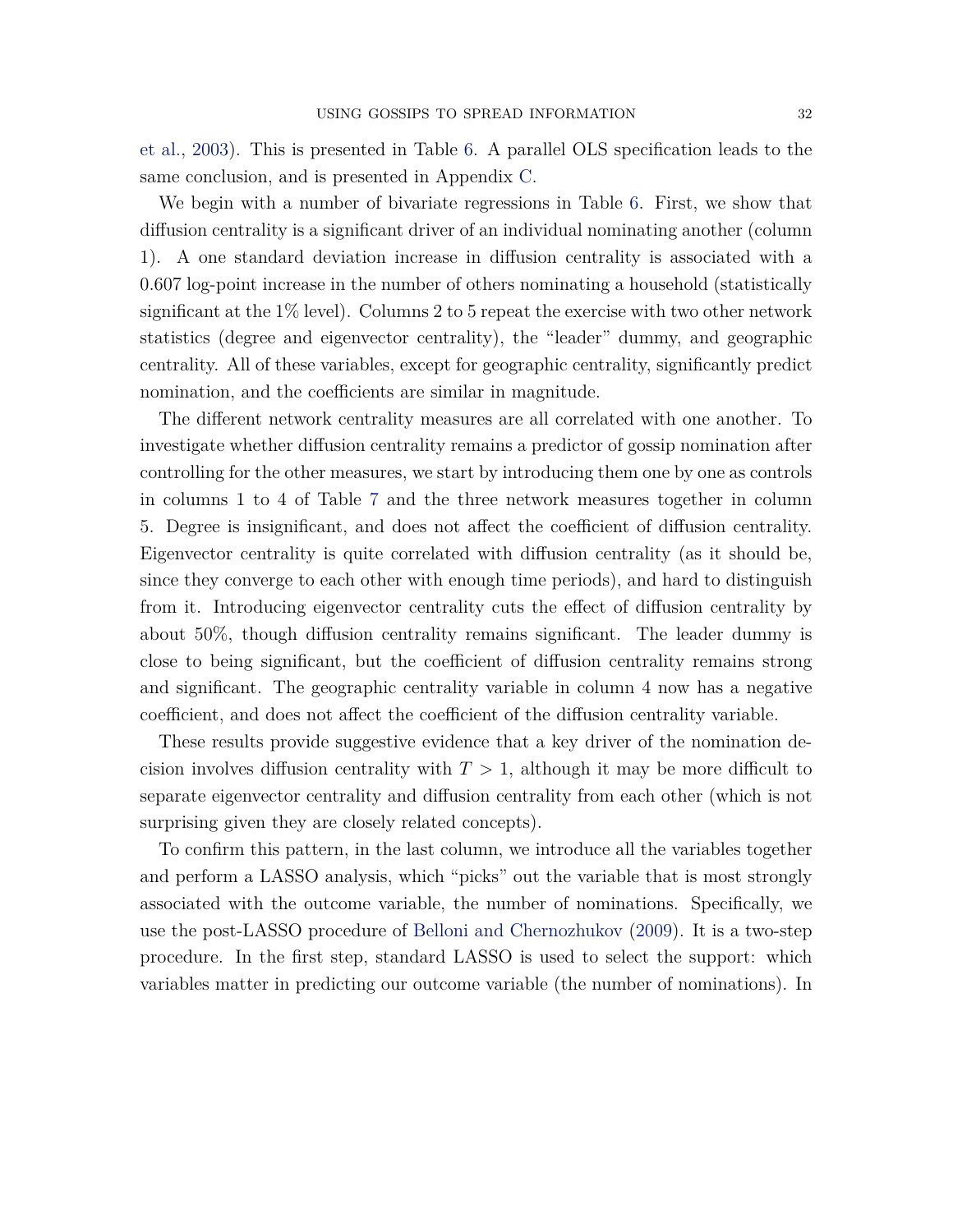the second step, a standard Poisson regression is run on the support selected in the first stage.  $27$ 

We consider the variables diffusion centrality, degree centrality, eigenvector centrality, leadership status, and geographic centrality in the standard LASSO to select the support (i.e., the set of relevant variables). For the event nomination, LASSO picks out only one predictor: diffusion centrality. The post-LASSO coefficient and standard error thus exactly replicate the Poisson regression that includes only diffusion centrality. This confirms that diffusion centrality is the key predictor of gossip nomination at least within the set of alternatives we have considered. For the loan nomination, the LASSO picks out both degree and diffusion centrality as relevant, though degree is insignificant. We repeat the analysis with OLS instead of Poisson regression in Appendix [C](#page-65-0) and find results that are qualitatively similar.

Thus, it appears that villagers nominate people who tend to be diffusion central. Of course, this does not provide a proof that they in fact track all the gossip they hear. It could be that they pick people with some unobserved characteristics (e.g., someone who is very talkative, which is something we do not observe) that are correlated with centrality.

Therefore, we test a much more specific implication of the model, that relies not on *j*'s characteristics but on *j*'s relationship with *i* in the network. Observe that the theory suggests that a given individual *i* should be relatively more likely to nominate *j* as a gossip, conditional on the diffusion centrality of  $j$ , if  $NG_{ji}$  is higher. As discussed above, this captures the expected number of times *i* hears about news originating from *j*. In Table [8,](#page-53-0) we regress whether *j* was nominated by *i* on the (percentile) of *j* in  $i$ 's network gossip assessment.<sup>[28](#page-33-1)</sup> We include in specifications both individual  $i$  fixed effects and flexibly control for *j*'s diffusion centrality or include *j* fixed effects. We find that the network gossip of *j* as evaluated by *i* is positively associated with *i* nominating *j*, conditional on respondent *i* fixed effects, diffusion centrality of *j*, or *j* fixed effects. Specifically, being at the 99th percentile as compared to the 50th percentile of  $NG_{i,i}$  corresponds to about an 46.6% increase in the probability of *j* being nominated by  $i$  ( $p = 0.057$ , column 4) and an 10.5% increase conditional on both *i* and *j* fixed effects ( $p = 0.032$ , column 6).

<span id="page-33-0"></span><sup>&</sup>lt;sup>27</sup>To our knowledge, the post-LASSO procedure has not been developed for nonlinear models, so we only conduct the selection using OLS.

<span id="page-33-1"></span><sup>&</sup>lt;sup>28</sup>Recall that network gossip for node *i*,  $NG_i$ , is the *i*-th column vector of the hearing matrix, **H**, described in Section [3.1.3.](#page-23-0) As before, to compute this we set  $q = 1/E[\lambda_1]$  and  $T = E[Diam(\mathbf{g})]$ .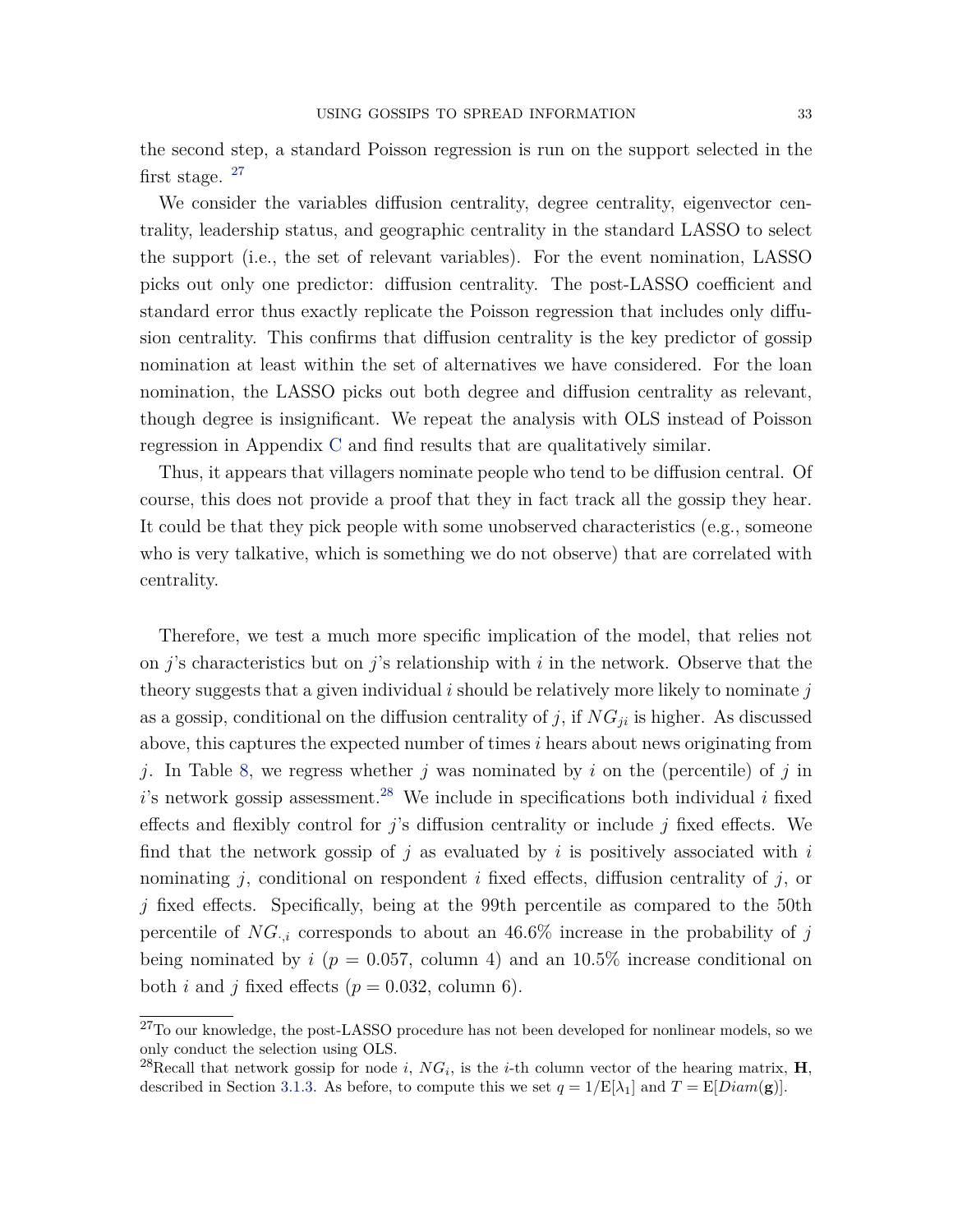# 4.3. **Re-interpreting the cell phone RCT results: does diffusion centrality capture gossip seed diffusion?**

To what extent is the greater diffusion of information in the Karnataka cell phone RCT mediated by the diffusion centrality of the gossip seeds, and to what extent does it reflect villagers' ability to capture other dimensions of individuals that would make them good at diffusing information?

To get at this issue, a few weeks after the experiment, we collected network data in 69 villages in which seeds were randomly selected (2 of the 71 villages were not accessible at the time). In these villages, by chance, some seeds happened to be gossips and/or elders. We create a measure of centrality that parallels the gossip dummy and elder dummy by forming a dummy for "high diffusion centrality." We define a household as having "high diffusion centrality" if its diffusion centrality is at least one standard deviation above the mean. Under this definition, in our 69 villages, 13% of households are considered to have "high diffusion centrality", while 1.7% of households were nominated as seeds, and  $9.6\%$  were "elders." Twenty-four villages have exactly one randomly chosen seed that is of high diffusion centrality 14 have more than one. Twenty-three villages have exactly one randomly chosen seed that is a gossip, and 8 have more than one.[29](#page-34-0)

Column 1 of Table [9](#page-54-0) runs the same specification as in Table [1](#page-47-0) but in the 68 random seed villages. In these villages, hitting a gossip by chance increases the number of calls by 6.65 (compared to 3.79 in the whole sample). Having at least one gossip more than doubles the number of calls received than random (statistically significant), and having at least one elder only increases the number of calls by  $0.35$  relative to random. The results are thus very similar to the results in the full sample, although power is of course lower with only 68 villages, and we cannot separate that gossip and elder is different in this restricted sample  $(p = 0.26)$ . In column 3, we regress the number of calls on a dummy for hitting at least one high *DC* seed. High *DC* seeds do increase the number of calls; the point estimate on at least one high *DC* seed is 5.18. In column 2, we augment the specification in column 1 to add the dummy for at least

<span id="page-34-0"></span> $^{29}$ We continue to exclude the one village in which a gossip seed broadcasted information. The results including that village are in Appendix [E.2.](#page-71-0) They reinforce the conclusion that diffusion centrality does not capture everything about why gossips are good seeds, since this particular gossip seed had low diffusion centrality. With this village in, the coefficient of hitting at least one gossip does not decline when we control for diffusion centrality. In fact diffusion centrality, even on its own, is not significantly associated with more diffusion.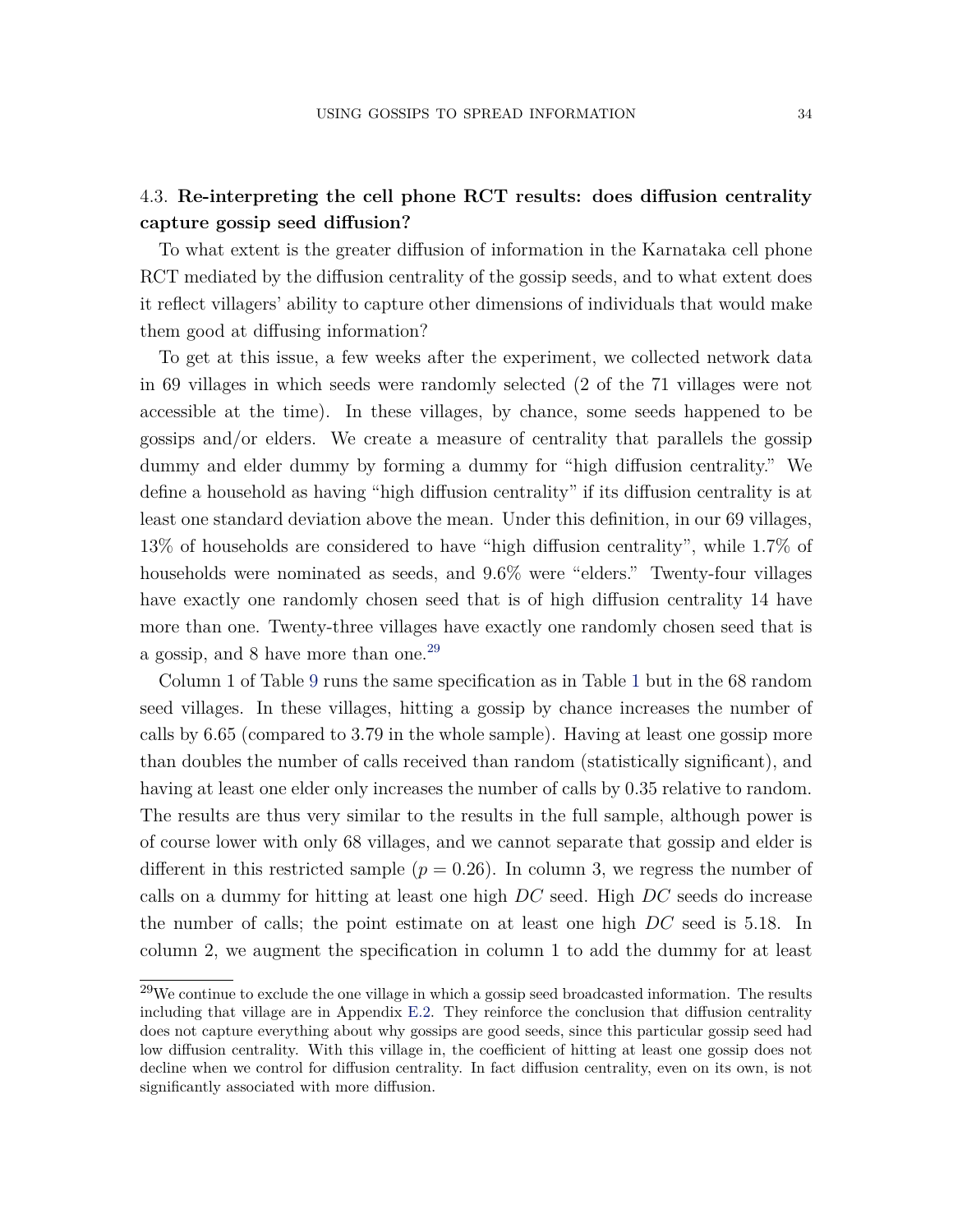one high *DC* seed. Since *DC* and gossip nomination are correlated, the regression is not particularly precise. The point estimate of at least one gossip, however, only declines slightly.

The point estimates suggest that diffusion centrality captures part of the impact of a gossip nomination, but likely not all of it: even controlling for their diffusion centrality, gossip seeds still lead to greater diffusion.

There are at least two reasons why we might expect this. First, it is likely that our measures of the network are imperfect, and so part of the extra diffusion from the gossip nominations could reflect villagers having better estimates of diffusion centrality from their network gossip than we do from our surveys. Second, it also could be that gossip nomination is a richer proxy for information diffusion than a modelbased centrality measure. For instance, there are clearly other factors that predict whether a seed will be good at diffusing information beyond their centrality (e.g., altruism, interest in the information, etc.) and villagers may be good at capturing those factors as well. However, the standard errors do not allow us to pinpoint how much of the extra diffusion coming from being nominated as a gossip is explained by network centrality.

#### 5. Conclusion

<span id="page-35-0"></span>In many settings, identifying central members in a social network and seeding information to them can accelerate the diffusion of information. But collecting network data is expensive and not always practical, and it is therefore important to find cheaper ways to identify the central people. In this paper, we ask whether villagers, though they have a poor image of the social network, are able to identify the most central individuals in the network.

In a specially designed RCT, we find that nominated individuals are indeed much more effective at diffusing a simple piece of information than other individuals, even village elders. Motivated by this evidence, we designed and implemented a large-scale policy RCT to encourage the take-up of immunization. Results of the latter RCT are consistent with those of the former: there is an increase of over 20% in immunization visits when the seeds are gossip nominees.

A simple network information model rationalizes these results. It illustrates that it should be easy for even very myopic and non-Bayesian (as well as fully rational) agents, simply by counting, to have an idea of who is central in their community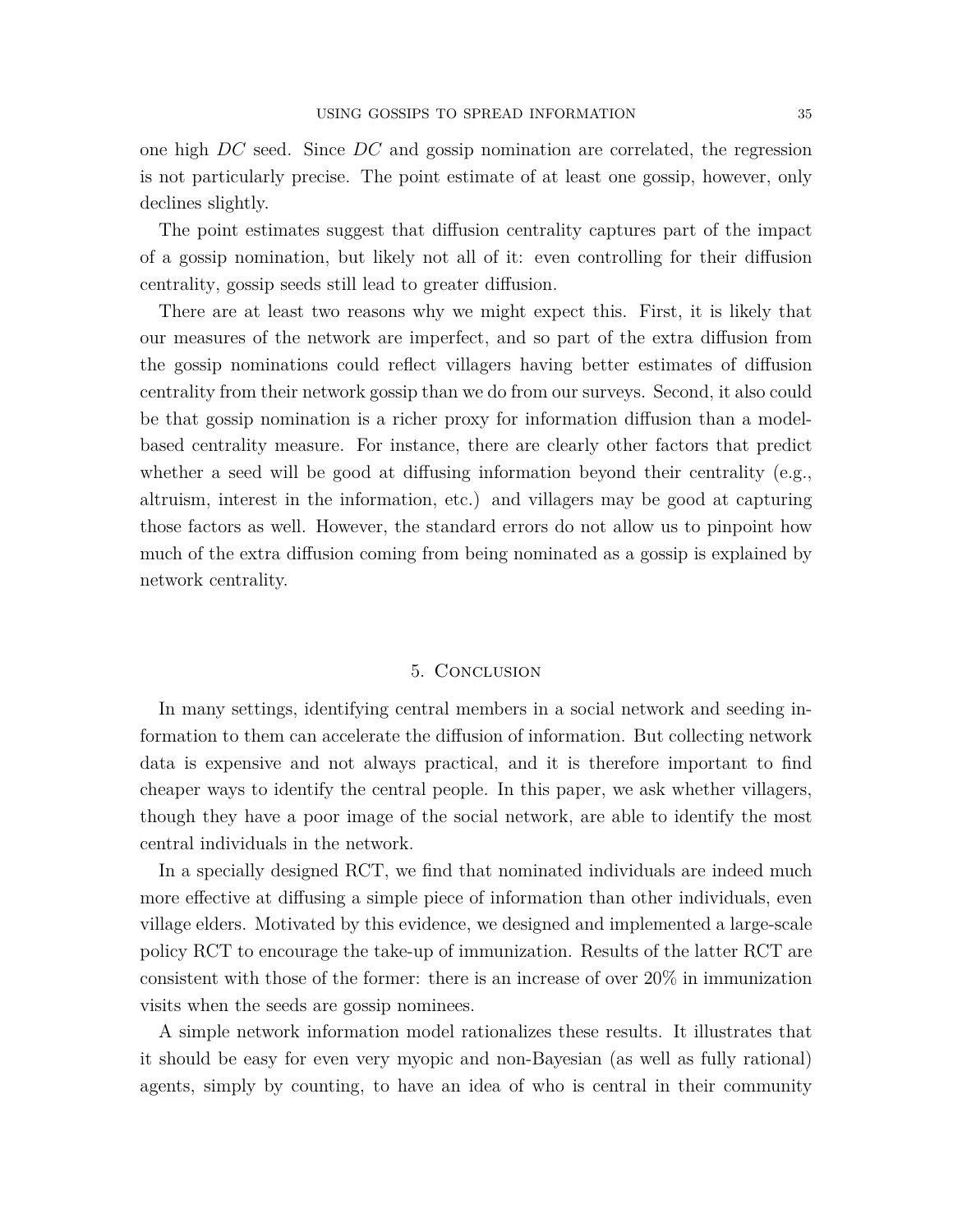– according to fairly complex measures of centrality. Indeed, when asked for nominations, villagers do not simply name locally central individuals (the most central among those they know), but actually name people who are *globally* central within the village. This suggests that people can use simple observations to learn valuable information about the complex social systems within which they are embedded, and that researchers and others who are interested in diffusing information have an easy and direct method of identifying highly central seeds.

Although our model focuses on the network-based mechanics of communication, in practice, considerations beyond simple network position may determine who the "best" person is to spread information. This is because other characteristics may affect the quality and impact of communication. It seems that villagers take such characteristics into account and thus nominate individuals who are not only highly central but who are even more successful at diffusing information than the average highly central individual.

Our findings have important policy implications. Since such nominations are easy to collect, they can be used in a variety of contexts, either on their own or combined with other easily collected data, to identify effective seeds for information diffusion. Thus, using this sort of protocol may be a cost-effective way to improve diffusion and outreach, as demonstrated in the Haryana immunization RCT.

There are two limitations that are worth highlighting and discussing. First, this paper focuses on the pure transmission of information – simple knowledge that is either known or not. In some applications, people may not only need to know of an opportunity but may also be unsure of whether they wish to take advantage of that opportunity, and thus may also rely on endorsements of others. In those cases, trust in the sender will also matter. Although issues of trust are certainly relevant in some applications, pure lack of information is often a binding and important constraint, and is therefore worthy of study. In our work on microfinance [\(Banerjee, Chandrasekhar,](#page-38-0) [Duflo, and Jackson,](#page-38-0) [2013\)](#page-38-0), for example, we could not reject the hypothesis that the role of the social network in the take-up of microfinance was entirely mediated by information transmission, and that endorsement played no role. The example of immunization in this paper shows that even when the final outcome involved an important and personal decision, pure information "gossips" are effective at increasing diffusion and take-up, while trust-based seeding strategies deliver very noisy results that statistically do not differ from zero.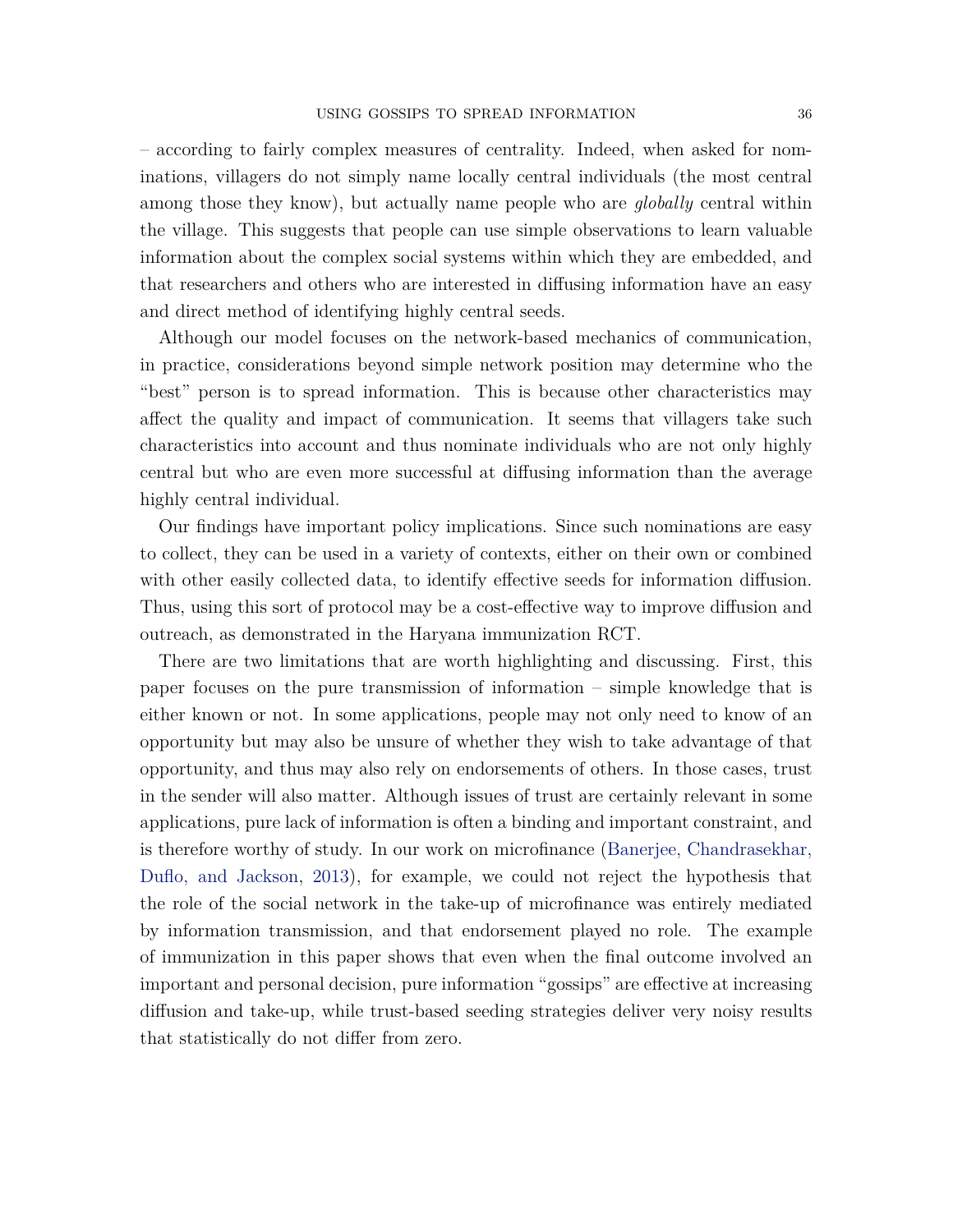Second, our experiments here are limited to communities whose size is on the order of a thousand people. It is clear that peoples' abilities to name highly central individuals may not scale fully to networks that involve hundreds of thousands or millions of people. There are many settings, in both the developing and developed worlds, in which person-to-person communication within a community, company, department, or organization of limited scale is important. Our model and empirical findings are therefore a useful first step in developing strategies to do this. Even in large societies, one may want to choose many seeds, some within in each of various sub-communities, in which case the techniques developed here would be useful.

Beyond these applications, the work presented here opens a rich agenda for further research: exploring which other aspects of agents' social environments can be learned in simple ways. Given the fact that people seem to know little about the network around them, how do they navigate it in their daily decisions? That is, how do people decide whom to ask to find important information, and whom to tell in order to help spread information to others? Social learning in general is far from a passive activity: people make choices in both how to acquire information and how to spread it. Our theory provides one part of a foundation for a more general theory and investigation into how such "active social learning" occurs.[30](#page-37-0) This has important policy implications, as people's knowledge of their networks determines the efficiency of such active social learning, and any distortions that it may exhibit.

#### **REFERENCES**

- Akbarpour, M., S. Malladi, and A. Saberi (2017): "Diffusion, Seeding, and the Value of Network Information," Available at SSRN: https://ssrn.com/abstract=3062830. [3,](#page-1-0) [2.2.3](#page-17-0)
- Alatas, V., A. Banerjee, A. G. Chandrasekhar, R. Hanna, and B. A. Olken (2014): "Network structure and the aggregation of information: Theory and evidence from Indonesia," *NBER Working Paper*. [22,](#page-29-0) [41](#page-72-0)
- AMBRUS, A., M. MOBIUS, AND A. SZEIDL (2014): "Consumption Risk-Sharing in Social Networks," *American Economic Review*, 104, 149–82. [4.2.2](#page-30-0)
- Aral, S., L. Muchnik, and A. Sundararajan (2013): "Engineering social contagions: Optimal network seeding in the presence of homophily," *Network Science*, 1, 125–153. [1](#page-1-1)

<span id="page-37-0"></span><sup>30</sup>Another thread that can be thought of as part of such an investigation is the seminal work of [Katz](#page-40-0) [and Lazarsfeld](#page-40-0) [\(1955\)](#page-40-0) on opinion leaders, and the long literature that followed, including some in economics (e.g., [Galeotti and Goyal](#page-39-0) [\(2010\)](#page-39-0)).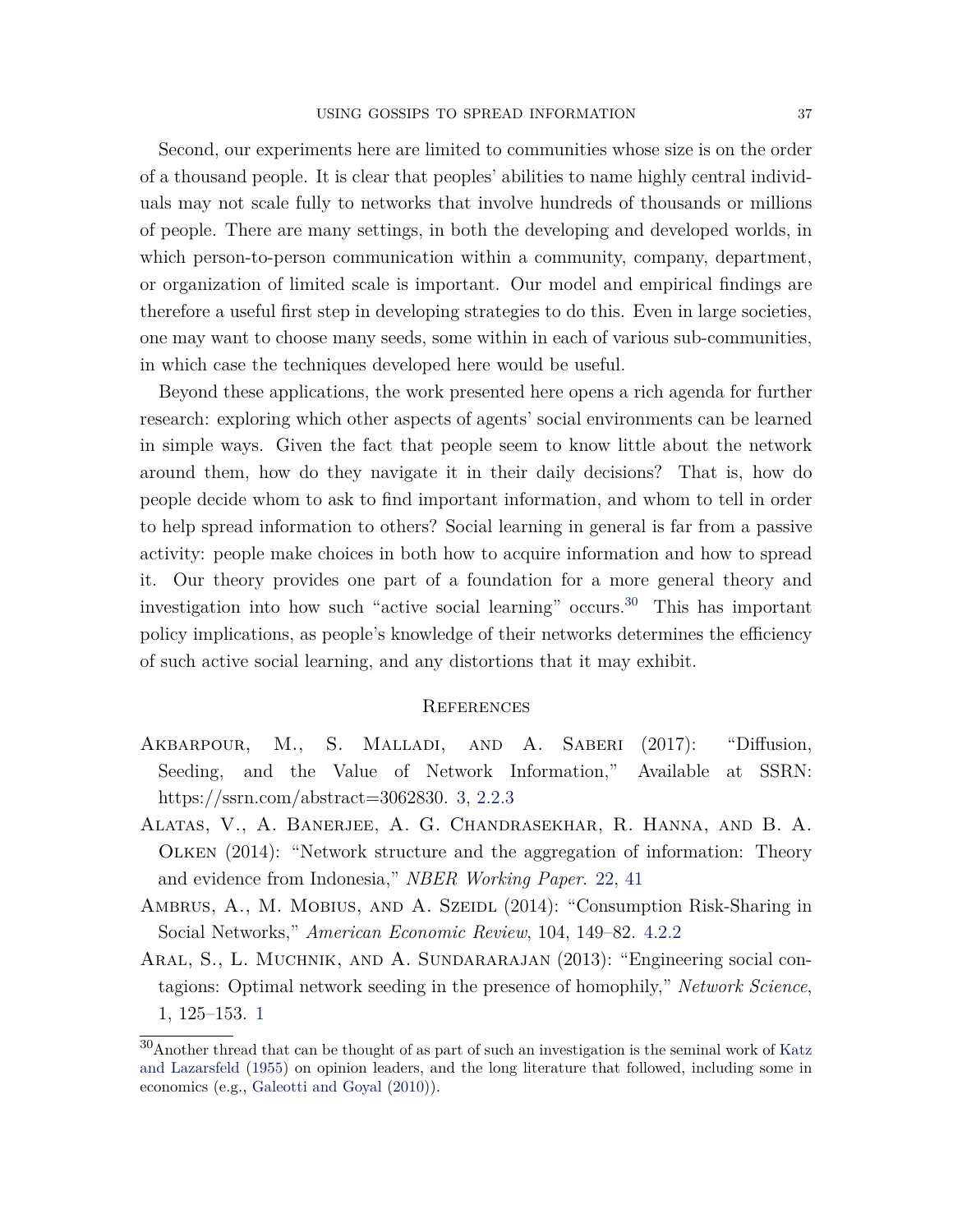- Baker, S. G. (1994): "The multinomial-Poisson transformation," *The Statistician*, 495–504. [4.2.2](#page-30-0)
- BALLESTER, C., A. CALVÓ-ARMENGOL, AND Y. ZENOU (2006): "Who's who in networks, wanted: the key player," *Econometrica*, 74, 1403–1417. [1,](#page-1-2) [4](#page-2-0)
- Banerjee, A., A. Chandrasekhar, E. Duflo, S. Dalpath, J. Floretta, M. Jackson, H. Kannan, A. Schrimpf, and M. Shrestha (2018a): "*TW10.1119 Improving Full Immunization Rates in Haryana, India: Evaluating Incentives and Communication Methods*," Grantee Final Report, International Initiative For Impact Evaluation. [2.2](#page-12-0)
- <span id="page-38-0"></span>BANERJEE, A., A. CHANDRASEKHAR, E. DUFLO, AND M. O. JACKSON (2013): "Diffusion of Microfinance," *Science*, 341, DOI: 10.1126/science.1236498, July 26 2013. [1,](#page-1-1) [2,](#page-1-3) [6,](#page-4-0) [14,](#page-19-0) [3.1.2,](#page-21-0) [4.1,](#page-27-0) [23,](#page-29-1) [24,](#page-29-2) [4.2.2,](#page-30-0) [5,](#page-35-0) [B.1](#page-59-0)
- ——— (2018b): "Changes in social network structure in response to exposure to formal credit," . [4.1](#page-27-0)
- Banerjee, A. V., E. Breza, A. G. Chandrasekhar, and B. Golub (2018c): "When Less is More: Experimental Evidence on Information Delivery During India's Demonetization," . [12,](#page-18-0) [2.2.3](#page-17-0)
- Beaman, L., A. BenYishay, J. Magruder, and A. M. Mobarak (2014): "Can Network Theory based Targeting Increase Technology Adoption?" . [1,](#page-1-1) [2.2.3](#page-17-0)
- BELLONI, A. AND V. CHERNOZHUKOV (2009): "Least squares after model selection in high-dimensional sparse models," *MIT Department of Economics Working Paper*. [4.2.2](#page-30-0)
- <span id="page-38-2"></span>BENZI, M. AND C. KLYMKO (2014): "A matrix analysis of different centrality measures," *arXiv:1312.6722v3*. [B.1](#page-59-0)
- BINDLISH, V. AND R. E. EVENSON (1997): "The impact of T&V extension in Africa: The experience of Kenya and Burkina Faso," *The World Bank Research Observer*, 183–201. [1](#page-1-1)
- Bloch, F., G. Demange, and R. Kranton (2014): "Rumors and Social Networks," *Paris School of Economics, Working paper 2014 - 15*. [5](#page-4-1)
- Bloch, Francis and, M. O. and P. Tebaldi (2016): "Centrality Measures in Networks," *http://ssrn.com/abstract=2749124*. [2,](#page-1-3) [4,](#page-2-0) [15](#page-21-1)
- <span id="page-38-1"></span>Bollobas, B. (2001): *Random Graphs*, Cambridge University Press. [33](#page-56-0)
- Bonacich, P. (1987): "Power and centrality : a family of measures," *American Journal of Sociology*, 92, 1170–1182. [4](#page-2-0)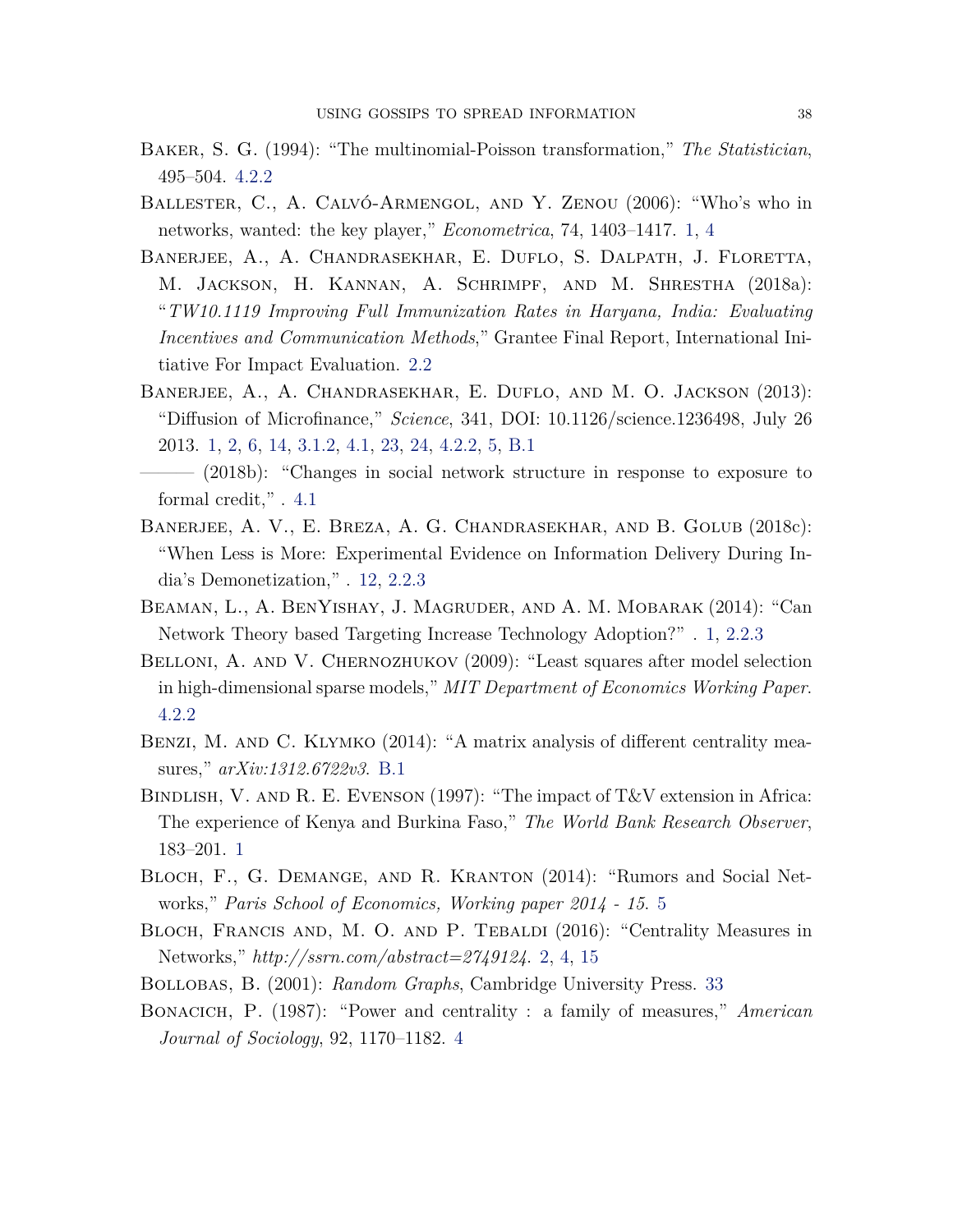- Borgatti, S. P. (2005): "Centrality and network flow," *Social Networks*, 27, 55 71. [4](#page-2-0)
- ——— (2006): "Identifying sets of key players in a social network," *Computational & Mathematical Organization Theory*, 12, 21–34. [4](#page-2-0)
- Breza, E., A. Chandrasekhar, and A. Tahbaz-Salehi (2017): "Seeing the forest for the trees? An investigation of network knowledge," . [1,](#page-1-1) [3](#page-20-0)
- Casciaro, T. (1998): "Seeing things clearly: Social structure, personality, and accuracy in social network perception," *Social Networks*, 20, 331–351. [1](#page-1-1)
- Chandrasekhar, A. and R. Lewis (2014): "Econometrics of sampled networks," Stanford working paper. [4.2.2](#page-30-0)
- Coleman, J., E. Katz, and H. Menzel (1966): *Medical Innovation: A Diffusion Study*, Indianapolis, Ind.: Bobbs-Merrill. [1](#page-1-1)
- FAFCHAMPS, M. AND F. GUBERT (2007): "The formation of risk sharing networks," *Journal of Development Economics*, 83, 326–350. [4.2.2](#page-30-0)
- Feld, S. L. (1991): "Why Your Friends Have More Friends Than You Do," *American Journal of Sociology*, 96:6, 1464–1477. [4.2.1](#page-30-1)
- FRIEDKIN, N. E. (1983): "Horizons of Observability and Limits of Informal Control in Organizations," *Social Forces*, 61:1, 54–77. [1](#page-1-1)
- <span id="page-39-0"></span>Galeotti, A. and S. Goyal (2010): "The law of the few," *American Economic Review*, 100, 1468–92. [30](#page-37-0)
- <span id="page-39-2"></span>Golub, B. and M. O. Jackson (2010): "Naive Learning in Social Networks and the Wisdom of Crowds," *American Economic Journal: Microeconomics*, 2, 112– 149. [B.1](#page-59-0)
- Guimaraes, P., O. Figueirdo, and D. Woodward (2003): "A tractable approach to the firm location decision problem," *Review of Economics and Statistics*, 85, 201–204. [4.2.2](#page-30-0)
- Hinz, O., B. Skiera, C. Barrot, and J. U. Becker (2011a): "Seeding strategies for viral marketing: An empirical comparison," *Journal of Marketing*, 75, 55–71. [1](#page-1-1) ——— (2011b): "Seeding Strategies for Viral Marketing: An Empirical Comparison," *Journal of Marketing*, 75:6, 55–71. [2](#page-1-3)
- Iyengar, R., C. V. den Bulte, and T. W. Valente (2010): "Opinion Leadership and Social Contagion in New Product Diffusion," *Marketing Science*, 30:2, 195–212. [2](#page-1-3)
- <span id="page-39-1"></span>Jackson, M. O. (2008a): "Average Distance, Diameter, and Clustering in Social Networks with Homophily," in *the Proceedings of the Workshop in Internet*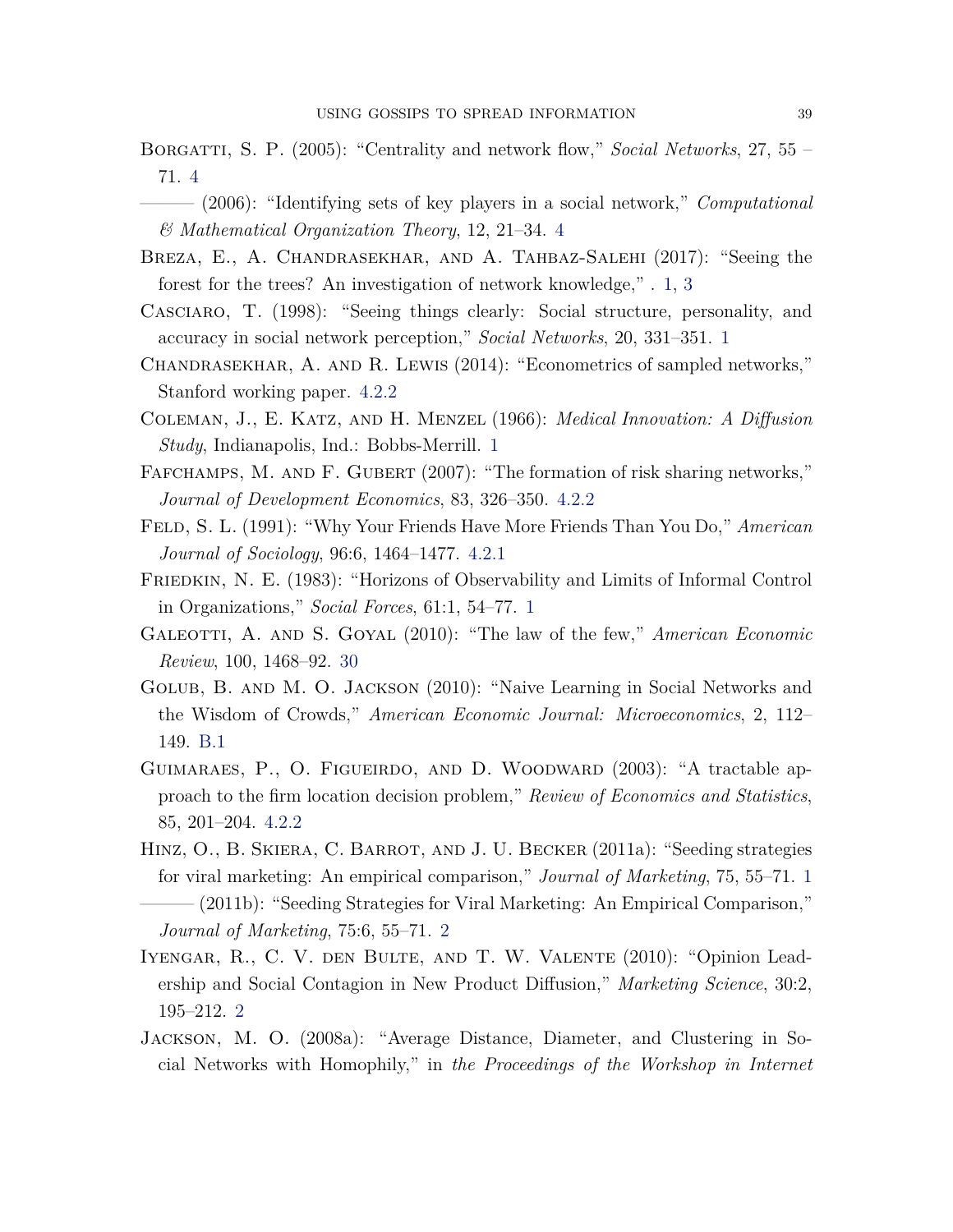*and Network Economics (WINE 2008), Lecture Notes in Computer Science, also: arXiv:0810.2603v1*, ed. by C. Papadimitriou and S. Zhang, Springer-Verlag, Berlin Heidelberg. [2,](#page-1-3) [A](#page-55-0)

- <span id="page-40-1"></span>——— (2008b): *Social and Economic Networks*, Princeton: Princeton University Press. [36](#page-58-0)
- ——— (2016): "The Friendship Paradox and Systematic Biases in Perceptions and Social Norms," *Journal of Political Economy, forthcoming*. [4.2.1](#page-30-1)
- (2017): "A Typology of Social Capital and Associated Network Measures," *SSRN http://ssrn.com/abstract=3073496*. [2,](#page-1-3) [4,](#page-2-0) [15](#page-21-1)
- JACKSON, M. O. AND E. C. STORMS (2018): "Behavioral communities and the atomic structure of networks," . [13,](#page-19-1) [20](#page-27-1)
- JACKSON, M. O. AND L. YARIV (2011): "Diffusion, strategic interaction, and social structure," *Handbook of Social Economics, San Diego: North Holland, edited by Benhabib, J. and Bisin, A. and Jackson, M.O.* [2,](#page-1-3) [15](#page-21-1)
- Katona, Z., P. P. Zubcsek, and M. Sarvary (2011): "Network Effects and Personal Influences: The Diffusion of an Online Social Network," *Journal of Marketing Research*, 48:3, 425–443. [2](#page-1-3)
- <span id="page-40-0"></span>Katz, E. and P. Lazarsfeld (1955): *Personal influence: The part played by people in the flow of mass communication*, Free Press, Glencoe, IL. [1,](#page-1-1) [30](#page-37-0)
- Kempe, D., J. Kleinberg, and E. Tardos (2003): "Maximizing the Spread of Influence through a Social Network," *Proc. 9th Intl. Conf. on Knowledge Discovery and Data Mining*, 137 – 146. [2,](#page-1-3) [4,](#page-2-0) [2.1](#page-7-0)
- ——— (2005): "Influential Nodes in a Diffusion Model for Social Networks," *In Proc. 32nd Intl. Colloq. on Automata, Languages and Programming*, 1127 – 1138. [4,](#page-2-0) [2.1](#page-7-0)
- Krackhardt, D. (1987): "Cognitive social structures," *Social Networks*, 9, 109– 134. [1](#page-1-1)
- ——— (1996): "Strucutral Leverage in Marketing," in *Networks in Marketing*, ed. by D. Iacobucci, Sage, Thousand Oaks, 50–59. [2](#page-1-3)
- ——— (2014): "A Preliminary Look at Accuracy in Egonets," *Contemporary Perspectives on Organizational Social Networks, Research in the Sociology of Organizations*, 40, 277–293. [1](#page-1-1)
- Lang, J. B. (1996): "On the comparison of multinomial and Poisson log-linear models," *Journal of the Royal Statistical Society. Series B (Methodological)*, 253– 266. [4.2.2](#page-30-0)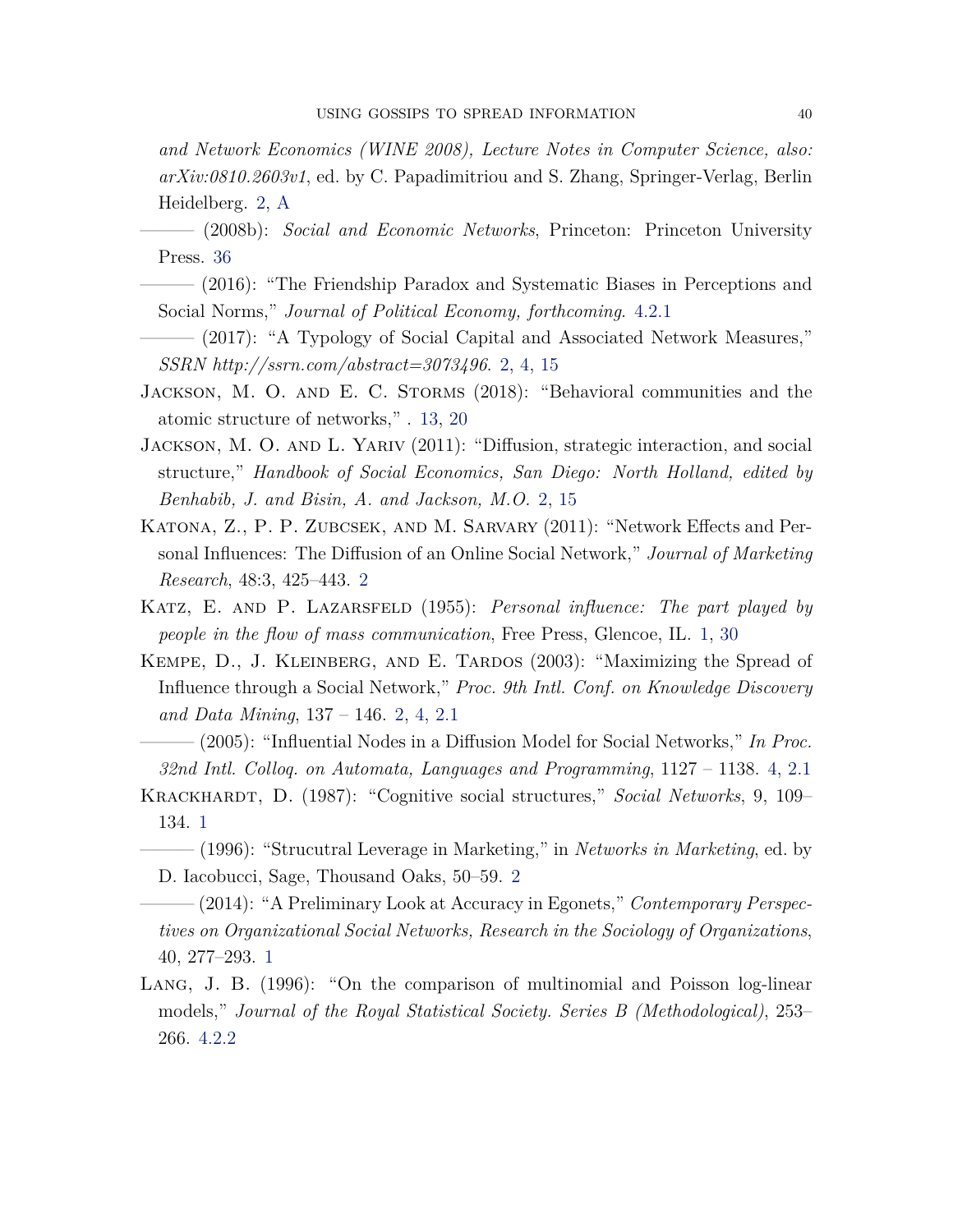- LAWYER, G.  $(2014)$ : "Understanding the spreading power of all nodes in a network: a continuous-time perspective," *arXiv:1405.6707v2*. [15](#page-21-1)
- LEDUC, M. V., M. O. JACKSON, AND R. JOHARI (2017): "Pricing and referrals in diffusion on networks," *Games and Economic Behavior*, 104, 568–594. [1](#page-1-1)
- Lim, Y., A. Ozdaglar, and A. Teytelboym (2015): "A Simple Model of Cascades in Networks," *mimeo*. [4](#page-2-0)
- PALMGREN, J. (1981): "The Fisher information matrix for log linear models arguing conditionally on observed explanatory variables," *Biometrika*, 563–566. [4.2.2](#page-30-0)
- PALUCK, E. L., H. SHEPHERD, AND P. M. ARONOW (2016): "Changing climates of conflict: A social network experiment in 56 schools," *Proceedings of the National Academy of Sciences*, 113, 566–571. [1](#page-1-2)

Rogers, E. (1995): *Diffusion of Innovations*, Free Press. [2](#page-1-3)

- Simmel, G. (1908): *Sociology: Investigations on the Forms of Sociation*, Leipzig: Duncker and Humblot. [1](#page-1-1)
- Valente, T. W. (2010): *Social networks and health: Models, methods, and applications*, vol. 1, Oxford University Press New York. [4](#page-2-0)
- ——— (2012): "Network interventions," *Science*, 337, 49–53. [4](#page-2-0)
- Valente, T. W., K. Coronges, C. Lakon, and E. Costenbader (2008): "How Correlated Are Network Centrality Measures?" *Connect (Tor).*, 28, 16–26. [4](#page-2-0)
- Valente, T. W. and P. Pumpuang (2007): "Identifying opinion leaders to promote behavior change," *Health Education & Behavior*, 34, 881–896. [1](#page-1-1)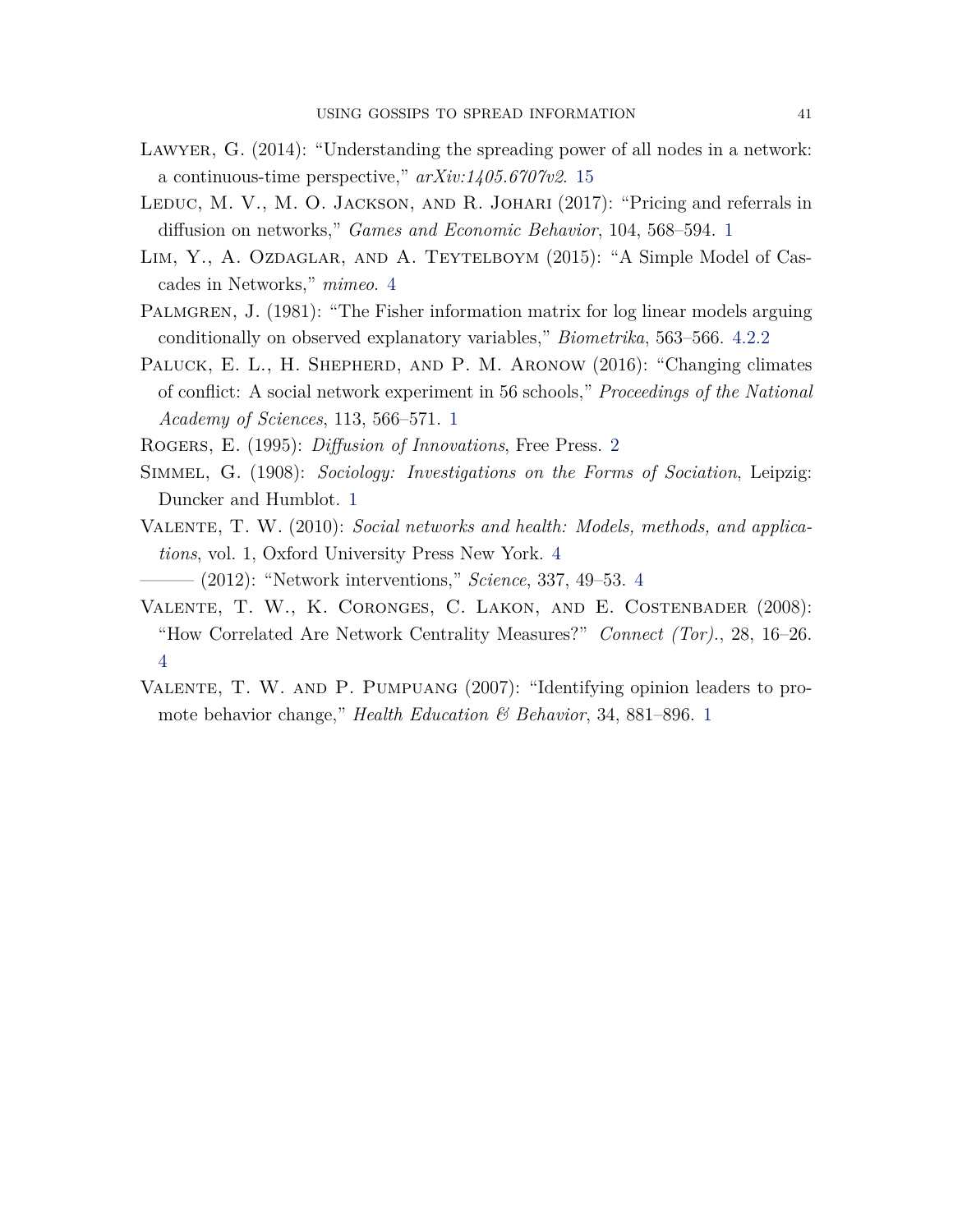



Figure 1. Distribution of calls received by treatment in the Karnataka cell phone RCT.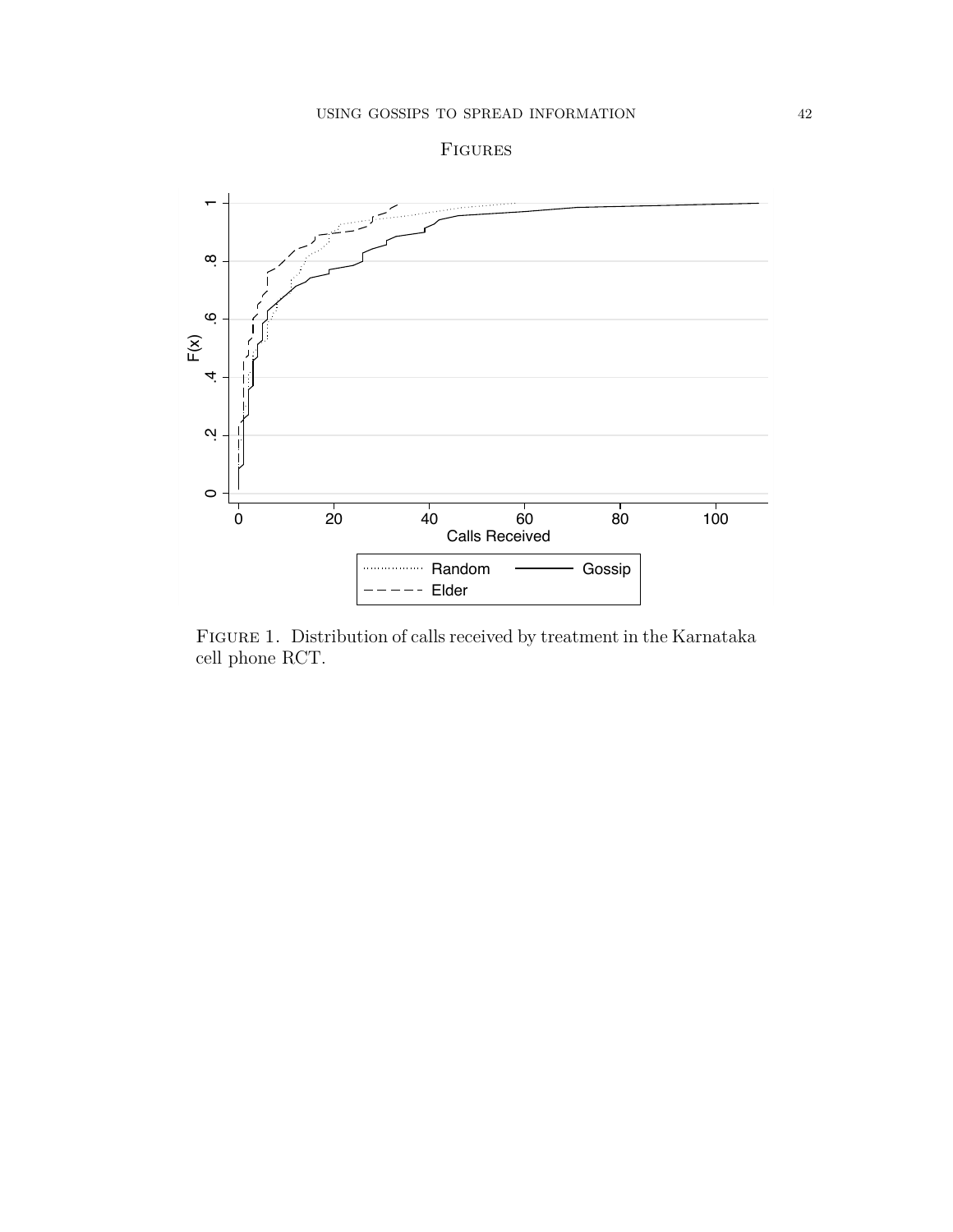

(a) Quantile treatment effect by treatment - Reduced Form



(b) Quantile treatment effect by hitting at least one gossip or elder

FIGURE 2. Quantile treatment effects where for  $j \in \{Gossip, \;Elder\}$ ,  $\hat{\beta}_j(u)$  is computed for  $u = \{0.05, ..., 0.95\}$ . The intercept  $\alpha(u)$  (not pictured) in each case is the omitted category corresponding to the random treatment.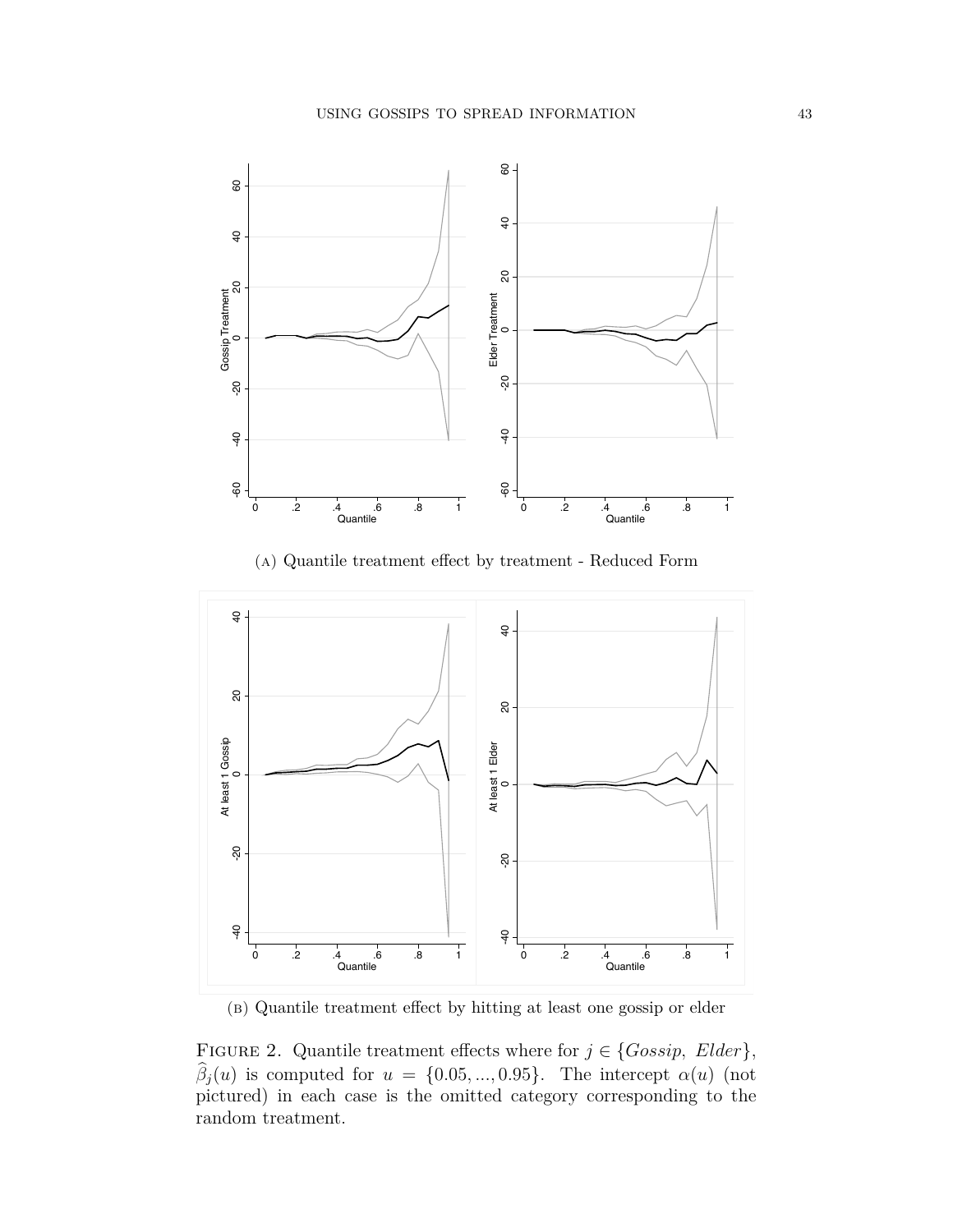

Figure 3. Effect of the "gossip" treatment on the number of children who attended an immunization session by month in the Haryana Immunization RCT.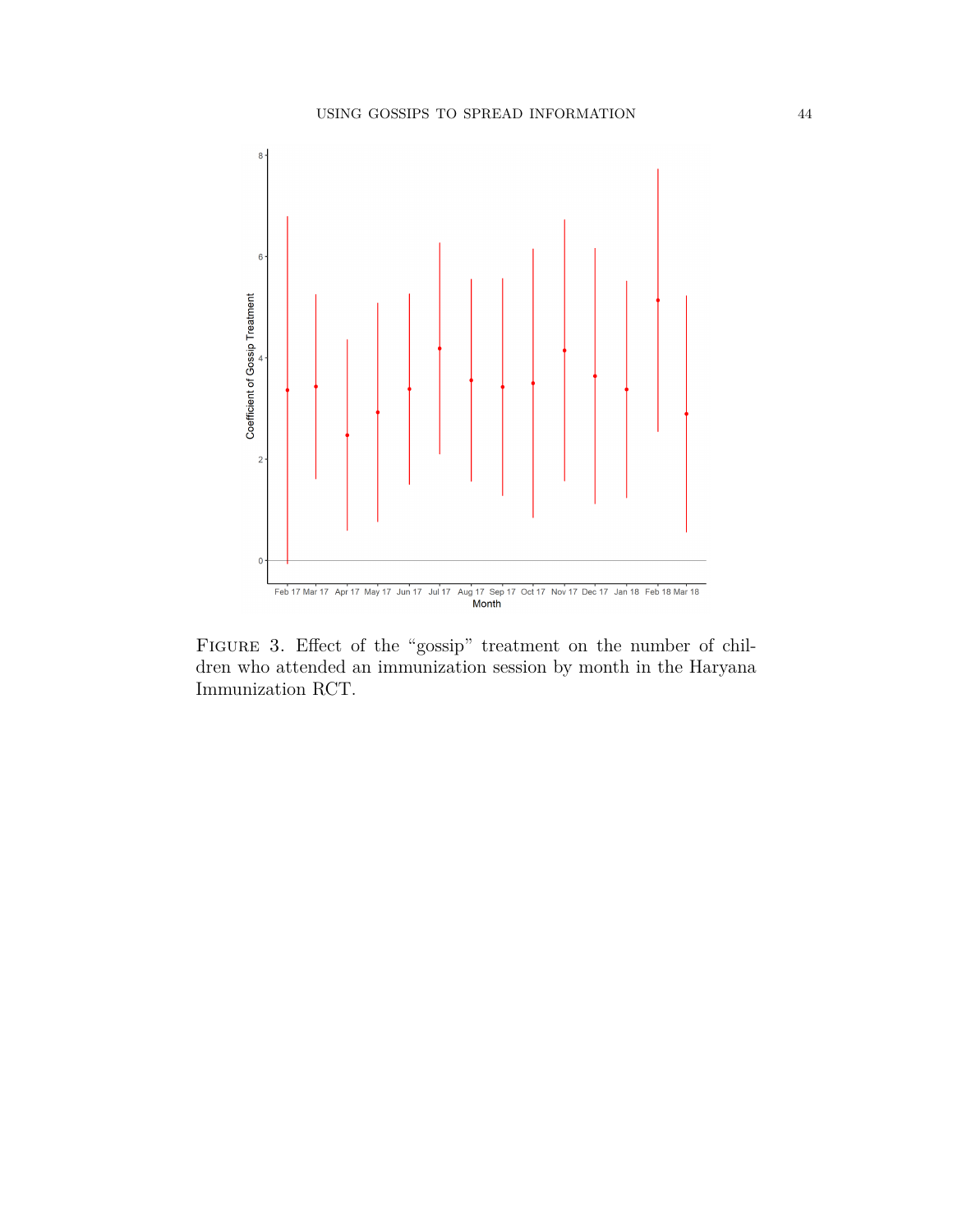

Figure 4. This figure uses the Karnataka microfinance village (wave 2) dataset. It presents CDFs of the (normalized) diffusion centrality, diffusion centrality divided by the standard deviation, conditional on classification (whether or not it is nominated under the event question in Panel A and the loan question in Panel B and whether or not it has a village leader).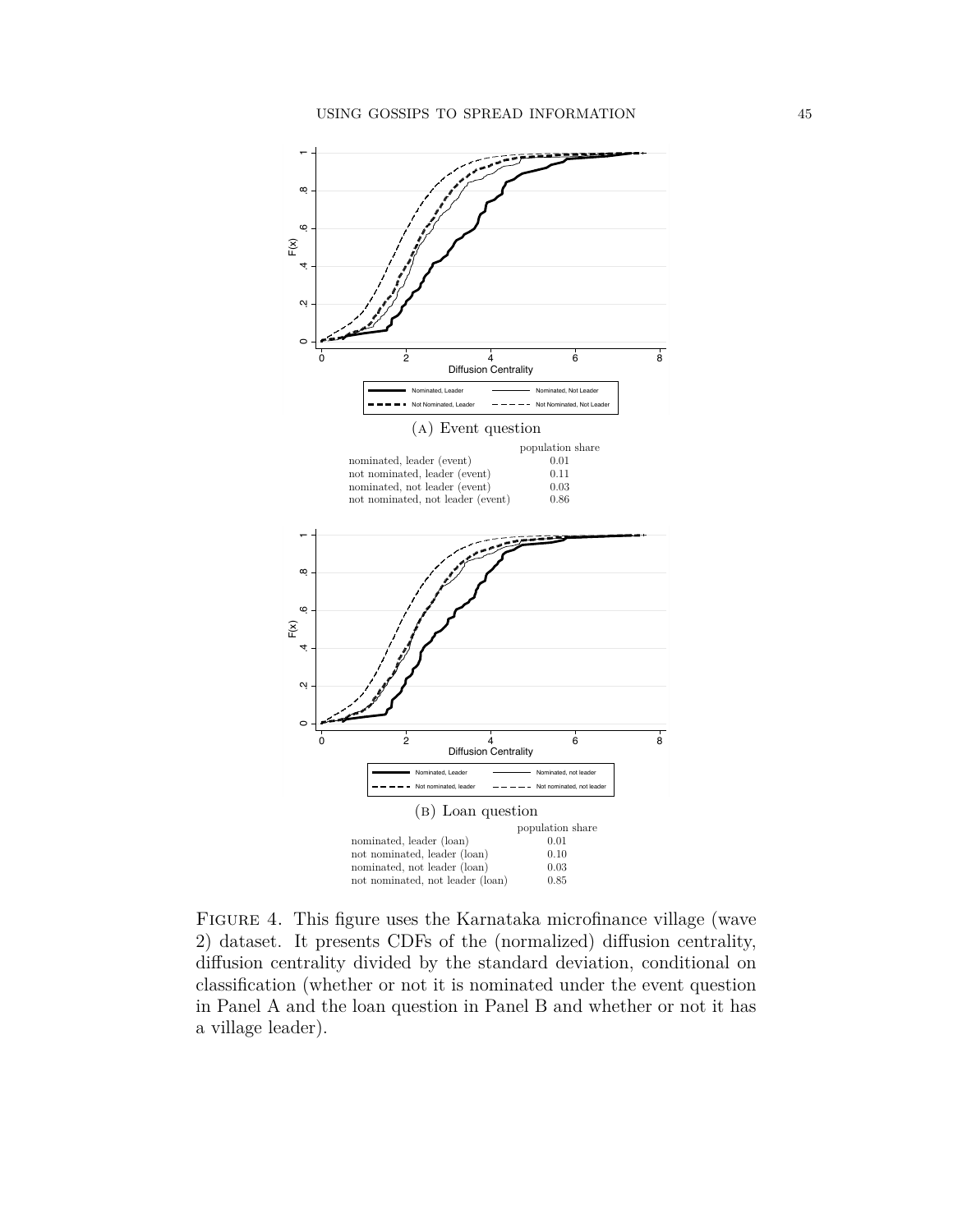

Figure 5. Distribution of nominees by network distance in the Karnataka microfinance village (wave 2) dataset.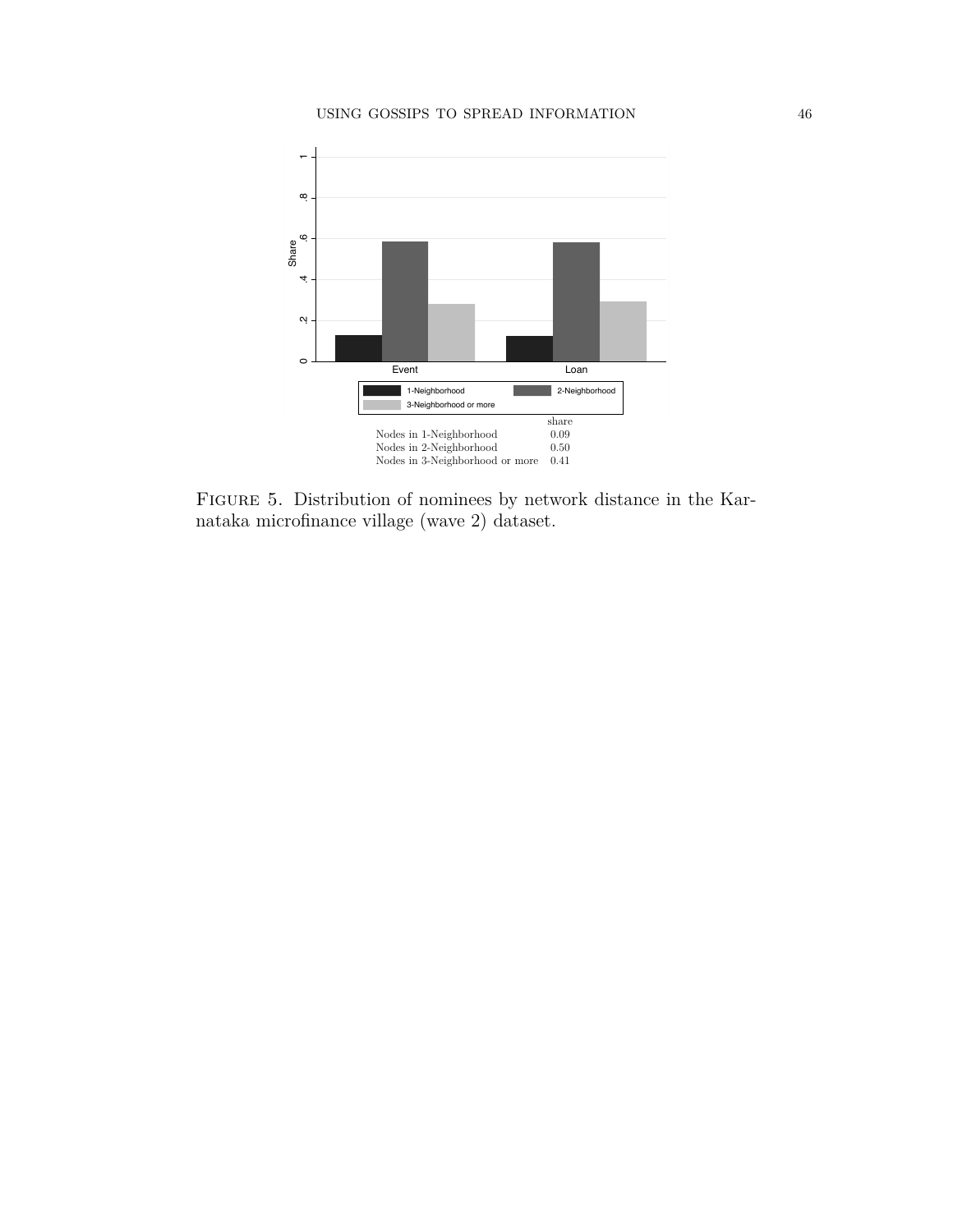#### **TABLES**

#### TABLE 1. Calls received by treatment

|                                            | (1)            | $\overline{(2)}$ | $\overline{(3)}$  | (4)                                                  | (5)              |
|--------------------------------------------|----------------|------------------|-------------------|------------------------------------------------------|------------------|
|                                            | RF             | <b>OLS</b>       |                   | IV 1: First Stage IV 2: First Stage IV: Second Stage |                  |
| <b>VARIABLES</b>                           | Calls Received | Calls Received   | At least 1 Gossip | At least 1 Elder                                     | Calls Received   |
|                                            |                |                  |                   |                                                      |                  |
| Gossip Treatment                           | 3.651          |                  | 0.644             | 0.328                                                |                  |
|                                            | (2.786)        |                  | (0.0660)          | (0.0824)                                             |                  |
| Elder Treatment                            | $-1.219$       |                  | 0.230             | 0.842                                                |                  |
|                                            | (2.053)        |                  | (0.0807)          | (0.0509)                                             |                  |
| At least 1 Gossip                          |                | 3.786            |                   |                                                      | 7.436            |
|                                            |                | (1.858)          |                   |                                                      | (4.266)          |
| At least 1 Elder                           |                | 0.792            |                   |                                                      | $-3.475$         |
|                                            |                | (2.056)          |                   |                                                      | (2.259)          |
|                                            |                |                  |                   |                                                      |                  |
| Observations                               | 212            | 212              | 212               | 212                                                  | 212              |
| Control Group Mean                         | 8.077          | 5.846            | 0.391             | 0.184                                                | 5.805            |
| Gossip Treatment=Elder Treatment (pval.)   | 0.0300         |                  | $\boldsymbol{0}$  | $\theta$                                             |                  |
| At least 1 Gossip=At least 1 Elder (pval.) |                | 0.330            |                   |                                                      | 0.0300           |
|                                            |                |                  |                   |                                                      |                  |
|                                            | (1)            | (2)              | (3)               | (4)                                                  | (5)              |
|                                            | RF             | <b>OLS</b>       |                   | IV 1: First Stage IV 2: First Stage                  | IV: Second Stage |
| VARIABLES                                  | Calls Received | Calls Received   | At least 1 Gossip | At least 1 Elder                                     | Calls Received   |
|                                            | Seeds          | Seeds            |                   |                                                      | Seeds            |
| Gossip Treatment                           | 1.053          |                  | 0.644             | 0.328                                                |                  |
|                                            | (0.698)        |                  | (0.0660)          | (0.0824)                                             |                  |
| Elder Treatment                            | $-0.116$       |                  | 0.230             | 0.842                                                |                  |
|                                            | (0.518)        |                  | (0.0807)          | (0.0509)                                             |                  |
| At least 1 Gossip                          |                | 0.952            |                   |                                                      | 1.979            |
|                                            |                | (0.501)          |                   |                                                      | (1.071)          |
| At least 1 Elder                           |                | 0.309            |                   |                                                      | $-0.677$         |
|                                            |                | (0.511)          |                   |                                                      | (0.588)          |
|                                            |                |                  |                   |                                                      |                  |
| Observations                               | 212            | 212              | 212               | 212                                                  | 212              |
| Control Group Mean                         | 1.967          | 1.451            | 0.391             | 0.184                                                | 1.317            |
| Gossip Treatment=Elder Treatment (pval.)   | 0.0400         |                  | $\overline{0}$    | $\overline{0}$                                       |                  |

Notes: This table uses data from the Karnataka cell phone RCT dataset. Panel A uses the number of calls received as the outcome variable. Panel B normalizes the number of calls received by the number of seeds, 3 or 5, which is randomly assigned. For both panels, Column (1) shows the reduced form results of regressing number of calls received on dummies for gossip treatment and elder treatment. Column (2) regresses number of calls received on the dummies for if at least 1 gossip was hit and for if at least 1 elder was hit in the village. Columns (3) and (4) show the first stages of the instrumental variable regressions, where the dummies for "at least 1 gossip" and "at least 1 elder" are regressed on the exogenous variables: gossip treatment dummy and elder treatment dummy. Column (5) shows the second stage of the IV; it regresses the number of calls received on the dummies for if at least 1 gossip was hit and if at least 1 elder was hit, both instrumented by treatment status of the village (gossip treatment or not, elder treatment or not). All columns control for number of gossips, number of elders, and number of seeds. For columns (1), (3), and (4) the control group mean is calculated as the mean expectation of the outcome variable when the treatment is "random". For columns (2) and (5) the control group mean is calculated as the mean expectation of the outcome variable when no gossips or elders are reached. The control group mean for the second stage IV is calculated using IV estimates. Robust standard errors are reported in parentheses.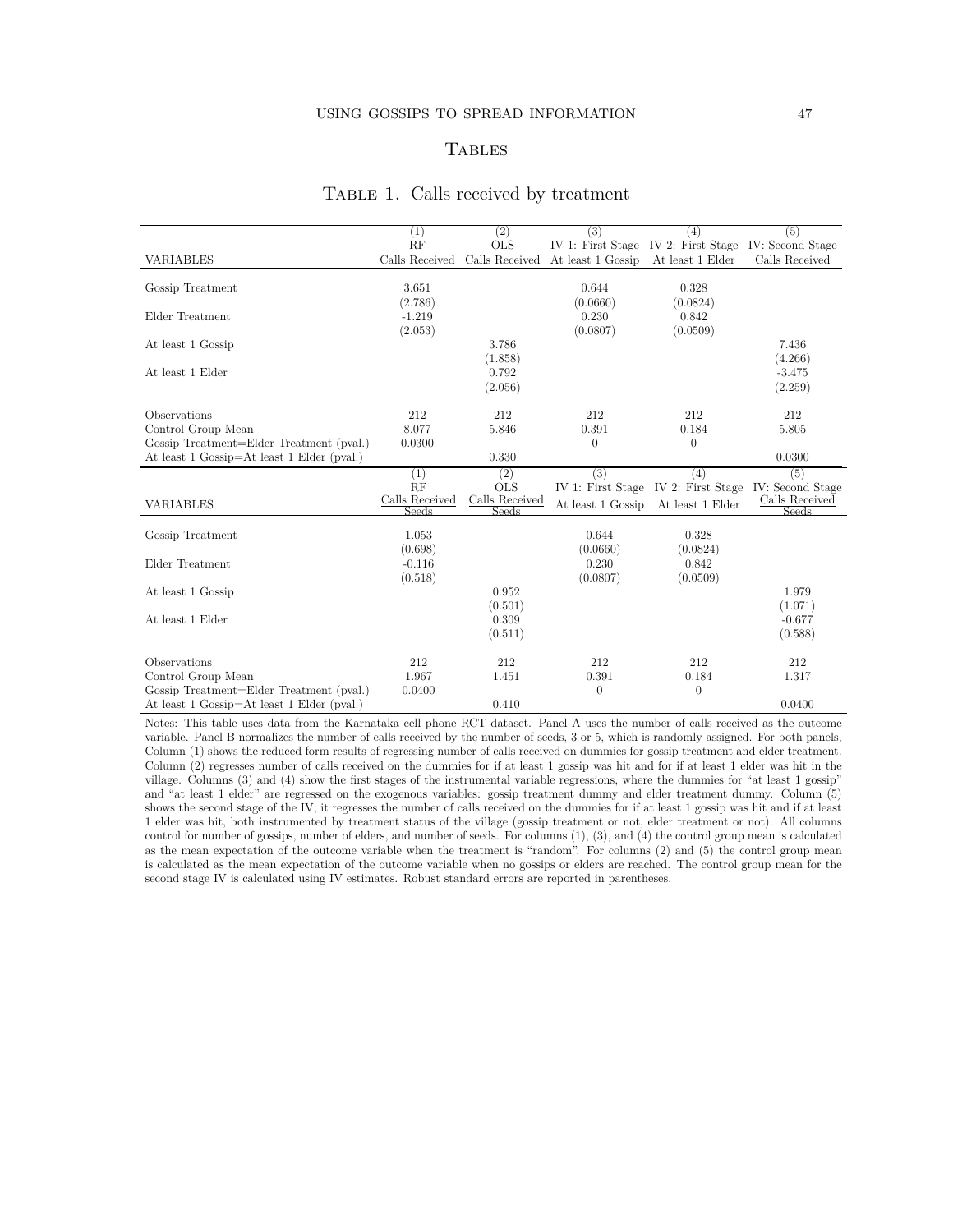|                                                 | $\overline{(1)}$        | (2)      | (3)          | $\overline{(4)}$    |
|-------------------------------------------------|-------------------------|----------|--------------|---------------------|
|                                                 | Random Seed Gossip Seed |          | Trusted Seed | Trusted Gossip Seed |
| Nominations Statistics (per village)            |                         |          |              |                     |
| Number of Nominations                           |                         | 19.915   | 20.313       | 19.993              |
|                                                 |                         | (8.585)  | (8.670)      | (11.351)            |
| Nominations for top 6 individuals               |                         | 11.217   | 10.560       | 10.769              |
|                                                 |                         | (4.576)  | (4.265)      | (5.575)             |
| Seed Characteristics                            |                         |          |              |                     |
| Refused to Participate                          | 0.186                   | 0.165    | 0.219        | 0.175               |
|                                                 | (0.389)                 | (0.372)  | (0.414)      | (0.380)             |
| Age                                             | 49.233                  | 48.569   | 52.040       | 48.890              |
|                                                 | (14.617)                | (14.347) | (14.130)     | (14.082)            |
| Female                                          | 0.067                   | 0.129    | 0.070        | 0.119               |
|                                                 | (0.250)                 | (0.336)  | (0.256)      | (0.324)             |
| Education (years)                               | 6.980                   | 8.499    | 8.116        | 8.753               |
|                                                 | (4.280)                 | (3.966)  | (4.073)      | (3.930)             |
| Owns Land                                       | 0.586                   | 0.675    | 0.680        | 0.687               |
|                                                 | (0.493)                 | (0.469)  | (0.467)      | (0.464)             |
| Wealth index from assets                        | 0.183                   | 0.218    | 0.217        | 0.226               |
|                                                 | (0.098)                 | (0.121)  | (0.114)      | (0.120)             |
| Hindu                                           | 0.866                   | 0.876    | 0.876        | 0.892               |
|                                                 | (0.341)                 | (0.330)  | (0.330)      | (0.311)             |
| Muslim                                          | 0.103                   | 0.107    | 0.103        | 0.086               |
|                                                 | (0.305)                 | (0.310)  | (0.304)      | (0.281)             |
| Scheduled Caste/ Tribe                          | 0.231                   | 0.200    | 0.173        | 0.200               |
|                                                 | (0.422)                 | (0.400)  | (0.378)      | (0.400)             |
| Other Backwards Caste                           | 0.237                   | 0.253    | 0.246        | 0.209               |
|                                                 | (0.426)                 | (0.435)  | (0.431)      | (0.407)             |
| Panchayat Member                                | 0.106                   | 0.320    | 0.259        | 0.300               |
|                                                 | (0.308)                 | (0.467)  | (0.438)      | (0.459)             |
| Numberdaar or Chaukidaar                        | 0.112                   | 0.353    | 0.261        | 0.326               |
|                                                 | (0.316)                 | (0.478)  | (0.439)      | (0.469)             |
| Interacts with Others: Very Often               | 0.263                   | 0.455    | 0.371        | 0.444               |
|                                                 | (0.441)                 | (0.498)  | (0.483)      | (0.497)             |
| Paricipates in Community Activities: Very Often | 0.264                   | 0.457    | 0.371        | 0.445               |
|                                                 | (0.441)                 | (0.499)  | (0.483)      | (0.497)             |
| Aware of Immunization Camps                     | 0.687                   | 0.758    | 0.689        | 0.762               |
|                                                 | (0.464)                 | (0.428)  | (0.463)      | (0.426)             |
| Aware of ANMs                                   | 0.432                   | 0.646    | 0.574        | 0.622               |
|                                                 | (0.496)                 | (0.479)  | (0.495)      | (0.485)             |
| Aware of Ashas                                  | 0.605                   | 0.794    | 0.706        | 0.780               |
|                                                 | (0.489)                 | (0.404)  | (0.456)      | (0.415)             |
| Observations                                    | 570                     | 648      | 712          | 674                 |

# Table 2. Summary Statistics of Haryana Immunization RCT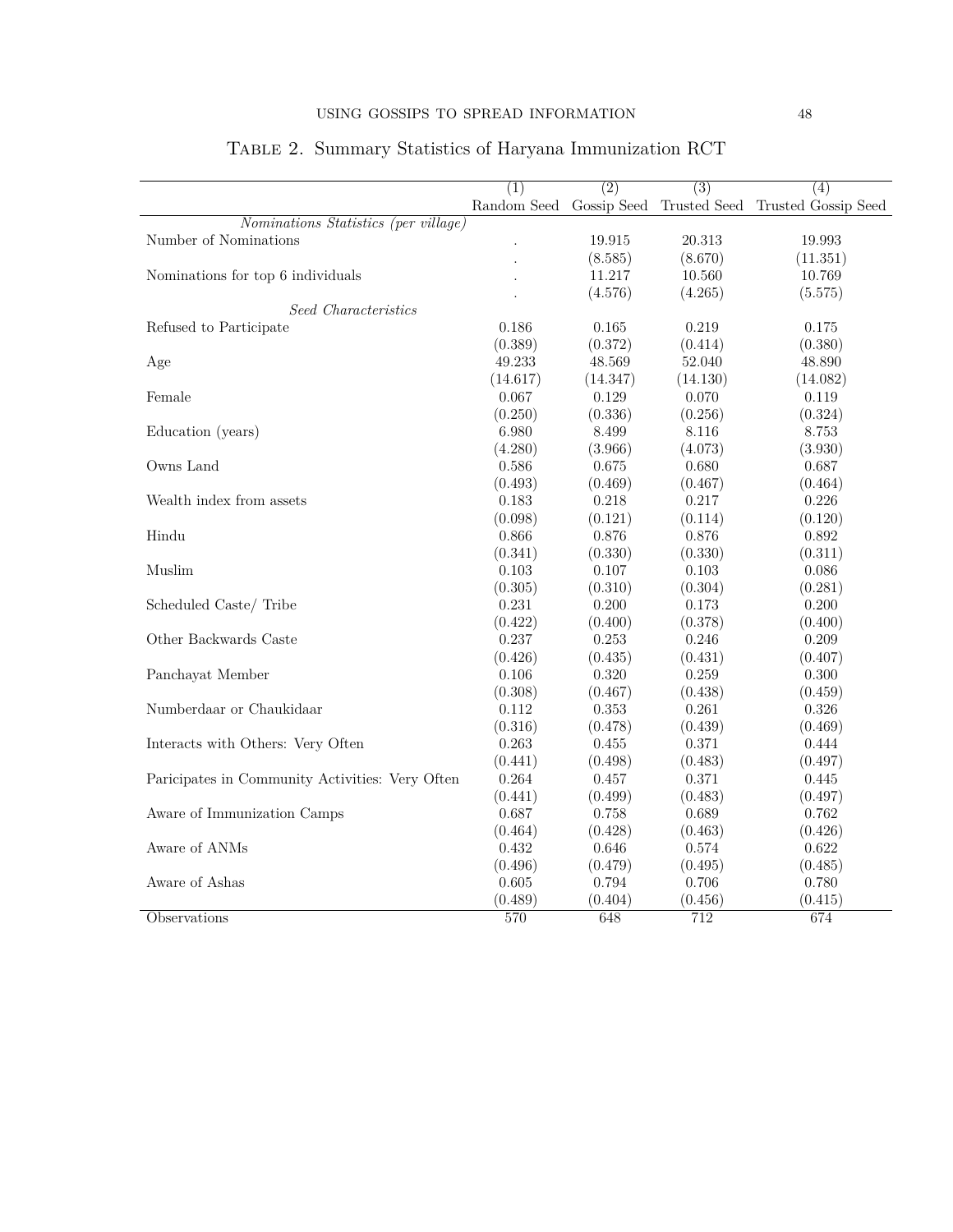|                                    | (1)              | (2)              | (3)              | $\overline{(4)}$ | $\overline{(5)}$ |
|------------------------------------|------------------|------------------|------------------|------------------|------------------|
|                                    | Children         | Children         | Children         | Children         | Children         |
|                                    | received Penta1  | received Penta2  | received Penta3  | received Measles | attended session |
| Gossip                             | 1.017            | 1.022            | 1.030            | 1.078            | 4.903            |
|                                    | (0.603)          | (0.561)          | (0.523)          | (0.500)          | (2.503)          |
| Trusted                            | 0.261            | 0.302            | 0.490            | 0.439            | 1.849            |
|                                    | (0.486)          | (0.448)          | (0.418)          | (0.408)          | (2.047)          |
| <b>Trusted Gossip</b>              | 0.479            | 0.526            | 0.514            | 0.444            | 2.376            |
|                                    | (0.470)          | (0.429)          | (0.396)          | (0.376)          | (1.917)          |
|                                    |                  |                  |                  |                  |                  |
| Observations                       | 6697             | 6697             | 6697             | 6697             | 6712             |
| <b>Villages</b>                    | 521              | 521              | 521              | 521              | 521              |
| Mean (Random seeds)                | $4.31\,$         | 4.06             | 3.71             | $3.53\,$         | 18.11            |
| Gossip=Random (pval.)              | 0.092            | 0.069            | 0.049            | 0.032            | 0.051            |
| Gossip=Trusted (pval.)             | 0.176            | 0.168            | 0.268            | 0.182            | 0.192            |
| Gossip=Trusted Gossip (pval.)      | 0.343            | 0.338            | 0.281            | 0.166            | 0.271            |
|                                    | $\overline{(1)}$ | $\overline{(2)}$ | $\overline{(3)}$ | (4)              | $\overline{(5)}$ |
|                                    | Children         | Children         | Children         | Children         | Children         |
|                                    | received Penta1  | received Penta2  | received Penta3  | received Measles | attended session |
| $\overline{\text{Gossip}}$         | 1.056            | 1.056            | 1.060            | 1.099            | 5.052            |
|                                    | (0.604)          | (0.563)          | (0.525)          | (0.501)          | (2.509)          |
| Trusted                            | 0.250            | 0.295            | 0.486            | 0.436            | 1.821            |
|                                    | (0.486)          | (0.449)          | (0.419)          | (0.409)          | (2.052)          |
| <b>Trusted Gossip</b>              | 0.474            | 0.535            | 0.528            | 0.452            | 2.423            |
|                                    | (0.471)          | (0.432)          | (0.400)          | (0.378)          | (1.934)          |
| SMS Blast 33%                      | 0.799            | 0.801            | 0.750            | 0.516            | 3.507            |
|                                    | (0.547)          | (0.515)          | (0.484)          | (0.456)          | (2.293)          |
| SMS Blast 66%                      | 0.024            | 0.144            | 0.184            | 0.111            | 0.723            |
|                                    | (0.535)          | (0.504)          | (0.478)          | (0.466)          | (2.338)          |
|                                    |                  |                  |                  |                  |                  |
| Observations                       | 6697             | 6697             | 6697             | 6697             | 6712             |
| Villages                           | 521              | 521              | 521              | 521              | 521              |
| Mean (Random seeds)                | $4.31\,$         | 4.06             | 3.71             | 3.53             | 18.11            |
| $Gossip = SMS Blast 33\% (pval.)$  | 0.746            | 0.725            | 0.656            | 0.382            | 0.643            |
| $Gossip = SMS Blast 66\%$ (pval.)  | 0.214            | 0.236            | 0.226            | 0.153            | 0.211            |
| $Gossip = Random (pval.)$          | 0.081            | 0.061            | 0.044            | 0.029            | 0.045            |
| Gossip=Trusted (pval.)             | 0.153            | 0.148            | 0.241            | 0.168            | 0.169            |
| $Gossip = Trusted Gossip (pval. )$ | 0.309            | 0.319            | 0.272            | 0.16             | 0.256            |

Table 3. Haryana immunization program, communication treatment effects

Notes: This table uses data from the Haryana immunization program. It reports estimates of the communication treatment effects. The outcomes are the number of children who received a vaccine by month in a village. Regressions include incentive treatment and the interaction between month and district fixed effects. Standard errors (clustered at the village level) are reported in parentheses.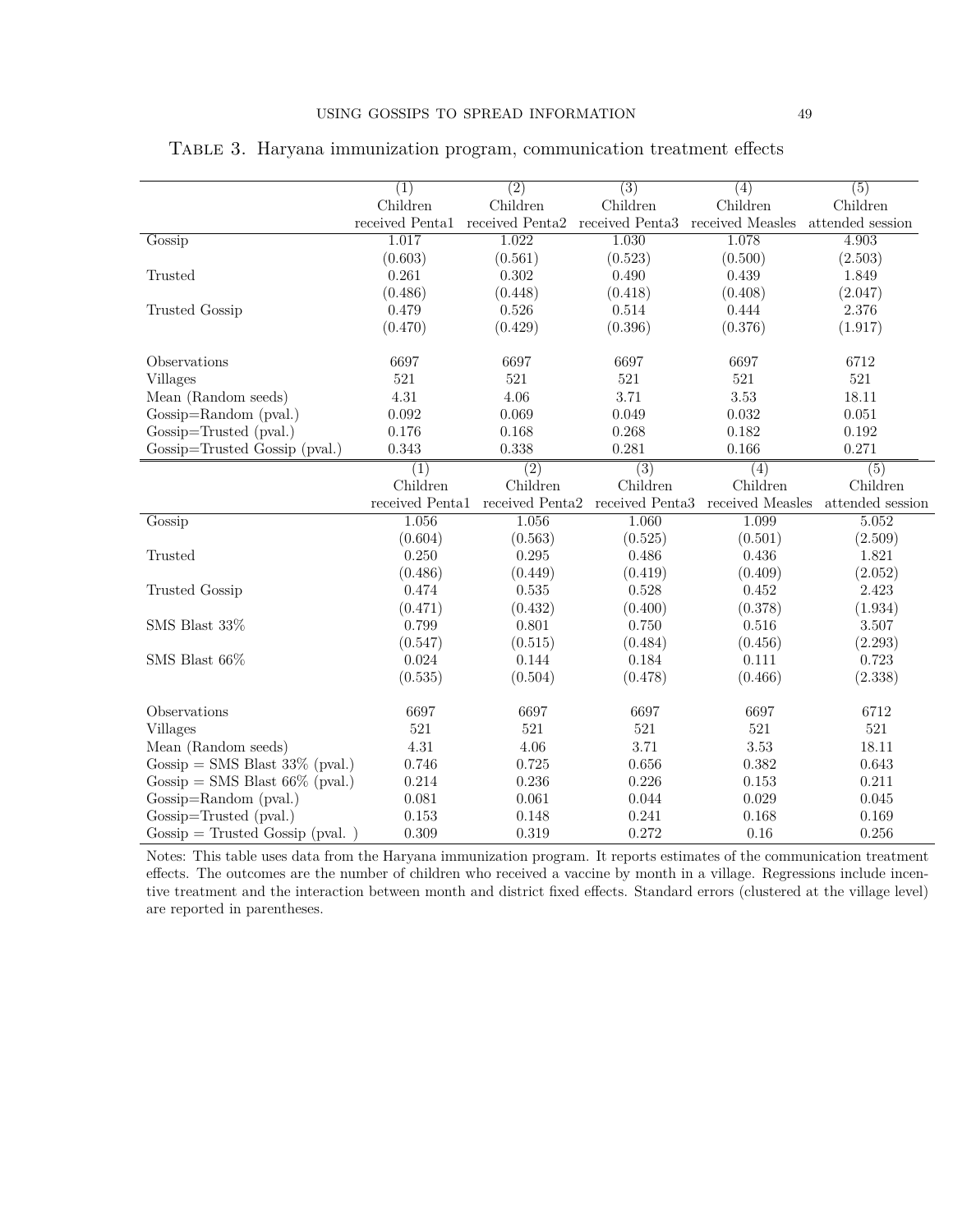|                                          | mean  | sd    |
|------------------------------------------|-------|-------|
| households per village                   | 196   | 61.70 |
| household degree                         | 17.72 | 9.81  |
| clustering in a household's neighborhood | 0.29  | 0.16  |
| avg distnace between nodes in a village  | 2.37  | 0.33  |
| fraction in the giant component          | 0.98  | 0.01  |
| is a leader                              | 0.12  | 0.32  |
| nominated someone for event              | 0.38  | 0.16  |
| nominated someone for loan               | 0.48  | 0.16  |
| was nominated for event                  | 0.04  | 0.2   |
| was nominated for loan                   | 0.05  | 0.3   |
| number of nominations received for event | 0.34  | 3.28  |
| number of nominations received for loan  | 0.45  | 3.91  |

Table 4. Summary Statistics

Notes: This table presents summary statistics from the Karnataka microfinance village (wave 2) dataset: 33 villages of the Banerjee et al. (2013) networks dataset where nomination data was originally collected in 2011/2012. For the variables "nominated someone for loan (event)," and "was nominated for loan (event)" we present the cross-village standard deviation.

Table 5. Leader Gossip Overlap

|                                       | share |
|---------------------------------------|-------|
| leaders who are nominated (loan)      | 0.11  |
| nominated who are leaders (loan)      | 0.27  |
| leaders who are not nominated (loan)  | 0.89  |
| nominated who are not leaders (loan)  | 0.73  |
| leaders who are nominated (event)     | 0.09  |
| nominated who are leaders (event)     | 0.27  |
| leaders who are not nominated (event) | 0.91  |
| nominated who are not leaders (event) | 0.73  |

Notes: This table presents the overlap between "leaders" in the sample and those nominated as gossips (under loan and event questions, separately).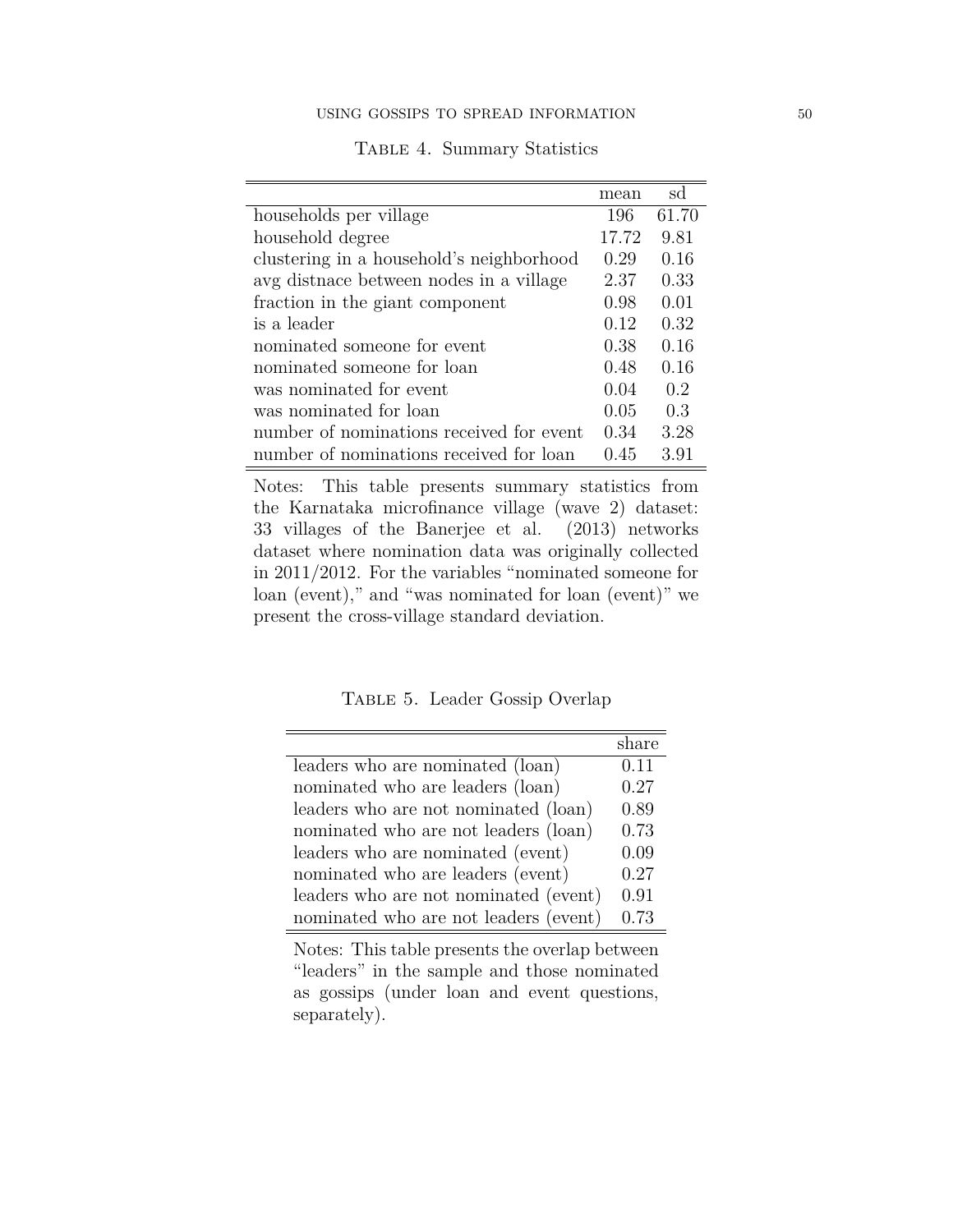#### USING GOSSIPS TO SPREAD INFORMATION  $51\,$

|                        | (1)              | (2)              | $\overline{(3)}$ | (4)              | (5)                 |
|------------------------|------------------|------------------|------------------|------------------|---------------------|
|                        | Event            | Event            | Event            | Event            | Event               |
| Diffusion Centrality   | 0.607<br>(0.085) |                  |                  |                  |                     |
| Degree Centrality      |                  | 0.460<br>(0.078) |                  |                  |                     |
| Eigenvector Centrality |                  |                  | 0.605<br>(0.094) |                  |                     |
| Leader                 |                  |                  |                  | 0.915<br>(0.279) |                     |
| Geographic Centrality  |                  |                  |                  |                  | $-0.082$<br>(0.136) |
| Observations           | 6,466            | 6,466            | 6,466            | 6,466            | 6,466               |
|                        | (1)              | $\overline{(2)}$ | $\overline{(3)}$ | $\overline{(4)}$ | (5)                 |
|                        |                  |                  |                  |                  |                     |
|                        | Loan             | Loan             | Loan             | Loan             | Loan                |
| Diffusion Centrality   | 0.625            |                  |                  |                  |                     |
| Degree Centrality      | (0.075)          | 0.490<br>(0.067) |                  |                  |                     |
| Eigenvector Centrality |                  |                  | 0.614<br>(0.084) |                  |                     |
| Leader                 |                  |                  |                  | 1.013<br>(0.263) |                     |
| Geographic Centrality  |                  |                  |                  |                  | $-0.113$<br>(0.082) |

### Table 6. Factors predicting nominations

Notes: This table uses data from the Karnataka microfinance village (wave 2) dataset. It reports estimates of Poisson regressions where the outcome variable is the expected number of nominations. Panel A presents results for the event question, and Panel B presents results for the loan question. Degree centrality, eigenvector centrality, and diffusion centrality,  $DC(1/E[\lambda_1]g, E[Diam(g(n, p))])$ , are normalized by their standard deviations. Standard errors (clustered at the village level) are reported in parentheses.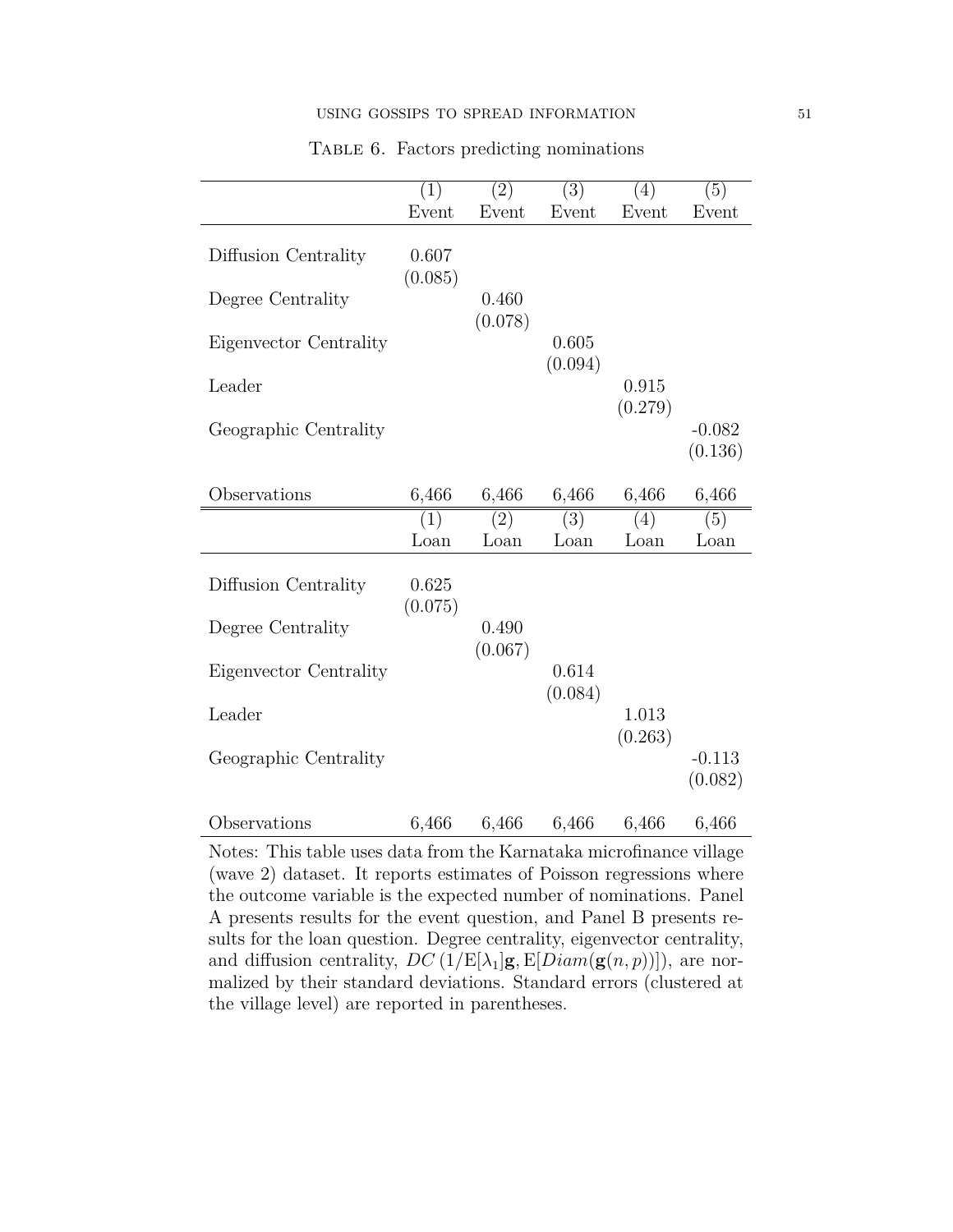|                        | (1)      | (2)     | (3)     | (4)      | (5)      | (6)     |
|------------------------|----------|---------|---------|----------|----------|---------|
|                        | Event    | Event   | Event   | Event    | Event    | Event   |
|                        |          |         |         |          |          |         |
| Diffusion Centrality   | 0.642    | 0.354   | 0.567   | 0.606    | 0.374    | 0.607   |
|                        | (0.127)  | (0.176) | (0.091) | (0.085)  | (0.206)  | (0.085) |
| Degree Centrality      | $-0.039$ |         |         |          | $-0.020$ |         |
|                        | (0.101)  |         |         |          | (0.101)  |         |
| Eigenvector Centrality |          | 0.283   |         |          | 0.281    |         |
|                        |          | (0.186) |         |          | (0.186)  |         |
| Leader                 |          |         | 0.535   |          |          |         |
|                        |          |         | (0.301) |          |          |         |
| Geographic Centrality  |          |         |         | $-0.082$ |          |         |
|                        |          |         |         | (0.142)  |          |         |
|                        |          |         |         |          |          |         |
| Observations           | 6,466    | 6,466   | 6,466   | 6,466    | 6,466    | 6,466   |
| Post-LASSO             |          |         |         |          |          | ✓       |
|                        | (1)      | (2)     | (3)     | (4)      | (5)      | (6)     |
|                        |          |         |         |          |          |         |
|                        | Loan     | Loan    | Loan    | Loan     | Loan     | Loan    |
|                        |          |         |         |          |          |         |
| Diffusion Centrality   | 0.560    | 0.431   | 0.578   | 0.624    | 0.339    | 0.560   |
|                        | (0.122)  | (0.130) | (0.081) | (0.075)  | (0.170)  | (0.122) |
| Degree Centrality      | 0.070    |         |         |          | 0.088    | 0.070   |
|                        | (0.086)  |         |         |          | (0.084)  | (0.086) |
|                        |          | 0.219   |         |          | 0.231    |         |
| Eigenvector Centrality |          | (0.138) |         |          |          |         |
|                        |          |         | 0.623   |          | (0.138)  |         |
| Leader                 |          |         |         |          |          |         |
|                        |          |         | (0.288) | $-0.115$ |          |         |
| Geographic Centrality  |          |         |         |          |          |         |
|                        |          |         |         | (0.089)  |          |         |
| Observations           | 6,466    | 6,466   | 6,466   | 6,466    | 6,466    | 6,466   |

Table 7. Factors predicting nominations

Notes: This table uses data from the Karnataka microfinance village (wave 2) dataset. It reports estimates of Poisson regressions where the outcome variable is the expected number of nominations. Panel A presents results for the event question, and Panel B presents results for the loan question. Degree centrality, eigenvector centrality, and diffusion centrality,  $DC$  (1/E[ $\lambda_1$ ]**g**, E[ $Diam(\mathbf{g}(n, p))$ ]), are normalized by their standard deviations. Column (6) uses a post-LASSO procedure where in the first stage LASSO is implemented to select regressors and in the second stage the regression in question is run on those regressors. Omitted terms indicate they were not selected in the first stage. Standard errors (clustered at the village level) are reported in parentheses.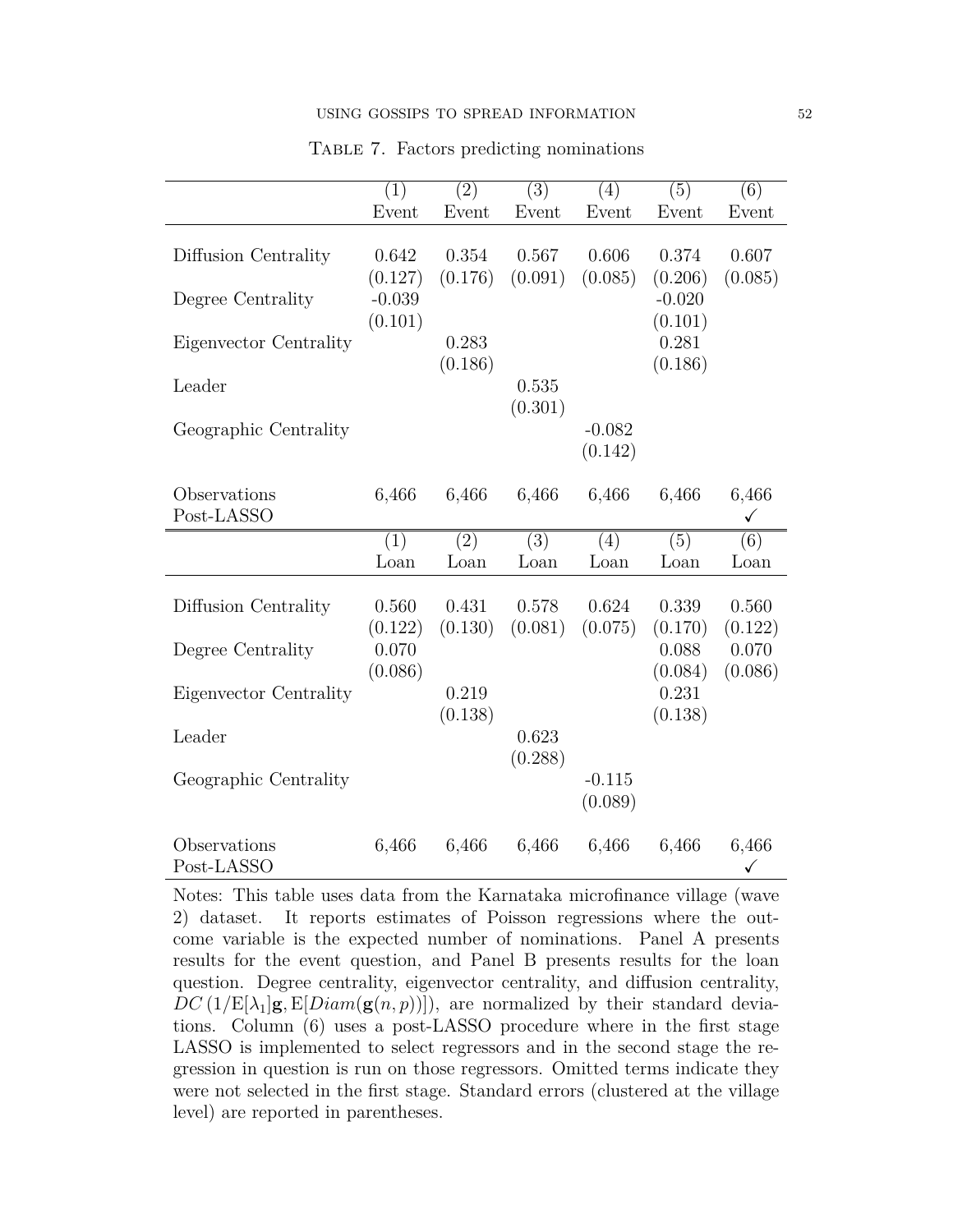|                                     | 1         | $\left( 2\right)$ | (3)     | 41                  | (5)       | (6)       |
|-------------------------------------|-----------|-------------------|---------|---------------------|-----------|-----------|
|                                     | Nominated | Nominated         |         | Nominated Nominated | Nominated | Nominated |
|                                     |           |                   |         |                     |           |           |
| Percentile of Network Gossip $i, i$ | 0.256     | 0.245             | 0.348   | 0.356               | 0.068     | 0.080     |
|                                     | (0.090)   | (0.105)           | (0.049) | (0.057)             | (0.030)   | (0.032)   |
|                                     |           |                   |         |                     |           |           |
| Observations                        | 665,301   | 665,301           | 665,301 | 665,301             | 665,301   | 665,301   |
| Dep. var mean                       | 0.382     | 0.382             | 0.382   | 0.382               | 0.382     | 0.382     |
| Respondent FE                       |           |                   |         | √                   |           |           |
| Rankee FE                           |           |                   |         |                     |           | v         |
| Flexible Controls for DC            |           |                   |         |                     |           |           |

Table 8. Does network gossip differentially predict nominations?

Notes: This table uses data from the Karnataka microfinance village (wave 2) dataset. The data consists of an individual level panel and the outcome variable is whether a given respondent *i* nominated *j* or not under the lottery gossip question.The key regressor is the percentile of *j* in *i*'s network gossip assessment. Columns 2 and 4 include individual fixed effects, columns 3 and 4 control flexibly for a third-degree polynomial of diffusion centrality of *j*, column 5 includes rankee (*j* level) fixed effects, and column 6 has both *i* and *j* level fixed effects. Standard errors (clustered at the village level) are reported in parentheses.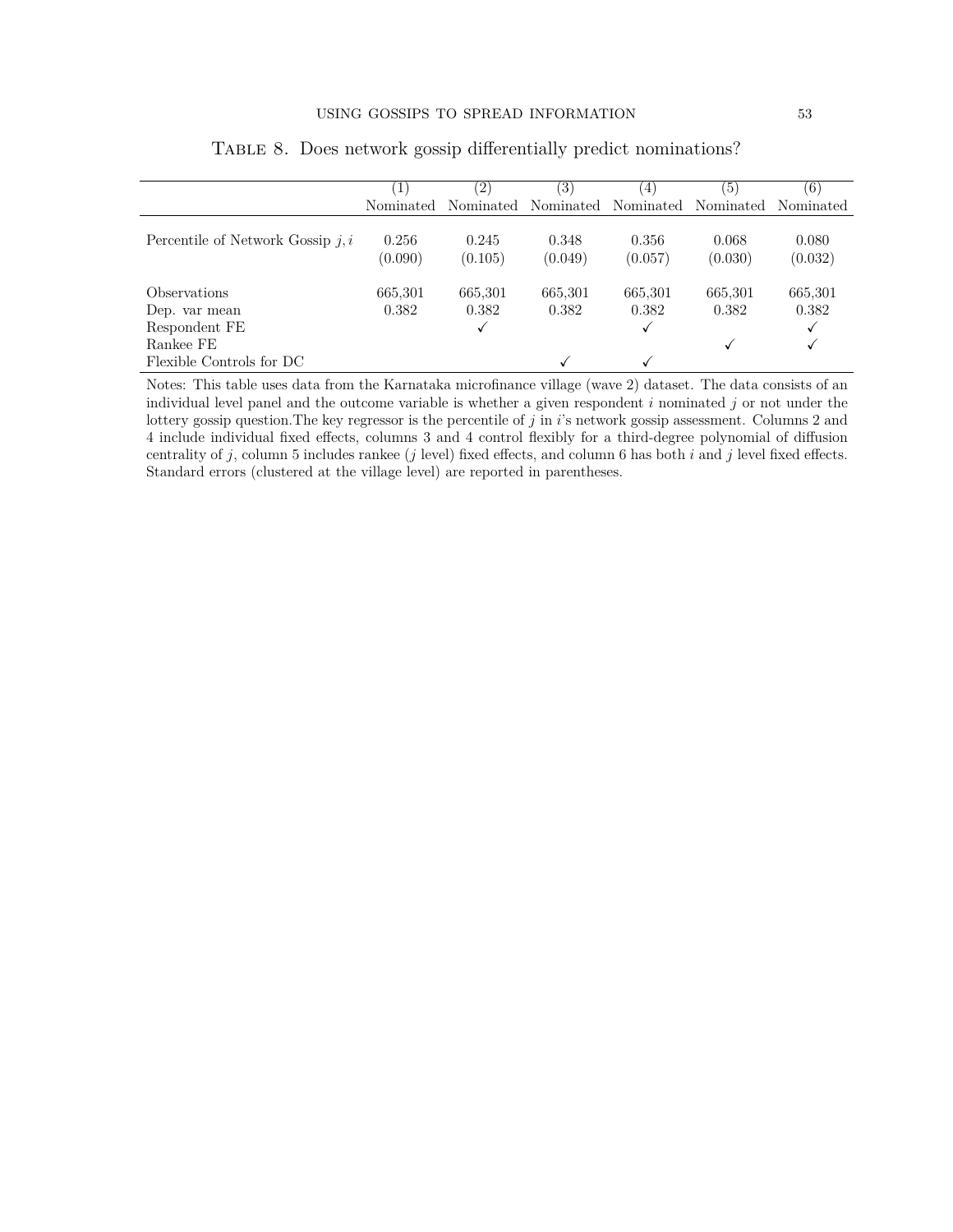|                                                                                                                                                                         | LABLE 9. Calls received by seed type         |                        |         |                                          |                                              |                                 |
|-------------------------------------------------------------------------------------------------------------------------------------------------------------------------|----------------------------------------------|------------------------|---------|------------------------------------------|----------------------------------------------|---------------------------------|
|                                                                                                                                                                         |                                              | $\widehat{\mathbb{C}}$ | ତ୍ର     | Calls Received<br>$\widehat{\mathbb{E}}$ | Calls Received<br>$\widetilde{\mathfrak{G}}$ | Calls Received<br>$\widehat{6}$ |
|                                                                                                                                                                         | Calls Received Calls Received Calls Received |                        |         | Seeds                                    | Seeds                                        | Seeds                           |
| At least 1 Gossip                                                                                                                                                       | 6.645                                        | 5.574                  |         | 1.637                                    | 1.370                                        |                                 |
|                                                                                                                                                                         | (3.867)                                      | (4.119)                |         | $(0.949)$<br>$0.245$                     | (0.992)                                      |                                 |
| At least 1 Elder                                                                                                                                                        | 0.346                                        | 0.0566                 |         |                                          | 0.173                                        |                                 |
|                                                                                                                                                                         | (3.602)                                      | (3.576)                |         | (0.926)                                  | (0.912)                                      |                                 |
| At least 1 High DC Seed                                                                                                                                                 |                                              | 3.663                  | 5.183   |                                          | 0.916                                        | 1.312                           |
|                                                                                                                                                                         |                                              | (2.494)                | (2.383) |                                          | (0.623)                                      | (0.649)                         |
| Observations                                                                                                                                                            | $^{68}$                                      | $\frac{8}{3}$          | $^{68}$ | 68                                       | $\overline{68}$                              | 68                              |
| Control Group Mean                                                                                                                                                      | 5.586                                        | 5.586                  | 5.719   | 1.353                                    | 1.353                                        | 1.402                           |
| (pval.)<br>At least 1 Gossip=At least 1 Elder                                                                                                                           | 0.260                                        | 0.340                  |         | 0.310                                    | 0.400                                        |                                 |
| DC Seed (pval.)<br>At least 1 Gossip=At least 1 High                                                                                                                    |                                              | 0.730                  |         |                                          | 0.720                                        |                                 |
| At least 1 Elder=At least 1 High $DC$ Seed (pval.)                                                                                                                      |                                              | 0.420                  |         |                                          | 0.480                                        |                                 |
| Notes: This table uses data from the Karnataka cell phone RCT and follow-up network dataset. It presents OLS regressions of number of calls received                    |                                              |                        |         |                                          |                                              |                                 |
| (and number of calls received normalized by the number of seeds, 3 or 5, which is randomly assigned) on characteristics of the set of seeds. High $DC$                  |                                              |                        |         |                                          |                                              |                                 |
| refers to a seed being above the mean by one standard deviation of the centrality distribution. All columns control for total number of gossips, number                 |                                              |                        |         |                                          |                                              |                                 |
| columns $(1)$ , $(2)$ , $(4)$ , and $(5)$ , the control group mean is calculated as the mean expectation of the outcome variable<br>of elders, and number of seeds. For |                                              |                        |         |                                          |                                              |                                 |
| when no gossips or elders are reached. For columns (3) and (6), the control group mean is calculated as the mean expectation of the outcome variable                    |                                              |                        |         |                                          |                                              |                                 |
| when no high $DC$ seeds are reached. Robust standard errors are reported in parentheses.                                                                                |                                              |                        |         |                                          |                                              |                                 |

when no high *DC* seeds are reached. Robust standard errors are reported in parentheses.

| י<br>בדי די<br>Ĺ              |
|-------------------------------|
| ς<br>Ω                        |
| $\overline{\phantom{a}}$<br>) |
| くくこうこう<br>りこう                 |
| ľ<br>ζ                        |
|                               |
| I,<br>$\frac{1}{2}$           |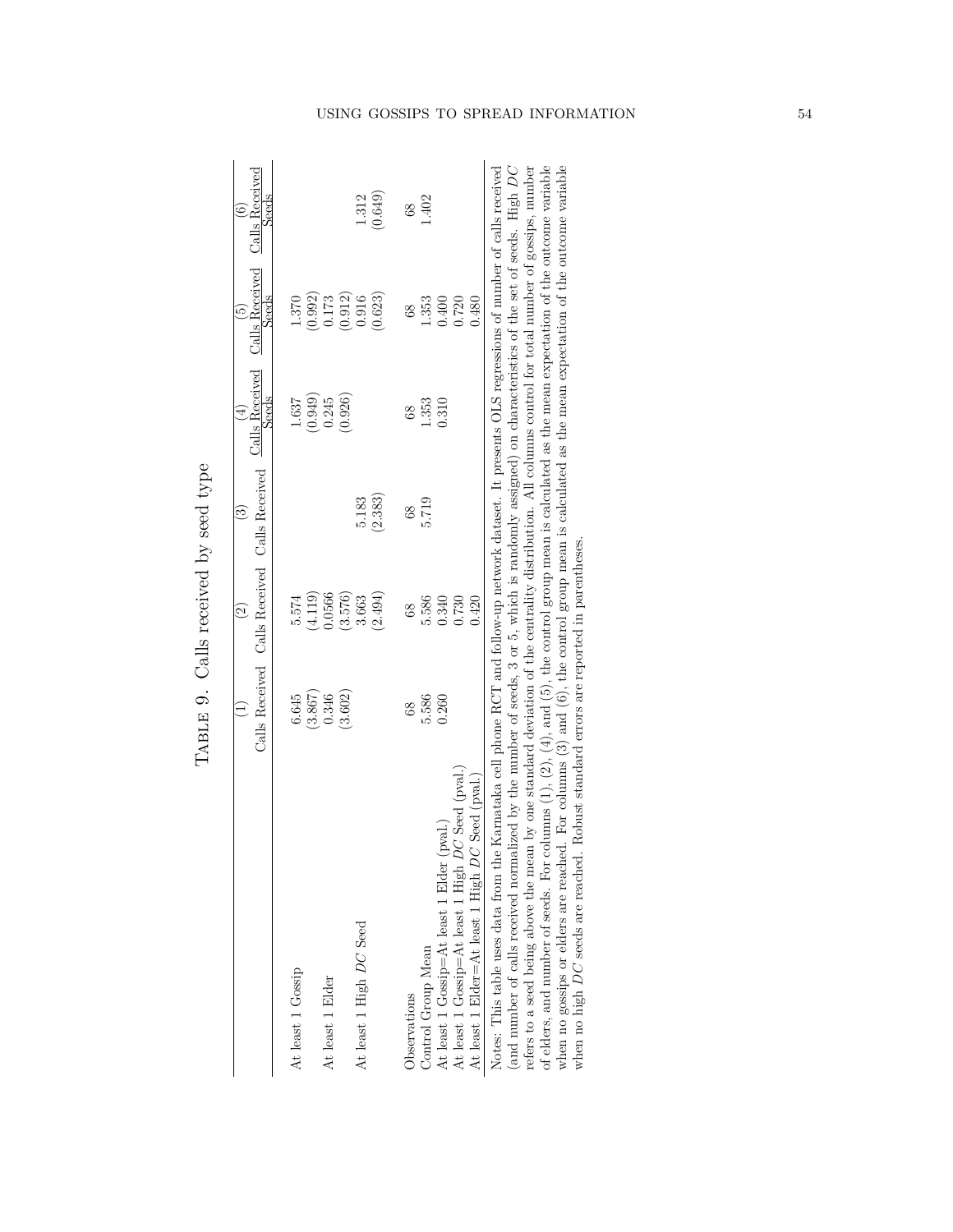### <span id="page-55-0"></span>Appendix A. Threshold Parameters (*q, T*) for Diffusion Centrality

We present two new theoretical results about diffusion centrality: Theorem [A.1](#page-55-1) and Corollary [A.1.](#page-56-1) We explicitly demonstrate that there are natural intermediate parameters associated with diffusion centrality at which it is distinct from the two boundary cases in which it simplifies to other well-known centrality measures.

We can think of overall the number of times everyone is informed about information coming from a seed as being composed of direct paths (the seed, *i*, tells *j*), indirect natural paths (*i* tells *j* who tells *k* who tells *l* and each are distinct), and echoes or other cycles (*i* tells *j* who tells *k* who tells *j* who tells *k*). If there is only one round of communication, then information never travels beyond the seed's neighborhood. In that case diffusion centrality just counts direct paths and is coincides with degree centrality. On the other hand, if there are infinite rounds of communication (and the probability of communicating across a link is high enough), diffusion centrality converges to eigenvector centrality, and by capturing arbitrary walks is partly driven by echoes and cycles as well as potentially long indirect paths. Our proposed intermediate benchmark captures direct paths and indirect natural paths and involves fewer cycles (which then become endemic as *T* goes to infinity). Theorem [A.1](#page-55-1) and Corollary [A.1](#page-56-1) below are theoretical results that provide network-based guidance on what intermediate parameters achieve this goal of mostly stripping out echoes.

For the formal analysis we limit ourselves to a sequence of Erdos–Renyi networks, as those provide for clear limiting properties. These properties extend to more general classes of random graph models by standard arguments (e.g., see [Jackson](#page-39-1) [\(2008a\)](#page-39-1)), but an exploration of such models takes us beyond our scope here.

Let  $g(n, p)$  denote an Erdos–Renyi random network drawn on *n* nodes, with each link having independent probability *p*. In the following, as is standard, *p* (and *T*) are functions of *n*, but we omit that notation to keep the expressions uncluttered. We also allow for self-links for ease of calculations. We consider a sequence of random graphs of size *n* and as is standard in the literature, consider what happens as  $n \to \infty$ .

<span id="page-55-1"></span>THEOREM **A.1.** If *T* is not too large  $(T = o(pn))$ ,<sup>[31](#page-55-2)</sup> then the expected diffusion *centrality of any node converges to*  $npq^{\frac{1-(npq)^{T}}{1-npq}}$ 1−*npq . That is, for any i,*

$$
\frac{\mathrm{E}\left[DC\left(q\mathbf{g}(n,p),T\right)_i\right]}{npq\frac{1-(npq)^T}{1-npq}} \to 1.
$$

<span id="page-55-2"></span><sup>&</sup>lt;sup>31</sup>To remind the reader,  $f(n) = o(h(n))$  for functions  $f, h$  if  $f(n)/h(n) \to 0$ , and  $f(n) = \Omega(h(n))$  if there exists  $k > 0$  for which  $f(n) \geq kh(n)$  for all large enough *n*.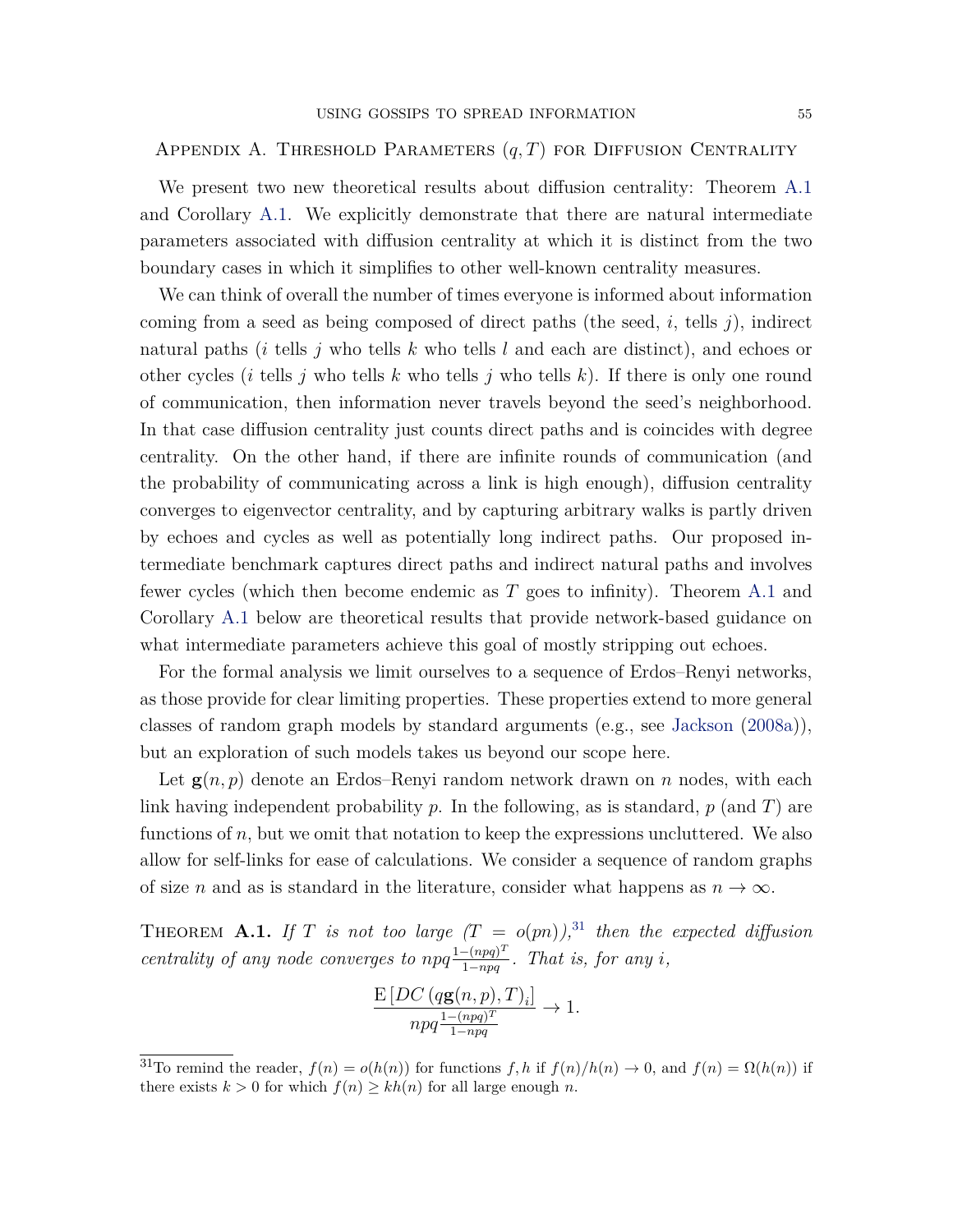Theorem [A.1](#page-55-1) provides a precise expression for how diffusion centrality behaves in large graphs. Provided that  $T$  grows at a rate that is not overly fast<sup>[32](#page-56-2)</sup>, then we expect the diffusion centrality of a typical node to converge to  $npq\frac{1-(npq)^{T}}{1-npq}$ 1−*npq* . Of course, individual nodes vary in the centralities based on the realized network, but this result provides us with the extent of diffusion that is expected from nodes, on average.

Theorem [A.1](#page-55-1) thus provides us with a tool to see when a diffusion that begins at a typical node is expected to reach most other nodes or not, on average, and leads to the following corollary.

<span id="page-56-1"></span>COROLLARY **A.1.** *Consider a sequence of Erdos-Renyi random networks*  $\mathbf{g}(n, p)$  *for*  $which \frac{1-\varepsilon}{\sqrt{n}} \geq p \geq (1+\varepsilon)\frac{\log(n)}{n}$ *n*<sup> $s(n)$ </sup> *for some*  $\varepsilon > 0^{33}$  $\varepsilon > 0^{33}$  $\varepsilon > 0^{33}$  *and any corresponding*  $T = o(pn)$ *. Then for any node i:*

- (1)  $1/E[\lambda_1]$  *is a threshold for q as to whether diffusion reaches a vanishing or expanding number of nodes :*
	- (a) If  $q = o(1/E[\lambda_1])$ *, then*  $E[DC(qg(n, p), T)_i] \to 0$ *.*
	- (b) *If*  $1/E[\lambda_1] = o(q)$ *, then*  $E[DC(qg(n, p), T)_i] \to \infty^{34}$  $E[DC(qg(n, p), T)_i] \to \infty^{34}$  $E[DC(qg(n, p), T)_i] \to \infty^{34}$
- (2) E[*Diam*(**g**(*n, p*))] *is a threshold relative for T as to whether diffusion reaches a vanishing or full fraction of nodes:*[35](#page-56-4)
	- (a) If  $T < (1-\varepsilon)E[Diam(\mathbf{g}(n, p))]$  *for some*  $\varepsilon > 0$ *, then*  $\frac{E[DC(q\mathbf{g}(n, p), T)_i]}{n} \to 0$ *.*
	- (b) *If*  $T \geq E[Diam(g(n,p))]$  *and*  $q > 1/(E[\lambda_1])^{1-\varepsilon}$  *for some*  $\varepsilon > 0$ *, then*  $\frac{\mathrm{E}[DC(q\mathbf{g}(n,p),T)_i]}{n} = \Omega(1).$

Putting these results together, we know that  $q = 1/E[\lambda_1]$  and  $T = E[Diam(\mathbf{g})]$ are the critical values where the process transitions from a regime where diffusion is expected (in a large network) to reach almost nobody to one where it will saturate the network. At the critical value itself, diffusion reaches a non-trivial fraction of the network but not everybody in it.

This makes  $DC(1/E[\lambda_1]g, E[Diam(g(n, p))])$  an interesting measure of centrality, distinct from other standard measures of centrality at these values of the parameters. This fixes *q* and *T* as a function of the graph so that the centrality measure no longer

<span id="page-56-2"></span><sup>32</sup>Note that *T* can still grow at a rate that can tend to infinity and in particular can grow faster than the growth rate of the diameter of the network  $-T$  can grow up to  $pn$ , which will generally be larger than  $log(n)$ , while diameter is proportional to  $log(n)/log(pn)$ .

<span id="page-56-0"></span><sup>33</sup>This ensures that the network is connected almost surely as *n* grows, but not so dense that the diameter shrinks to be trivial. See [Bollobas](#page-38-1) [\(2001\)](#page-38-1).

<span id="page-56-3"></span><sup>&</sup>lt;sup>34</sup>Note that  $E[\lambda_1] = np$ .

<span id="page-56-4"></span><sup>&</sup>lt;sup>35</sup>Again, note that  $T = o(pn)$  is satisfied whenever  $T = o(\log(n))$ , and thus is easily satisfied given that diameter is proportional to  $\log(n)/\log(pn)$ .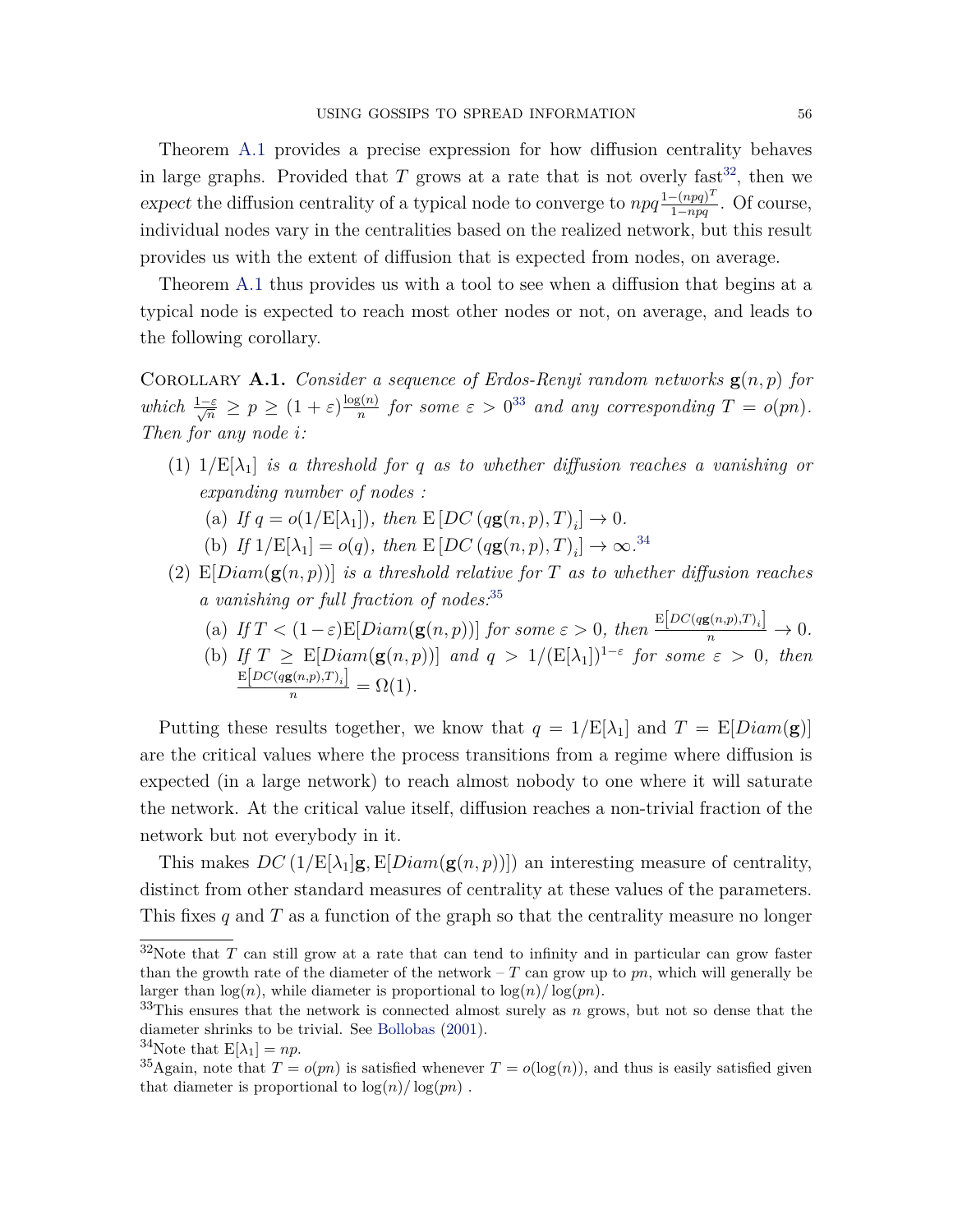has any free parameters – enabling one to compare it to other centrality measures without worrying that it performs better simply because it has parameters that can be adjusted by the researcher. As per our discussion in subsection [3.1.2,](#page-21-0) we set  $q = 1/E[\lambda_1]$  and  $T = E[Diam(\mathbf{g})]$  throughout our empirical analysis.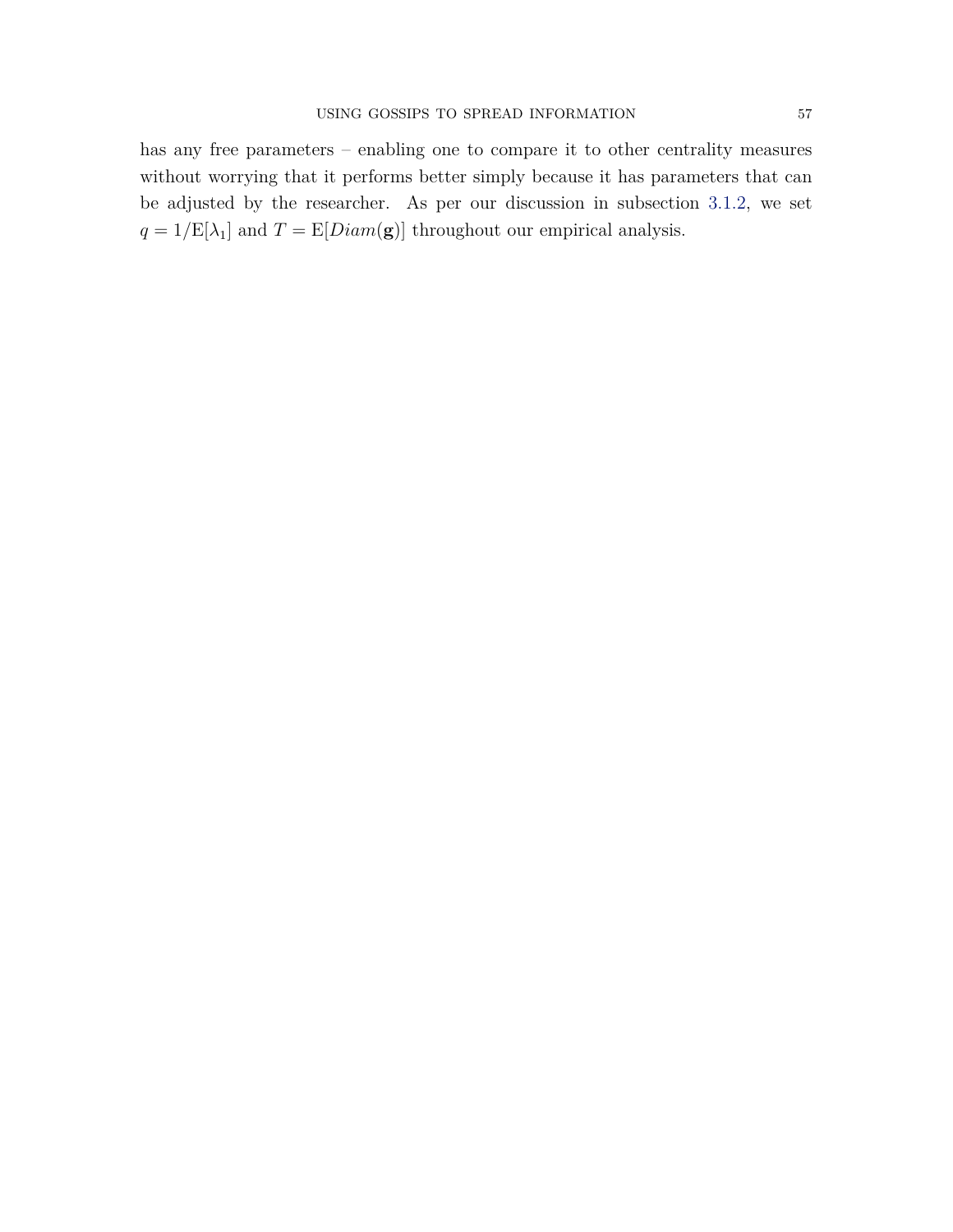## **For Online Publication**

Appendix B. Proofs

#### B.1. **Relation of Diffusion Centrality to Other Measures.**

We prove all of the statements for the case of weighted  $(w_{ij} \in [0,1])$  and directed networks. Thus,  $\mathbf{w} \in [0,1]^{n \times n}$  to allow for full heterogeneity in communication. For instance,  $w_{ij}$  and  $w_{ik}$  could both be positive, and yet differ from each other, or one could be positive and the other zero, or both zero, etc.

Let  $v^{(L,k)}$  indicate k-th left-hand side eigenvector of **g** and similarly let  $v^{(R,k)}$  indicate **g**'s *k*-th right-hand side eigenvector. In the case of undirected networks,  $v^{(L,k)} = v^{(R,k)}$ .

Let  $d(\mathbf{w})$  denote (out) degree centrality (so  $d_i(\mathbf{w}) = \sum_j w_{ij}$ ). Eigenvector centrality corresponds to  $v^{(R,1)}(\mathbf{w})$ : the first eigenvector of **w**. Also, let  $GKB(\mathbf{w})$  denote generalized Katz–Bonacich centrality – defined for  $\lambda_1(\mathbf{w}) < 1$  by:<sup>[36](#page-58-0)</sup>

$$
KB(\mathbf{w}) := \left(\sum_{t=1}^{\infty} (\mathbf{w})^t\right) \cdot \mathbf{1}.
$$

It is direct to see that (i) diffusion centrality is proportional to out degree centrality at the extreme at which  $T = 1$ , and (ii) if  $\lambda_1 < 1$ , then diffusion centrality coincides with generalized Katz–Bonacich centrality if we set  $T = \infty$ . We now show that when  $\lambda_1 > 1$  diffusion centrality approaches eigenvector centrality as T approaches  $\infty$ , which then completes the picture of the relationship between diffusion centrality and extreme centrality measures.

The difference between the extremes of Katz–Bonacich centrality and eigenvector centrality depends on whether  $\lambda_1$  is sufficiently small so that limited diffusion takes place even in the limit of large *T*, or whether  $\lambda_1$  is sufficiently large so that the knowledge saturates the network and then it is only relative amounts of saturation that are being measured.[37](#page-58-1)

#### <span id="page-58-2"></span>Theorem **B.1.**

<span id="page-58-0"></span> $36$ See (2.7) in [Jackson](#page-40-1) [\(2008b\)](#page-40-1) for additional discussion and background. This is a generalization of a measure first discussed by Katz, and corresponds to Bonacich's definition if the network is unweighted and all passing probabilities are the same, and then both of Bonacich's parameters are set to *q*.

<span id="page-58-1"></span><sup>&</sup>lt;sup>37</sup>Saturation occurs when the entries of  $\left(\sum_{t=1}^{\infty} (\mathbf{w})^t\right) \cdot \mathbf{1}$  diverge (note that in a [strongly] connected network, if one entry diverges, then all entries diverge). Nonetheless, the limit vector is still proportional to a well defined limit vector: the first eigenvector.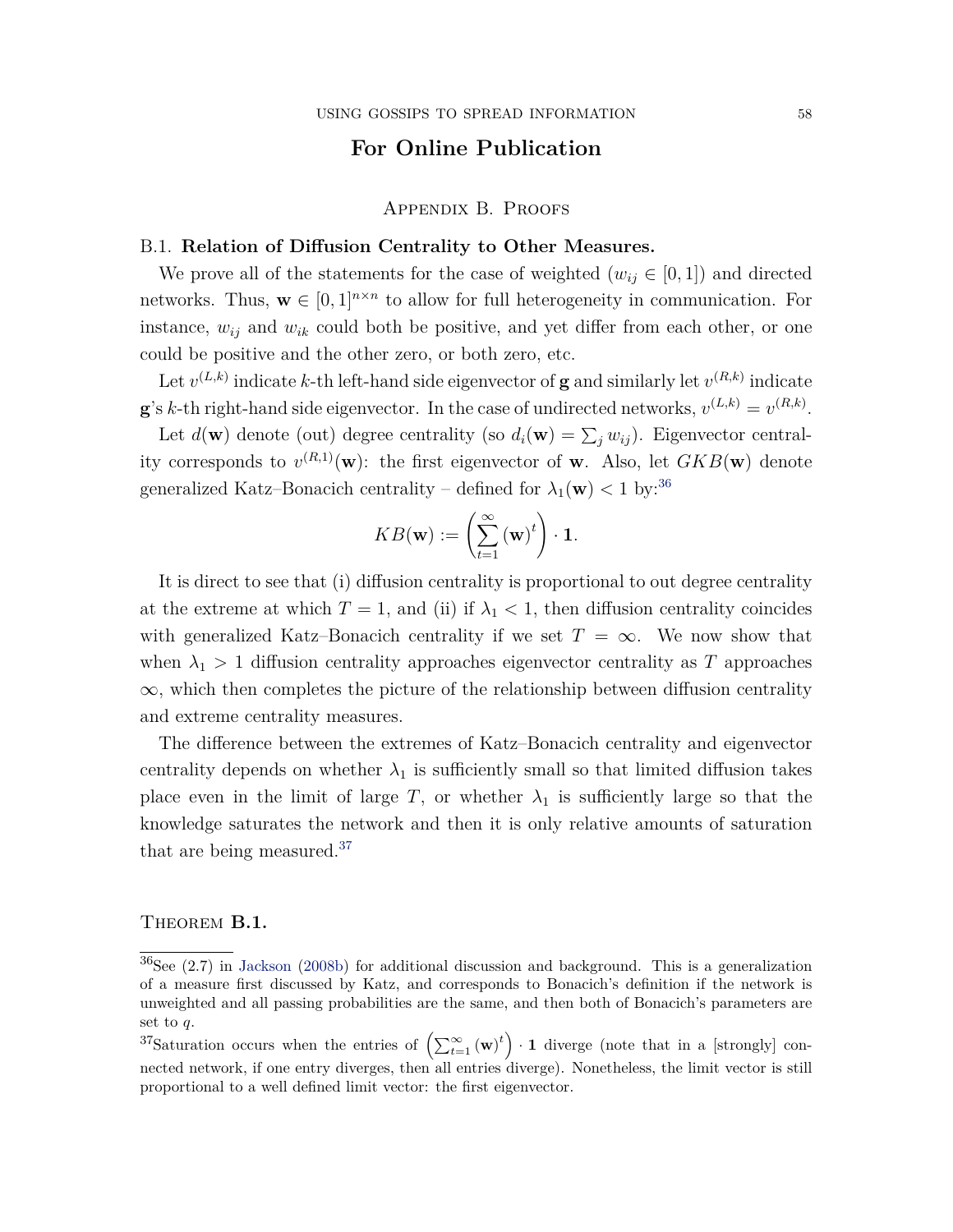(1) *Diffusion centrality is proportional to (out) degree when*  $T = 1$ :

$$
DC(\mathbf{w},1) = d(\mathbf{w}).
$$

(2) If  $\lambda_1 \geq 1$  and **w** *is aperiodic, then as*  $T \to \infty$  *diffusion centrality approximates eigenvector centrality:*

$$
\lim_{T \to \infty} \frac{DC(\mathbf{w}, T)}{\sum_{t=1}^{T} (\lambda_1)^t} = v^{(R,1)}.
$$

<span id="page-59-0"></span>(3) *For*  $T = \infty$  *and*  $\lambda_1 < 1$ *, diffusion centrality is Generalized Katz–Bonacich centrality:*

$$
DC\left(\mathbf{w},\infty\right)=KB\left(\mathbf{w}\right).
$$

This is a result we mention in [Banerjee, Chandrasekhar, Duflo, and Jackson](#page-38-0) [\(2013\)](#page-38-0). An independent formalization appears in [Benzi and Klymko](#page-38-2) [\(2014\)](#page-38-2).

We also remark on the comparison to another measure: the influence vector that appears in the DeGroot learning model (see, e.g., [Golub and Jackson](#page-39-2) [\(2010\)](#page-39-2)). That metric captures how influential a node is in a process of social learning. It corresponds to the (left-hand) unit eigenvector of a stochasticized matrix of interactions rather than a raw adjacency matrix. While it might be tempting to use that metric here as well, we note that it is the right conceptual object to use in a process of *repeated averaging* through which individuals update opinions based on averages of their neighbors' opinions. It is thus conceptually different from the diffusion process that we study. Nonetheless, one can also define a variant of diffusion centrality that works for finite iterations of DeGroot updating.

**Proof of Theorem [B.1.](#page-58-2)** We show the second statement as the others follow directly.

First, consider any irreducible and aperiodic nonnegative (and hence primitive) **w**. If the statement holds for any arbitrarily close positive and diagonalizable  $\mathbf{w}'$  (which are dense in a nonnegative neighborhood of **w**), then since  $\frac{DC(\mathbf{w},T)}{\sum_{t=1}^{T}(\lambda_1)^t}$  is a continuous function (in a neighborhood of a primitive  $\bf{w}$ , which has a simple first eigenvalue), as is the first eigenvector, then the statement also holds at **w**. [38](#page-59-1) Thus, it is enough to prove the result for a positive and diagonalizable **w**.

We show the following for a positive and diagonalizable **w**:

<span id="page-59-1"></span><sup>&</sup>lt;sup>38</sup>As is shown below,  $\frac{DC(\mathbf{w},T)}{\sum_{t=1}^{T}(\lambda_1)^t}$  has a well-defined limit, and so this holds also for the limit.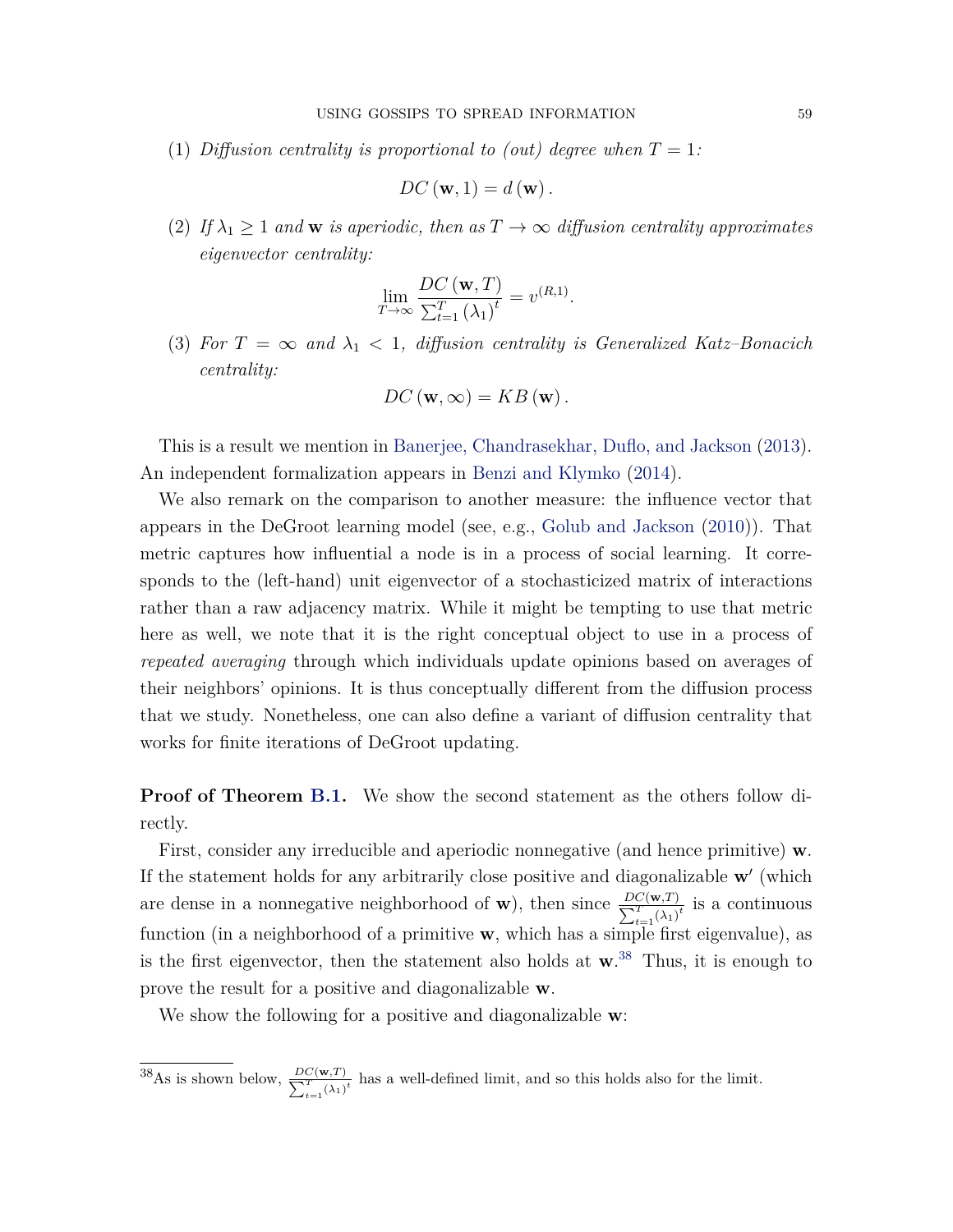• If  $\lambda_1 > 1$ , then

$$
\lim_{T \to \infty} \frac{DC(\mathbf{w}, T)}{\sum_{t=1}^{T} (\lambda_1)^t} = \lim_{T \to \infty} \frac{DC(\mathbf{w}, T)}{\frac{\lambda_1 - (\lambda_1)^{T+1}}{1 - (\lambda_1)}} = v^{(R, 1)}.
$$

• If  $\lambda_1 = 1$ , then

$$
\lim_{T \to \infty} \frac{1}{T} DC(\mathbf{w}, T) = v^{(R,1)}.
$$

Normalize the eigenvectors to lie in  $\ell_1$ , so that the entries in each column of  $V^{-1}$ and each row of **V** sum to 1.

Let us first show the statement for the case where  $\lambda_1 = 1$ . It is sufficient to show

$$
\lim_{T \to \infty} \left\| \frac{DC(\mathbf{w}, T)}{T} - v^{(R,1)} \right\| = 0.
$$

First, note that given the diagonalizable matrix, straightforward calculations show that

$$
DC_i(\mathbf{w}, T) = \sum_{j} \sum_{t=1}^{T} \sum_{k} v_i^{(R,k)} v_j^{(L,k)} \lambda_k^t.
$$

Thus,

$$
\left| \frac{DC_i(\mathbf{w}, T)}{T} - v_i^{(R,1)} \right| = \left| \frac{\sum_j \sum_{t=1}^T \sum_{k=1}^n v_i^{(R,k)} v_j^{(L,k)} \lambda_k^t}{T} - v_i^{(R,1)} \right| =
$$
\n
$$
= \left| \frac{1}{T} \sum_j \sum_{t=1}^T \sum_{k=2}^n v_i^{(R,k)} v_j^{(L,k)} \lambda_k^t \right| \leq \frac{1}{T} \sum_{t=1}^T \sum_{k=2}^n 1 \cdot \left| \sum_{j=1}^n v_j^{(L,k)} \right| \cdot \left| \lambda_k^t \right|
$$
\n
$$
\leq \frac{n}{T} \sum_{t=1}^T \left| \lambda_2^t \right| = \frac{n}{T} \frac{|\lambda_2|}{1 - |\lambda_2|} \left( 1 - |\lambda_2|^T \right) \to 0.
$$

Since the length of the vector (which is  $n$ ) is unchanging in  $T$ , pointwise convergence implies convergence in norm, proving the result.

The final piece repeats the argument for  $\lambda_1 > 1$ . We show

$$
\lim_{T \to \infty} \left\| \frac{DC\left(\mathbf{w}, T\right)}{\sum_{t=1}^{T} \left(\lambda_1\right)^t} - v^{(R,1)} \right\| = 0.
$$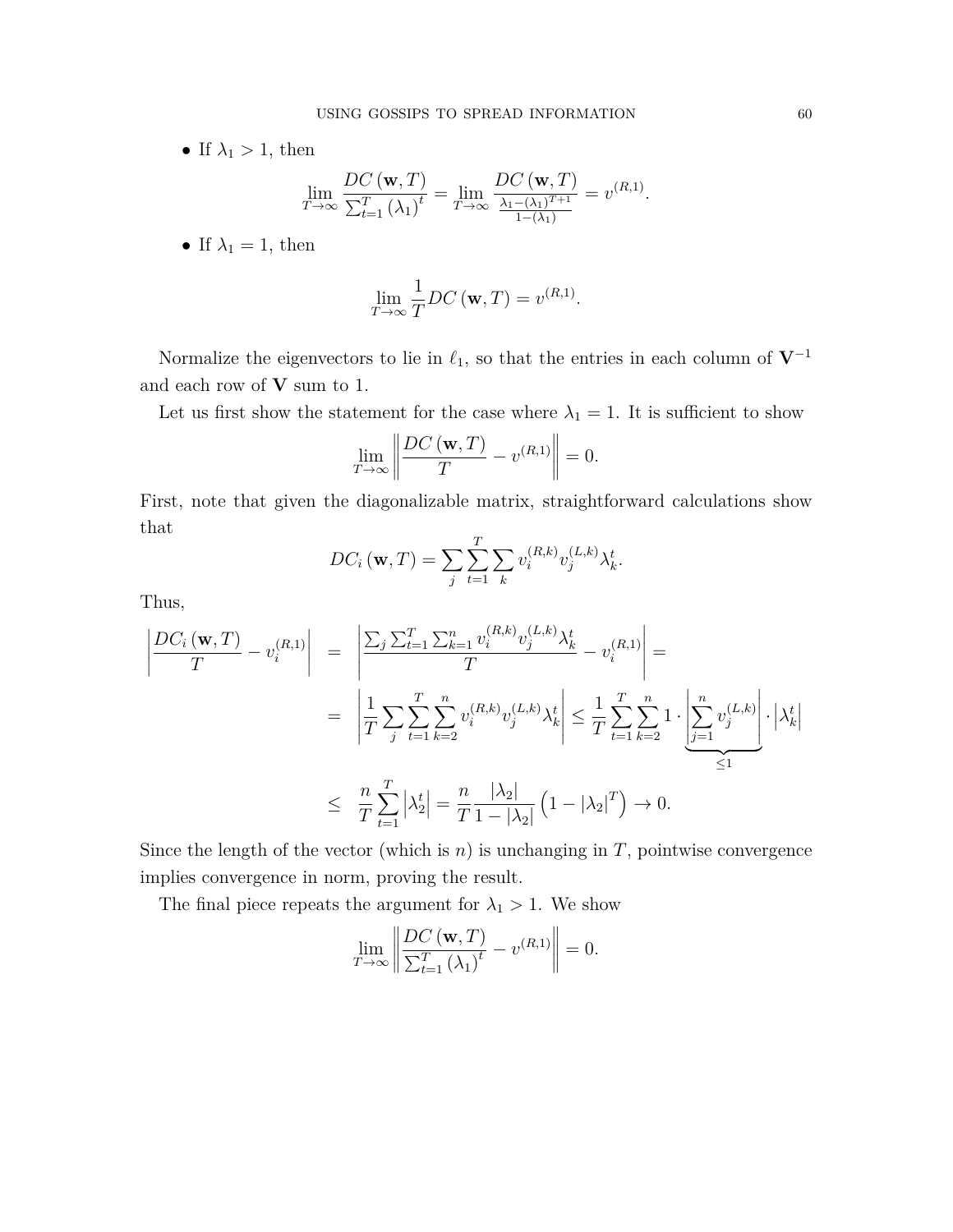By similar derivations as above,

$$
\begin{split}\n\left| \frac{DC_{i}(\mathbf{w},T)}{\sum_{t=1}^{T} \lambda_{1}^{t}} - v_{i}^{(R,1)} \right| &= \left| \frac{\sum_{j} \sum_{t=1}^{T} \sum_{k=1}^{n} v_{i}^{(R,k)} v_{j}^{(L,k)} \lambda_{k}^{t}}{\sum_{t=1}^{T} \lambda_{1}^{t}} - v_{i}^{(R,1)} \right| \\
&= \left| \frac{\sum_{j} \sum_{t=1}^{T} \sum_{k=2}^{n} v_{i}^{(R,k)} v_{j}^{(L,k)} \lambda_{k}^{t}}{\sum_{t=1}^{T} \lambda_{1}^{t}} + \frac{\sum_{j} \sum_{t=1}^{T} v_{i}^{(R,1)} v_{j}^{(L,1)} \lambda_{1}^{t}}{\sum_{t=1}^{T} \lambda_{1}^{t}} - v_{i}^{(R,1)} \right| \\
&= \left| \frac{\sum_{j} \sum_{t=1}^{T} \sum_{k=2}^{n} v_{i}^{(R,k)} v_{j}^{(L,k)} \lambda_{k}^{t}}{\sum_{t=1}^{T} \lambda_{1}^{t}} + \frac{\sum_{t=1}^{T} v_{i}^{(R,1)} \lambda_{1}^{t}}{\sum_{t=1}^{T} \lambda_{1}^{t}} - v_{i}^{(R,1)} \right| \\
&= \left| \frac{1}{\sum_{t=1}^{T} \lambda_{1}^{t}} \sum_{j} \sum_{t=1}^{T} \sum_{k=2}^{n} v_{i}^{(R,k)} v_{j}^{(L,k)} \lambda_{k}^{t} \right| \\
& \leq \frac{1}{\sum_{t=1}^{T} \lambda_{1}^{t}} \sum_{t=1}^{T} \sum_{k=2}^{n} 1 \cdot \left| \sum_{j=1}^{n} v_{j}^{(L,k)} \right| \cdot \left| \lambda_{k}^{t} \right| \\
& \leq \frac{n}{\sum_{t=1}^{T} \lambda_{1}^{t}} \sum_{t=1}^{T} \left| \lambda_{2}^{t} \right|.\n\end{split}
$$

Note that this last expression converges to 0 since  $\lambda_1 > 1$ , and  $\lambda_1 > \lambda_2$ .<sup>[39](#page-61-0)</sup> which completes the argument.

## B.2. **Other Proofs. Proof of Theorem [A.1](#page-55-1)** .

$$
\mathbf{E}\left[DC\left(\mathbf{g}(n,p);q,T\right)\right]_{i} = \left[\sum_{1}^{T} \mathbf{E}\left[q^{t}\mathbf{g}(n,p)^{t}\right] \cdot \mathbf{1}\right]_{i}
$$

$$
= \sum_{1}^{T} q^{t} n \mathbf{E}\left[\mathbf{g}(n,p)^{t}\right]_{ij},
$$

where the last equality comes from the fact that  $E[g(n, p)^t]_{ij} = E[g(n, p)^t]_{ik}$  for all *i, j, k* in an Erdos–Renyi random graph.

Next, note that

$$
\mathrm{E}\left[\mathbf{g}(n,p)^{t}\right]_{ij} = \mathrm{E}\left[\sum_{k_1,k_2,...,k_{t-1}\in\{1,...,n\}^{t-1}} g_{ik_1} g_{k_1k_2} \cdots g_{k_{t-1}j}\right]
$$

<span id="page-61-0"></span> $\frac{39}{39}$ Note that it is important that  $\lambda_1 \geq 1$  for this claim. In that case, observe that

$$
\frac{\sum_{t=1}^{T} |\lambda_2|^t}{\sum_{t=1}^{T} \lambda_1^t} = \frac{\lambda_2}{\lambda_1} \cdot \frac{1 - \lambda_1}{1 - \lambda_2}
$$

by the properties of a geometric sum, which is of constant order. Thus, higher order terms  $(\lambda_2,$  etc.) persistently matter and are not dominated relative to  $\sum_{t}^{T} \lambda_{1}^{t}$ .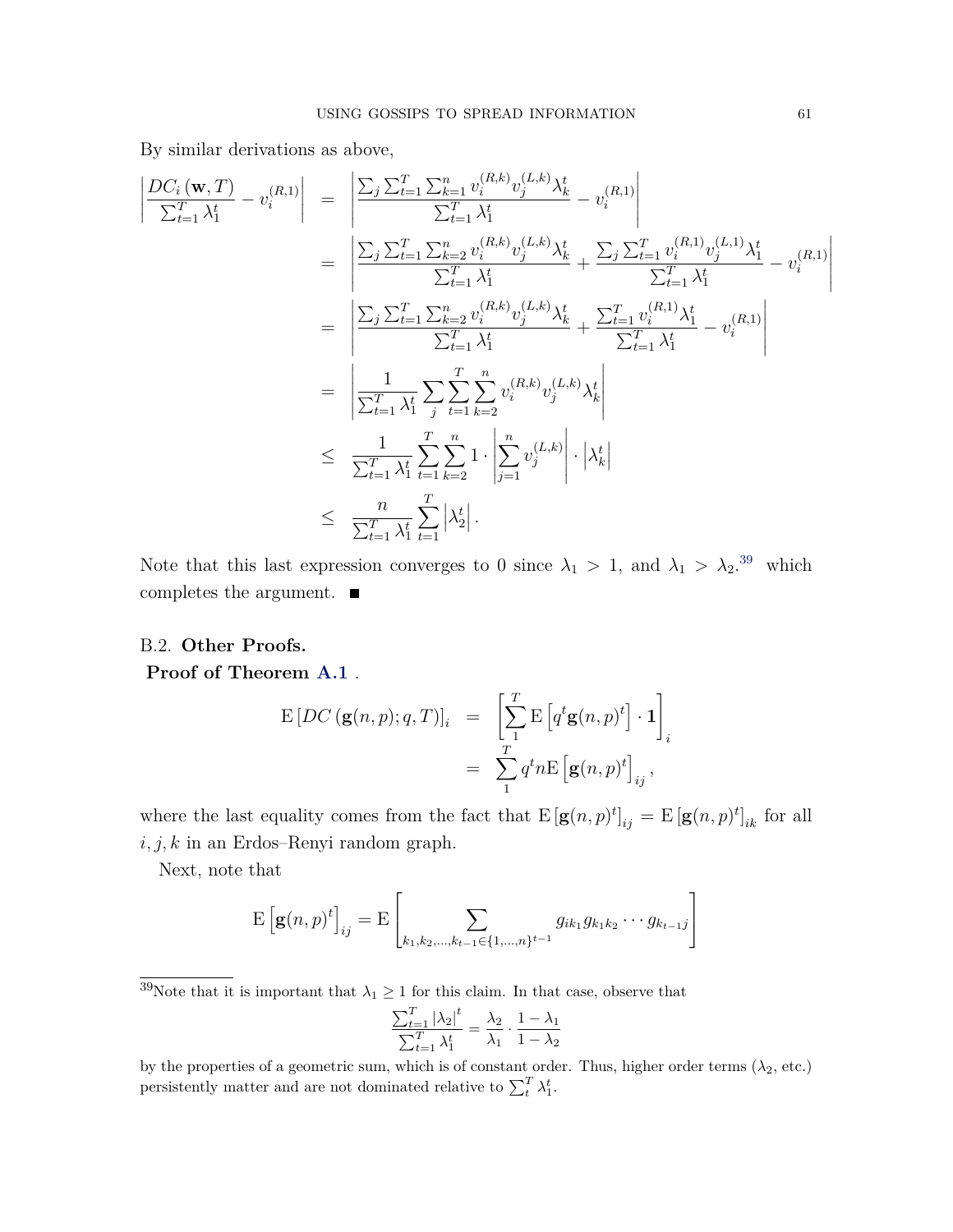If all the indexed *g..*'s were distinct, the right hand side of this equation would simply be  $n^{t-1}p^t$ . However, in the summand sometimes terms repeat. For example, if there were exactly x repetitions, the probability of getting the walk would be  $p^{t-x}$  instead of *p t* . Thus, it follows directly that

$$
\mathrm{E}\left[\mathbf{g}(n,p)^{t}\right]_{ij} \geq n^{t-1}p^{t}
$$

and so

$$
\begin{aligned} \mathbb{E}\left[DC\left(\mathbf{g}(n,p);q,T\right)\right]_{i} &= \sum_{1}^{T} q^{t} n \mathbb{E}\left[\mathbf{g}(n,p)^{t}\right]_{ij} \\ &\geq \sum_{1}^{T} q^{t} n^{t} p^{t} = npq \frac{1 - (npq)^{T}}{1 - npq} \end{aligned}
$$

Note also, that

$$
\mathbf{E}\left[\sum_{k_1,k_2,\dots,k_t\in\{1,\dots,n\}^t}g_{ik_1}g_{k_1k_2}\cdots g_{k_{t-1}j}\right] \leq n^{t-1}p^t + tn^{t-2}p^{t-1} + t^2n^{t-3}p^{t-2} + \ldots + t^t.
$$

This last inequality is a very loose upper bound generated by setting a loose upper bound on how many *g..*'s could conceivably repeat, and then putting in the expression that would ensue if they did repeat. Despite how loose the bound is, it suffices for our purposes.

Given that  $t \leq T < pn$ , it follows that

$$
\mathcal{E}\left[\sum_{k_1,k_2,\dots,k_t\in\{1,\dots,n\}^t} g_{ik_1}g_{k_1k_2}\cdots g_{k_{t-1}j}\right] \leq n^{t-1}p^t \left(1+\frac{t}{pn}+\left(\frac{t}{pn}\right)^2\ldots+\left(\frac{t}{pn}\right)^t\right)
$$

$$
= n^{t-1}p^t \left(\frac{1-\left(\frac{t}{pn}\right)^t}{1-\left(\frac{t}{pn}\right)}\right).
$$

Thus,

$$
\mathbf{E}\left[\mathbf{g}(n,p)^t\right]_{ij} \leq n^{t-1}p^t \frac{1}{1-\frac{T}{pn}}.
$$

Since  $T \ll p$ *n* it follows that (here  $o(1)$  is with respect to *n*):

$$
\mathcal{E}[DC(\mathbf{g}(n, p); q, T)]_i = \sum_{\substack{1 \\ T}}^T q^t n \mathcal{E}[\mathbf{g}(n, p)^t]_{ij}
$$
  
 
$$
\leq \sum_{\substack{1 \\ T}}^T q^t n^t p^t (1 + o(1)) = npq \frac{1 - (npq)^T}{1 - npq} (1 + o(1)).
$$

The theorem follows directly. ■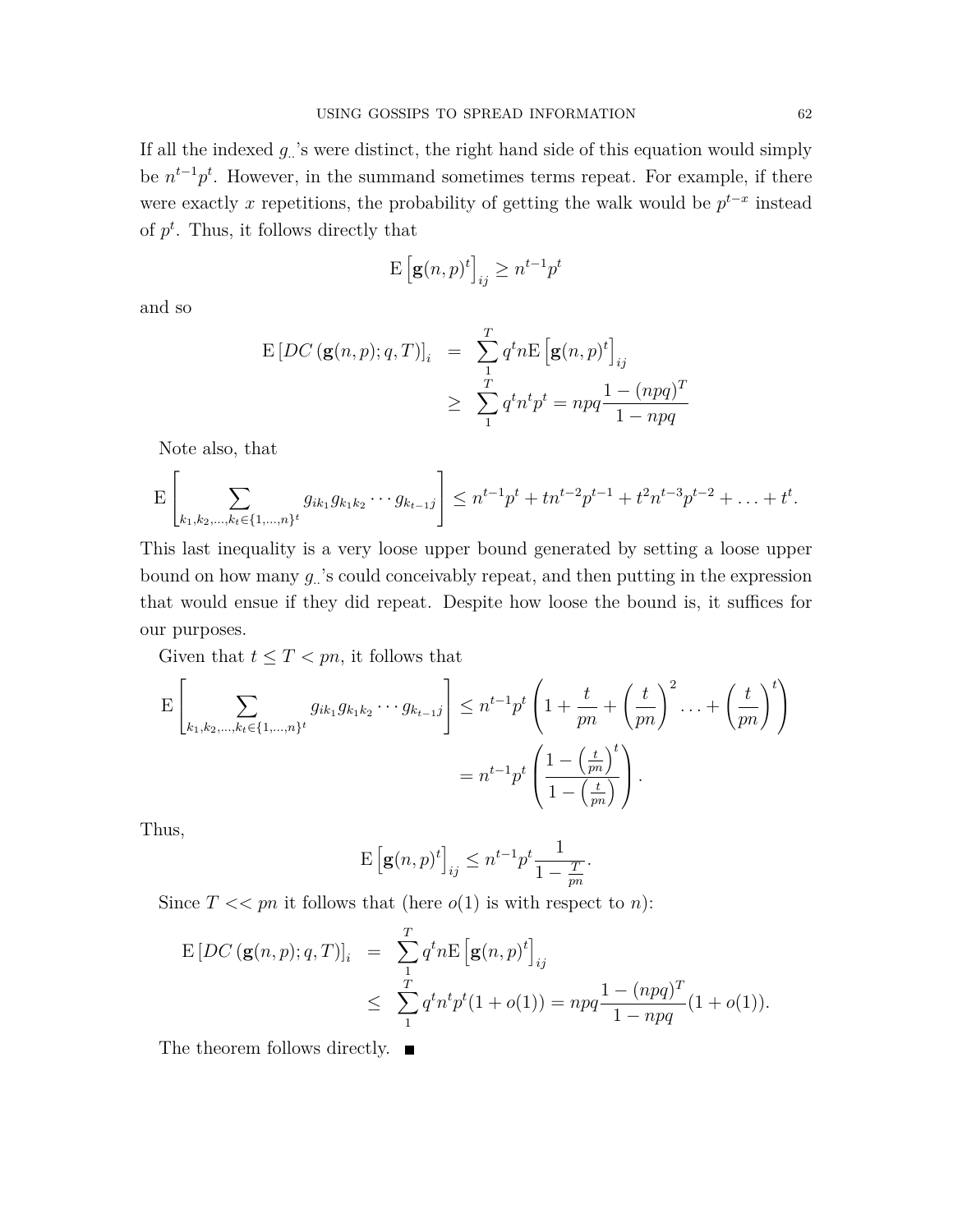**Proof of Theorem [1](#page-24-0)** . Recall that  $\mathbf{H} = \sum_{t=1}^{T} (\mathbf{w})^t$  and  $DC = \left(\sum_{t=1}^{T} (\mathbf{w})^t\right) \cdot \mathbf{1}$  and so

$$
DC_i = \sum_j H_{ij}.
$$

Additionally,

$$
cov(DC, H_{\cdot,j}) = \sum_{i} \left( DC_i - \sum_{k} \frac{DC_k}{n} \right) \left( H_{ij} - \sum_{k} \frac{H_{kj}}{n} \right).
$$

Thus

$$
\sum_{j} \text{cov}(DC, H_{\cdot,j}) = \sum_{i} \left( DC_i - \sum_{k} \frac{DC_k}{n} \right) \left( \sum_{j} H_{ij} - \sum_{k} \frac{\sum_{j} H_{kj}}{n} \right),
$$

implying

$$
\sum_{j} \text{cov}(DC, H_{\cdot,j}) = \sum_{i} \left( DC_i - \sum_{k} \frac{DC_k}{n} \right) \left( DC_i - \sum_{k} \frac{DC_k}{n} \right) = \text{var}(DC),
$$

which completes the proof.  $\blacksquare$ 

**Proof of Corollary [A.1](#page-56-1)** . To see (1), first note that  $x\frac{1-x^T}{1-x} \to 0$  if  $x \to 0$ , and that  $x \frac{1-x^T}{1-x} \to x \frac{x^T}{x} \to \infty$  if  $x \to \infty$ . Replacing *x* with *npq* and then applying Theorem [A.1](#page-55-1) yields the result under (a) and (b), respectively.

To see (2), we consider the case in which  $q > 1/(E[\lambda_1])^{1-\epsilon}$ , which of course is equivalent to  $npq > (np)^{\epsilon}$ . This is the case under which (b) applies. This also implies the result in (a), since if the conclusion of (a) holds for such a *q* it will also hold for all lower *q*, given that *DC* is monotone in *q*.

Again, since  $npq > 1$ , it follows that if *T* is growing, then

$$
\mathbb{E}\left[DC\left(q\mathbf{g}(n,p),T\right)\right]_i \to npq \frac{1-(npq)^T}{1-npq} \to (npq)^T.
$$

So, to have

$$
\mathbf{E}\left[DC\left(q\mathbf{g}(n,p),T\right)\right]_i \geq kn
$$

for some  $k > 0$ , it is sufficient that  $(npq)^T \geq kn$ , or

$$
T \ge \frac{\log(n) + \log(k)}{\log np + \log(q)} \to \frac{\log(n)}{\log np} \sim E[Diam(g(n, p))],
$$

where the last comparison is a property of Erdos–Renyi random networks given that  $\frac{1-\varepsilon}{\sqrt{n}} \ge p \ge (1+\varepsilon) \frac{\log(n)}{n}$  $\frac{g(n)}{n}$ , and so this establishes (b). From the analogous calculation, if *T* is below  $\frac{\log(n)}{\log np}$ , then  $E[DC(qg(n, p), T)]_i \leq kn$  for any *k*, and so (a) follows.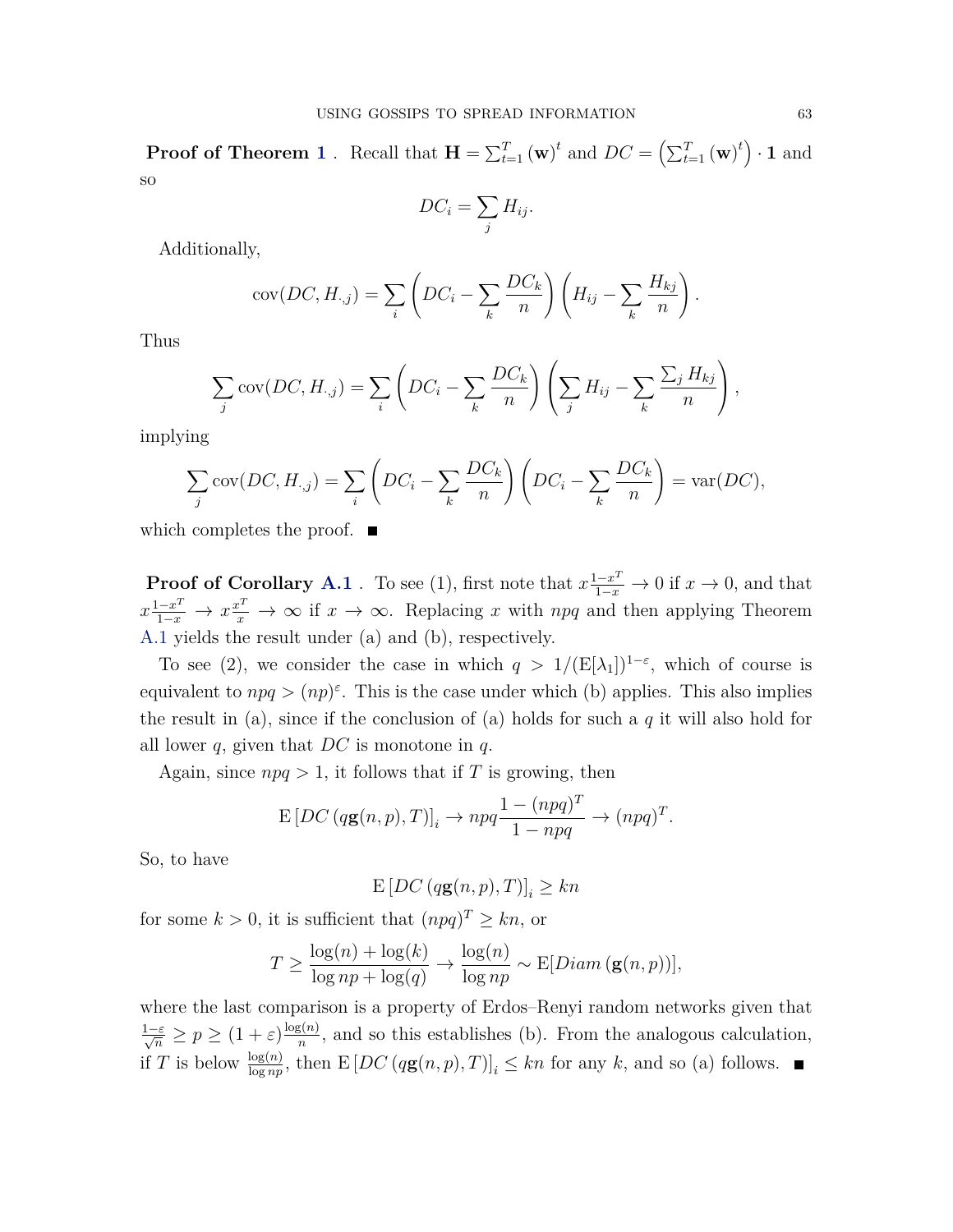**Proof of Theorem [2.](#page-25-0)** Again, we prove the result for a positive diagonalizable **w**, noting that it then holds for any (nonnegative) **w**.

Again, let **w** be written as

$$
\mathbf{w} = \mathbf{V} \Lambda \mathbf{V}^{-1}.
$$

It then follows that we can write

$$
\mathbf{H} = \sum_{t=1}^{T} (\mathbf{w})^{t} = \sum_{t=1}^{T} \left( \sum_{k=1}^{n} v_{i}^{(R,k)} v_{j}^{(L,k)} \lambda_{k}^{t} \right).
$$

By the ordering of the eigenvalues from largest to smallest in magnitude,

$$
\mathbf{H}_{\cdot,j} = \sum_{t=1}^{T} \left[ v^{(R,1)} v_j^{(L,1)} \lambda_1^t + v^{(R,2)} v_j^{(L,2)} \lambda_2^t + O\left( |\lambda_2|^t \right) \right]
$$
  
\n
$$
= \sum_{t=1}^{T} \left[ v^{(R,1)} v_j^{(L,1)} \lambda_1^t + O\left( |\lambda_2|^t \right) \right]
$$
  
\n
$$
= v^{(R,1)} v_j^{(L,1)} \sum_{t=1}^{T} \lambda_1^t + O\left( \sum_{t=1}^{T} |\lambda_2|^t \right).
$$

So, since the largest eigenvalue is unique, it follows that

$$
\frac{\mathbf{H}_{\cdot,j}}{\sum_{t=1}^{T} \lambda_1^t} = v^{(R,1)} v_j^{(L,1)} + O\left(\frac{\sum_{t=1}^{T} |\lambda_2|^t}{\sum_{t=1}^{T} \lambda_1^t}\right).
$$

Note that the last expression converges to 0 since  $\lambda_1 > 1$ , and  $\lambda_1 > \lambda_2$ . Thus,

$$
\frac{\mathbf{H}_{\cdot,j}}{\sum_{t=1}^T \lambda_1^t} \rightarrow v^{(R,1)} v^{(L,1)}_j
$$

for each *j*. This completes the proof since each column of **H** is proportional to  $v^{(R,1)}$  in the limit, and thus has the correct ranking for large enough *T*. [40](#page-64-0) Note that the ranking is up to ties, as the ranking of tied entries may vary arbitrarily along the sequence. That is, if  $v_i^{(R,1)} = v_\ell^{(R,1)}$  $\ell^{(R,1)}$ , then *j*'s ranking over *i* and  $\ell$  could vary arbitrarily with *T*, but their rankings will be correct relative to any other entries with higher or lower eigenvector centralities.

<span id="page-64-0"></span> $\frac{40}{10}$  The discussion in Footnote [39](#page-61-0) clarifies why  $\lambda_1 > 1$  is required for the argument.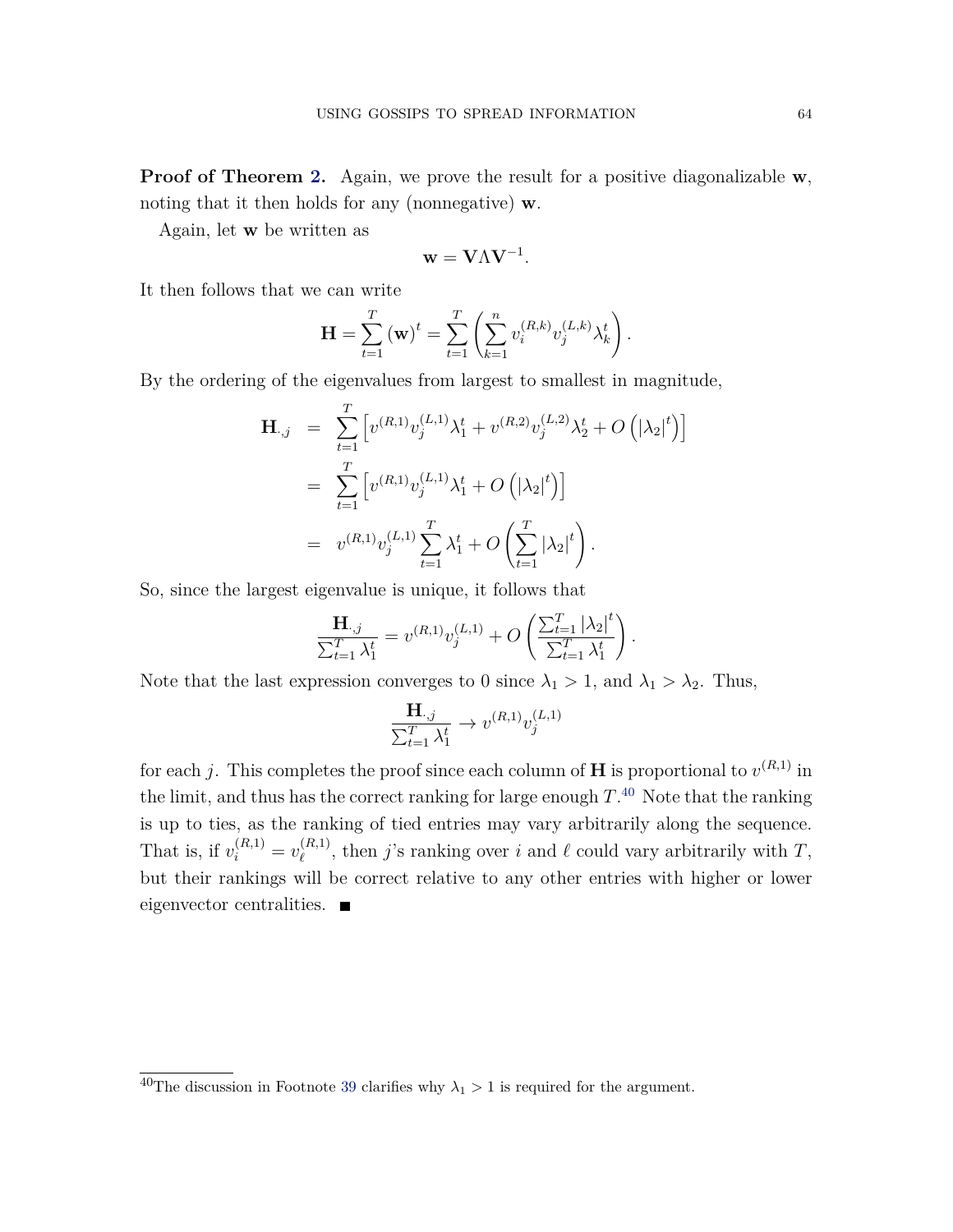#### USING GOSSIPS TO SPREAD INFORMATION 65

## Appendix C. Extension of Microfinance Village (wave 2) Network **RESULTS**

This section extends the descriptive analysis from the Microfinance Village (wave 2) network data on 33 villages. We repeat all of our analyses with OLS specifications instead of Poisson specifications. Additionally, we include a Post-LASSO estimation which conducts a LASSO to select which variables best explain our outcome of interest (number of nominations) and then does a post-estimation to recover consistent parameter estimates.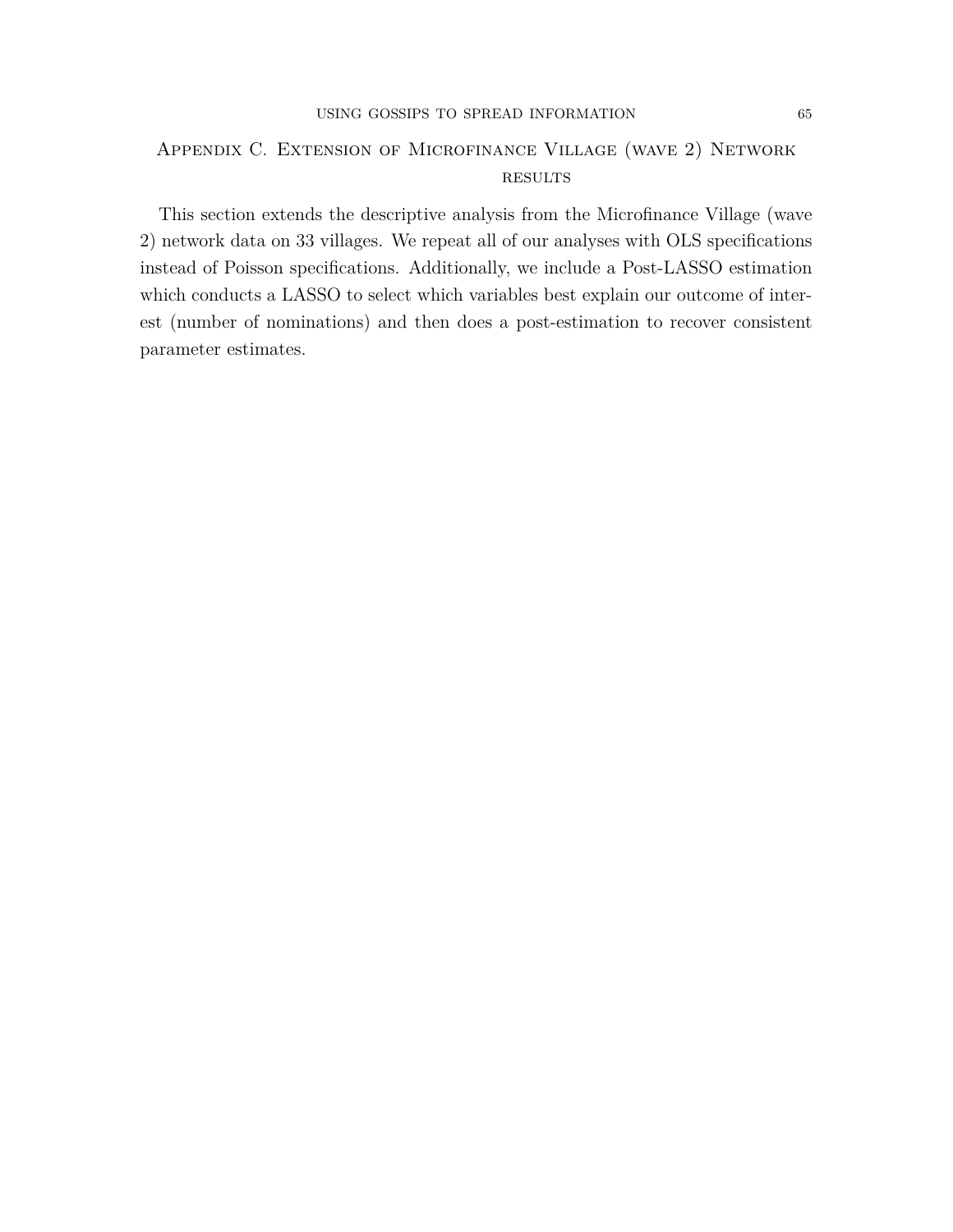|                        | (1)              | (2)              | $\overline{(3)}$ | (4)              | (5)                 |
|------------------------|------------------|------------------|------------------|------------------|---------------------|
|                        | Event            | Event            | Event            | Event            | Event               |
| Diffusion Centrality   | 0.285<br>(0.060) |                  |                  |                  |                     |
| Degree Centrality      |                  | 0.250<br>(0.061) |                  |                  |                     |
| Eigenvector Centrality |                  |                  | 0.283<br>(0.064) |                  |                     |
| Leader                 |                  |                  |                  | 0.436<br>(0.168) |                     |
| Geographic Centrality  |                  |                  |                  |                  | $-0.025$<br>(0.038) |
| Observations           | 6,466            | 6,466            | 6,466            | 6,466            | 6,466               |
|                        | (1)              | $\overline{(2)}$ | $\overline{(3)}$ | $\overline{(4)}$ | $\overline{(5)}$    |
|                        | Loan             | Loan             | Loan             | Loan             | Loan                |
| Diffusion Centrality   |                  |                  |                  |                  |                     |
|                        | 0.391<br>(0.071) |                  |                  |                  |                     |
| Degree Centrality      |                  | 0.367<br>(0.065) |                  |                  |                     |
| Eigenvector Centrality |                  |                  | 0.378            |                  |                     |
| Leader                 |                  |                  | (0.074)          | 0.653            |                     |
| Geographic Centrality  |                  |                  |                  | (0.224)          | $-0.045$<br>(0.029) |

Table C.1. Factors predicting nominations

Notes: This table uses data from the microfinance village (wave 2) dataset. It reports estimates of OLS regressions where the outcome variable is the expected number of nominations under the event question. Panel A presents results for the event question, and Panel B presents results for the loan question. Degree centrality, eigenvector centrality, and diffusion centrality,  $DC$  (1/E[ $\lambda_1$ ]**g**, E[ $Diam(\mathbf{g}(n, p))$ ]), are normalized by their standard deviations. Standard errors (clustered at the village level) are reported in parentheses.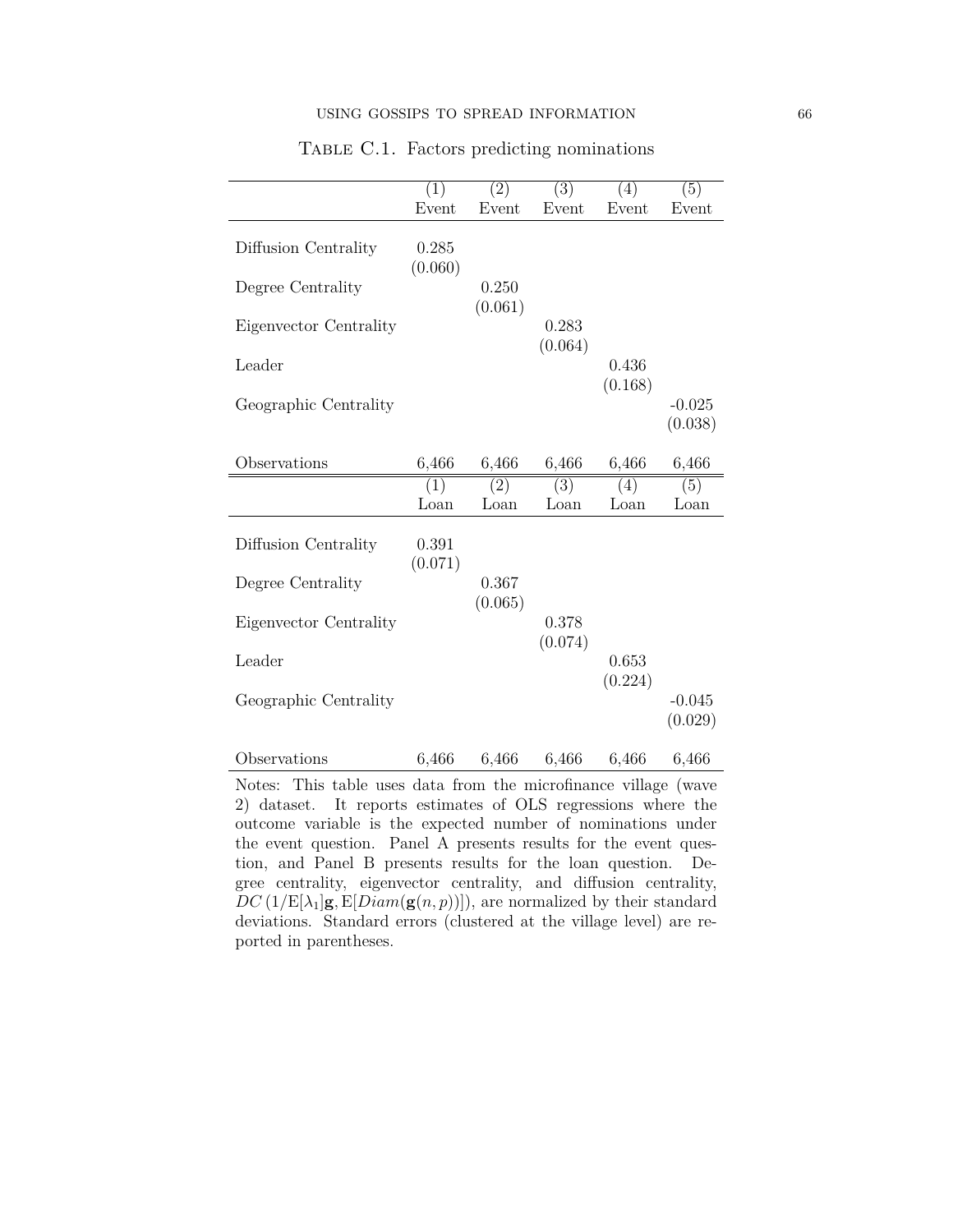|                        | (1)      | $\overline{(2)}$ | $\overline{(3)}$ | $\overline{(4)}$ | $\overline{(5)}$ | $\overline{(6)}$ |
|------------------------|----------|------------------|------------------|------------------|------------------|------------------|
|                        | Event    | Event            | Event            | Event            | Event            | Event            |
|                        |          |                  |                  |                  |                  |                  |
| Diffusion Centrality   | 0.303    | 0.161            | 0.269            | 0.285            | 0.173            | 0.285            |
|                        | (0.091)  | (0.087)          | (0.061)          | (0.060)          | (0.107)          | (0.060)          |
| Degree Centrality      | $-0.020$ |                  |                  |                  | $-0.013$         |                  |
|                        | (0.066)  |                  |                  |                  | (0.068)          |                  |
| Eigenvector Centrality |          | 0.138            |                  |                  | 0.137            |                  |
|                        |          | (0.095)          |                  |                  | (0.095)          |                  |
| Leader                 |          |                  | 0.294            |                  |                  |                  |
|                        |          |                  | (0.174)          |                  |                  |                  |
| Geographic Centrality  |          |                  |                  | $-0.026$         |                  |                  |
|                        |          |                  |                  | (0.039)          |                  |                  |
|                        |          |                  |                  |                  |                  |                  |
| Observations           | 6,466    | 6,466            | 6,466            | 6,466            | 6,466            | 6,466            |
| Post-LASSO             |          |                  |                  |                  |                  | ✓                |
|                        | (1)      | (2)              | (3)              | (4)              | $\overline{(5)}$ | (6)              |
|                        | Loan     | Loan             | Loan             | Loan             | Loan             | Loan             |
|                        |          |                  |                  |                  |                  |                  |
| Diffusion Centrality   | 0.310    | 0.266            | 0.366            | 0.391            | 0.175            | 0.310            |
|                        |          |                  |                  |                  |                  |                  |
|                        |          |                  |                  |                  |                  |                  |
|                        | (0.112)  | (0.089)          | (0.071)          | (0.071)          | (0.124)          | (0.112)          |
| Degree Centrality      | 0.091    |                  |                  |                  | 0.098            | 0.091            |
|                        | (0.079)  |                  |                  |                  | (0.079)          | (0.079)          |
| Eigenvector Centrality |          | 0.138            |                  |                  | 0.144            |                  |
|                        |          | (0.089)          |                  |                  | (0.087)          |                  |
| Leader                 |          |                  | 0.461            |                  |                  |                  |
|                        |          |                  | (0.229)          |                  |                  |                  |
| Geographic Centrality  |          |                  |                  | $-0.045$         |                  |                  |
|                        |          |                  |                  | (0.030)          |                  |                  |
| Observations           | 6,466    | 6,466            | 6,466            | 6,466            | 6,466            | 6,466            |

Table C.2. Factors predicting nominations

Notes: This table uses data from the microfinance village (wave 2) dataset. It reports estimates of OLS regressions where the outcome variable is the expected number of nominations. Panel A presents results for the event question, and Panel B presents results for the loan question. Degree centrality, eigenvector centrality, and diffusion centrality,  $DC(1/E[\lambda_1]g, E[Diam(g(n, p))])$ , are normalized by their standard deviations. Column (6) uses a post-LASSO procedure where in the first stage LASSO is implemented to select regressors and in the second stage the regression in question is run on those regressors. Omitted terms indicate they were not selected in the first stage. Standard errors (clustered at the village level) are reported in parentheses.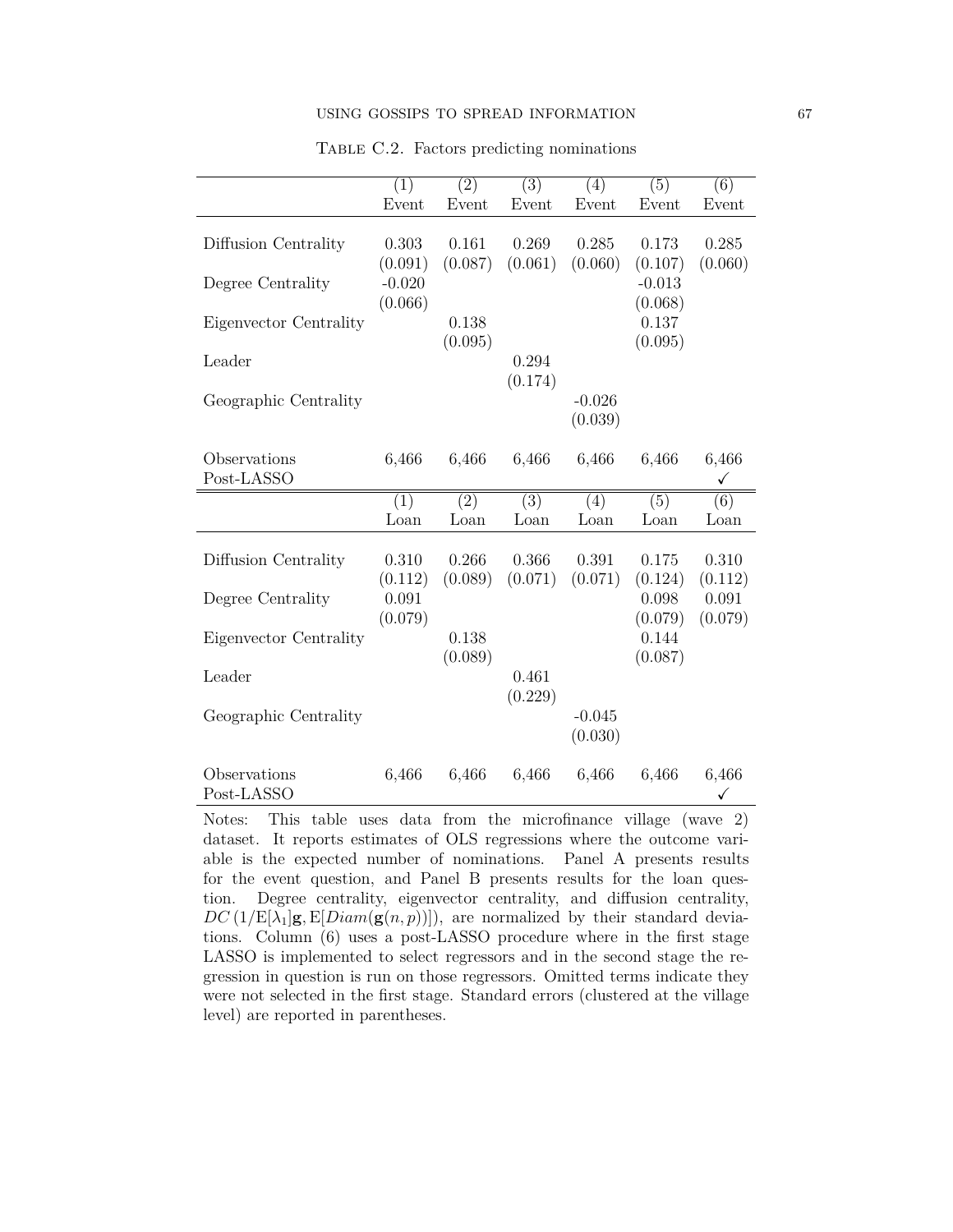### Appendix D. Extension of experiment analysis

This section extends the analysis of the experiment results to using four instruments.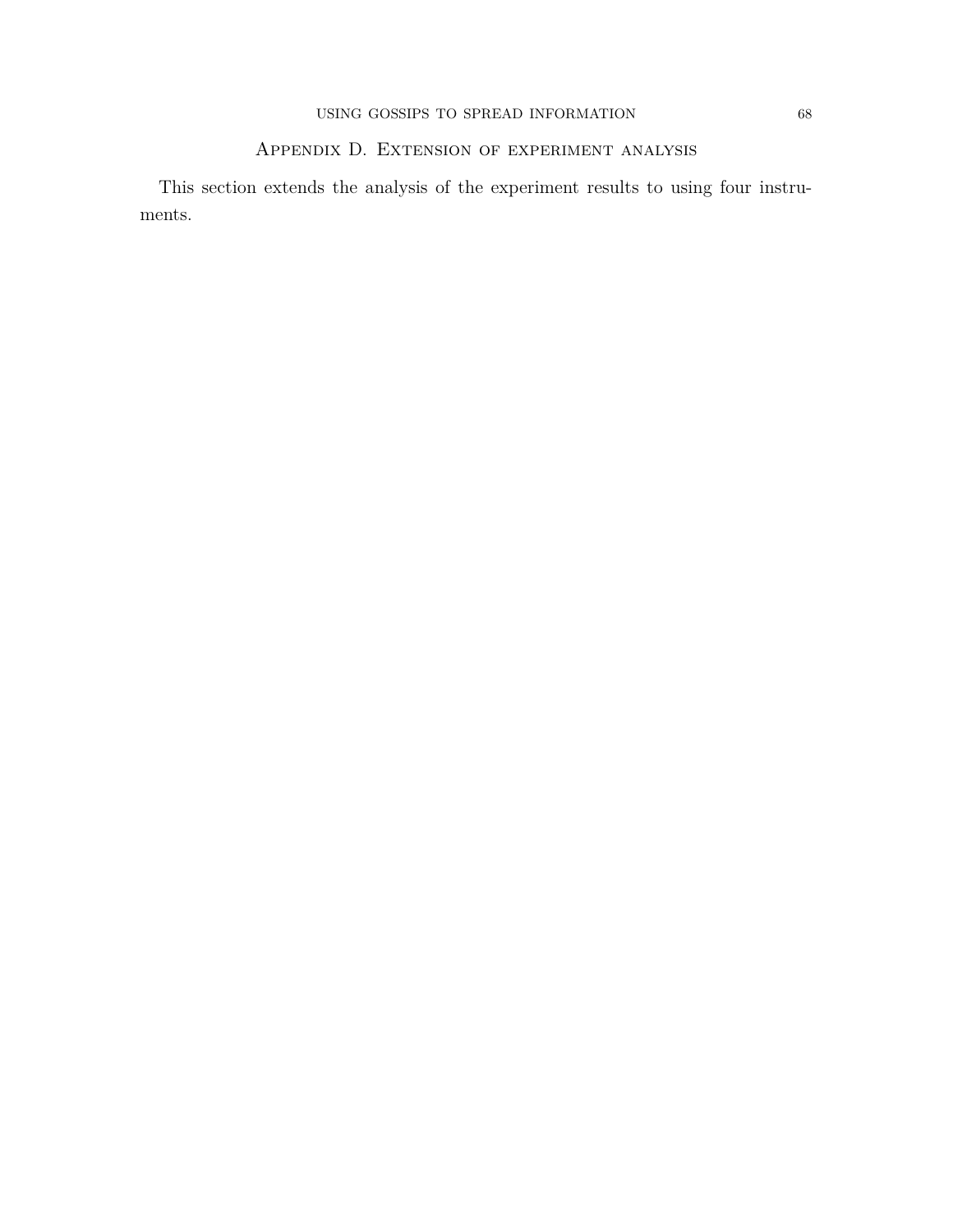|                    | (1)                     | $\overline{(2)}$        | $\overline{(3)}$  | (4)               | $\overline{(5)}$<br>IV: Second Stage |
|--------------------|-------------------------|-------------------------|-------------------|-------------------|--------------------------------------|
|                    | RF                      | <b>OLS</b>              | IV 1: First Stage | IV 2: First Stage |                                      |
|                    | Calls Received          | Calls Received          | At least 1 Gossip | At least 1 Elder  | Calls Received                       |
|                    |                         |                         |                   |                   |                                      |
| Gossip Treatment   | 4.559                   |                         | 0.795             | 0.430             |                                      |
|                    | (3.121)                 |                         | (0.0753)          | (0.108)           |                                      |
| 5 Gossip Seeds     | $-1.785$                |                         | $-0.303$          | $-0.206$          |                                      |
|                    | (5.290)                 |                         | (0.110)           | (0.153)           |                                      |
| Elder Treatment    | 2.279                   |                         | 0.370             | 0.872             |                                      |
|                    | (2.424)                 |                         | (0.106)           | (0.0685)          |                                      |
| 5 Elder Seeds      | $-6.798$                |                         | $-0.272$          | $-0.0578$         |                                      |
|                    | (3.487)                 |                         | (0.149)           | (0.100)           |                                      |
| At least 1 Gossip  |                         | 3.786                   |                   |                   | 8.063                                |
|                    |                         | (1.858)                 |                   |                   | (3.845)                              |
| At least 1 Elder   |                         | 0.792                   |                   |                   | $-3.684$                             |
|                    |                         | (2.056)                 |                   |                   | (2.266)                              |
|                    |                         |                         |                   |                   |                                      |
| Observations       | 212                     | 212                     | 212               | 212               | 212                                  |
| Control Group Mean | 8.019                   | 5.846                   | 0.389             | 0.183             | 5.496                                |
|                    |                         |                         |                   |                   |                                      |
|                    |                         |                         |                   |                   |                                      |
|                    | (1)                     | (2)                     | (3)               | (4)               | (5)                                  |
|                    | RF                      | <b>OLS</b>              | IV 1: First Stage | IV 2: First Stage | IV: Second Stage                     |
|                    | Calls Received<br>Seeds | Calls Received<br>Seeds | At least 1 Gossip | At least 1 Elder  | Calls Received<br>Seeds              |
|                    |                         |                         |                   |                   |                                      |
| Gossip Treatment   | 1.593                   |                         | 0.795             | 0.430             |                                      |
|                    | (1.030)                 |                         | (0.0753)          | (0.108)           |                                      |
| 5 Gossip Seeds     | $-1.083$                |                         | $-0.303$          | $-0.206$          |                                      |
|                    | (1.348)                 |                         | (0.110)           | (0.153)           |                                      |
| Elder Treatment    | 0.622                   |                         | 0.370             | 0.872             |                                      |
|                    | (0.770)                 |                         | (0.106)           | (0.0685)          |                                      |
| 5 Elder Seeds      | $-1.430$                |                         | $-0.272$          | $-0.0578$         |                                      |
|                    | (0.912)                 |                         | (0.149)           | (0.100)           |                                      |
| At least 1 Gossip  |                         | 0.952                   |                   |                   | 2.169                                |
|                    |                         | (0.501)                 |                   |                   | (1.043)                              |
| At least 1 Elder   |                         | 0.309                   |                   |                   | $-0.676$                             |
|                    |                         |                         |                   |                   |                                      |
|                    |                         | (0.511)                 |                   |                   | (0.578)                              |
| Observations       | 212                     | 212                     | 212               | 212               | 212                                  |

Table D.1. Calls received by treatment

Notes: This table uses data from the cell phone RCT dataset. Panel A uses the number of calls received as the outcome variable. Panel B normalizes the number of calls received by the number of seeds, 3 or 5, which is randomly assigned. For both panels, Column (1) shows the reduced form results of regressing number of calls received on dummies for gossip treatment and elder treatment. Column (2) regresses number of calls received on the dummies for if at least 1 gossip was hit and for if at least 1 elder was hit in the village. Columns (3) and (4) show the first stages of the instrumental variable regressions, where the dummies for "at least 1 gossip" and "at least 1 elder" are regressed on the exogenous variables: gossip treatment dummy, 5 gossip seeds dummy, elder treatment dummy, 5 elder seeds dummy. Column (5) shows the second stage of the IV; it regresses the number of calls received on the dummies for if at least 1 gossip was hit and if at least 1 elder was hit, both instrumented by treatment status of the village (gossip treatment or not, elder treatment or not) and seed number dummies for the village (5 gossip seeds or not, 5 elder seeds or not). All columns control for number of gossips, number of elders and number of seeds. For columns (1), (3), and (4) the control group mean is calculated as the mean expectation of the outcome variable when the treatment is "random". For columns (2) and (5), the control group mean is calculated as the mean expectation of the outcome variable when no gossips or elders are reached. The control group mean for the second stage IV is calculated using IV estimates. Robust standard errors are reported in parentheses.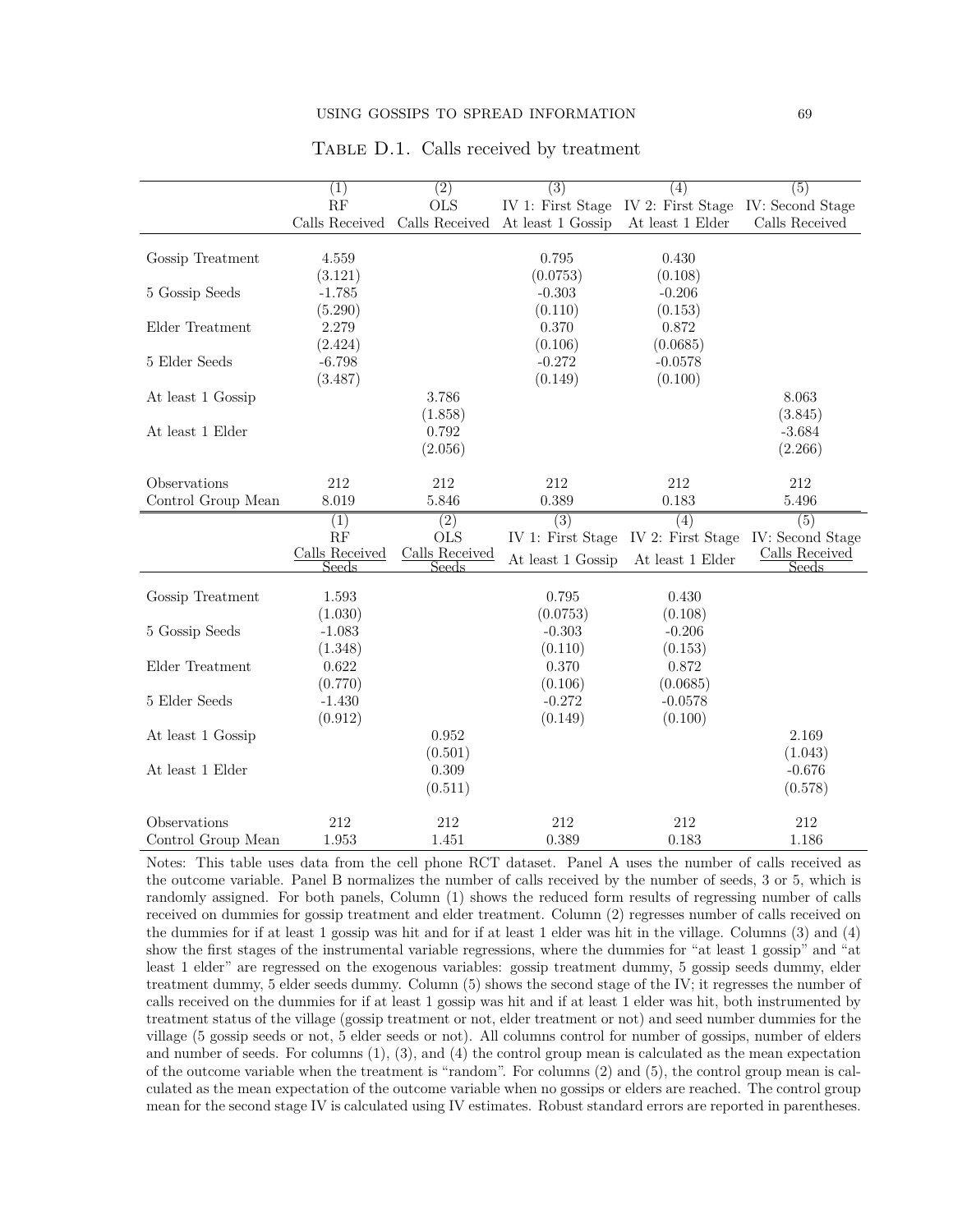#### USING GOSSIPS TO SPREAD INFORMATION 70

### Appendix E. Experiment Analysis with Broadcast Village

This section repeats our main experimental analyses but includes the broadcast village where the poster was made by one of the seeds.

|                                            | (1)            | (2)            | $\overline{(3)}$  | (4)                                 | (5)                     |
|--------------------------------------------|----------------|----------------|-------------------|-------------------------------------|-------------------------|
|                                            | RF             | <b>OLS</b>     | IV 1: First Stage | IV 2: First Stage IV: Second Stage  |                         |
| VARIABLES                                  | Calls Received | Calls Received | At least 1 Gossip | At least 1 Elder                    | Calls Received          |
|                                            |                |                |                   |                                     |                         |
| Gossip Treatment                           | 2.266          |                | 0.636             | 0.331                               |                         |
| Elder Treatment                            | (3.116)        |                | (0.0660)          | (0.0821)                            |                         |
|                                            | $-2.809$       |                | 0.220             | 0.846                               |                         |
| At least 1 Gossip                          | (2.577)        | 5.005          | (0.0807)          | (0.0502)                            | 6.122                   |
|                                            |                | (2.210)        |                   |                                     | (4.532)                 |
| At least 1 Elder                           |                | $-0.619$       |                   |                                     | $-4.914$                |
|                                            |                | (2.472)        |                   |                                     | (2.628)                 |
|                                            |                |                |                   |                                     |                         |
| Observations                               | 213            | 213            | 213               | 213                                 | 213                     |
| Control Group Mean                         | 9.534          | 6.277          | 0.400             | 0.180                               | 7.971                   |
| Gossip Treatment=Elder Treatment (pval.)   | 0.0300         |                | $\overline{0}$    | $\theta$                            |                         |
| At least 1 Gossip=At least 1 Elder (pval.) |                | 0.160          |                   |                                     | 0.0300                  |
|                                            | (1)            | (2)            | (3)               | (4)                                 | (5)                     |
|                                            | RF             | <b>OLS</b>     |                   | IV 1: First Stage IV 2: First Stage | <b>IV:</b> Second Stage |
| VARIABLES                                  | Calls Received | Calls Received | At least 1 Gossip | At least 1 Elder                    | Calls Received          |
|                                            | Seeds          | Seeds          |                   |                                     | Seeds                   |
| Gossip Treatment                           | 0.591          |                | 0.636             | 0.331                               |                         |
|                                            | (0.841)        |                | (0.0660)          | (0.0821)                            |                         |
| Elder Treatment                            | $-0.646$       |                | 0.220             | 0.846                               |                         |
|                                            | (0.738)        |                | (0.0807)          | (0.0502)                            |                         |
| At least 1 Gossip                          |                | 1.359          |                   |                                     | 1.535                   |
|                                            |                | (0.644)        |                   |                                     | (1.179)                 |
| At least 1 Elder                           |                | $-0.162$       |                   |                                     | $-1.164$                |
|                                            |                | (0.691)        |                   |                                     | (0.748)                 |
| Constant                                   |                |                |                   | 0.109                               |                         |
|                                            |                |                |                   | (0.160)                             |                         |
|                                            |                |                |                   |                                     |                         |
| Observations                               | 213            | 213            | 213               | 213                                 | 213                     |
| Control Group Mean                         | 2.452          | 1.595          | 0.400             | 0.180                               | 2.048                   |
| Gossip Treatment=Elder Treatment (pval.)   | 0.0400         |                | $\boldsymbol{0}$  | 0                                   |                         |
| At least 1 Gossip=At least 1 Elder (pval.) |                | 0.190          |                   |                                     | 0.0400                  |

#### Table E.1. Calls received by treatment

Notes: This table uses data from the cell phone RCT dataset. Panel A uses the number of calls received as the outcome variable. Panel B normalizes the number of calls received by the number of seeds, 3 or 5, which is randomly assigned. For both panels, Column (1) shows the reduced form results of regressing number of calls received on dummies for gossip treatment and elder treatment. Column (2) regresses number of calls received on the dummies for if at least 1 gossip was hit and for if at least 1 elder was hit in the village. Columns (3) and (4) show the first stages of the instrumental variable regressions, where the dummies for "at least 1 gossip" and "at least 1 elder" are regressed on the exogenous variables: gossip treatment dummy and elder treatment dummy. Column (5) shows the second stage of the IV; it regresses the number of calls received on the dummies for if at least 1 gossip was hit and if at least 1 elder was hit, both instrumented by treatment status of the village (gossip treatment or not, elder treatment or not). All columns control for number of gossips, number of elders, and number of seeds. For columns (1), (3), and (4) the control group mean is calculated as the mean expectation of the outcome variable when the treatment is "random". For columns (2) and (5), the control group mean is calculated as the mean expectation of the outcome variable when no gossips or elders are reached. The control group mean for the second stage IV is calculated using IV estimates. Robust standard errors are reported in parentheses.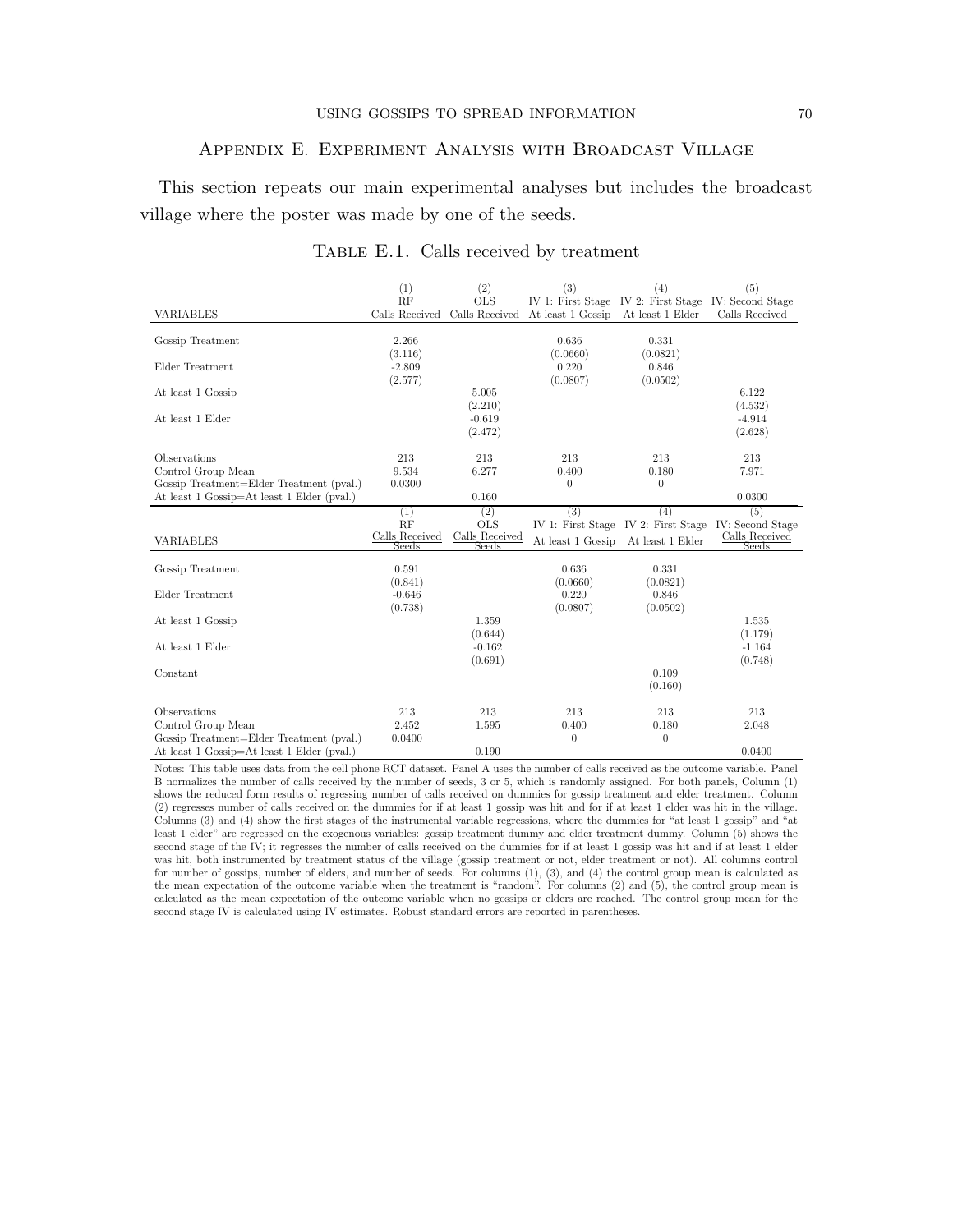|                                                   | $\perp$  | $\left( 2\right)$             | (3)            | 4                       | (5)                            | (6)                     |
|---------------------------------------------------|----------|-------------------------------|----------------|-------------------------|--------------------------------|-------------------------|
| <b>VARIABLES</b>                                  |          | Calls Received Calls Received | Calls Received | Calls Received<br>Seeds | Calls Received<br><b>Seeds</b> | Calls Received<br>Seeds |
|                                                   |          |                               |                |                         |                                |                         |
| At least 1 Gossip                                 | 12.89    | 13.02                         |                | 3.751                   | 3.871                          |                         |
|                                                   | (7.225)  | (8.157)                       |                | (2.282)                 | (2.584)                        |                         |
| At least 1 Elder                                  | $-3.371$ | $-3.321$                      |                | $-1.012$                | $-0.962$                       |                         |
|                                                   | (5.155)  | (4.946)                       |                | (1.547)                 | (1.456)                        |                         |
| At least 1 High DC Seed                           |          | $-0.485$                      | 2.262          |                         | $-0.478$                       | 0.342                   |
|                                                   |          | (4.803)                       | (3.834)        |                         | (1.515)                        | (1.189)                 |
| Observations                                      | 69       | 69                            | 69             | 69                      | 69                             | 69                      |
| Control Group Mean                                | 4.840    | 4.840                         | 8.828          | 1.101                   | 1.101                          | 2.433                   |
| At least 1 Gossip=At least 1 Elder (pval.)        | 0.150    | 0.170                         |                | 0.190                   | 0.200                          |                         |
| At least 1 Gossip=At least 1 High DC Seed (pval.) |          | 0.270                         |                |                         | 0.270                          |                         |
| At least 1 Elder=At least 1 High DC Seed (pval.)  |          | 0.580                         |                |                         | 0.710                          |                         |

## TABLE E.2. Calls received by seed type

Notes: This table uses data from the cell phone RCT and follow-up network dataset. The table presents OLS regressions of number of calls received (and number of calls received normalized by the number of seeds, 3 or 5, which is randomly assigned) on characteristics of the set of seeds. High *DC* refers to a seed being above the mean by one standard deviation of the centrality distribution. All columns control for total number of gossips, number of elders, and number of seeds. For columns (1), (2), (4), and (5), the control group mean is calculated as the mean expectation of the outcome variable when no gossips or elders are reached. For columns (3) and (6), the control group mean is calculated as the mean expectation of the outcome variable when no high  $\cal DC$  seeds are reached. Robust standard errors are reported in parentheses.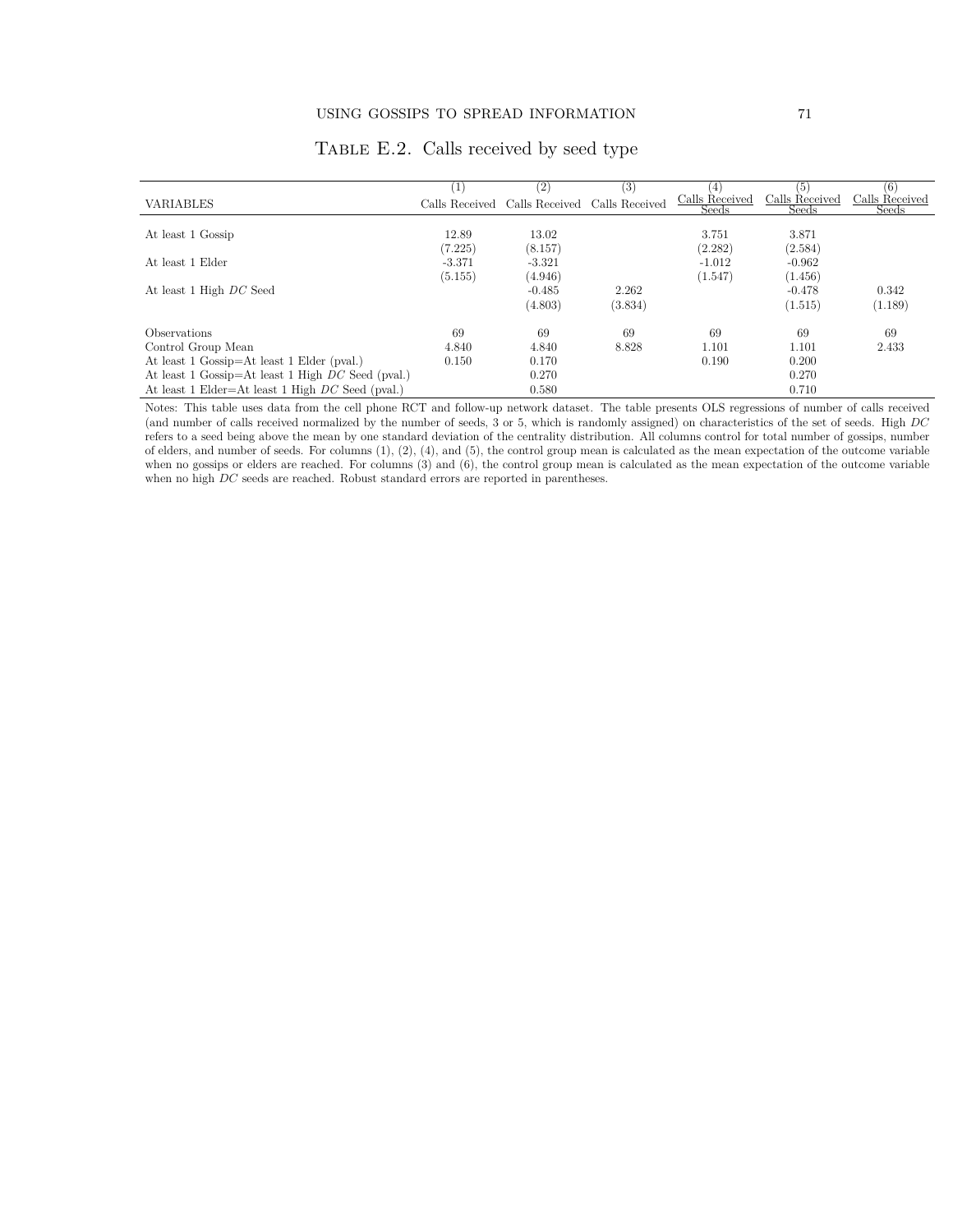## Appendix F. When People Don't Nominate Anyone

Here we look at whether the odds that someone refuses to nominate anyone can be explained by our model.

Suppose that people get disutility from reporting incorrect guesses to a survey  $s<sup>41</sup>$  $s<sup>41</sup>$  $s<sup>41</sup>$ 

Our theoretical results on network gossip converging to diffusion centrality are asymptotic results - with any finite number of iterations of gossip passing, an individual's ranking of others' centralities can be noisy.

In particular, after *T* periods, *i*'s perceptions are not quite at their expectations:

$$
\widehat{N}\widehat{G}_{ji} = NG_{ji} + \varepsilon_{ji}.
$$

where  $\varepsilon_{ji}$  will depend on *T*, **w**, and *i* and *j*'s positions in the network - eventually vanishing (in proportion to  $NG_{ji}$ ) when *T* becomes large.

One way that *i* can assess how accurate their ranking is, would be looking at how extreme  $\widehat{NG}_{ji}$  is compared to the average number of times that *i* has heard about other people. If this is more extreme, then it is less likely to reverse. Then if *i*' 99th percentile  $\widehat{NG}_{ji}$  is more extreme in terms of numbers of times heard compared to the average, then *i* can distinguish this tail better from the rest of the distribution, even if there is noise. That is, the ability to distinguish  $NG_{ji}^{99\%}$  from  $\bar{NG}_i$  should increase in  $NG_{ji}^{99\%}$  holding  $\varepsilon$  fixed.

From this perspective, our model predicts that the larger the extreme quantiles of *i*'s network gossip distribution are, controlling for the average (note that is just proportional to  $DC_i$ , then *i* should be more likely to nominate and less likely to answer that he does not know. This comes from the fact that he should be better able to distinguish between alternatives.

For this estimation, as in the rest of the paper we work with *T* equal to the diameter of the network and *q* equal to the inverse of the first eigenvalue.

The results in Table [F.1](#page-73-0) are consistent with this story. A one standard deviation increase in the 99th percentile of network gossip of *j* as perceived by *i* corresponds to, holding fixed the average network gossip of others as perceived by *i*, a 1.3 percent increase in the probability of *i* nominating anyone. Across specifications we have *p* values of 0*.*11*,* 0*.*08*,* 0*.*18*,* 0*.*6, respectively, across columns.

<span id="page-72-0"></span><sup>41</sup>See [Alatas et al.](#page-37-0) [\(2014\)](#page-37-0) for such an example of where this happened in practice when individuals were more likely to report that they don't know rather than offer a guess when trying to rank other villagers in terms of wealth.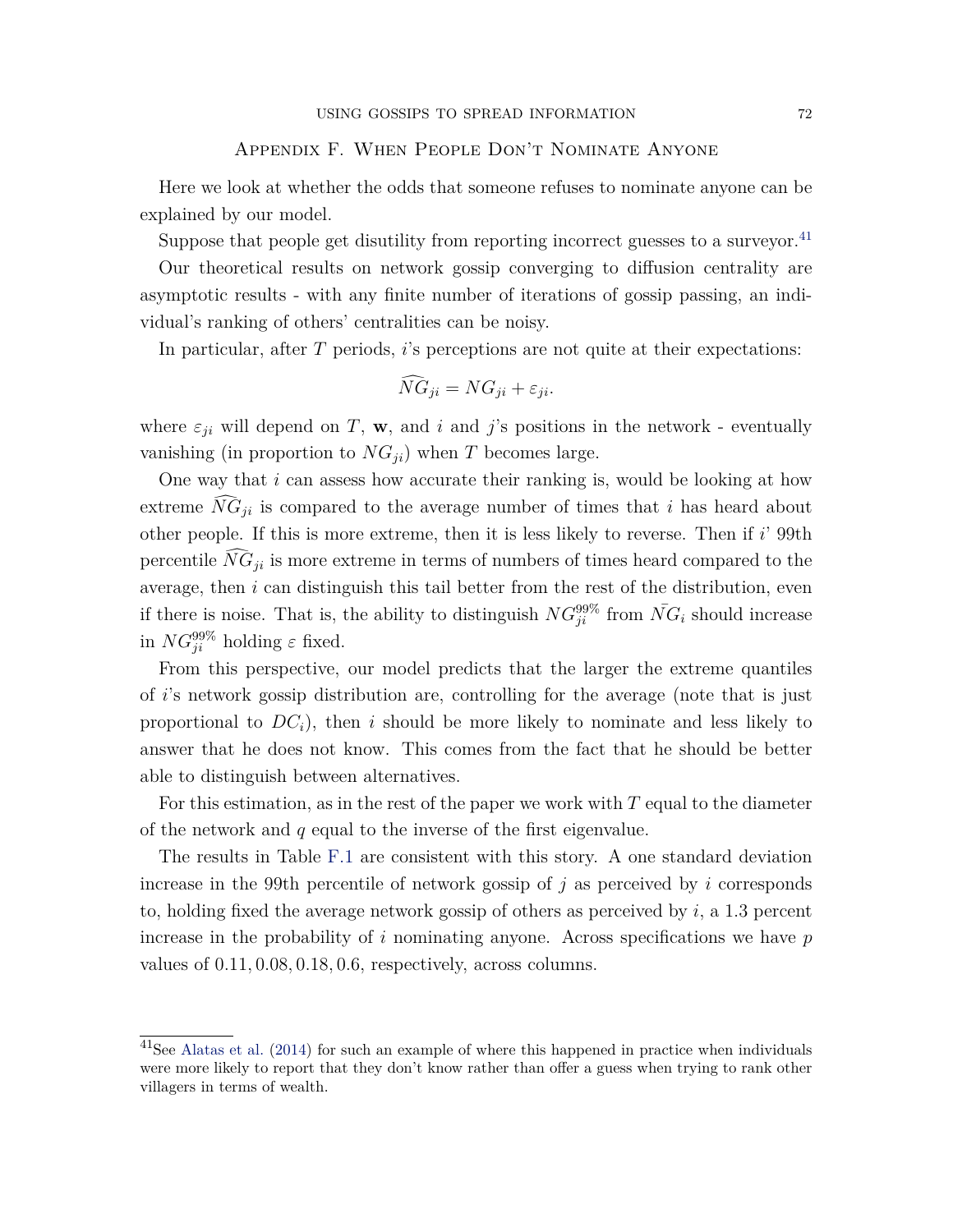<span id="page-73-0"></span>

|                              |         | '2,                                                                 | 5       | $\pm$   |
|------------------------------|---------|---------------------------------------------------------------------|---------|---------|
| VARIABLES                    |         | Nominated Anyone Nominated Anyone Nominated Anyone Nominated Anyone |         |         |
|                              |         |                                                                     |         |         |
| 99th percentile of $NG_{ii}$ | 3.739   | 8.134                                                               |         |         |
|                              | (2.348) | (4.651)                                                             |         |         |
| 98th percentile of $NG_{ii}$ |         |                                                                     | 3.499   | 6.174   |
|                              |         |                                                                     | (2.620) | (4.409) |
|                              |         |                                                                     |         |         |
| 99th Percentile              |         |                                                                     |         |         |
| Village FE                   |         |                                                                     |         |         |
| 98th Percentile              |         |                                                                     |         |         |

TABLE F.1. Does the tail of network gossip drive nominations?

Notes: This table uses data from the microfinance village (wave 2) dataset. The data consists of a individual level observations and the outcome is whether the individual nominated anyone in response to the lottery gossip question.The key regressor is the value of the person who is at the 99th (or 9th) percentile from the distribution network gossip for *i*. Columns 2 and 4 include village fixed effects, estimated by a conditional logit. Standard errors (clustered at the village level) are reported in parentheses.

Next we look at the demographics of those who choose to nominate versus those who choose not to nominate in Table [F.2.](#page-74-0) We look at a number of demographics: caste, occupation, household amenities, respondent gender, and geography. We also include social status variables such as leadership (as defined from our previous work based on the lender's designations) and the number of nominations the individual's household received under loan and event questions. Finally we include the diffusion centrality of the respondent's household.

Table [F.2](#page-74-0) presents the result. Being more diffusion central is positively and significantly associated with the respondent being willing to nominate someone. This is consistent with our model. Meanwhile, almost none of the other demographics or social status variables matter. In fact, there is no other statistically significant variable for loan nominations. For event nominations, the number of times the respondent's household was nominated under the event question matters as does whether the respondent owns their own house. Beyond that, no other variable matters.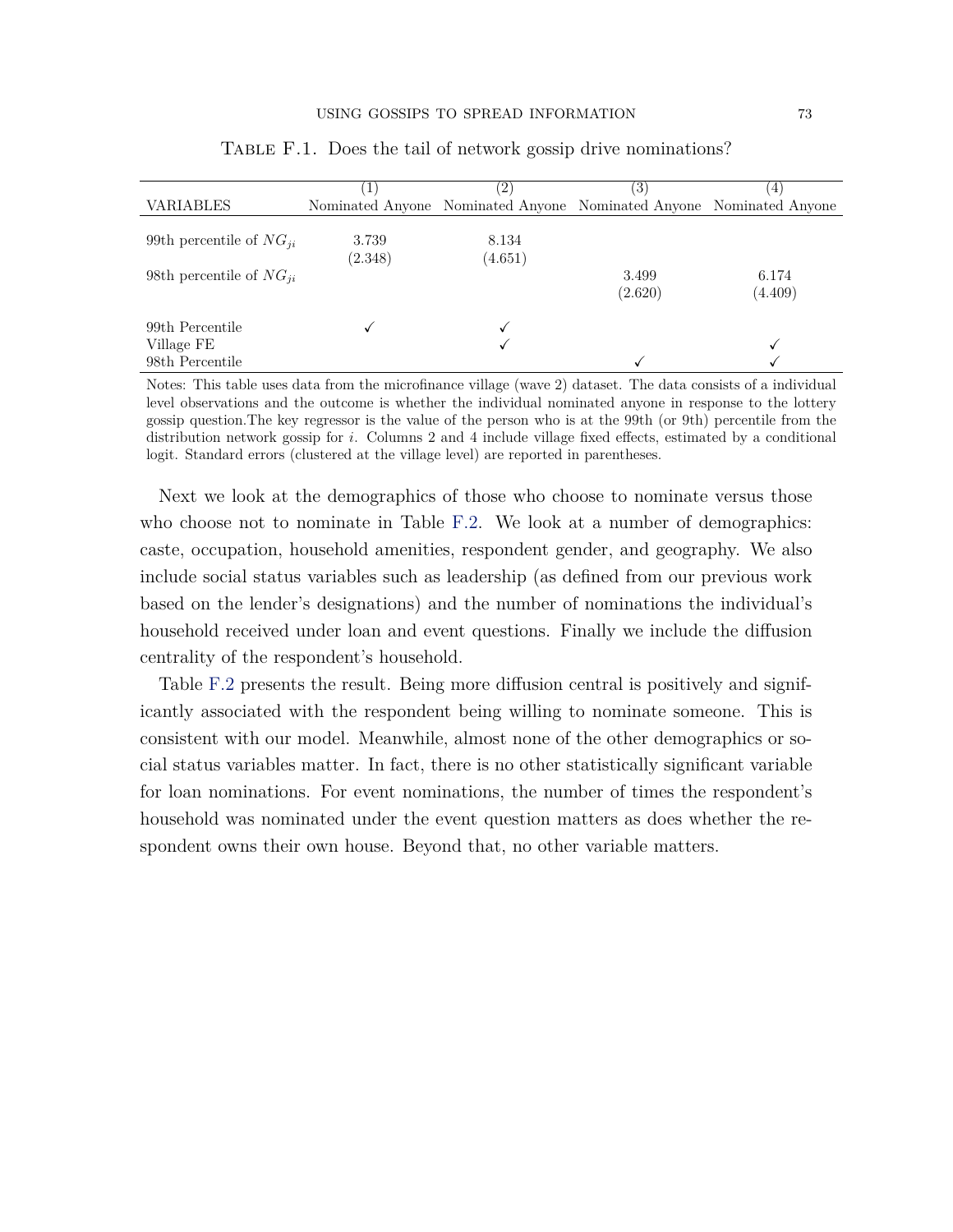<span id="page-74-0"></span>

|                                     | (1)                      | $\overline{(2)}$          |
|-------------------------------------|--------------------------|---------------------------|
| <b>VARIABLES</b>                    | Nominates Someone (Loan) | Nominates Someone (Event) |
|                                     |                          |                           |
| Diffusion Centrality (Standardized) | 0.024                    | 0.015                     |
|                                     | (0.008)                  | (0.008)                   |
| No. of Nominations (Loans)          | $-0.000$                 | $-0.001$                  |
|                                     | (0.003)                  | (0.003)                   |
| No. of Nominations (Events)         | 0.004                    | 0.008                     |
|                                     | (0.003)                  | (0.003)                   |
| Leader                              | 0.004                    | $-0.007$                  |
|                                     | (0.020)                  | (0.018)                   |
| <b>SCST</b>                         | $-0.010$                 | 0.006                     |
|                                     | (0.026)                  | (0.022)                   |
| Electrified                         | $-0.031$                 | $-0.002$                  |
|                                     | (0.031)                  | (0.028)                   |
| Private Electrification             | 0.013                    | $-0.003$                  |
|                                     | (0.017)                  | (0.017)                   |
| Own House                           | $-0.036$                 | $-0.049$                  |
|                                     | (0.026)                  | (0.028)                   |
| No. of Rooms                        | $-0.002$                 | 0.002                     |
|                                     | (0.005)                  | (0.005)                   |
| Land Owner                          | $-0.020$                 | $-0.013$                  |
|                                     | (0.028)                  | (0.026)                   |
| Farm Laborer                        | $-0.032$                 | $-0.014$                  |
|                                     | (0.022)                  | (0.021)                   |
| <b>Business Owner</b>               | $-0.020$                 | $-0.014$                  |
|                                     | (0.027)                  | (0.025)                   |
| <b>GPS</b> Centrality               | $-0.007$                 | $-0.008$                  |
|                                     | (0.008)                  | (0.006)                   |
| Female Respondent                   | 0.009                    | 0.014                     |
|                                     | (0.015)                  | (0.013)                   |
|                                     |                          |                           |
| Observations                        | 5,707                    | 5,707                     |

Table F.2. Demographics of those who choose to nominate

Notes: This table uses data from the microfinance village (wave 2) dataset. The data consists of a individual level observations and the outcome is whether the individual nominated anyone in response to the lottery gossip question. Standard errors (clustered at the village level) are reported in parentheses and all specifications include village fixed effects.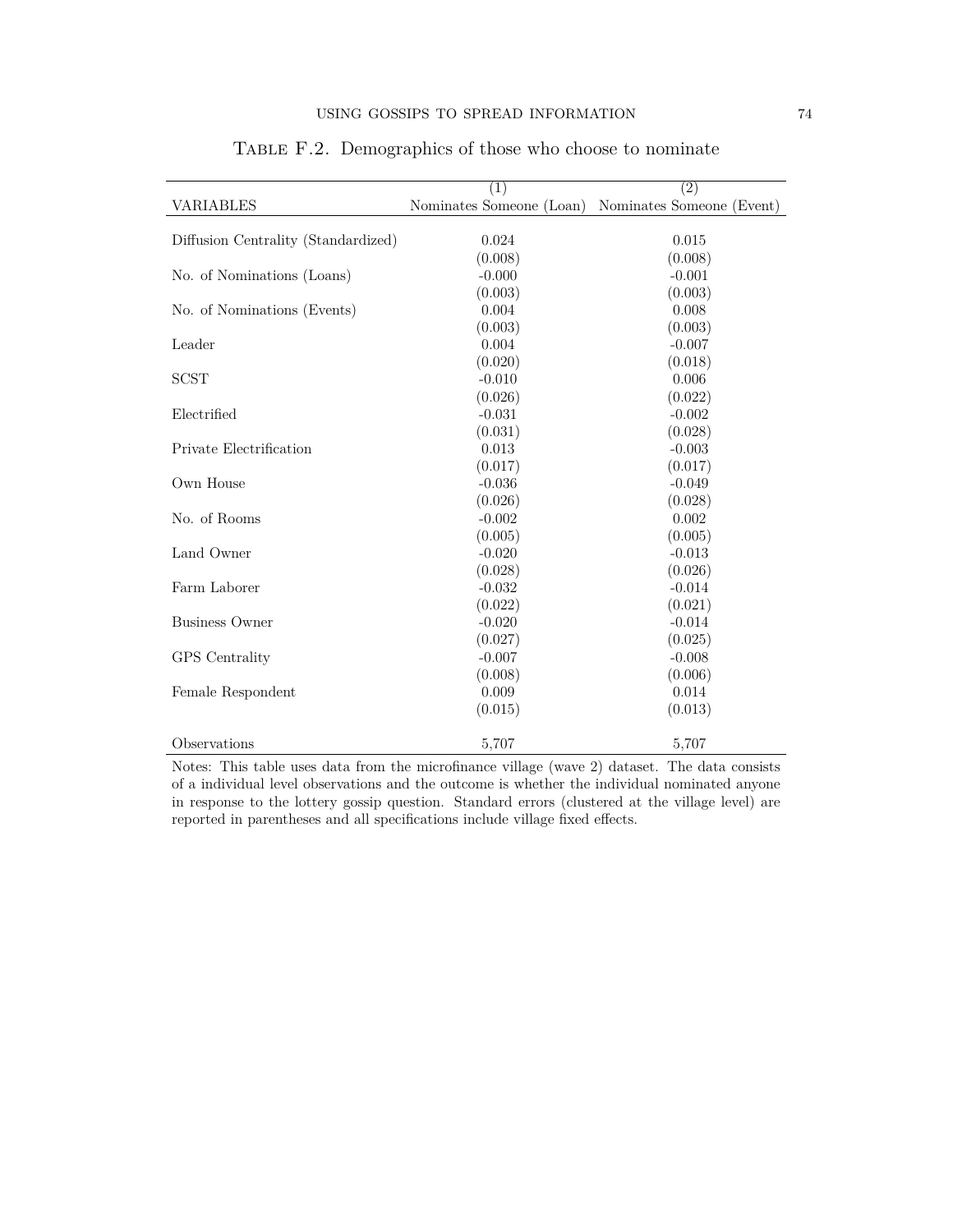## Appendix G. Characteristics of Gossips, Elders, and Random

|                        |           | (2)         | (3)        | $\left(4\right)$ | (5)                             | (6)       |                        |
|------------------------|-----------|-------------|------------|------------------|---------------------------------|-----------|------------------------|
| VARIABLES              | SCST      | Laborer     | Land Owner |                  | Electrified Private Electricity |           | Own House No. of Rooms |
|                        |           |             |            |                  |                                 |           |                        |
| Gossip Nominee         | $-0.0278$ | $-0.0729$   | 0.0793     | 0.0173           | 0.0455                          | 0.0197    | 0.229                  |
|                        | (0.0258)  | (0.0189)    | (0.0241)   | (0.00637)        | (0.0173)                        | (0.00810) | (0.0492)               |
| Elder Nominee          | $-0.107$  | $-0.217$    | 0.291      | 0.0196           | 0.0903                          | 0.0262    | 0.687                  |
|                        | (0.0250)  | (0.0215)    | (0.0279)   | (0.00636)        | (0.0227)                        | (0.00744) | (0.0849)               |
|                        |           |             |            |                  |                                 |           |                        |
| <i>Observations</i>    | 13.660    | 13,660      | 13,660     | 13,660           | 13,660                          | 13,590    | 13,590                 |
| Random Household Mean  | 0.377     | 0.406       | 0.275      | 0.962            | 0.727                           | 0.948     | 2.846                  |
| $Gossip = Elder p-val$ | 0.0382    | $3.32e-0.5$ | $2.03e-06$ | 0.820            | 0.174                           | 0.577     | $6.02e-0.5$            |

TABLE G.1. Characteristics of gossip, elder, and random households

Notes: This table uses data from the Karnataka cell phone RCT dataset. The data consists of a individual level observations and the outcome is whether the individual nominated (as a gossip or elder, omitted is random) has the characteristic noted. Column 1 is whether the individual is SCST, column 2 is whether the primary occupation of the household is farm labor, column 3 is whether the primary income comes from land ownership, column 4 is whether the household is electrified, column 5 is whether electrification is from private purchase, column 6 is whether they own their house, column 7 is the number of rooms in the house. Standard errors (clustered at the village level) are reported in parentheses.